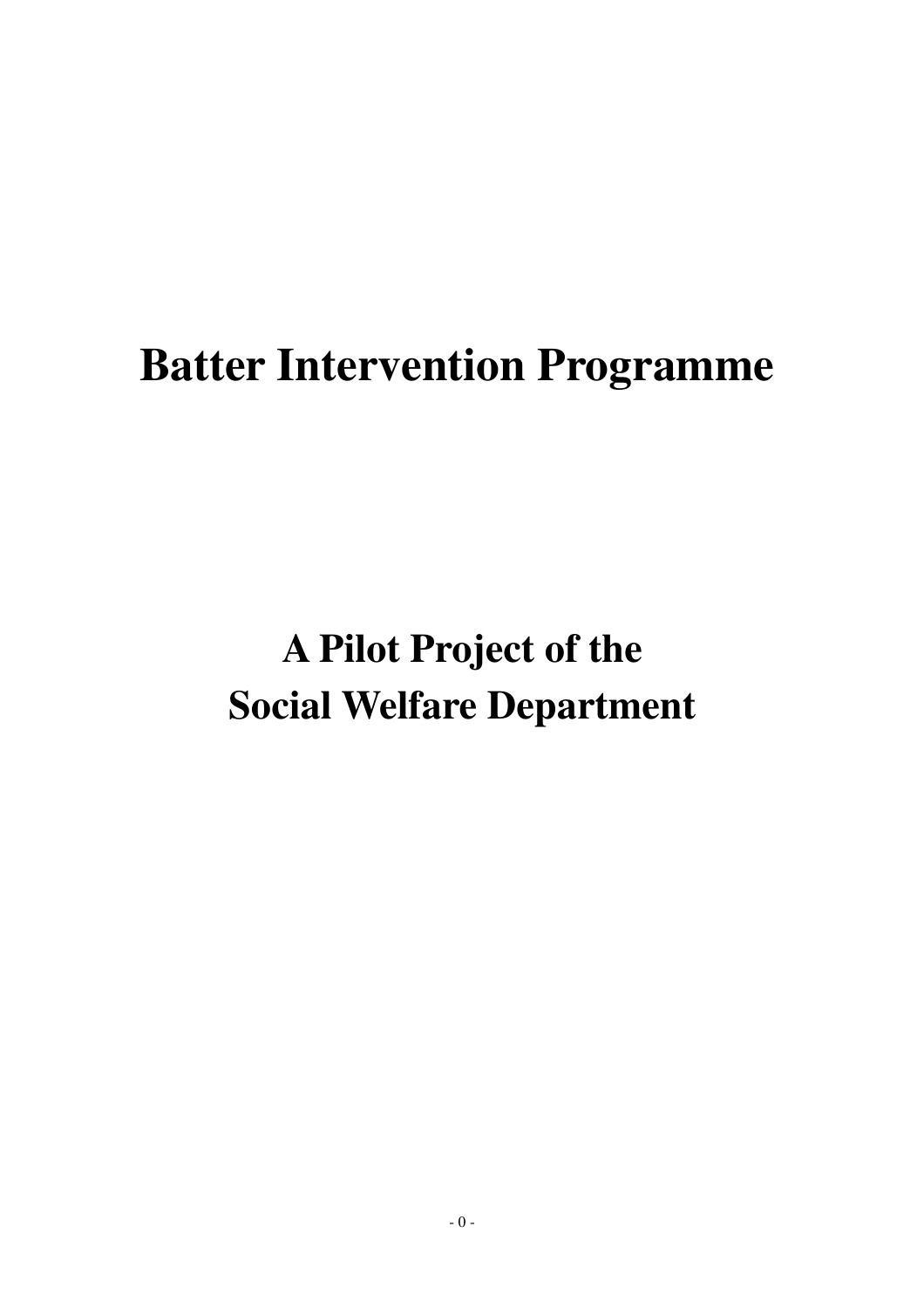# **Table of Content**

- **I.** Interim Report of the Batterer Intervention Programme (May 2008)
- **II.** Outcome Study of the Batterer Intervention Programme - Final Report of the BIP Pilot Project (November 2009)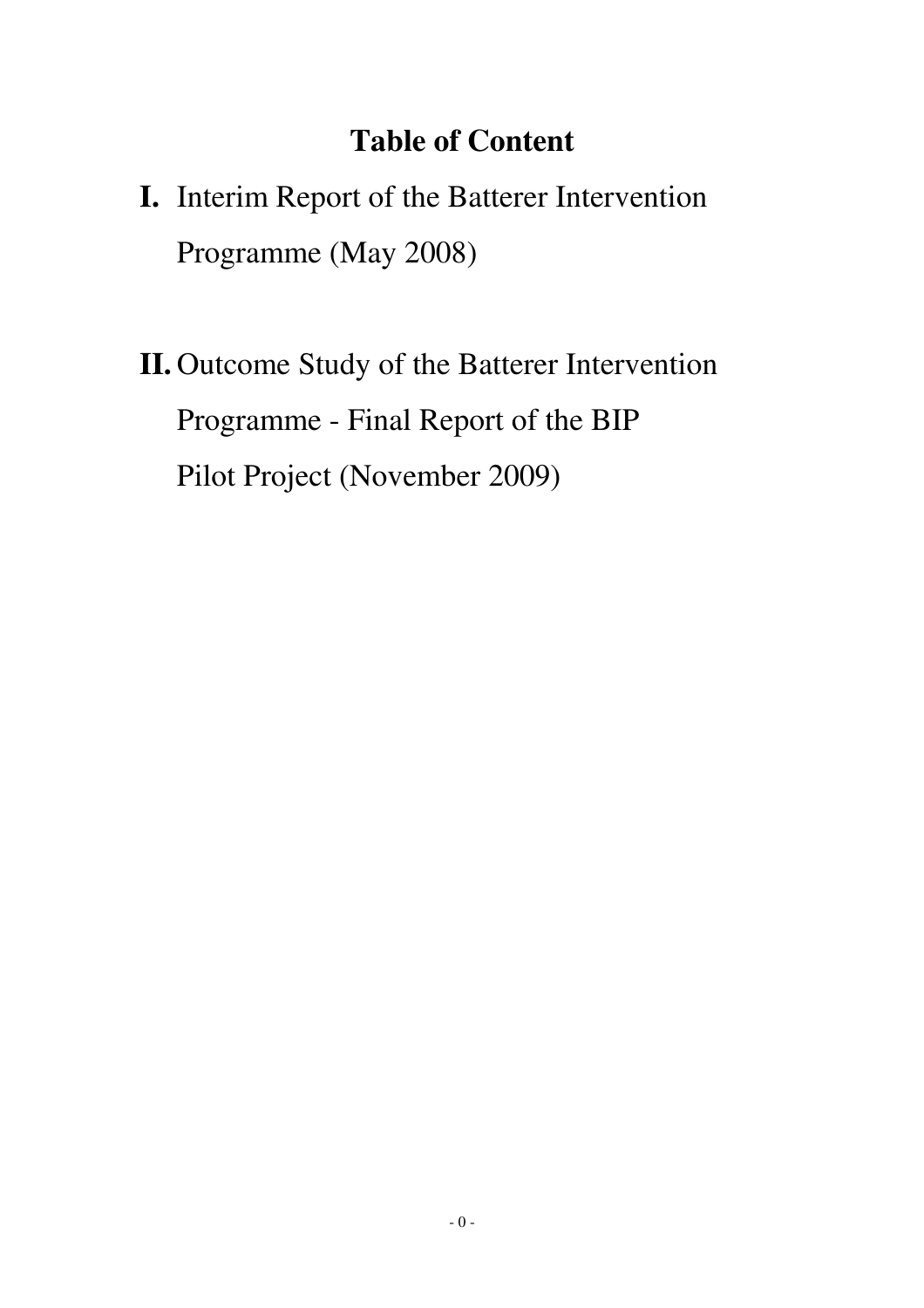Interim Report

of the

Batter Intervention Programme

# 「家暴不再一男士成長小組」

**Project of the** 

## **Social Welfare Department**

**May 2008**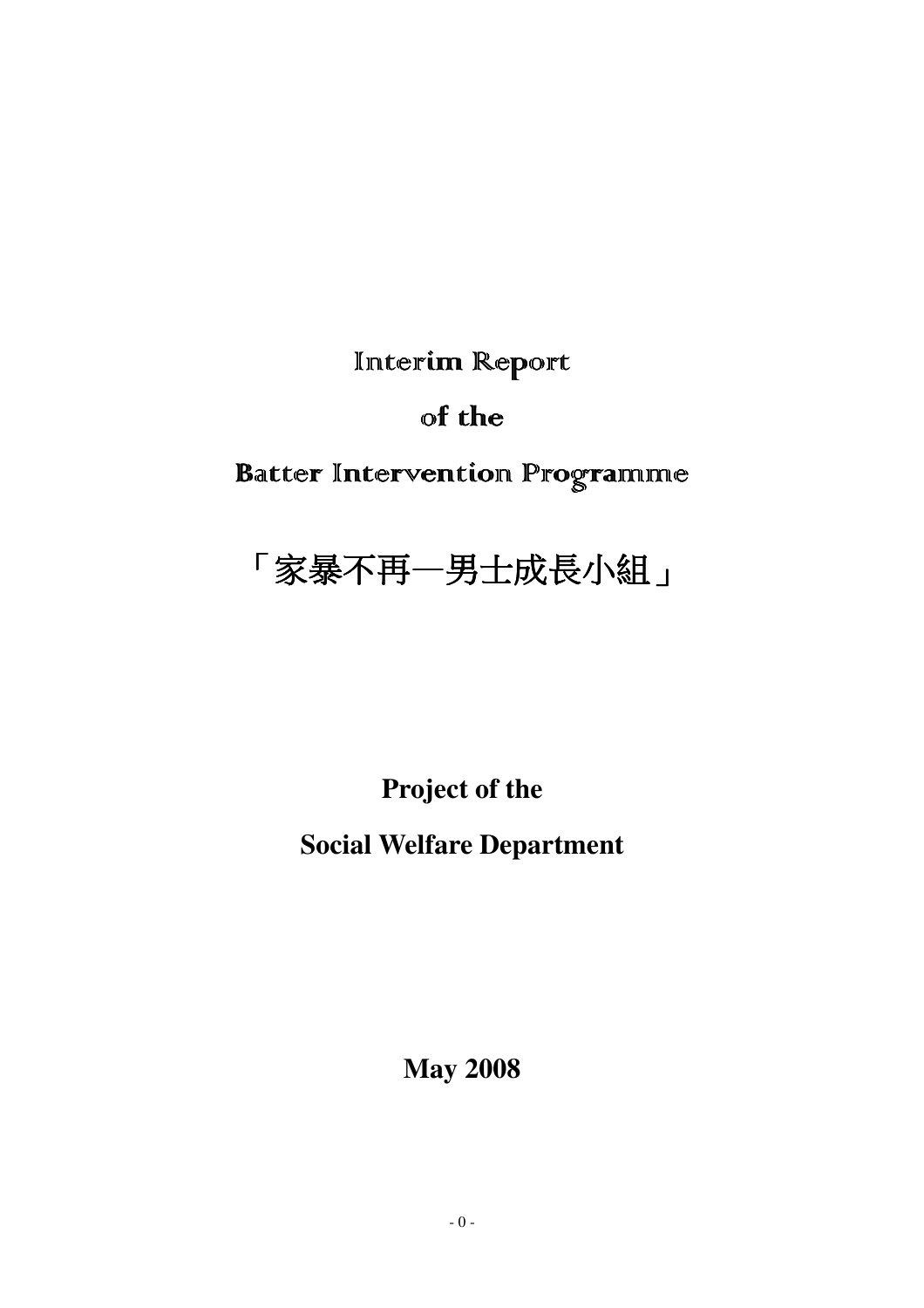## **MEMBERSHIPS OF THE PROJECT**

## **Advisory Group**

| Mr Helios LAU Kar-cho          | <b>Chief Clinical Psychologist</b>                 |             |  |
|--------------------------------|----------------------------------------------------|-------------|--|
|                                | Social Welfare Department                          | (Convenor)  |  |
| Dr Helen CHAN                  | Senior Clinical Psychologist                       |             |  |
|                                | Social Welfare Department                          | (Secretary) |  |
| Mrs Anna MAK                   | Assistant Director (Family and Child Welfare)      |             |  |
|                                | Social Welfare Department                          |             |  |
| Ms Angie LAI                   | Caritas Family Services– Hong Kong                 |             |  |
| Dr Ben CHEUNG                  | Kwai Chung Hospital                                |             |  |
| (withdrew after $5th$ Advisory |                                                    |             |  |
| meeting, February 2008)        |                                                    |             |  |
| Dr Benjamin LAI                | Private Psychiatrist                               |             |  |
| Dr Pauline SUNG                | The Hong Kong Polytechnic University               |             |  |
| Ms Jessie YU Sau-chu           | Single Parents' Association                        |             |  |
| Dr YEUNG Ka-ching              | University of Hong Kong                            |             |  |
| Dr Randall KROPP               | Psychologist, Forensic Psychiatric Services        |             |  |
| (Overseas Consultant)          | Commission, Vancouver, British Columbia, Canada    |             |  |
|                                | Adjunct Professor, Department of Psychology, Simon |             |  |
|                                | <b>Fraser University</b>                           |             |  |

## **Task Group on Batterer Intervention Programme (BIP)**

| Dr Helen CHAN                   | Senior Clinical Psychologist / CPU2<br>(Convenor) |  |  |
|---------------------------------|---------------------------------------------------|--|--|
| Mr Alfred CHAN                  | Clinical Psychologist / CPU2<br>(Secretary)       |  |  |
| Mr Helios LAU Kar-cho           | <b>Chief Clinical Psychologist</b>                |  |  |
| Ms PANG Kit-ling                | Chief Social Work Officer (Domestic Violence)     |  |  |
| Ms Michelle LAM (till Sep 2007) | Senior Social Work Officer (Domestic Violence)    |  |  |
| Ms Wendy CHAU (from Sep 2007)   | Senior Social Work Officer (Domestic Violence)    |  |  |
| Mr Sebastian TSE                | Senior Social Work Officer / Family and Child     |  |  |
|                                 | Protective Services Unit (Kwun Tong)              |  |  |
| Dr CHAN Chung-ming              | Clinical Psychologist /CPU1                       |  |  |
| Miss Vera LAM                   | Clinical Psychologist /CPU1                       |  |  |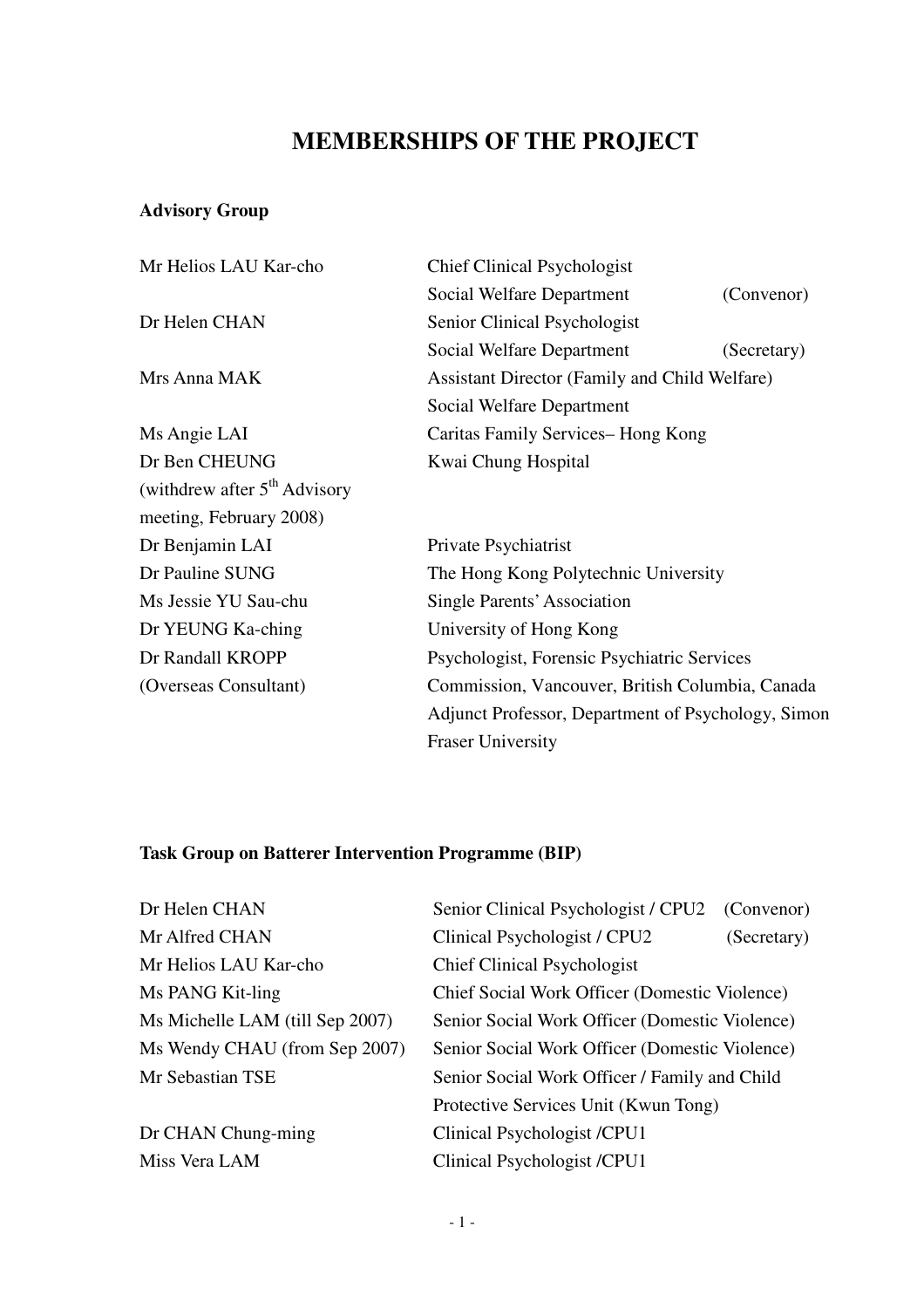| Miss Anna YUEN                 | Clinical Psychologist /CPU2   |
|--------------------------------|-------------------------------|
| Dr CHAN Siu-ching              | Clinical Psychologist /CPU3   |
| Mr Barry CHEUNG                | Clinical Psychologist /CPU4   |
| Mr Davis KWAN (till Sep 2007)  | Statistician (Social Welfare) |
| Mr Patrick LAM (from Sep 2007) | Statistician (Social Welfare) |

## **FCPSU Liaison Persons**

| Mr CHUN Wai-kwong, Ricky                         | FCPSU(CW/S/I)  |
|--------------------------------------------------|----------------|
| Ms WONG Shuk-yee, Kitty (from April 2007)        | FCPSU(CW/S/I)  |
| Ms CHAN Yee-lee, Elaine (till October 2007)      | FCPSU (E/W)    |
| Ms WU Wai-hang, Rebecca (from October 2007)      | FCPSU (E/W)    |
| Ms Ella MA (till October 2007)                   | FCPSU (KT)     |
| Ms KONG Hiu-yung (from October 2007)             | FCPSU (KT)     |
| Ms YEUNG Siu-lan, Isa                            | FCPSU (WTS/SK) |
| Mr Simon SI                                      | FCPSU (SSP)    |
| Ms CHEUNG Wai-tak, Natalie (from September 2007) | FCPSU (KC/YTM) |
| Mr Dave YAU (till October 2007)                  | FCPSU (ST)     |
| Ms TANG Chui-chi (from October 2007)             | FCPSU (ST)     |
| Ms Janet WAN                                     | FCPSU (TW/KwT) |
| Ms HO Hung-lin, Linda                            | FCPSU (TM)     |
| Miss CHU Suk-kei, Amy (till January 2008)        | FCPSU (YL)     |
| Mr LAU Hang-chi, Frederick (from January 2008)   | FCPSU (YL)     |
|                                                  |                |

### **Working Group on Recruitment**

Convenor: Dr. CHAN Siu-ching

## **Working Group on Programme Content**

Convenor: Mr. Alfred CHAN

## **Working Group on Evaluation**

Convenor: Mr. Barry CHEUNG (January 2006 to December 2006) Dr. CHAN Chung-ming (January 2007 to present)

## **Working Group on BIP Interim Report**

Convenor: Dr. Helen CHAN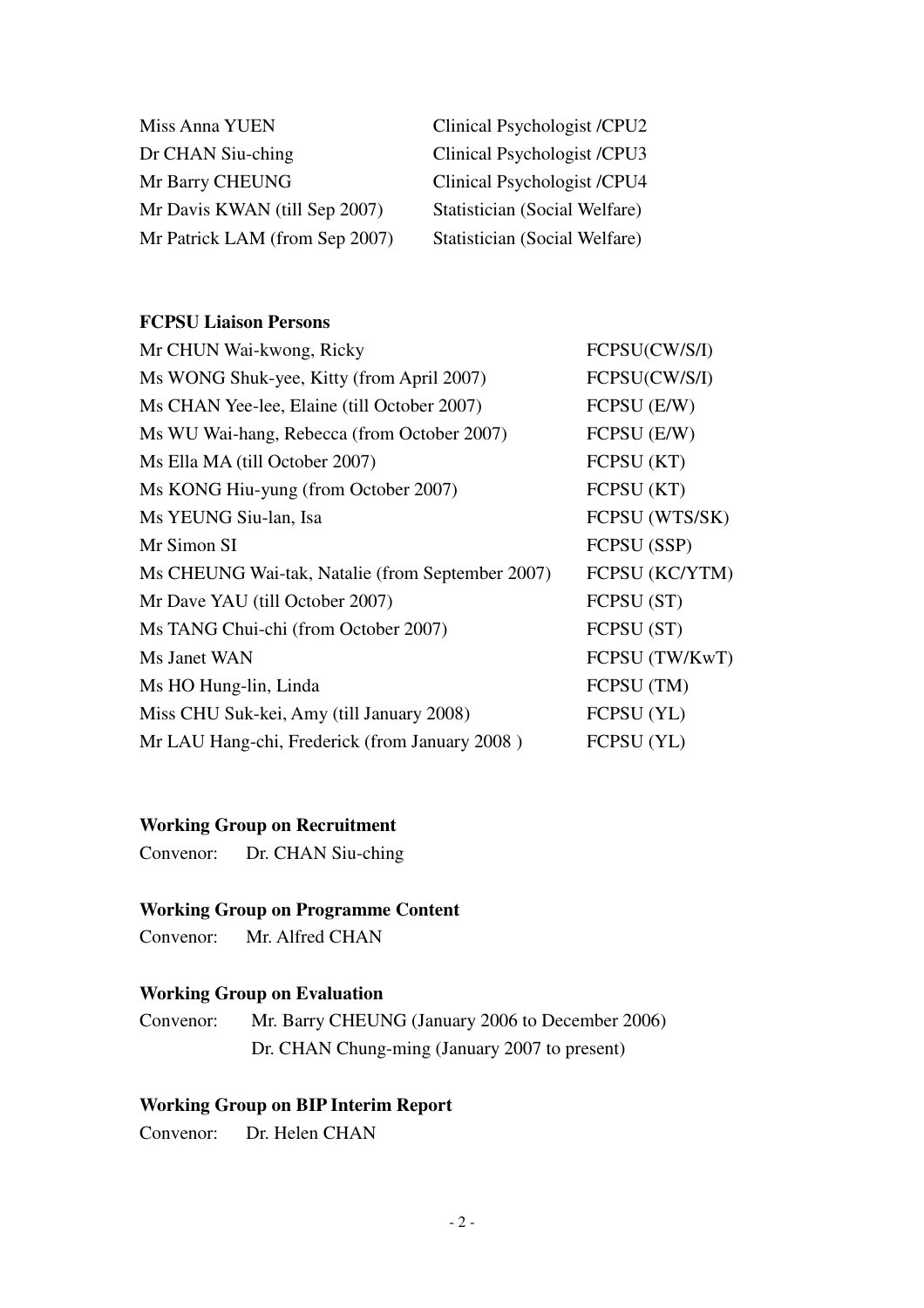## **ACKNOWLEDGMENT**

The present project has been made possible by the contributions of many people. First of all, we are extremely grateful to members of the Advisory Group for their guidance, encouragement and helpful suggestions. Their expert knowledge and generosity with their time are very much appreciated. We would also like to express our deepest appreciation for the persistent and conscientious effort of our Liaison Persons and group facilitators who helped to administer tests and gather information for the research project. Moreover, we wish to record our thanks to all referrers who had taken the time and effort to refer their clients to our programme. Last but not least, we wish to convey our deepest gratitude to those men who had participated in our Batterer Intervention Programme. They are very special people whose participation in the groups has helped to further our knowledge in batterer intervention. Without these generous people, this study would not have been possible.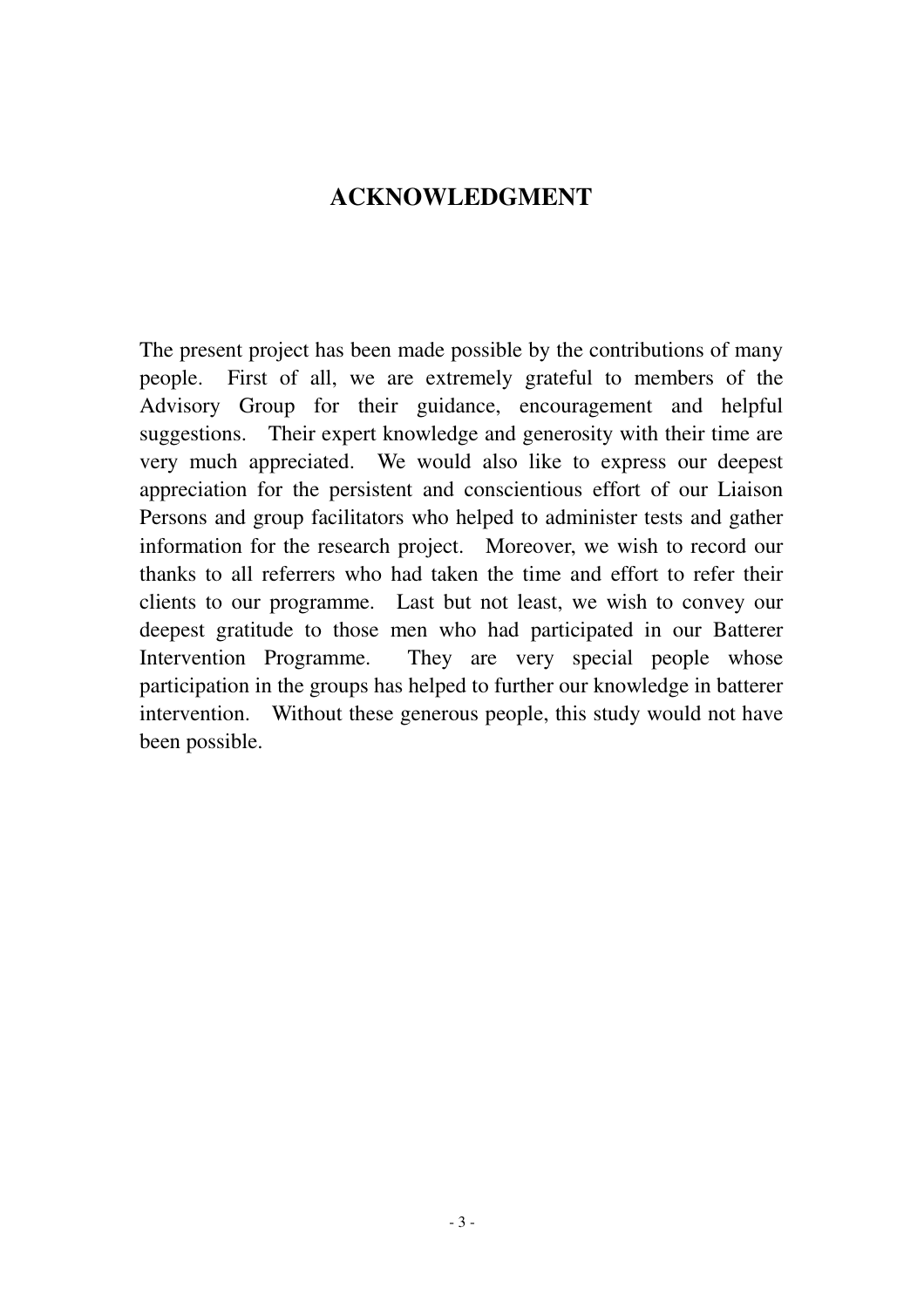## **TABLE OF CONTENTS**

|                                  |                                      | Page |
|----------------------------------|--------------------------------------|------|
| <b>Executive Summary</b>         |                                      | 5    |
| <b>Supplementary Information</b> |                                      | 8    |
| <b>Chapter One</b>               | Introduction                         | 9    |
| <b>Chapter Two</b>               | <b>Literature Review</b>             | 11   |
| <b>Chapter Three</b>             | Design of BIP                        | 21   |
| <b>Chapter Four</b>              | <b>BIP</b> Operation                 | 29   |
| <b>Chapter Five</b>              | Methodology for Evaluation           | 36   |
| <b>Chapter Six</b>               | <b>Results of Outcome Study</b>      | 43   |
| <b>Chapter Seven</b>             | <b>Results of Qualitative Study</b>  | 59   |
| <b>Chapter Eight</b>             | Discussion and Conclusion            | 74   |
| References                       |                                      | 80   |
| Appendix 1                       | <b>Statistical Methods Used</b>      | 80   |
| Appendix 2                       | <b>Examples of Qualitative Study</b> | 83   |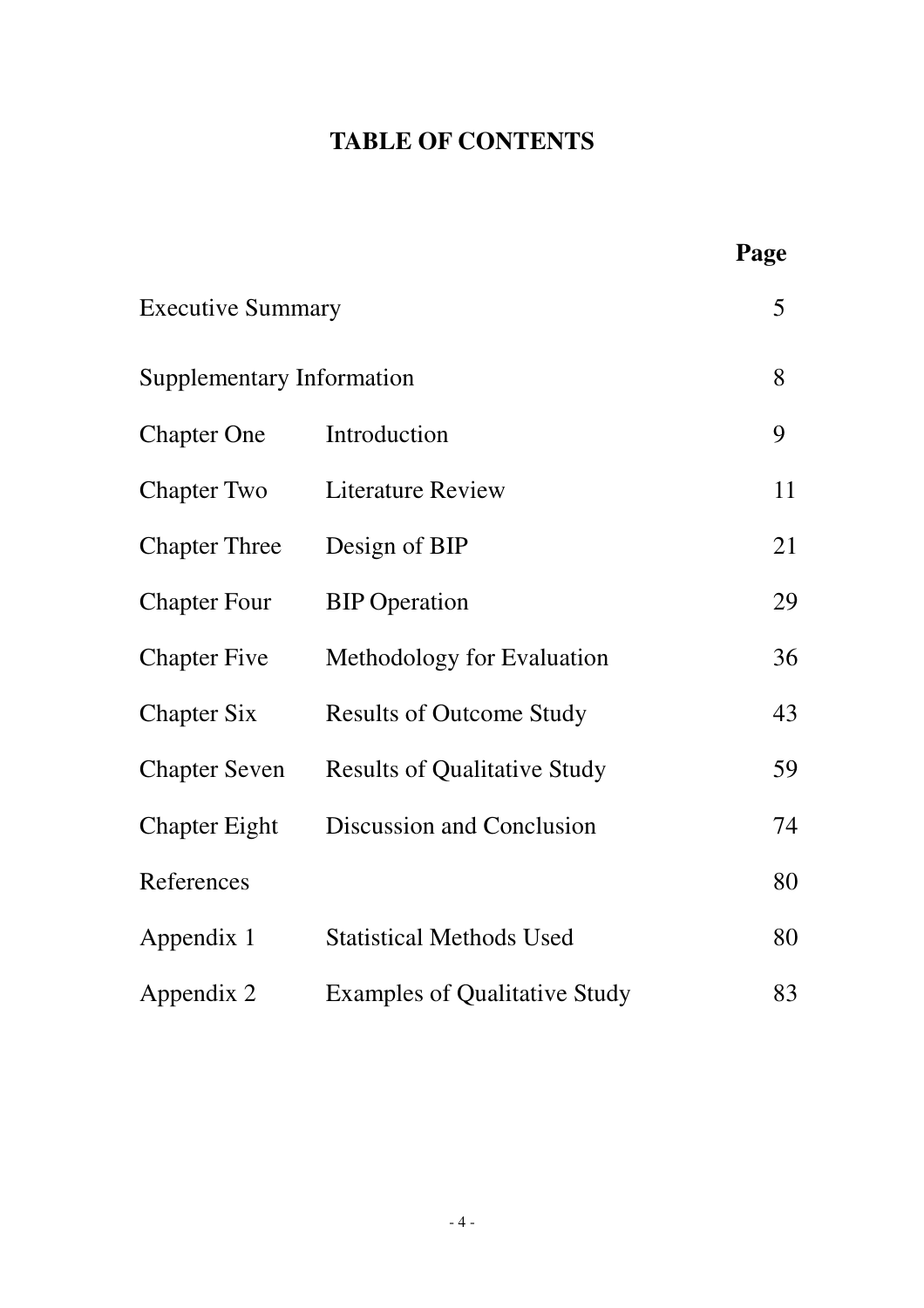## **EXECUTIVE SUMMARY**

#### **Introduction**

This project aims to design, implement and evaluate an indigenous Batterer Intervention Programme (BIP) of 13 sessions for batterers served by the Family and Child Protective Services Units (FCPSUs) and Probation Offices of the Social Welfare Department (SWD). It started in late 2005 and is scheduled to complete in early 2009. This Interim BIP Report was written in April 2008 after the implementation of Stages  $3 \& 4$  BIP groups. A final report will be written after the completion of the 12-month follow-up of all Stages 3 & 4 groups.

### **Methods**

A quasi-experimental design was used in this project. A comparison group was included in the present study along with the experimental group. By definition, the experimental group refers to batterers who had participated in the BIP in addition to regular social work intervention. The 54 comparison group subjects only received regular social work intervention. Twenty groups were carried out in four stages to test out the BIP design developed by the SWD. During Stages 1 & 2, six intervention groups with a total of 52 subjects were carried out to pilot the programme content and evaluation tools. During Stages 3 & 4, a total of 14 intervention groups were implemented and included in the evaluation.

For all four stages, there were a total of 171 batterers who were divided into three groups—the Non-statutory, Bind Over and Probation (PO) cases (see supplementary information for explanation of these terms). The sample for the final analysis consisted of 119 batterers involved in Stages  $3 \& 4$  BIPs. The overall completion (nine sessions or above) rate for all four stages was 78% with 76% completion rate for Non-statutory, 77% for Bind Over and 83% for PO cases. As for Stages 3 & 4, the number of Completers (those attended nine sessions or above) was 96 (81%) and 85% of participants had attended 11 out of 13 sessions.

Both quantitative and qualitative analyses were conducted on the outcome. Measuring tools used were the Revised Conflict Tactic Scale (CTS-2), Dyadic Adjustment Scale (DAS), University of Rhode Island Change Assessment–Domestic Violence and the Client Satisfaction Questionnaire-8. Data were collected at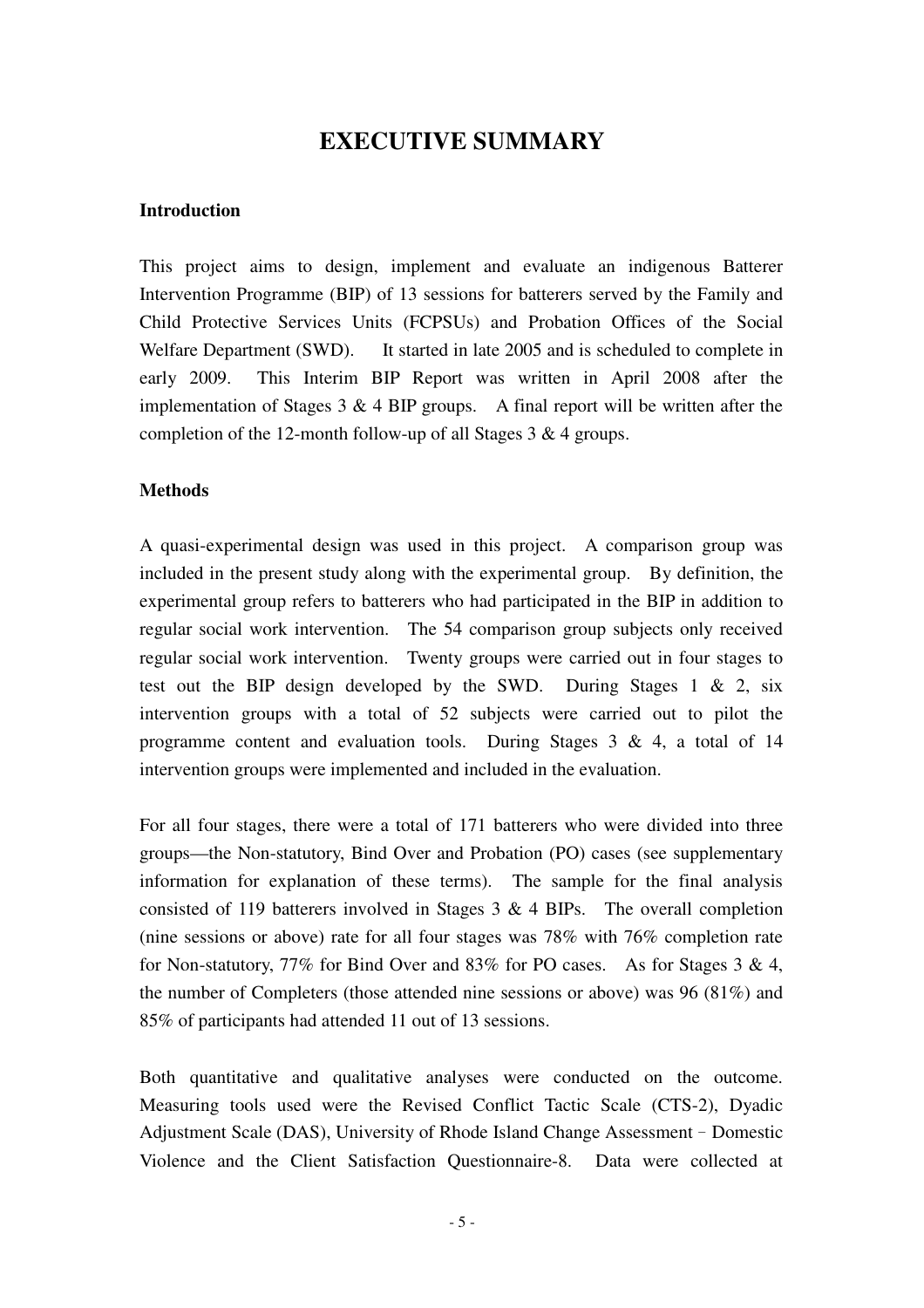pre-group, end of group, as well as six and 12 months after group treatment. Their partners were also administered the CTS-2 and DAS. There was an 80% rate of partners' compliance with data collection.

As for the qualitative study, there were three parts, namely, a group evaluation by participants, multiple case studies and a focus group for caseworkers and group facilitators.

### **Results**

BIP Completers (those completed more than 9 out of the 13 sessions) had a very positive appraisal of the BIP service. They demonstrated statistically significant positive changes in reducing their violent behaviour and enhancing their marital relationship after joining the group programme. These results were reflected in both the men and their partners' ratings.

- For the Non-Statutory cases of the BIP Completers, they demonstrated the same statistically significant positive changes in reducing their violent behaviour and enhancing their marital relationship after joining the group programme. Again, the findings were consistent between the men and their partners' ratings.
- For the Bind Over cases of the BIP Completers, statistically significant positive changes were found in the men's marital relationship (as rated by both the men and their partners) but not in their use of violence against their partners.
- For the PO cases of the BIP Completers, statistically significant positive changes were found only in the men's ratings of marital satisfaction.
- For any of the 0-3 month changes in terms of violence reduction and improvement of marital satisfaction, no significant difference was found among the three categories of the BIP Completers (that is, Non-statutory, Bind Over and Probation cases).

In comparison, men in the Comparison Group also demonstrated statistically significant positive changes over the three-month period but mainly in terms of controlling their violent behaviour (as rated by both the men and their partners).

 For the Non-Statutory Cases of the Comparison Group, they demonstrated over the three-month period statistically significant positive changes in reducing their violent behaviour (as rated by both the men and their partners) and enhancing their marital relationship (but only as rated by the men's partners).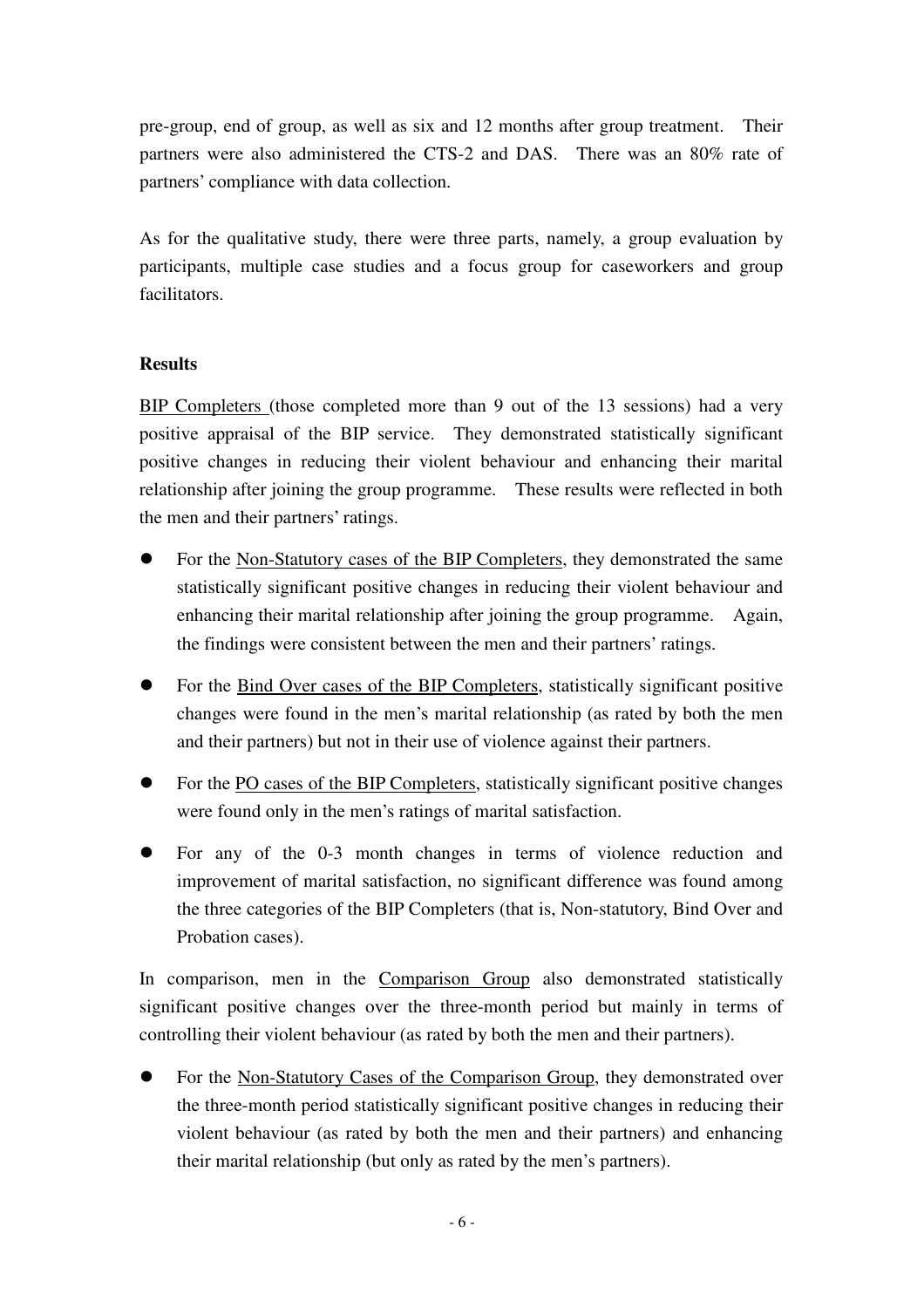For the Bind Over cases of the Comparison Group, statistically significant positive changes were found only in the men's own ratings of their use of violence against their partners.

No statistically significant difference was found between BIP Completers and the Comparison group in controlling their violent behaviour. However, the BIP Completers tended to show more positive changes than the Comparison Group in enhancing their marital relationship. Although members of both groups showed control over their violent behaviour, the BIP Completers, having gained more positive changes in their marital relationships should stand a better chance in continuing with their non-violent ways as conflicts in marital relationships are important factors leading to violence.

The qualitative study echoed the positive results of the outcome study. The group participants perceived the BIP as a useful means for them to achieve their goal of stopping violence and improving marital relationship. The group facilitators and caseworkers also believed that the BIP had achieved more than casework service although individual casework could handle specific problems. They concluded that group work should become a key component of treatment in the Social Welfare Department.

#### **Conclusion**

In conclusion, both the results of the outcome and qualitative studies demonstrated that the BIP was effective in reducing partner violence and enhancing marital relationship. Although the comparison group also demonstrated a reduction of violence, the BIP Completers (experimental group) showed that the BIPs had produced an additional benefit of improving marital relationship. Other forms of intervention for partner abuse such as couple's group, parallel group for victims and an advanced BIP were suggested and would need to be further considered. Follow-up service to sustain the motivation of the batterers to change such as Family Support Programmes and Men's Support Groups were also suggested.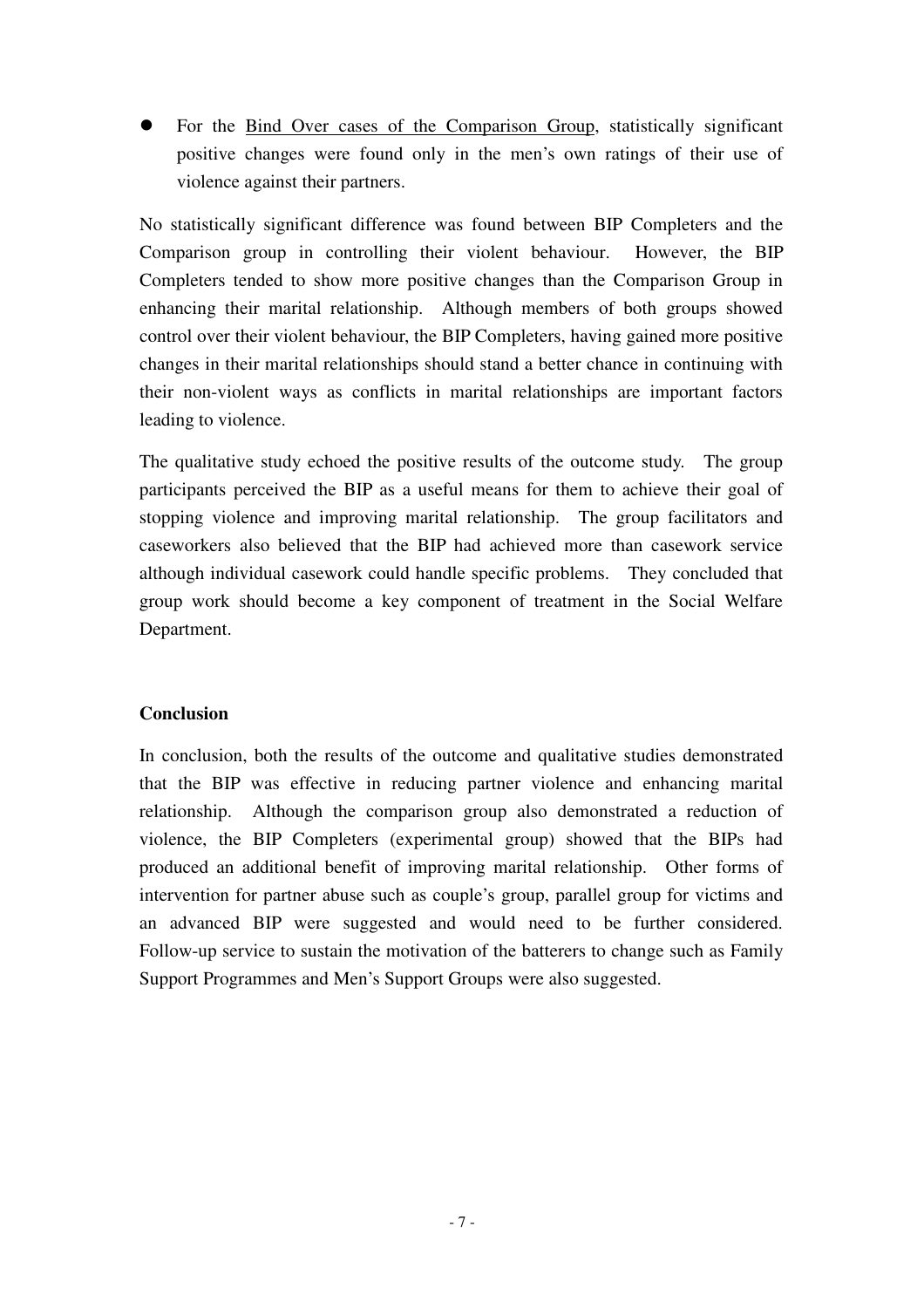## **SUPPLEMENTARY INFORMATION**

#### **Bind Over Cases**

Bind Over cases are those cases that were bound over by the court. In accordance with Criminal Procedural Ordinance, Cap 221, Section 109I, a judge, a District Judge or a magistrate shall have, as ancillary to his jurisdiction, the power to bind over to keep the peace, and power to bind over to be of good behaviour, a person who or whose case is before the court, by requiring him to enter into his own recognizances or to find sureties or both, and committing him to prison if he does not comply.

### **Probation Cases**

Probation cases are those cases with Probation Orders. In accordance with Probation of Offenders Ordinance, Cap 298, the court may make a Probation Order to place an offender under the supervision of a probation officer for a period of one to three years. The court may require the probationers to comply with some special requirements that are considered necessary for securing good conduct of the probationers or for prevention of re-offending, for example, curfew order, residential training and employment training, drug treatment, urine tests, etc.

#### **Non-statutory Cases**

Non-statutory Cases mentioned in the report refer to those cases join the Batterer Intervention Programme of SWD on voluntary basis, without any court order.

## **Family and Child Protective Services Unit (FCPSU)**

Family and Child Protective Services Units (FCPSUs) are specialised units manned by social workers who render an array of services to victims, abusers and/or families of child abuse and spouse battering, as well as children and their families affected by matrimonial, guardianship, or international child abduction matters and referred by the Court, the Secretary for Justice, or other concerned authorities in accordance with the relevant Ordinances. Services provided include public enquiries, outreaching, social investigation, crisis intervention, casework counselling, group treatment, statutory supervision to children with court orders, housing assistance, referrals to other appropriate services (e.g. clinical psychological services and refuge centres, etc.) and public education programmes.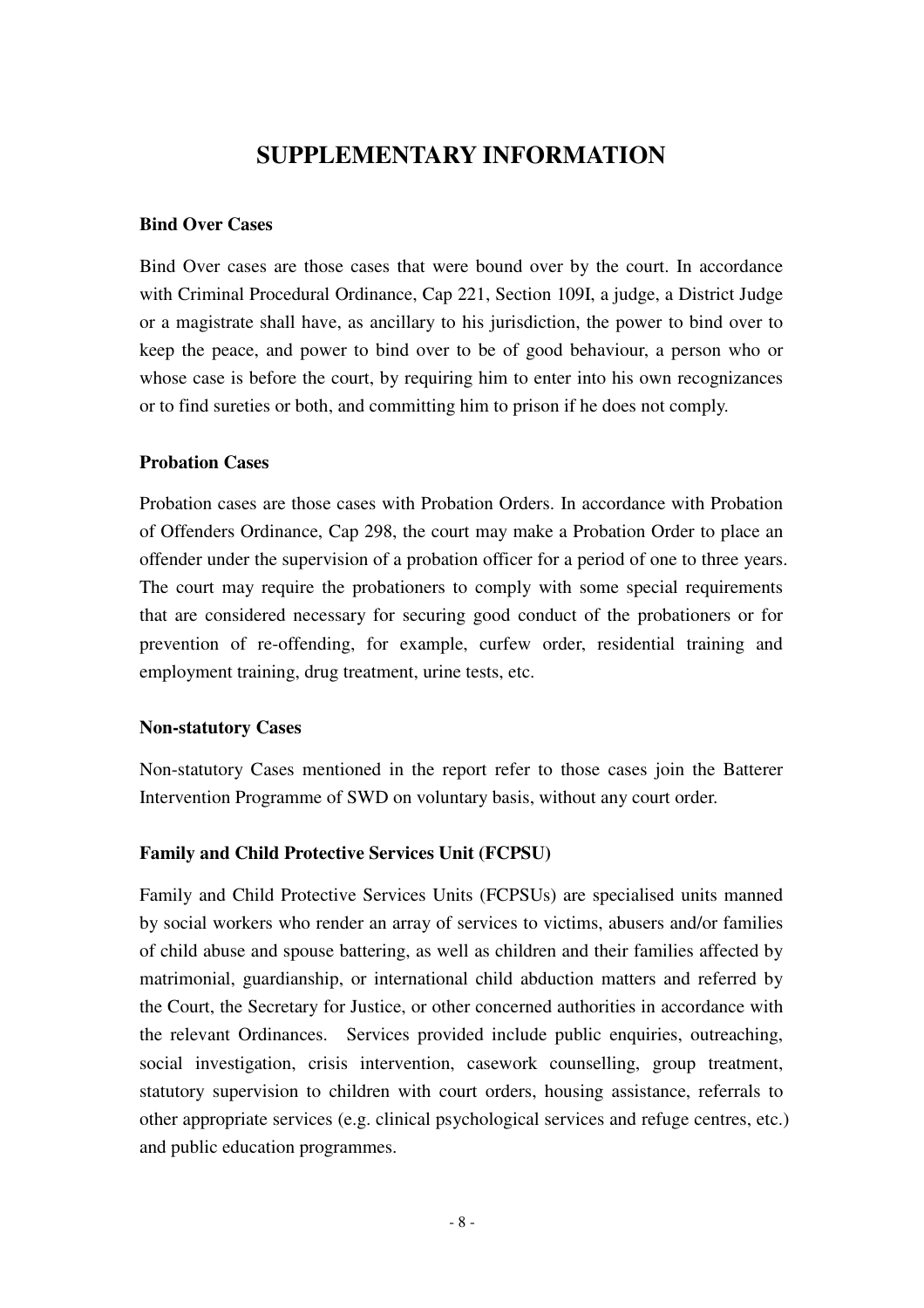## **CHAPTER ONE**

## **Introduction**

#### **Increasing Incidence of Domestic Violence**

1.1 The rapid demographic, social and economic changes in Hong Kong have undermined family solidarity such that there is an increasing incidence of family violence. According to the Central Information System on Battered Spouse Cases over the past few years, the number of newly reported battered spouse cases rose from 1,009 in 1998 and 4424 in 2006 to 6404 in 2007. While these rising figures may only reflect an increasing community awareness of the problem, nonetheless they remind us that our concerted effort to combat partner violence is urgently needed.

1.2 It is well recognized that spousal battering is a highly complex family problem. While a great deal of work has been done in developing protective and counselling services for the victims of battered spouse cases, few would disagree that helping professionals in Hong Kong are still at a very early stage of developing treatment programmes for batterers. With a view to promoting this development, the SWD decided in 2005 to develop a basic batterer intervention programme which would contribute to an early identification and intervention of battered spouse cases in the community. It is envisaged that the project would take approximately three years to complete.

#### **Setting up Structures for the Batterer Intervention Programme**

1.3 In order to facilitate the development of this project, several structures were established within SWD. After a few months of preparation, a Task Group on Batterer Intervention Programme (BIP) was set up in November 2005 (see membership list in Pp. 1-2). Its mission is to develop and implement an effective intervention group for batterers served by the FCPSUs and Probation Offices of the Department. In December 2005, a Working Group on Programme Contents, comprising clinical psychologists and social work officers, was formed with the aims of designing the structure and contents of the BIP and developing a user manual. A Working Group on Recruitment was also convened in early 2006 to discuss strategies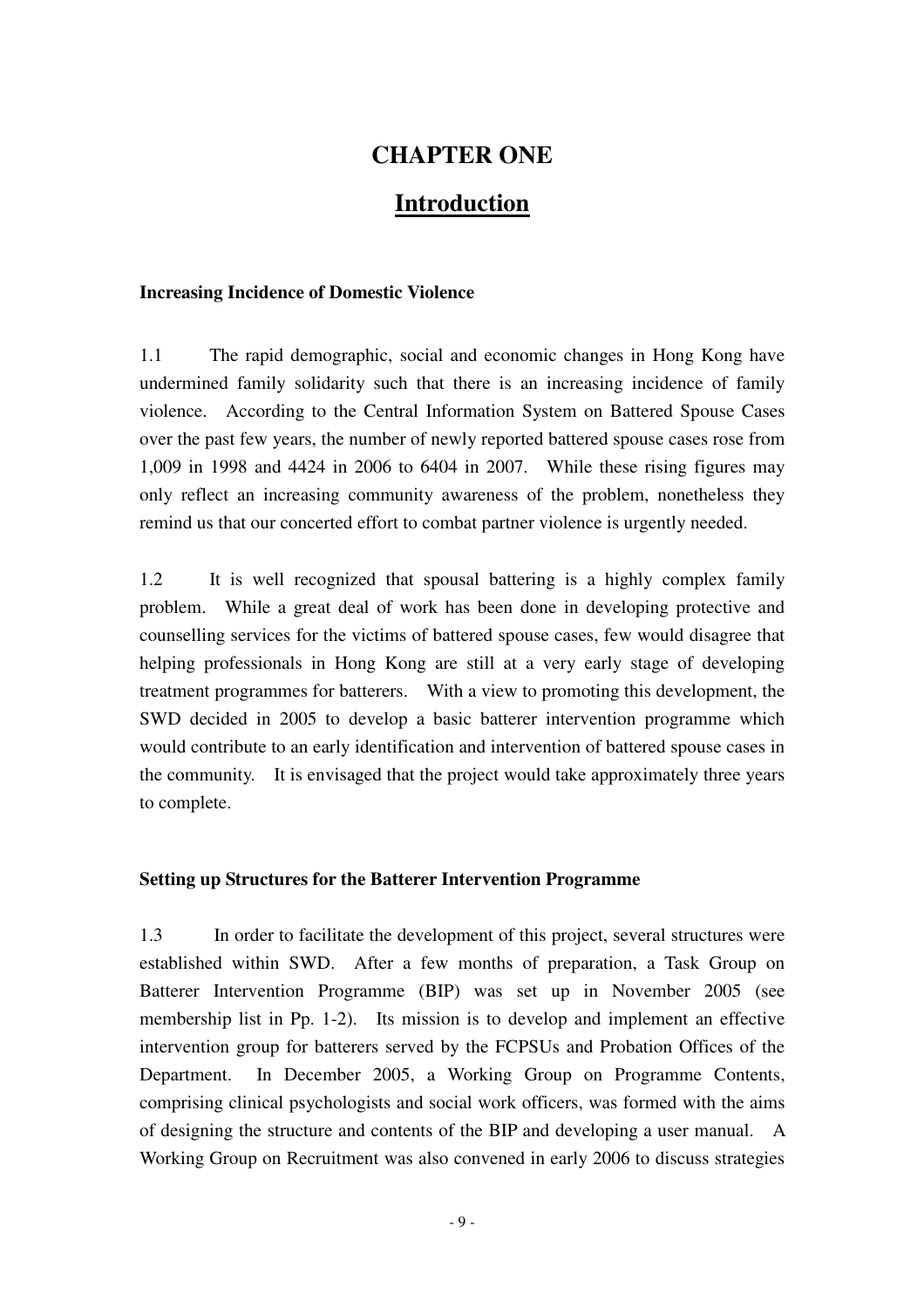for the recruitment of batterers. Another group, Working Group on Evaluation, consisting mainly of clinical psychologists, was formed in January 2006 to work out the sampling, outcome indicators, measuring tools and research design of this BIP project. An Advisory Group (see Pg. 1) was later set up with its first meeting held on 18 July 2006. This group of experts provided technical and professional advice on the implementation, development and evaluation of the BIP project. Lastly, a Working Group on BIP Interim Report comprising mainly clinical psychologists was established in late 2007 to coordinate the writing of the present report.

1.4 It is worth noting that despite the time line of the project, batterer intervention is a task beyond a three-year project. After we have finished the implementation and evaluation of the BIP, development of other advance programme contents or modalities might be considered. More importantly, we hope that alongside the development of this project, a unique platform can be built and maintained for our frontline colleagues from both the social work and clinical psychology professions to reflect more deeply on and consolidate our experiences in handling domestic violence cases, to identify the unique characteristics and needs of batterers we serve and to launch other effective intervention programmes for batterers.

1.5 With these thoughts in mind, let us turn to our second chapter, which is a literature review of studies and programmes on batterer intervention conducted both overseas and locally.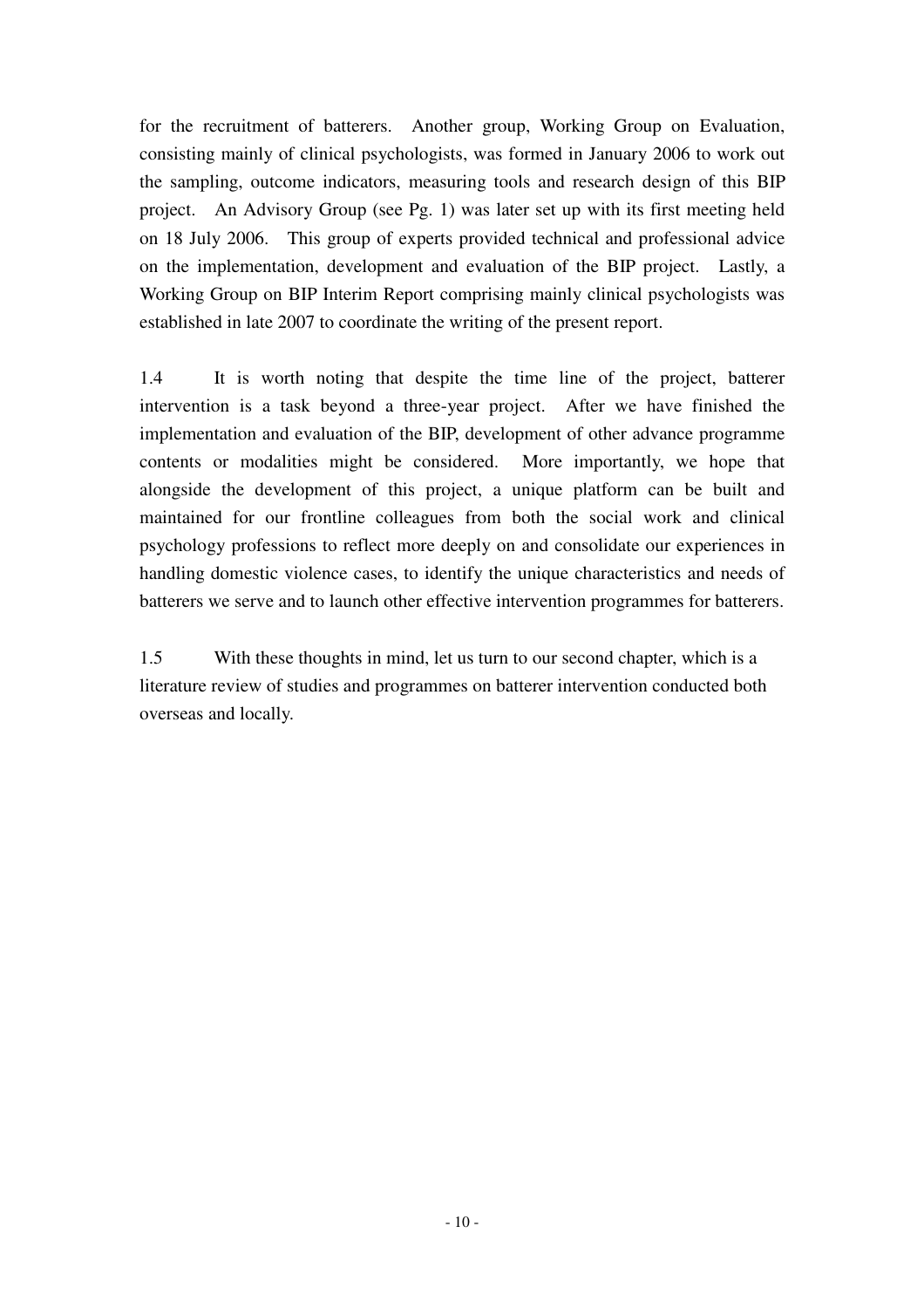## **CHAPTER TWO**

## **Literature Review**

#### **Conceptualization of Domestic Violence**

2.1 In developing intervention strategies, there is in the first place a need to have an integrated conceptualization of the problem. While the study of domestic violence in general and batterers in particular has a short history of less than ten years in Hong Kong, abundant western literature is available for reference. In the literature, three studies, namely, Holtzworth-Munroe & Stuart's (1994) typology of male batterers, Virginia Goldner's (1999) stance of "multiplicity", and Donald Dutton's (1995) "nested ecological theory" are especially informative for building the conceptual framework on battering and the intervention group programme for this project.

2.2 *Typology of male batterers.* Holtzworth-Munroe & Stuart (1994) identified three dimensions which are consistently found to differentiate between subtypes of batterers: severity of violence, generality of violence, and psychological functioning. On the basis of these dimensions, three main types of male batterers are suggested, namely, *family-only, dysphoric/borderline, and generally violent/antisocial.*The findings of the 1994 study were replicated in another follow-up study by Holtzworth-Munroe et al. (2000).

2.3 Based on our research (Social Welfare Department, 2003 & 2005) as well as practice experiences in the Department, the majority of the men in the battered spouse cases managed by the FCPSUs conform to the type of "family-only" batterers and a small proportion to that of "dysphoric/borderline" batterers. In other words, in the majority of our battered spouse cases, the use of violence by the men is mostly restricted to their family members, the severity of violence used is mostly mild-to-moderate, and they present either none or only mild psychopathology. Moreover, in spite of violent incidents, a large majority of these men are still keeping their marriage and living with their partners and children.

2.4 *Stance of "multiplicity"* Virginia Goldner (1999) advocated a stance of "multiplicity" in approaching violence cases. In the analysis of violence in intimate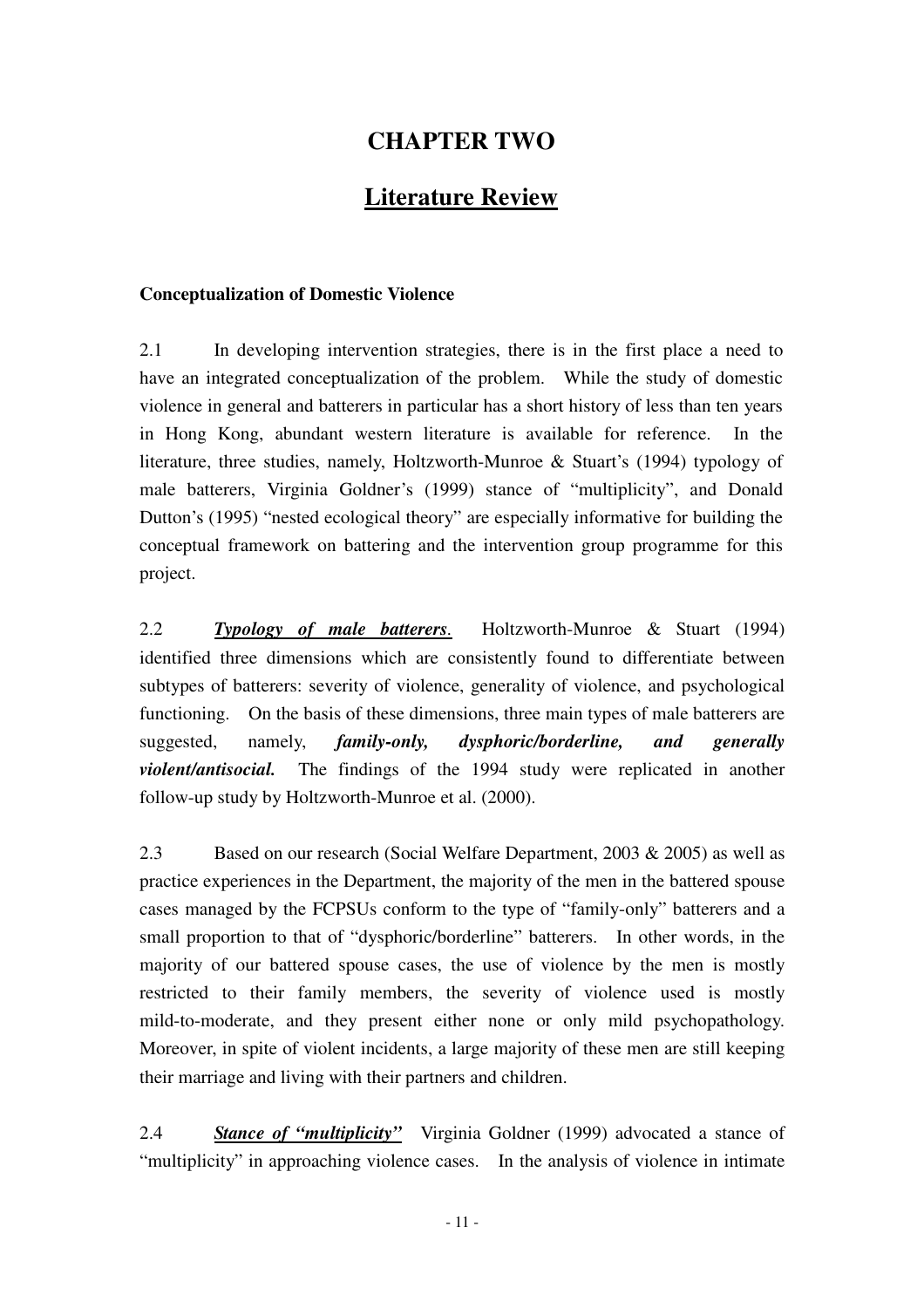relationships, she suggests to draw on multiple theoretical perspectives. The adoption of multiple perspectives is "intellectually necessary" for understanding partner violence in view of the observation that violence and victimization take multiple discourses and are not reducible to a single cause or explanation. Moreover, a clinician's ability to adopt a stance of multiplicity enables him/her to encompass beliefs and experiences even when they are contradicting one another. In applying multiple perspectives, Goldner calls for a "both-and" vis-à-vis an "either-or" position.

2.5 *"Nested ecological theory"* Donald Dutton's (1995) "nested ecological theory" provided a theoretical structure to conceptualize the multitude of social and psychological characteristics of the batterers. Dutton posited that there are four levels of analysis for the characteristics of the batterers:

- (1) The macrosystem refers to broad cultural values and belief systems.
- (2) The exosystem refers to the formal and informal social structures imposed on the immediate environment of an individual and thereby influences his behaviour. Exosystem factors of relevance to wife/partner assault include job stress, low income, unemployment, and the presence or absence of social support systems.
- (3) The microsystem –refers to the immediate context in which wife/partner assault takes place and studies factors such as the couple's communication and interaction pattern, their conflict issues, their power differential, and the process of assault.
- (4) The ontogenetic level refer to the individual's developmental experiences with violence that shape his responses to the three-level social context.

2.6 *Integrated account for male battering.*In the light of Goldner's (1999) and Dutton's (1995) findings, we have ventured to provide an integrated framework for understanding the battered spouse cases. On the one hand, this framework takes into consideration the different accounts reviewed in the literature. On the other hand, it allows a dynamic interplay of the various factors that are evident in the battered spouse cases. Essentially, there are three clusters of factors that account for the men's temper and violent outbursts in an intimate relationship, and they vary in their individual significance from one case to another.

2.7 The first cluster refers to the broad cultural values and belief systems and includes the following factors: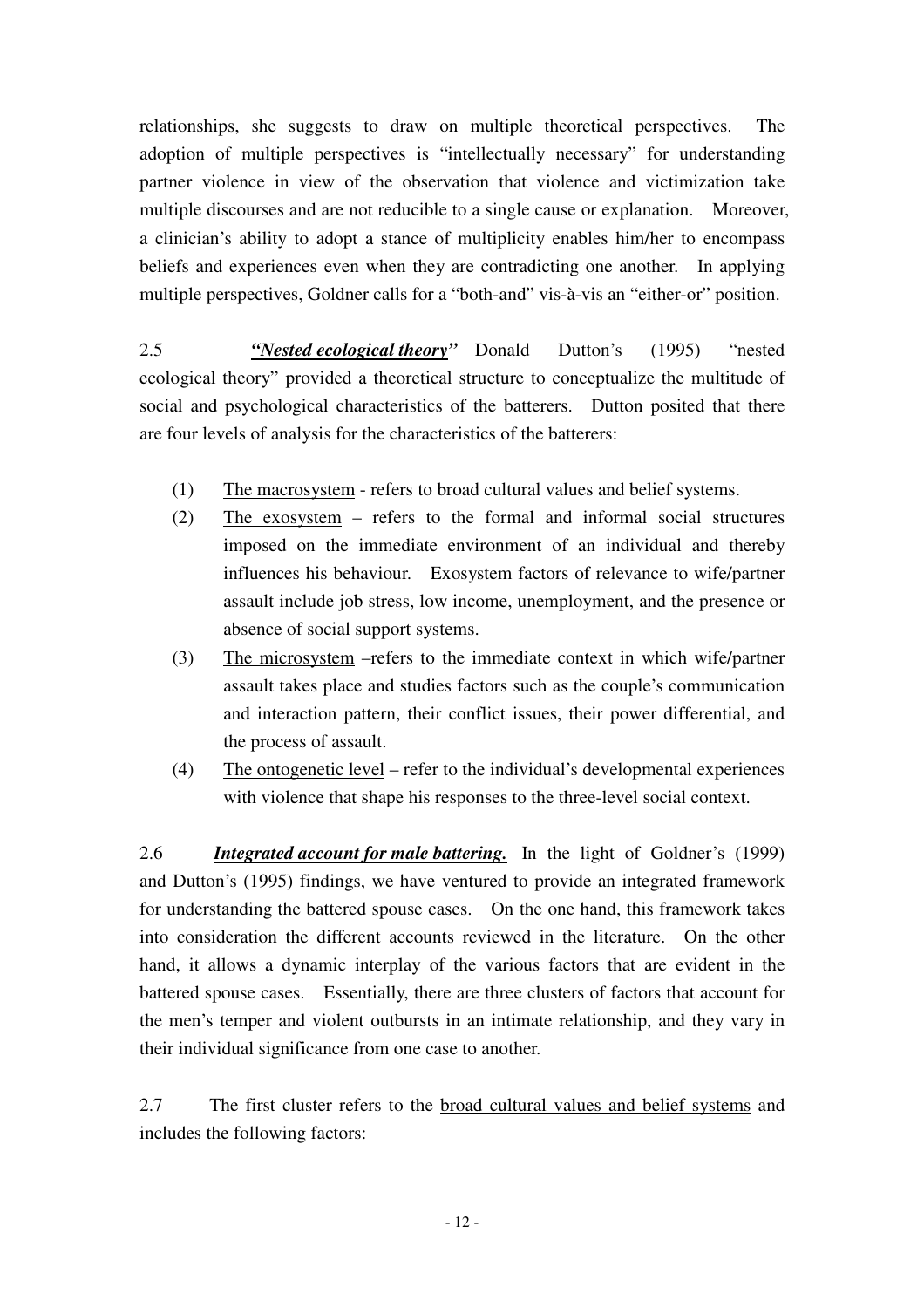- (1) Traditional patriarchal value which emphasizes the superiority of men over women both in the society and in the family; it may legitimize men's resort to violence in overpowering women.
- (2) Rigid gender socialization which has to do with the stereotype of men as the breadwinner and women as the household and child manager of the family. Moreover, in terms of emotional control, men are socialized to be "strong". They inclined to deny those "feminine" feelings such as weakness, inadequacy, jealousy, being overpowered, etc.
- (3) Relationship and family value which attaches greater importance to a family relationship vis-à-vis the status of being single, separated or divorced.

2.8 The second cluster refers to the interpersonal context of the couple and includes the following factors:

- (1) Marriage pattern between the couple which is related to the partners' different expectations and the likely course of relationship development. For example, one significant pattern that has emerged in our clientele is the intermarriage between a Hong Kong man and a woman from Mainland China.
- (2) Power and control struggle between the couple which is about the types of conflicts between them and the tactics used by each partner in managing these conflicts. The relationship conflicts are mostly contentious issues related to money, sex, in-laws, extramarital sex, social life, employment, etc. While the man is usually the one who resorts to violent behaviour, women can have strong negotiation power in the relationship and have their own tactics in managing the relationship issues.
- (3) Relationship enhancement which is about the basis of the couple's current relationship and how they enjoy or benefit from their life together.

2.9 The third cluster refers to the intrapsychic experiences of the man and includes the following factors:

(1) Developmental experiences / traumas are factors related to men's experiences of being abused in their childhood, their exposure to parental violence, their miserable family experiences such as parental divorce or family disintegration, past failures in developing an intimate relationship, and so forth. These experiences often foster the development of the men's reparative expectations towards the relationship and therefore their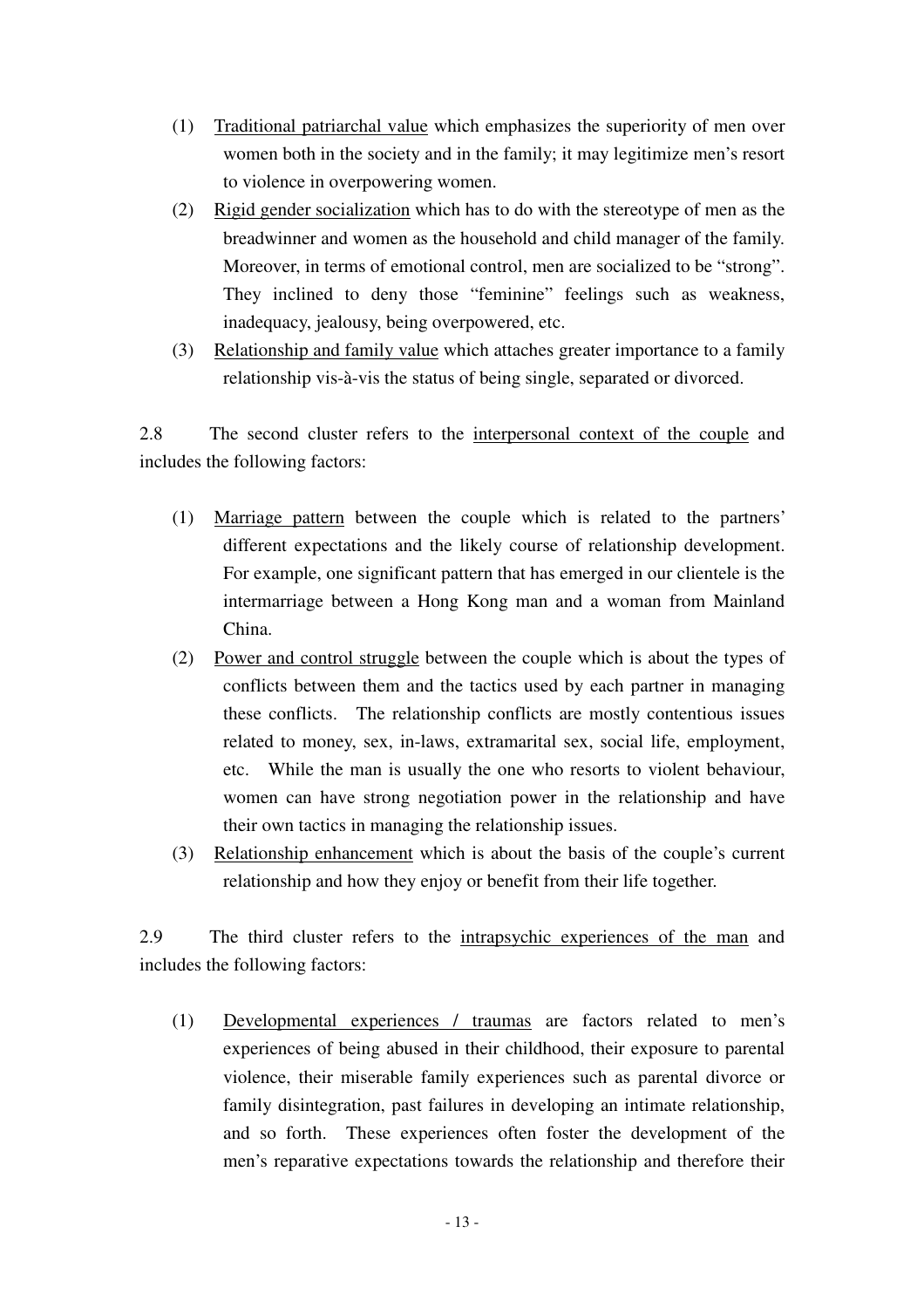strong reactions at times when their expectations are frustrated.

- (2) Life events refer to men's unemployment, health deterioration, indulgence in gambling, death of family members, and so forth. Not only do these events strain the often tense couple relationship, they may also add to the men's expectations and therefore frustrations towards their partners.
- (3) Emotional control is about how men manage the intense emotions of anger, hurt, shame, sadness, and so forth at times of frustrations resulting from their life events and conflicts in the relationship.

2.10 A schematic representation of the three clusters discussed above is given in Figure 1. It should be noted that there are significant variations in the manifestation of these factors and also in their interplay in accounting for the violent outbursts from one man to another.

## **Figure 2.1: A schematic representation of the integrated account for the men's use of violence in the intimate relationship**



2.11 In applying these pathways in understanding partner violence cases, we have made the following observations.

(1) The three pathways provide only a skeletal framework to track the development of violence in an intimate relationship. In order to acquire a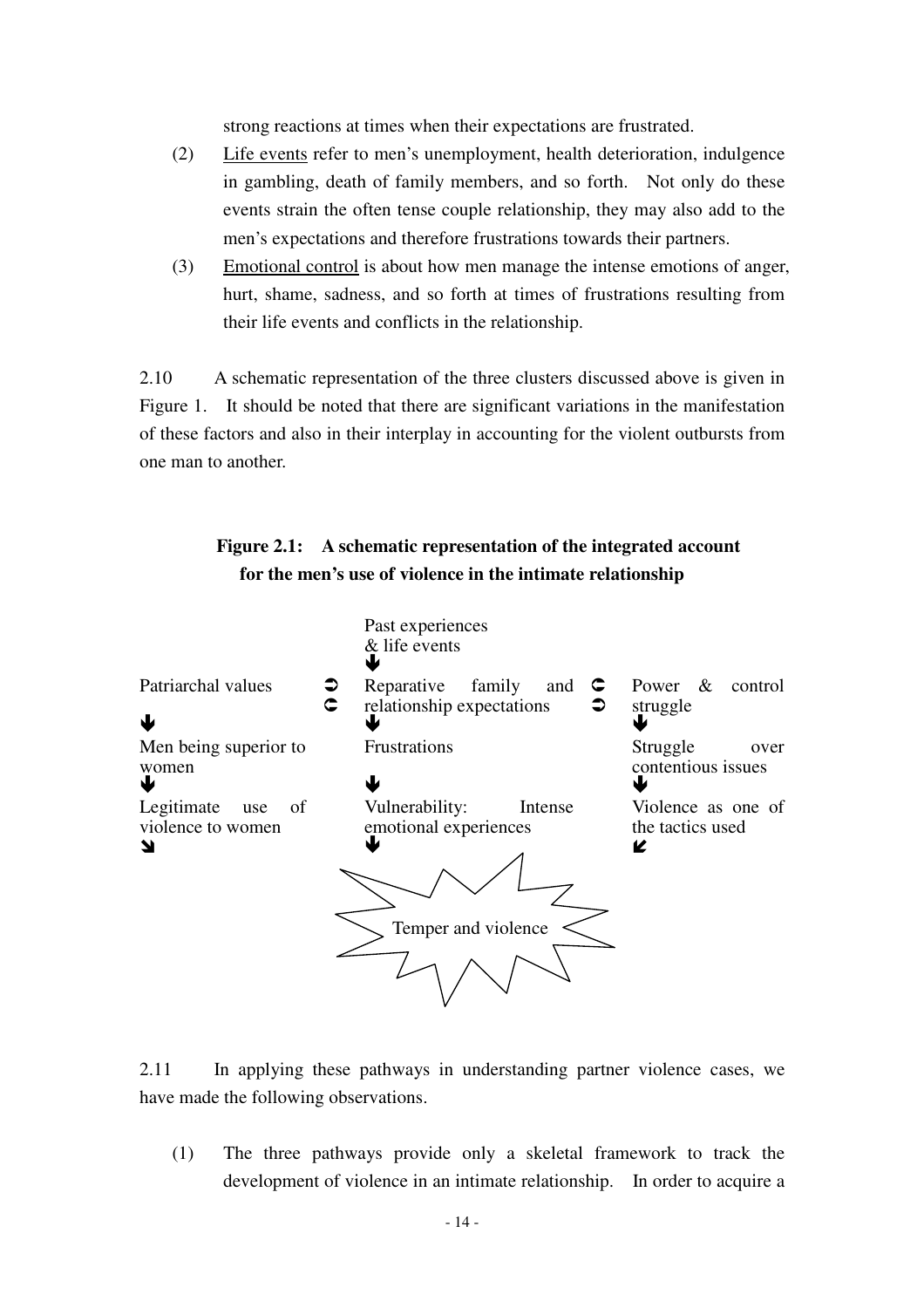meaningful understanding of each individual case, we have to fill in the unique details of each couple's story.

(2) All three pathways can be found in each case, but the significance of each one varies from one case to another and as circumstances change. It follows that the three pathways may have a dynamic interplay in accounting for a partner violence case. For example, in one case in which the man has prominent patriarchal values, it is likely that his patriarchal beliefs will also have a dominant influence on the other two pathways – shaping his expectations for subservience from his partner and justifying his use of violence in managing their relationship issues.

## **Literature on BIP: Popular models of BIPs and current standards of care in the United States**

2.12 Babcock & La Taillade (2002) pointed out that "while many batterers' treatment models and formats exist, only a few have been empirically tested with scientific rigor" (Pg. 38). These include feminist psycho-educational men's group, cognitive-behavioural men's groups (including anger management group), and couple therapy. Some intervention models that exist without being rigorously studied include insight-oriented approaches and individual therapy for batterers.

2.13 *Feminist psycho-educational group approach*. This approach, as exemplified by the Duluth model (Pence & Paymar, 1993), is by far the most widely-used type of batterers' intervention in the United States. With this approach, the primary cause of domestic violence is patriarchal ideology and the implicit or explicit social sanctioning of men's use of power and control over women. In other words, violence is used to control people's behaviour and each abusive act is intentional and being part of a pattern of behaviours rather than isolated incidents of abuse or cyclical explosions of pent-up anger, frustration or painful feelings. Using a didactic and confrontational approach, consciousness-raising exercises would be conducted to challenge men's "right" to control or dominate their partners. The goal of this approach is to end abusive behaviour, rather than to heal the batterer (i.e., the psychotherapeutic goal) or improve his relationship with his partner (i.e., the couple therapy goal). The Duluth group curriculum derives from eight themes, namely, (1) Non-threatening behaviour, (2) Respect, (3) Trust and support, (4) Honesty and accountability, (5) Responsible parenting, (6) Shared responsibility, (7) Economic partnership, and (8) Negotiation and fairness. The themes represent different aspects of non-violent and respectful relationships. Each theme covers a three-week period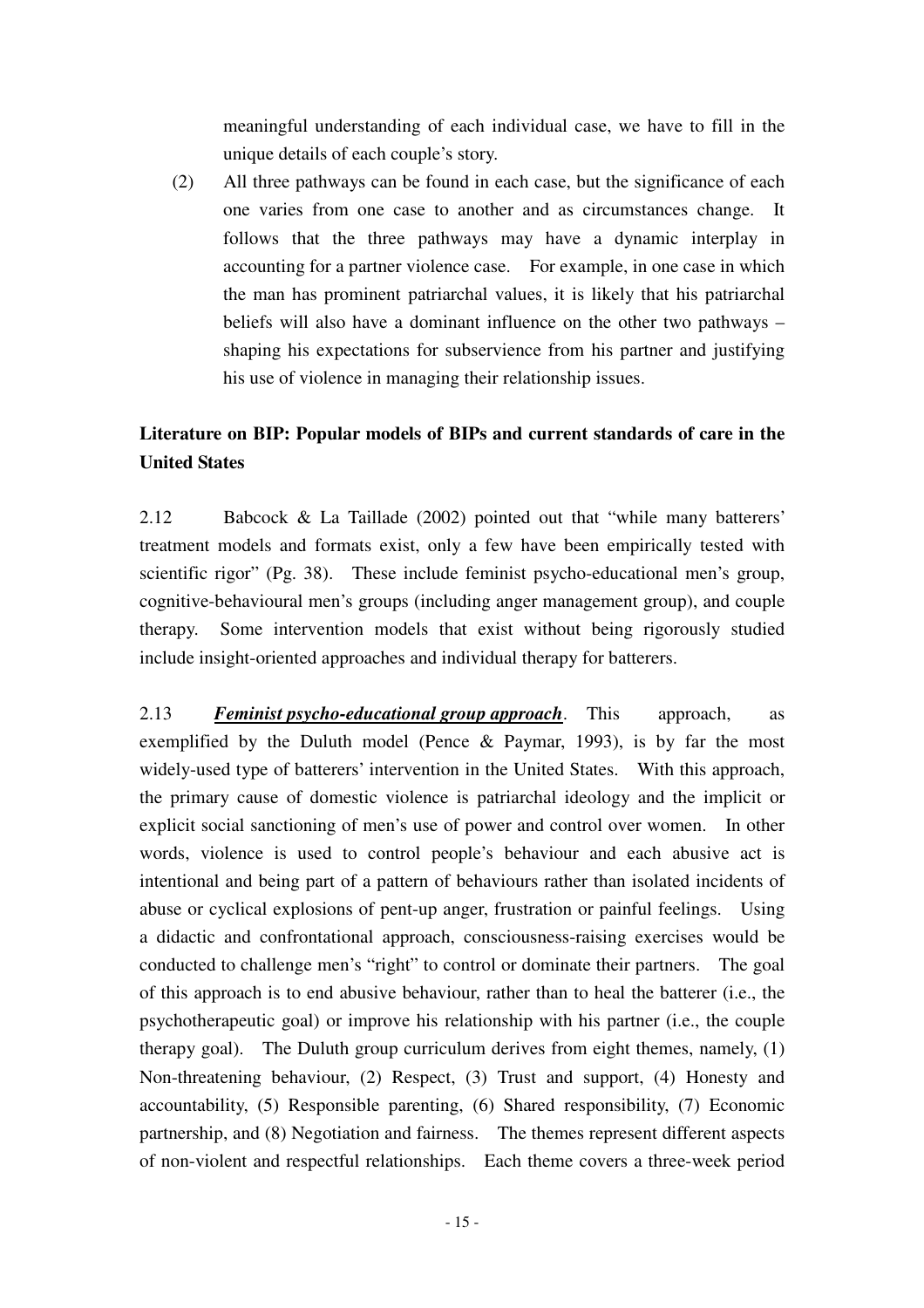and hence the total number of sessions for the Duluth programme is 24. Teaching tools include: (1) Check-Ins, (2) Action Plan, (3) Control Log, and (4) Use of Video Vignettes and Role Plays. Other exercises being employed are time-outs, acknowledgement of women's fear, acceptance of women's anger, recognizing anger cues, using positive self-talk, using assertive behaviour, being aware of nonverbal cues, communicating feelings and thoughts, and fighting fairly, etc.

2.14 Apart from the Duluth Programme, another popular programme that is being informed by feminist perspective and the battered women's movement is the "Emerge Batterers Intervention Group Programme" (Adams, 1988; Emerge, 2000). Indeed, this Emerge programme, founded in Massachusetts in 1977, was the very first programme for abusive men in the United States. The central tenet for this programme is that battering is a learned behaviour as well as a social problem requiring change at the individual, institutional and cultural levels. The act of battering in men is taken as a controlling behaviour that serves to create and maintain an imbalance of power between the battering men and the battered women. As such, the programme focuses on challenging men to take responsibility for stopping violence through its two-stage group curriculum. The First Stage Group is an eight-session curriculum. The topics covered include: (i) what count as violence; (ii) negative versus positive self talk; (iii) effects of violence on women; (iv) quick fixes versus long term solutions; (v) psychological, sexual and economic abuse; (vi) abusive versus respectful communication: Part I; (vii) abusive versus respectful communication: Part II; and (viii) effects of partner abuse on children. The second stage group consists of 32 two-hour weekly sessions. It works on group members' individual relationship histories and aims to develop their personal goals of change. The major activity in the group session is "Individual Turn', during which members take turns to go through five "core educational activities", namely, (i) getting a relationship history, (ii) goal setting; (iii) receiving feedback from other members on their abusive and controlling behaviour, (iv) role-playing their past behaviour and the change they wish to make in future, and (v) self-evaluation.

2.15 *Cognitive-behavioural group treatment approach.* With this approach, violence is seen as a learned behaviour and it continues because it is functional for the one who uses it (i.e., the batterer) to achieve victim compliances and put a temporary end to an uncomfortable situation (Sonkin, Martin & Walker, 1985). The primary focus of intervention in this approach is on violence rather than the patriarchal ideology. Skills training and anger management techniques, such as time-outs, relaxation training, and assertiveness training would usually be taught with the aim of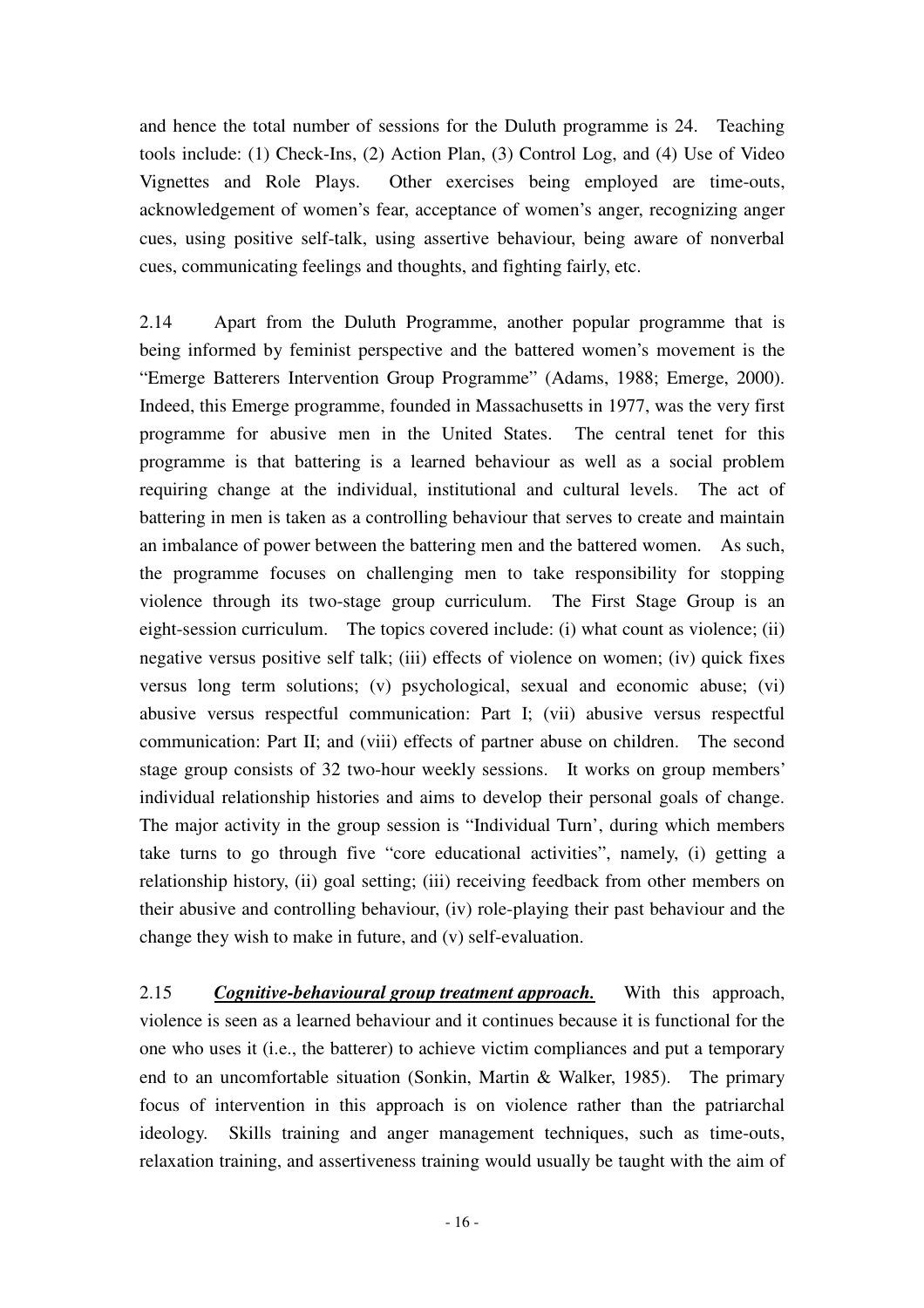helping the batterers find alternatives to violence.

2.16*Couple work.*As noted by Babcock & La Taillade (2002), most states in the United States set standards, guidelines or mandates that discourage or prohibit the funding of any programme that offers couple or family therapy as a primary mode of intervention for domestic violence. Such restriction and prohibition is related to the concern and criticism that couple treatment might place women at increased risk, as the woman's disclosures in the presence of her partner may lead to later "retribution". Besides, while one implicit goal of couple treatment is relationship preservation, this might be contraindicative in violent relationship where divorce/dissolution is the recommended notion. Despite these concern and criticisms, some practitioners and researchers (e.g., Goldner, 1999; Holtzworth-Munroe, Beatty and Anglin, 1995) contended that couple therapies might still have some role to play for families inflicted with domestic violence. For instance, if both partners wish to remain in the relationship and they experience less severe or pervasive violence, and the woman still has some agency and power within the relationship and the man shows capacity to take responsibility, couple therapy might then have some potential utility. One example of couple work for domestic violence is Geffner's Psychoeducational approach for individuals and couples (Geffner & Mantooth, 2000). The first goal of this approach is to educate the batterers or the couples about various issues including family violence, communication, self-management and intimacy. Besides stopping violence, it also aims at dealing with the complexities of guiding abusive men and abused women to a healthy, stable situations individually or in the relationship for the long term.

2.17 *Current group practice.*More and more batterers' intervention groups tend to incorporate different theoretical approaches and intervention strategies. Most are a fusion between the feminist psycho-educational model and utilization of the cognitive-behavioural ingredients and techniques like anger control and stress management. The recommended duration of intervention ranges from 12 to 52 weeks (Babcock, Green & Robie, 2004).

## **Do Batterer Intervention Programmes (BIPs) work?**

2.18 Does the flourish of different modalities of BIPs over the past twenty years imply that BIPs really work? Do we know which intervention modality is the most effective? Unfortunately, there is still no empirically supported or verified answer to these questions. As Babcock  $\&$  La Taillade (2002) criticized, notwithstanding the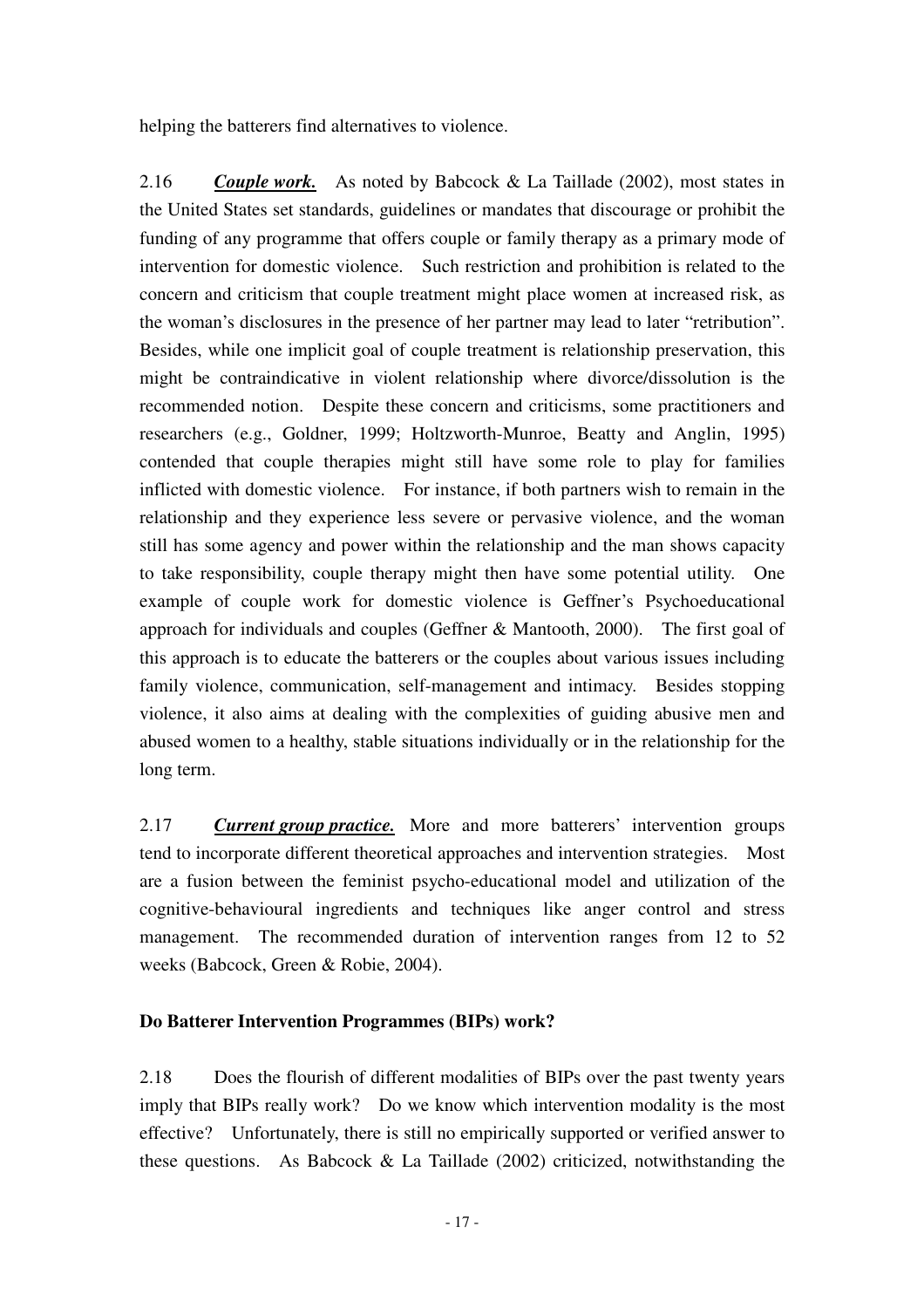rapid development of various strains of batterer intervention programme in the United States, most programmes or practice guidelines have been based more on ideologies regarding the causes and course of domestic violence than on empirical research.

2.19 Nonetheless, more empirical studies have been conducted over the past few years to examine the effectiveness of BIPs (e.g., Gondolf, 2004), including meta-analytic review studies (e.g., Babcock, Green & Robie, 2004). The findings of such studies and reviews, however, are not that encouraging. Even for those which have been empirically studied, the answer to the question 'Do they work?' appeared to be, "somewhat, for some people, but the overall effect size is small" (Babcock & La Taillade, 2002, p. 59). Similar conclusion was asserted by Babcock et al (2004) in their meta-analytic review examining the findings of 22 studies evaluating treatment efficacy for domestically violent males.

2.20 Notwithstanding such findings of small effect of batterers' interventions on violence abstinence, Babcock et al (2004) cautioned that it did not imply that the current battering intervention programmes should all be abandoned. They indicated that after all, ethical and safe ways of intervening with batterers had been developed basing on 20 years of collective clinical experience and rational thinking and this was already a strong foundation to any legitimate intervention. Rather, they asserted that the energies of treatment providers, advocates, and researchers alike might best be directed to finding ways to improve batterers' treatment. They also suggested the following approaches:

- Adding components or tailoring the interventions to specific clientele, rather than rigidly adhering to any one curriculum in the absence of empirical support of its superior efficacy; and
- Matching treatment to batterer type as different types of batterers may benefit from specific forms of interventions.

2.21 Apparently, the design of intervention programme to help eradicate men's battering problem is a complicated and difficult task that might involve addressing issues within and across different systems. There is no one-size-fits-all magic intervention program for this social problem. It is important in the development of a BIP to have both a thorough conceptual understanding of the batterer and his behaviour and a good awareness of the limitation of this type of intervention programmes.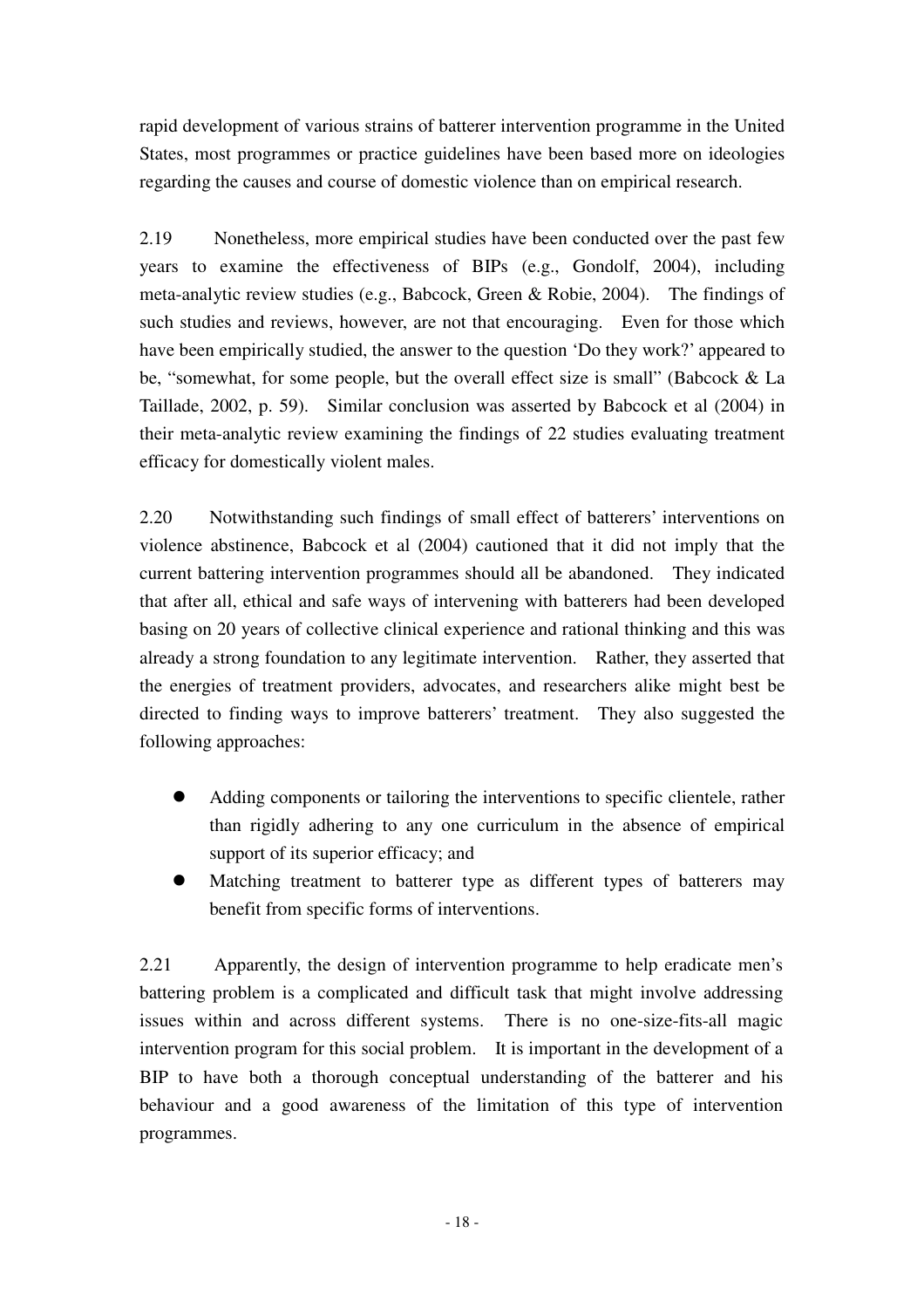#### **Local experiences**

2.22 In contrast to the wealth of American experiences, Hong Kong is still in its early stage of developing batterer intervention programmes. In 1995 and 1997, Hong Kong Family Welfare Society (HKFWS) pioneered two treatment groups for male batterers. Basing on that experience, Chan  $\&$  HKFWS (2001) together with the agency designed a group therapy project called "IMAGO" which was launched in 1998 and 2000 with two groups of male batterers. It was an eight-session group serving the family-only batterers. It was a psycho-educational group with cognitive-behavioural approach. It covered topics like masculine gender stress and gender role expectations, learning to show empathy with other members, and building respectful beliefs identification of anger-provoking situations and related thoughts and skills training in respectful listening. Apart from HKFWS, Harmony House had also launched its batterers' group programme, namely "The Third Path", in 2000. It basically adopted the curriculum of the Emerge programme (Chan, 2007).

2.23 Prior to this Pilot Project, our Department had also started a few batterers' groups in the past few years. Since mid-2002, colleagues of Clinical Psychology Unit (1) and FCPSU (EK) of our Department had collaborated to develop the group counselling services for the batterers. To a great extent, that programme was modelled on the two-stage design as well as the programme contents of the Emerge curriculum. The First stage had seven weekly sessions, covering topics like the nature, causes and impact of partner violence and controlling violence through learning of stress and anger management and gender equality principles. The second stage consisted of eight to 14 bi-weekly sessions. Unlike the First Stage, the focus of the Second Stage was not so much on the men's violence per se but on its underlying mechanisms. The problems or issues brought up in this stage were thorny personal and relationship issues without any clearly defined solution. From these experiences, the following elements were found to be important in facilitating group work with the men: (1) sharing and confirming the men's wish to preserve their own family, (2) genuine concern and support for individual participations, not accepting their violence but empathizing with their struggles in the relationship, (3) individual interview with the men and their partners outside the group in order to gain comprehensive and first-hand information of their experiences, (4) continuing liaison with the caseworker about any changes of the men and their family, (5) open discussion on the various relationship issues and active listening to the men's views, (6) thorough preparation of the materials for the purpose of education and discussion on individual issues, (7) using video materials as much as they are available on a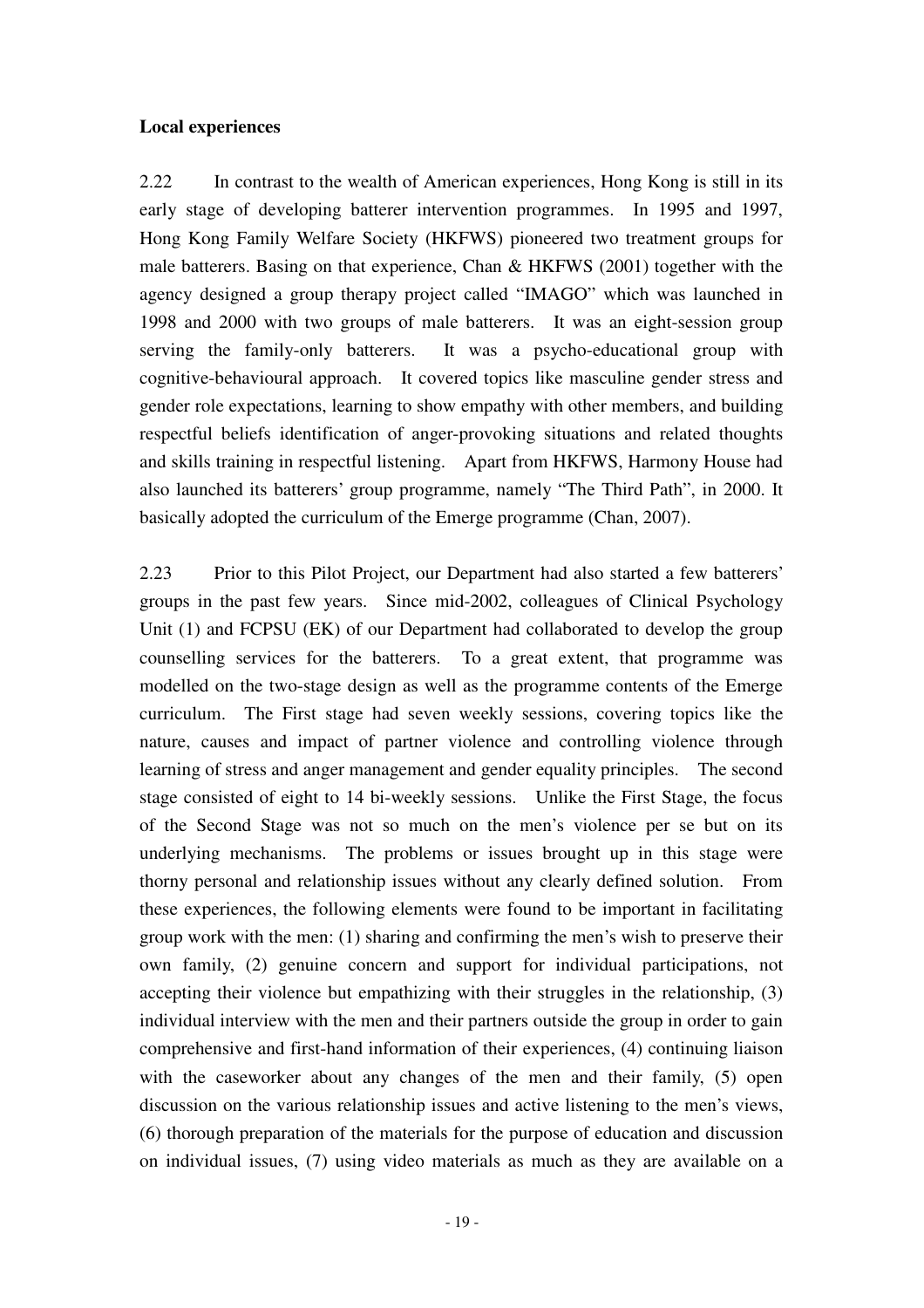particular issue. Such experiences and findings were informative for the development of the BIP curriculum for this Pilot Project. The details of the BIP group finally devised are presented in the next chapter.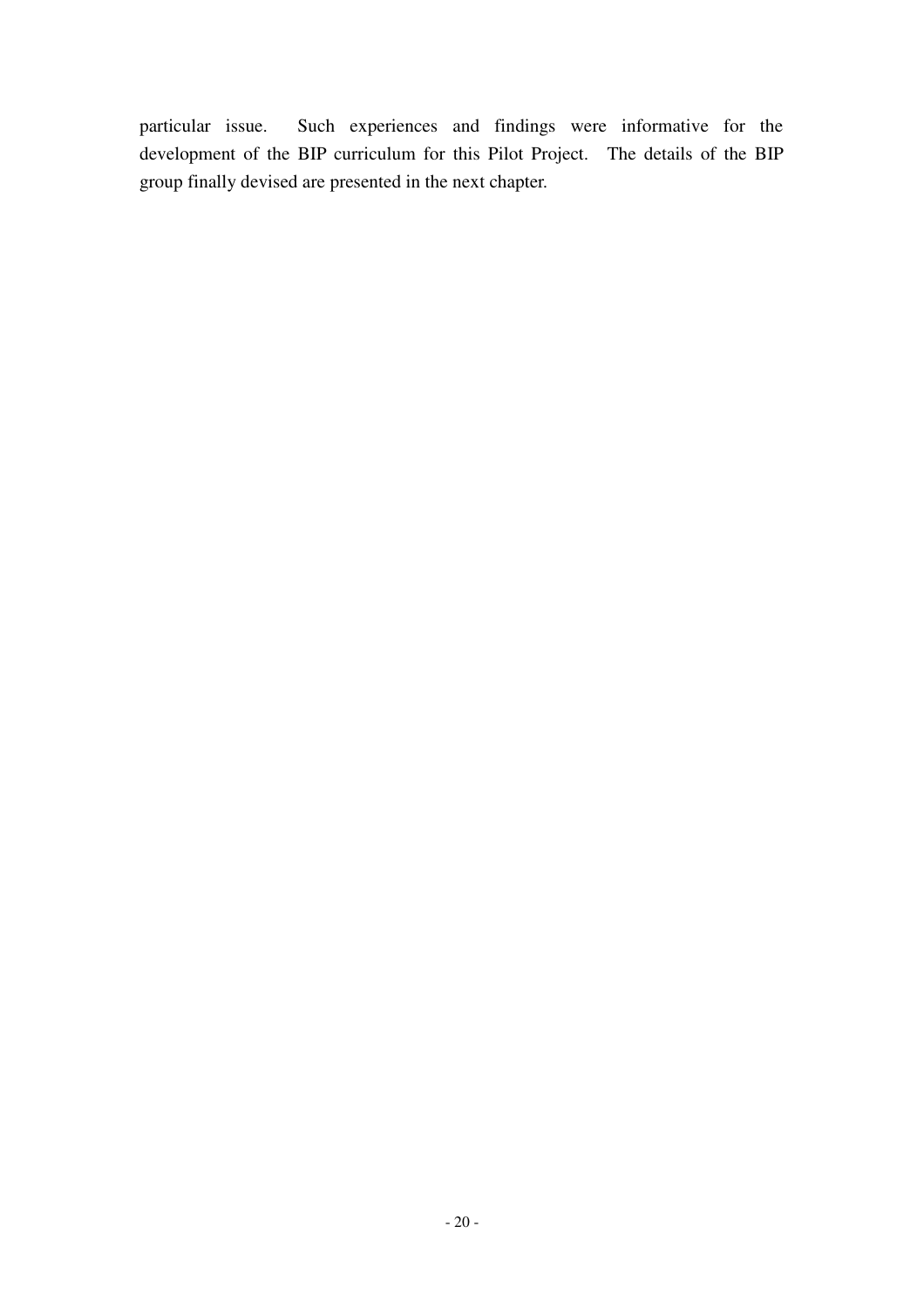## **CHAPTER THREE**

## **Design of BIP**

#### **Design of BIP for this project**

3.1 The development of the BIP group programme for use within FCPSUs is based on: (1) our conceptual framework on men's battering within intimate relationship; (2) literature review mentioned in Chapter Two; and (3) our experience of working with the batterers and their family within the local context.

3.2 *Expected functions of the BIP group programme.* First, we cannot overstate the fact that domestic violence is a complex issue involving different contributing and maintaining factors, which are located within or across various systems. Each individual client or family might be affected by the factors in different ways or to different extents. Second, batterers are notoriously difficult to be engaged into intervention programme. The attrition rate of such clientele for any intervention programme is also high. How to facilitate the batterers to develop genuine motivation for change, or at least not to heighten their resistance and rejection, is a difficult issue to be addressed by the service provider. Taking these into account, it would be overly ambitious, if not completely unrealistic, to propose a single programme aiming to address all the complex and interweaving factors of domestic violence within a reasonable period of time that would not be perceived by the batterers as too demanding to commit, especially if their involvement is not compulsory. As an alternative, it is deemed more practical and desirable to first develop a basic programme of batterer intervention, with due coverage of some essential components as informed by the literature, our integrated conceptual framework, and our clinical experience in working with such clientele. Primarily, this basic BIP is hoped to both hold the batterers accountable to and responsible for their violent behaviours and at the same time motivate and invite them to develop alternative behaviours and skill repertoire to abstain from battering. After consolidation of the experience of implementing and evaluating this basic BIP, further development of other advance programme contents or modality might be considered.

3.3 *Choice of target clientele.* As already noted, researchers generally advocate matching treatment to batterers' type rather than having a "one-size-fit-all"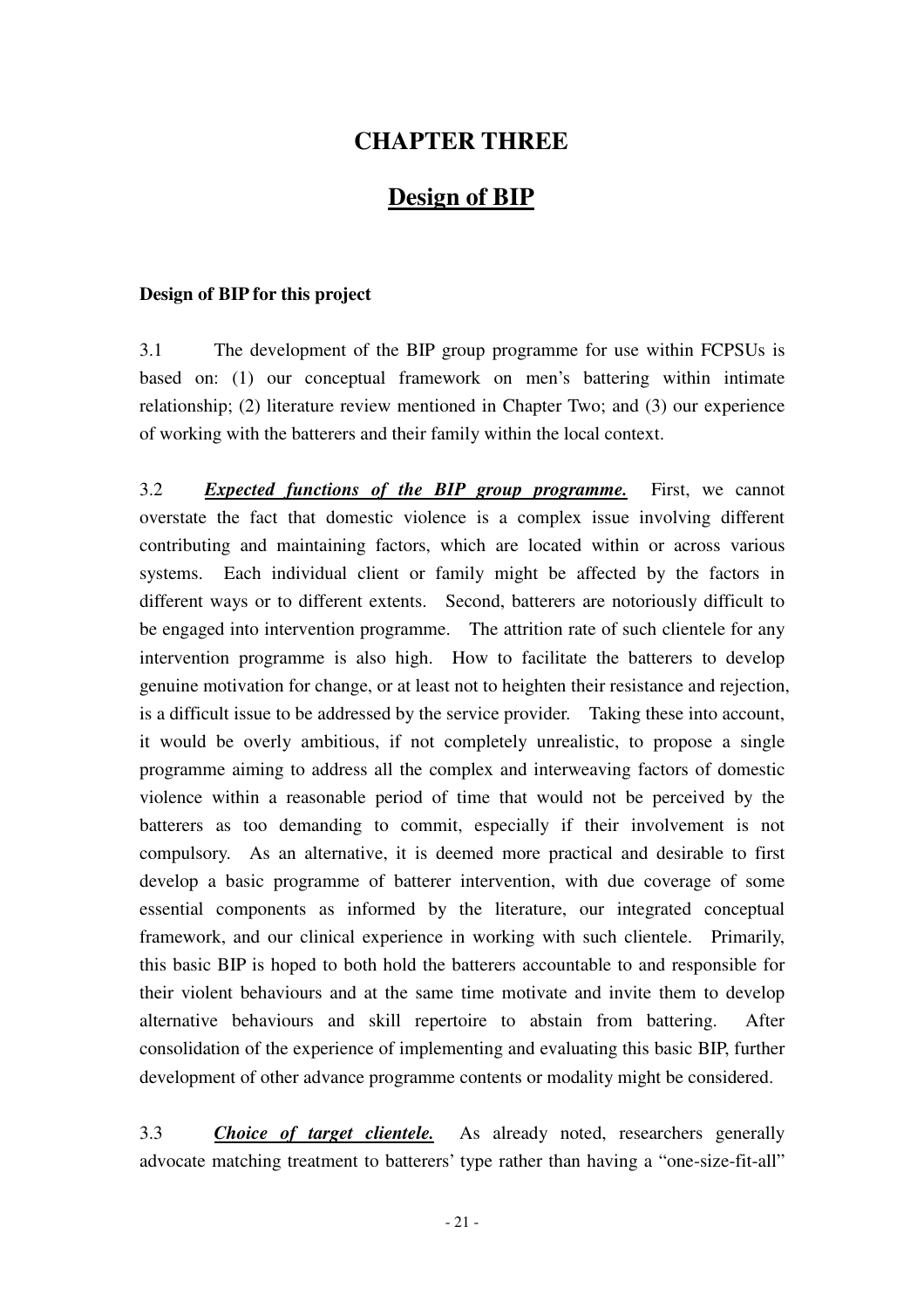model. Taking this into consideration, the basic BIP is designed primarily for male batterers served in FCPSUs or Probation Offices who fit the following conditions:

(1) conform to the types of "family-only" and "dysphoric/borderline" batterers according to the typology of Holtzworth-Munroe & Stuart (1994);

(2) choose to remain in marriage or cohabitation with their partners and do not opt for divorce or separation at the time of recruitment; and

(3) do not present any psychopathology that may seriously hamper the progress of the intervention group.

3.4 *Partners' involvement.* The BIP in this project serves the batterers primarily but the safety and well-being of the victims should be the first consideration in designing the programme. Hence, partner involvement throughout the programme is essential. Regular contact with the partners should be kept, and they should be informed of what is happening in the men's programme. The partners' feedback and concerns should be regularly checked.

3.5 Finally, the psycho-educational approach and CBT methods are known to be quite effective for most existing BIPs in the literature (Healey, Smith & O'Sullivan, 1998; Babcock, Green & Robie, 2004; Fedder & Wilson, 2005). They are therefore applicable in our case because our subjects are not those with severe psychopathology.

## 3.6 *Details of the BIP*

(1) Target population

- (i) Men, age of 21 or above, who had battered their partners, but who wish to keep the relationship (as mentioned in paragraph 3.3);
- (ii) Source of clients: cases taken up by FCPSU workers or Probation Officers;
- (iii) Exclusion criteria:
	- Those whose mental illness, mental retardation, personality disorder/traits, or substance abuse may hamper their participation in the group;
	- Those with criminal history of severe physical injuries to others (not limited to those within the family) or having criminal investigation underway in relation to their violent behaviours. It was believed that those with criminal history might be disruptive to other group members. Moreover, we did not have the necessary security/resources to cope with cases that have high propensity for violence.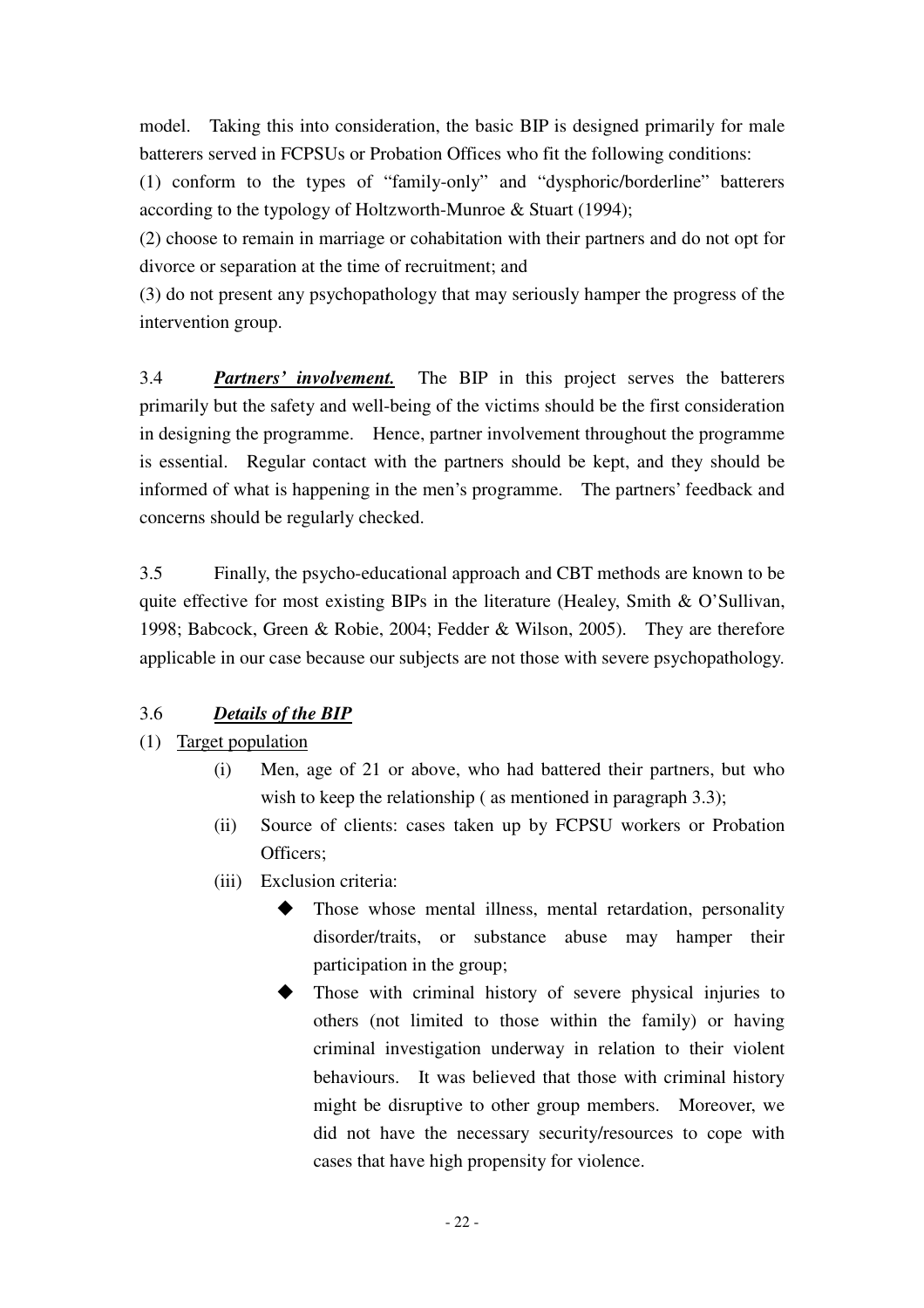- (2) Programme objectives
	- (i) To control the use of physical violence and other forms of partner abuse;
	- (ii) To promote gender equality values, emotional control and relationship enhancement; and
	- (iii) To lay the groundwork for further individual/group/couple work.
- (3) Modality & Types of Activities
	- (i) 13-session psycho-educational group
	- (ii) Types of activities include:
		- ◆ Video shows
		- Mini-lectures with power point presentation
		- **◆** Structured games
		- ◆ Expressive art work
		- Group discussion and sharing
- (4) Components of the group curriculum, themes and activities of each session
	- (i) The group curriculum consists of four components. Each component would be covered in three sessions and one last session would be held for review and consolidation of group learning. As such, the whole curriculum would have 13 sessions.
	- (ii) Basically, the themes of these four components, as well as the related activities and issues addressed in each session, were selected with reference to the various BIP curricula presented in Chapter Two and the consensus of clinical psychologist (CP) and social work colleagues specializing in domestic violence within our Department. Moreover, the components and contents of each session and their arrangement (as well as some operational steps, which would be described in Chapter Four) were also devised basing on our thinking about the process and mechanism of change to be entailed in our BIP group. In sum, we envisioned that our group might engage the participants and facilitate their change in the following ways:

a. Motivation enhancement and ventilation of the men's pent-up emotions

Rapport building—familiarizing with them and their stories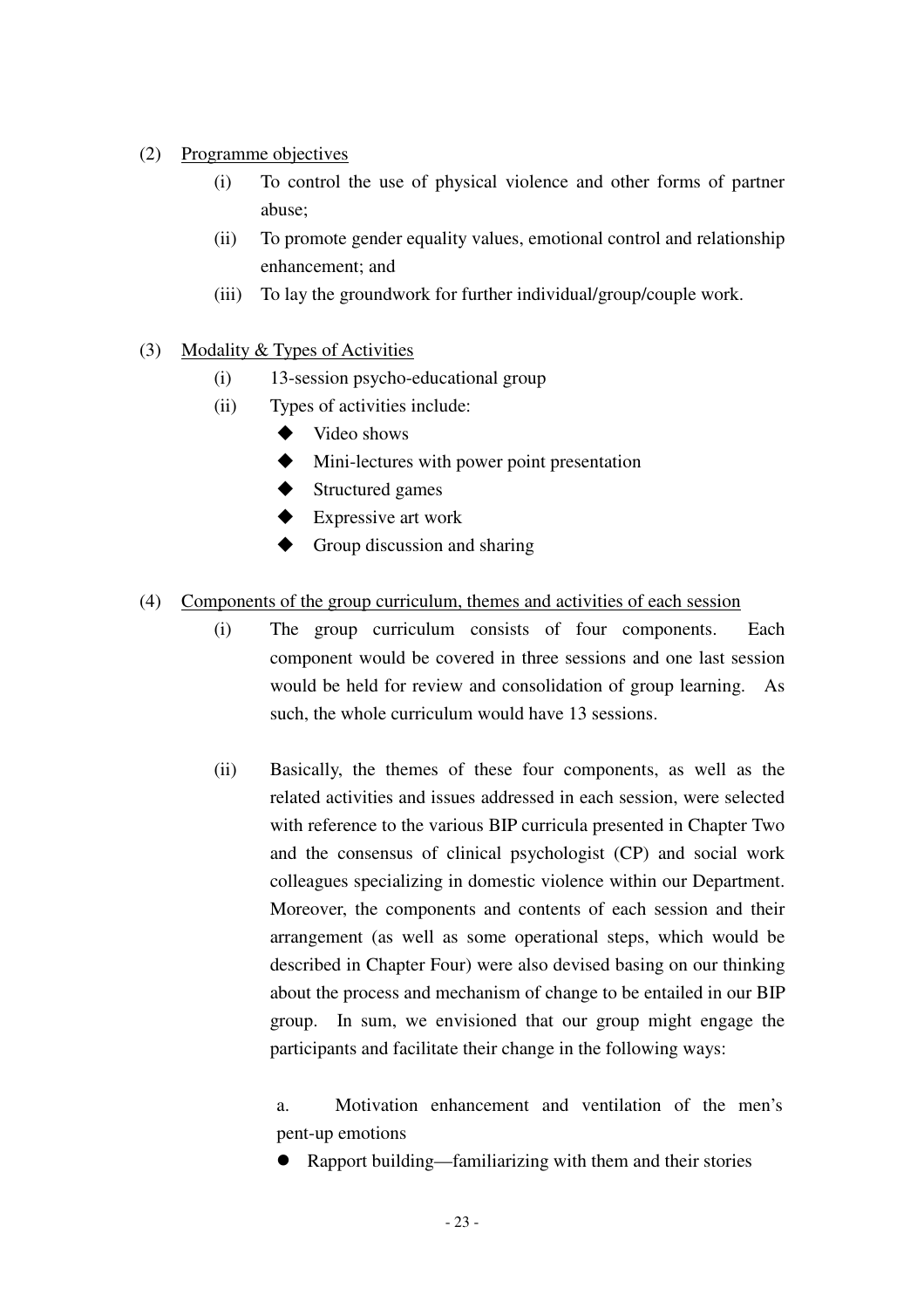- Education on HK society's values regarding partner violence
- Promoting awareness of consequences of partner violence
- Invitation to accept own responsibility and external help to change—to control violence and find alternative ways to manage the various individual cum relationship problems
- b. Monitoring of violence and enhancing behavioural control
- Monitoring of violence
	- $\triangleright$  session check-in: in each session, sharing of recent conflicts, violent incidents, and management;
	- $\triangleright$  Continuous contact with women partner and caseworker
- Skills training and building
- c. Understanding self and gender socialization
- Exploring one's own past experiences—miserable experiences, vulnerabilities, family expectations
- Gender socialization—family sex roles, emotional awareness and management
- Reflection on own violence development
- d. Adjusting into changing societal and family circumstances
- Challenging traditional family and gender values; enhancing gender equality values and flexibility of family sex roles
- Using equality principles and non-violent tactics in handling relationship conflicts
- (iii) The four components and their main themes are:
	- a. Component One: Understanding the various forms and impacts of Domestic Violence
	- b. Component Two: Understanding emotions and learning of emotion (especially anger) regulation strategies.
	- c. Component Three: Self understanding regarding the influence of family of origin, expectation and values towards personal development, marriage and family relationship.
	- d. Component Four: Learning of conflict resolution and relationship enhancement skills
- (iv) The objectives and activities of the group's 13 sessions are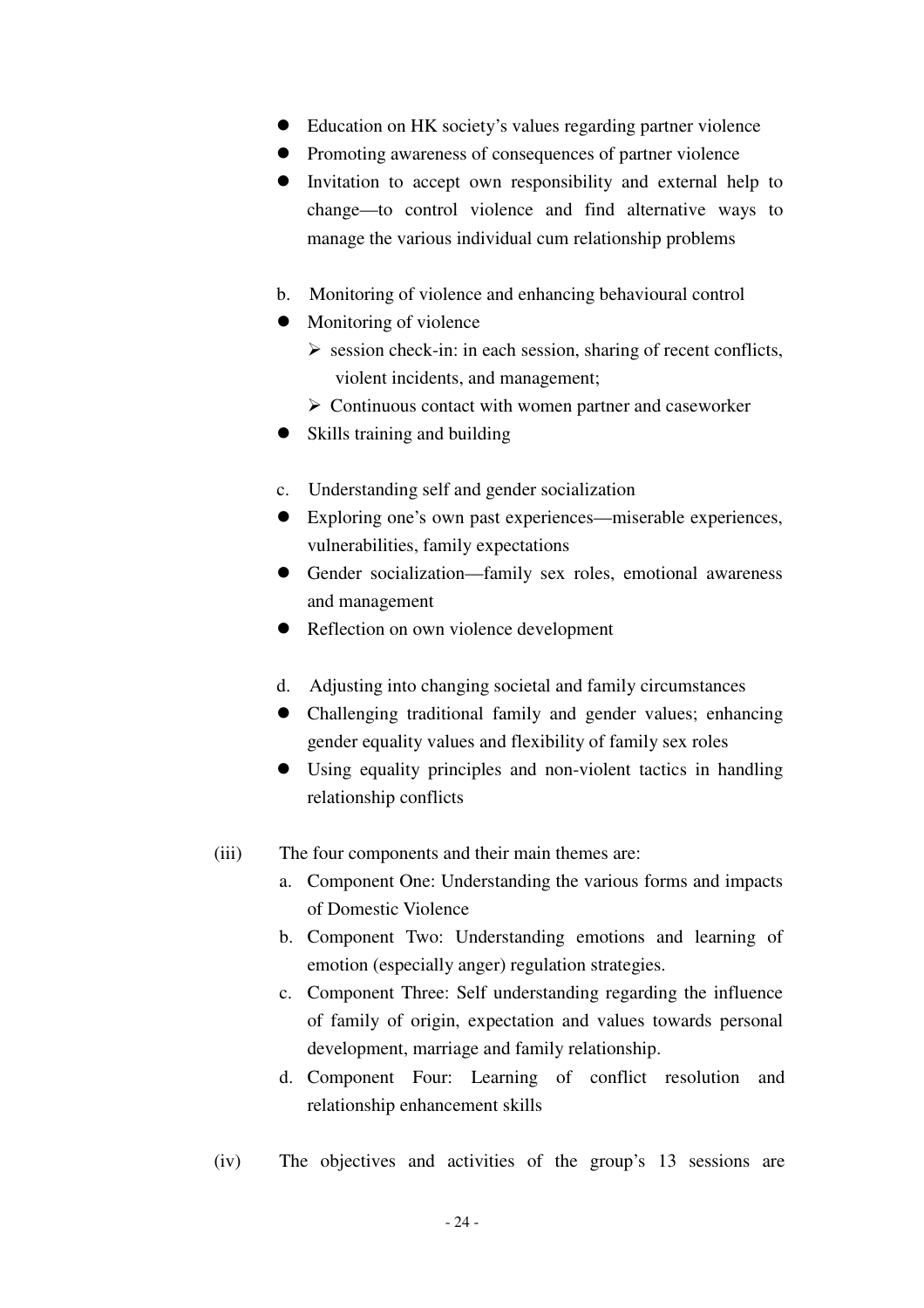## presented in Table 3.1:

| <b>Session</b>     | <b>Themes</b>                            | <b>Activities</b>             |
|--------------------|------------------------------------------|-------------------------------|
| <b>Component 1</b> |                                          |                               |
| One                | Engagement with group members<br>1       | Ice-breaking exercise         |
|                    | Sharing of expectations toward the<br>2  | Video-viewing                 |
|                    | group                                    | Sharing on personal           |
|                    |                                          | background &                  |
|                    |                                          | expectations of the group     |
| Two                | Introduction of different types of<br>1  | Video viewing                 |
|                    | partner abuse                            | Guided sharing &              |
|                    | Disclosure of abusive behaviours<br>2    | discussion on previous        |
|                    | and acceptance of responsibility for     | practice of partner abuse     |
|                    | change                                   | <b>Exercise to facilitate</b> |
|                    |                                          | members to commit to take     |
|                    |                                          | first step in eradicating     |
|                    |                                          | violence at home.             |
| Three              | Understand the impact of domestic<br>1   | Video-viewing                 |
|                    | violence (DV) to children, partner       | Guided reflection and         |
|                    | and self                                 | discussion on impact of DV    |
|                    | Non-violence Contract<br>2               | to children, partner and self |
|                    |                                          | Exercise of signing           |
|                    |                                          | Non-violence Contract         |
| <b>Component 2</b> |                                          |                               |
| Four               | Understand stress & emotions<br>1        | Experiential exercise to      |
|                    | Highlight the importance of<br>2         | illustrate impact of stress   |
|                    | emotional management                     | Mini-lecture                  |
|                    | Introduce some emotional<br>3            | Guided sharing and            |
|                    | management strategies                    | discussion on source of       |
|                    |                                          | stress and coping             |
|                    |                                          | Relaxation exercise           |
| Five               | Understand anger's functions and<br>1    | Mini-lecture on anger's       |
|                    | need for its regulation                  | functions and need for        |
|                    | Understand the signs and process of<br>2 | regulation                    |
|                    | anger escalation                         | Guided sharing and            |
|                    | Introduce anger management<br>3          | discussion on anger           |

## **Table 3.1 : Themes and activities of BIP group sessions**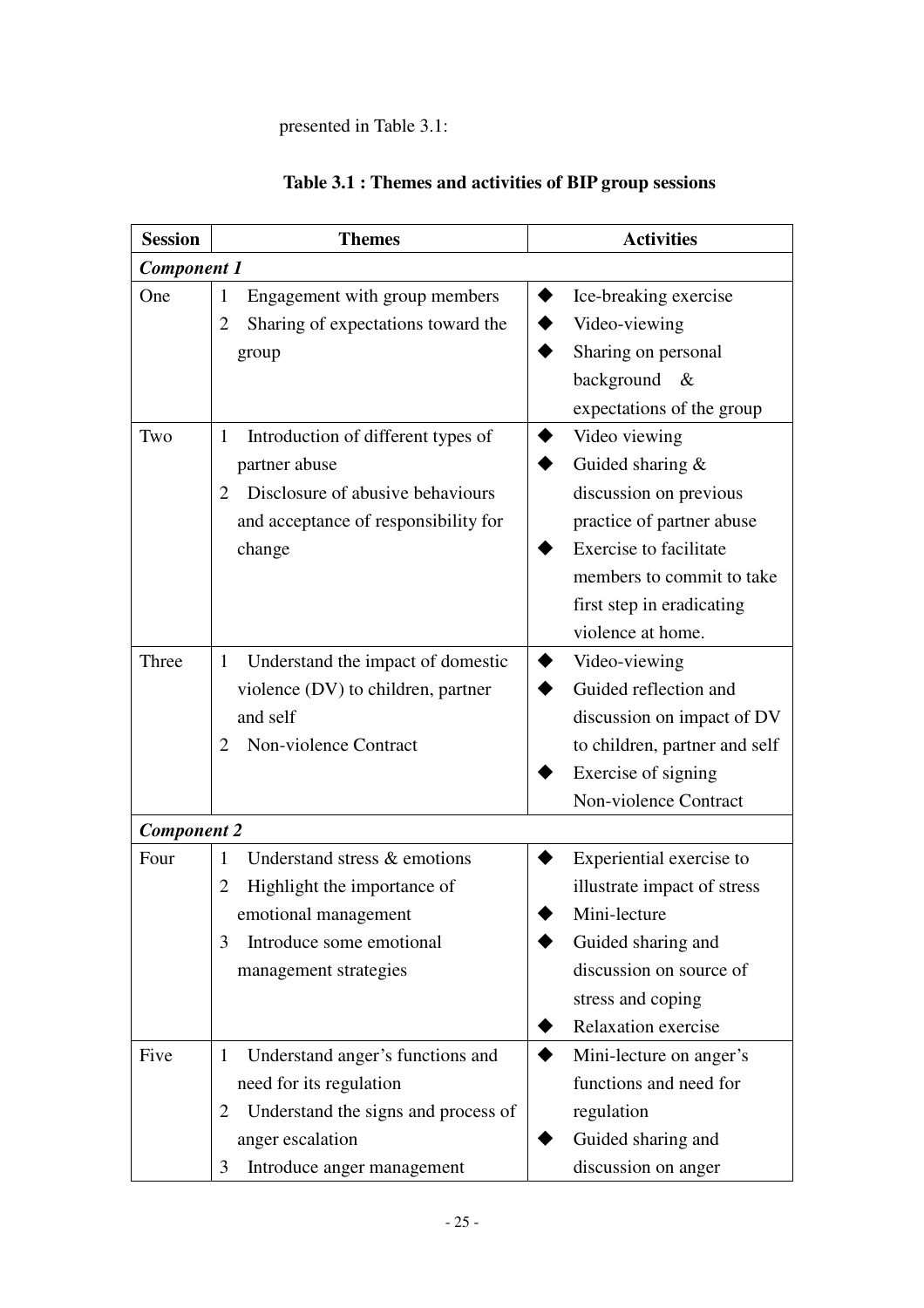| <b>Six</b>                 | strategies, in particular time-out plan<br>Introduce positive self-talk as a<br>$\mathbf{1}$<br>strategy to prevent escalation of<br>anger into explosion of violence<br>Introduce constructive<br>2<br>communication skills to express<br>anger and other underlying emotions | escalation & attempted<br>management<br>Role-play and discussion on<br>time-out strategy<br>Relaxation exercise<br>Mini-lecture on positive<br>self-talk and constructive<br>communication skills<br>Role-play and discussion<br>Relaxation exercise |
|----------------------------|--------------------------------------------------------------------------------------------------------------------------------------------------------------------------------------------------------------------------------------------------------------------------------|------------------------------------------------------------------------------------------------------------------------------------------------------------------------------------------------------------------------------------------------------|
|                            | and needs                                                                                                                                                                                                                                                                      |                                                                                                                                                                                                                                                      |
| <b>Component 3</b>         |                                                                                                                                                                                                                                                                                |                                                                                                                                                                                                                                                      |
| Seven                      | Understand possible influence of<br>$\mathbf{1}$<br>family of origin in the development<br>of particular beliefs or practice of<br>violence, gender role expectations<br>and conflict management                                                                               | Lead-in exercise: reviewing<br>the life of plant<br>Guided meditation and<br>review of upbringing<br>experience and clay work<br>exercise<br>Guided sharing and<br>discussion                                                                        |
| Eight                      | 1 Reflect on any change or<br>modification of personal<br>characteristics before and after<br>marriage<br>2 Review on the development of<br>marital relationship and identify<br>factors/ events adversely affecting it                                                        | Exercise to facilitate review<br>& sharing of personal<br>characteristics and<br>development of marital<br>relationship<br>Guided sharing and<br>discussion                                                                                          |
| Nine<br><b>Component 4</b> | 1. Reflect on personal and family<br>values $&$ expectations<br>2. Identify any compatibility or<br>discrepancy of the values and<br>expectations between members and<br>their partners<br>3. Ponder on the need to adjust or<br>compromise                                    | Exercise to list out personal<br>and family values and<br>expectations<br>Guided sharing and<br>discussion on compatibility<br>or discrepancy between<br>couples and necessity to<br>adjust and compromise                                           |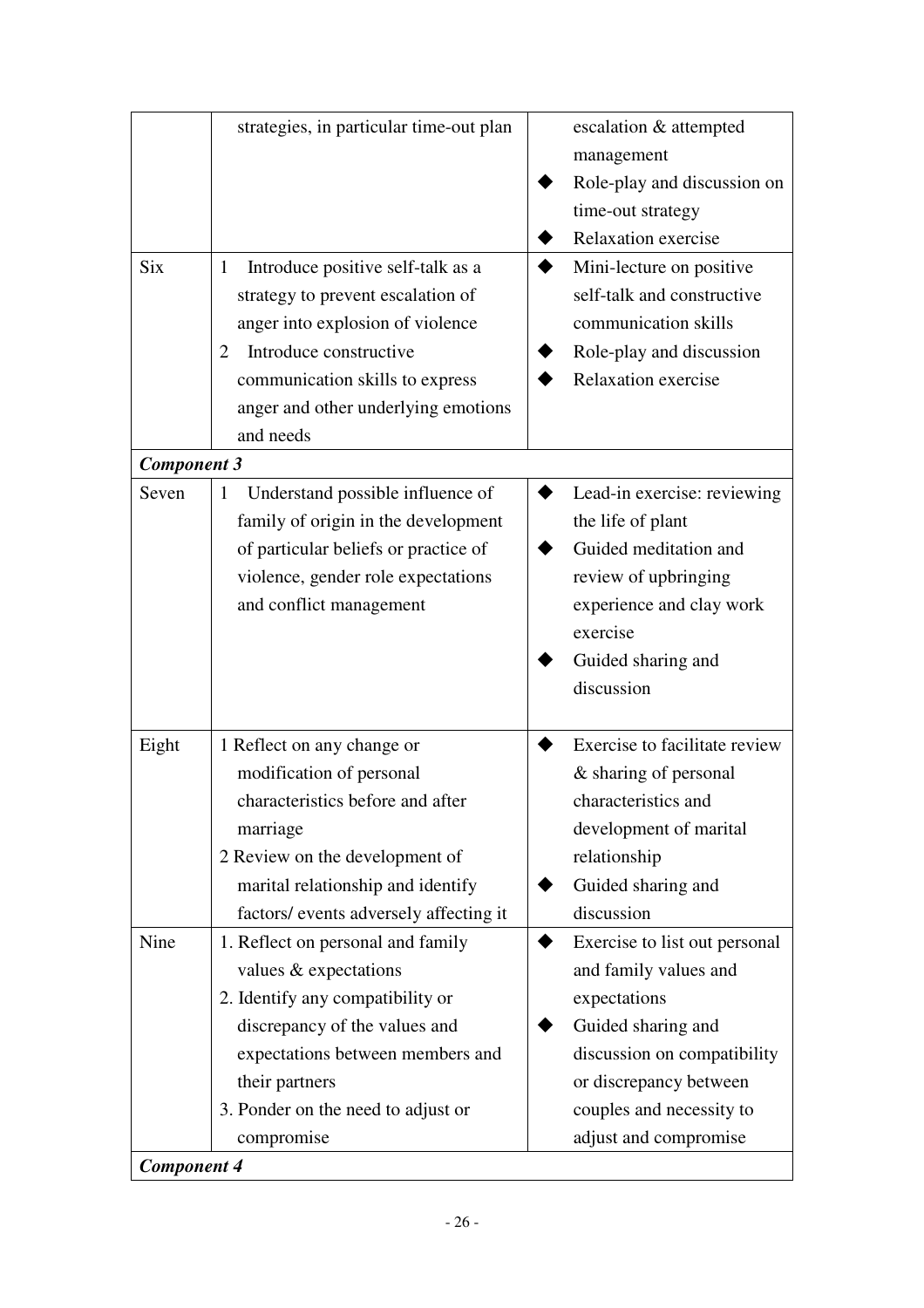| Ten    | Reflect on patriarchal values,<br>1              | Check in-                     |
|--------|--------------------------------------------------|-------------------------------|
|        | decision on family matters & their               | emotions/conflicts & their    |
|        | impact on family relationship                    | management over last week     |
|        | Introduce principles of gender<br>2              | <b>Exercise to facilitate</b> |
|        | equality & respect in family                     | sharing on decision making    |
|        | relationship as a basis for conflict             | on family matters             |
|        | resolution                                       | Video-viewing: illustrate v   |
|        |                                                  | patriarchal values and its    |
|        |                                                  | influence of marital          |
|        |                                                  | relationship as well as a     |
|        |                                                  | more equalitarian             |
|        |                                                  | relationship between the      |
|        |                                                  | couple.                       |
|        |                                                  | Guided sharing and            |
|        |                                                  | discussion                    |
| Eleven | Understand unhelpful patterns of<br>$\mathbf{1}$ | Role-play to explain          |
|        | facing conflict and dispute                      | unhelpful patterns of facing  |
|        | Identify different levels or types of<br>2       | conflicts                     |
|        | conflicts and disputes $\&$                      | Mini-lecture to explain       |
|        | corresponding management                         | different levels and types of |
|        | considerations                                   | conflicts and corresponding   |
|        |                                                  | management considerations     |
|        |                                                  | Guided<br>sharing<br>and      |
|        |                                                  | discussion<br>members'<br>on  |
|        |                                                  | own family conflicts and      |
|        |                                                  | their handling                |
| Twelve | Reflect<br>members'<br>1.<br>current<br>on       | Exercise to rate current      |
|        | relationship with partners $\&$ their            | marital relationship          |
|        | motivation, if any, to improve.                  | Exercise to brainstorm what   |
|        | 2. Identify need and strategies<br>to            | strengthens and what          |
|        | enhance marital relationship                     | weakens the relationship      |
|        |                                                  | Video-viewing: stating        |
|        |                                                  | some tips to improve          |
|        |                                                  | marital communication and     |
|        |                                                  | enhance relationship          |
|        |                                                  | Guided<br>sharing<br>and      |
|        |                                                  | discussion on whether and     |
|        |                                                  | what members would like       |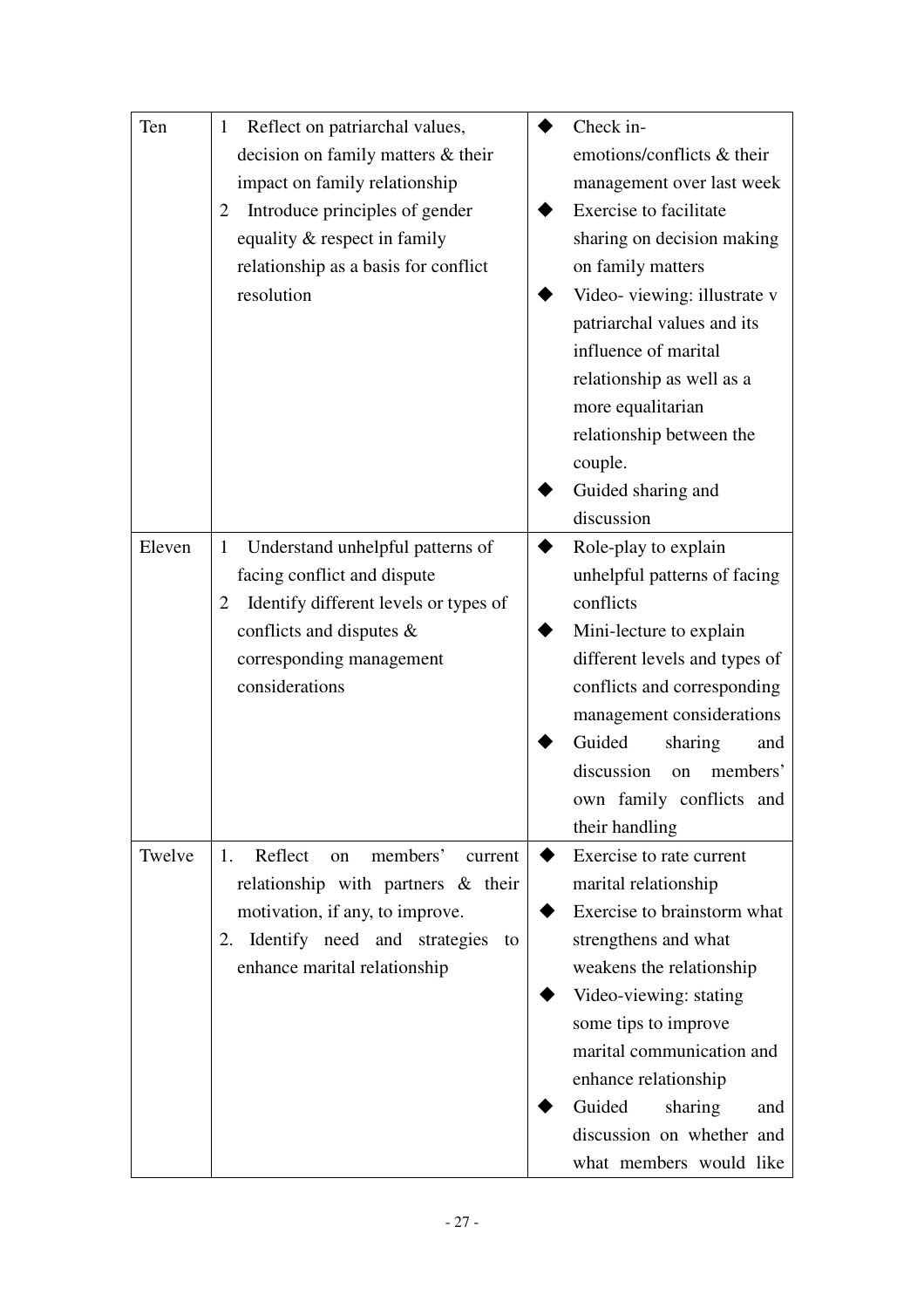|          |                                     | to do to enhance marital<br>relationship |
|----------|-------------------------------------|------------------------------------------|
|          | <b>Concluding session</b>           |                                          |
| Thirteen | 1. Reflect and consolidate group    | Exercise to facilitate                   |
|          | learning                            | members' reflection and                  |
|          | 2. Collect members' feedback on the | sharing of what they found               |
|          | group                               | helpful and useful in the                |
|          | 3. Celebrate the completion of the  | group                                    |
|          | group                               | Guided<br>sharing<br>and                 |
|          |                                     | discussion on members'                   |
|          |                                     | feedback about their group               |
|          |                                     | experience $\&$ expectations             |
|          |                                     | on how to proceed with                   |
|          |                                     | their life and family life,              |
|          |                                     | in particular                            |
|          |                                     | Group completion                         |
|          |                                     | ceremony                                 |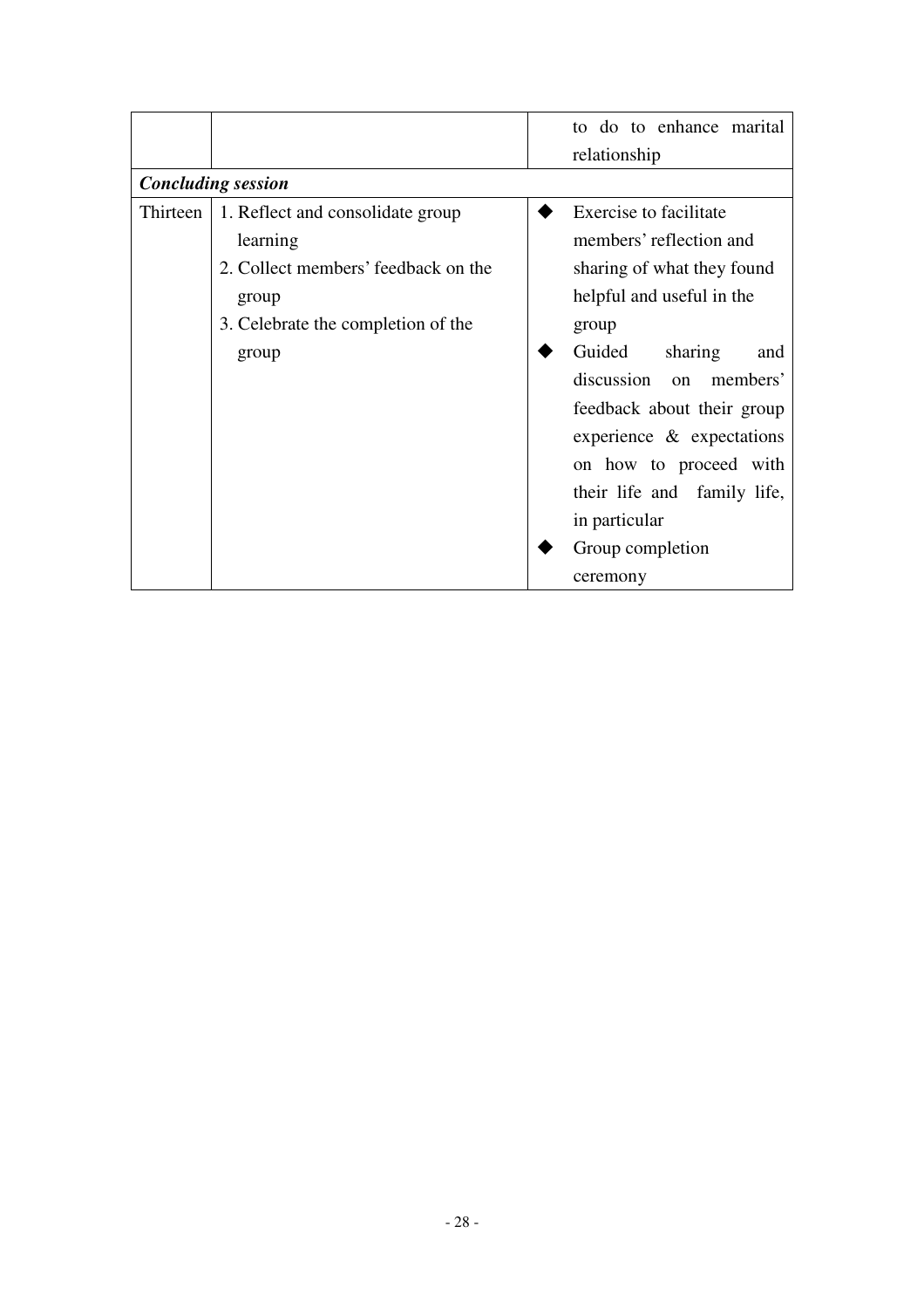## **CHAPTER FOUR**

## **BIP Operation: Implementation and Recruitment**

4.1 While the details of the BIP can be seen from Chapter Three, the present one will focus on how the BIP was implemented and how the batterers were recruited for the present project.

## **Operation: Four Stages of Implementation**

4.2 For this project, a series of BIPs were held in the FCPSUs from Mar 2006 to Jan 2008. These treatment groups were carried out in four stages to test out the BIP design developed by the SWD. During Stage 1 & 2, six treatment groups were carried out to serve as pilot groups to test the programme content and evaluation tools of the BIP. Experiences from these groups eventually led to a revision of the content and evaluation design of the BIP. During Stage  $3 \& 4$ , a total of 14 treatment groups were implemented and included in the evaluation. To coordinate the recruitment, implementation and evaluation of the BIP, a social worker was assigned as a liaison person for each FCPSU. The stages of operations are illustrated below:

|  |  | <b>Table 4.1 Stages of Operation</b> |
|--|--|--------------------------------------|
|--|--|--------------------------------------|

|                 | <b>Stages</b>                              | <b>Period of Implementation</b> |
|-----------------|--------------------------------------------|---------------------------------|
| $1st$ Trial run | Test run programme curriculum without      | Mar. $06 - July 06$             |
|                 | evaluation package                         |                                 |
| $2nd$ Trial run | Whole evaluation package carried out       | Sept. $06 - Dec. 06$            |
|                 | with BIP participants only; no comparison  |                                 |
|                 | group                                      |                                 |
| $3rd$ Test run  | Whole evaluation package carried out       | Mar. $07 - Aug. 07$             |
|                 | with BIP participants and comparison group |                                 |
| $4th$ Test run  | Whole evaluation package carried out       | Sept. 07 - Jan. 08              |
|                 | with BIP participants and comparison group |                                 |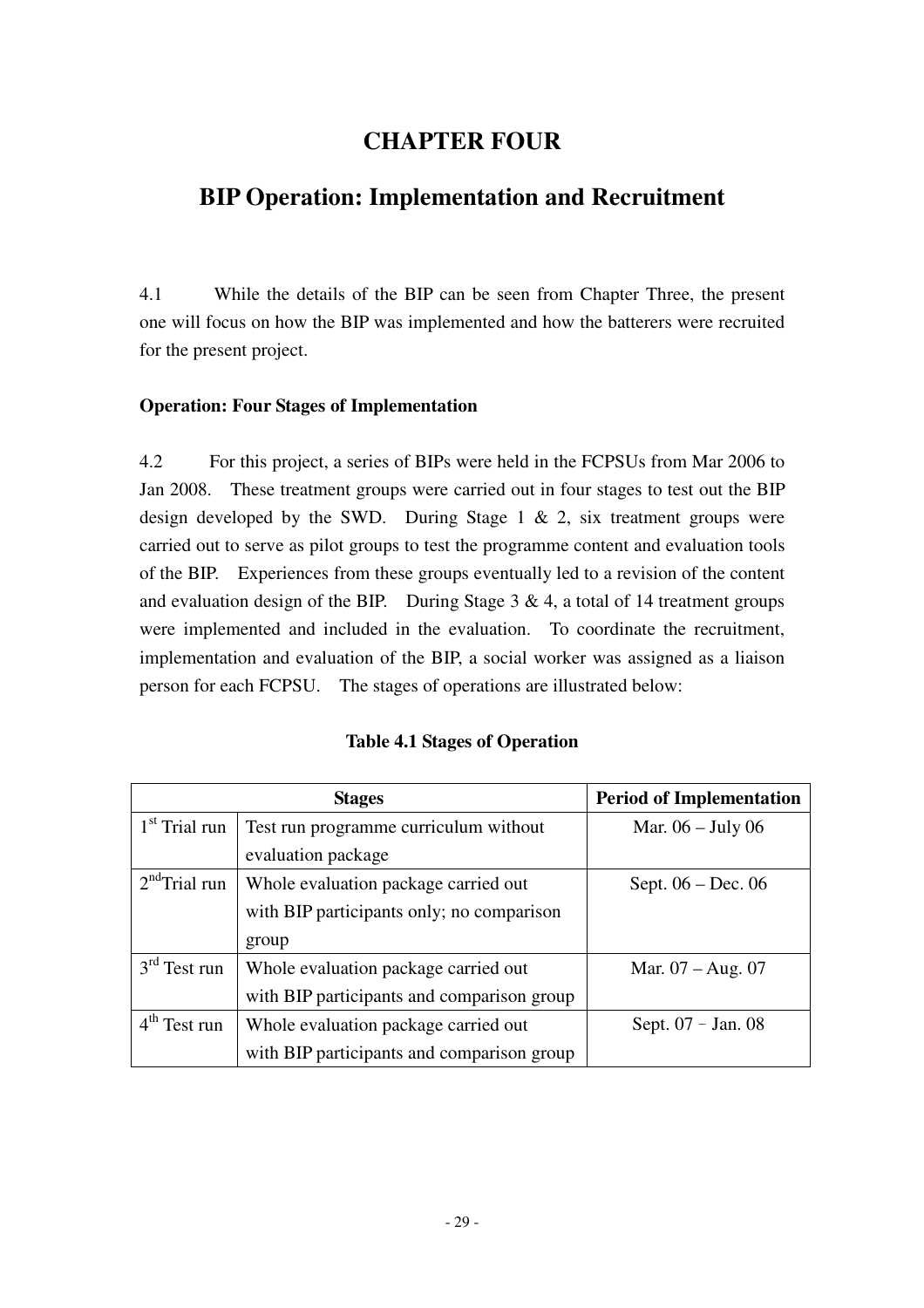#### **Recruitment Statistics and Case Nature**

4.3 In this project, a total of 171 male batterers participated in 20 treatment groups. The average number of participants in each group was 8.5. The recruited batterers included non-statutory cases, Bind Over (BO) cases and Probation Order (PO) cases. Out of the total of 171 participants, 92 (54%) were Non-statutory cases, 38 (22%) were Bind Over (BO) and 41 (24%) were Probation Order (PO) cases. PO cases could be further broken down into cases with or without specific requirements written in the Probation Order that the batterer should undergo treatment or rehabilitation programmes as directed by the Probation Officers. Thirty-two batterers (19%) were PO cases with specific requirements whereas the other 9 (5%) were those without specific requirements. It is to be noted that one of the BIP groups was aborted due to the exceedingly poor and irregular attendance of group members. This was caused by the fact that the time of the group clashed with some members' work engagement while some other members had low motivation and strong resistance to attend the group. The statistics of case nature are presented below and the percentage is round off to whole number:

|                                                          | Total (Average per group) |
|----------------------------------------------------------|---------------------------|
| Total no. of participants (20 groups)                    | 171(8.5)                  |
| <b>Non-statutory cases</b>                               | 92(54%)                   |
| <b>Bind over cases</b>                                   | 38 $(22%)$                |
| PO cases $-\underline{\text{with}}$ specific requirement | 32(19%)                   |
| PO cases – without specific requirement                  | 9(5%)                     |

**Table 4.2 Statistics of Case Nature** 

#### **Recruitment Sources**

4.4 Batterers participated in the BIP were referred from the FCPSUs and PO offices' pool of active battered spouse cases. As batterers were usually not ready to admit their own problems and are unmotivated for services, it is necessary to promote the BIPs to the batterers as well as potential referrers in the recruitment process.

#### **Promotion Means**

4.5 In order to promote BIP to our potential referrers, a series of briefings were conducted for social workers of the FCPSUs and PO offices, as well as for judges in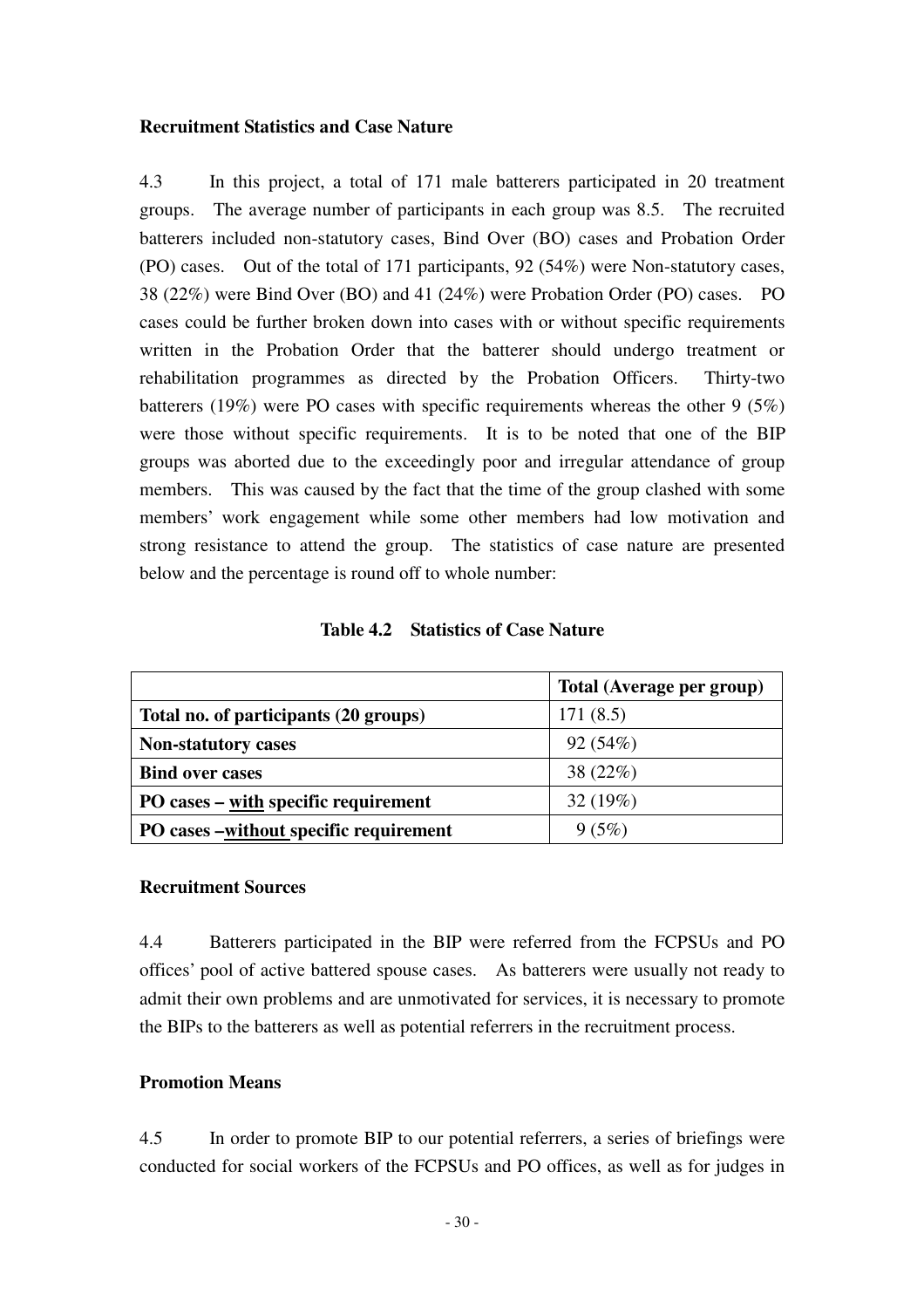the judiciary system. Information about the programme content, inclusion and exclusion criteria of participants, referral procedures, operations of the BIP, as well as the cooperation between group facilitators and referrers were introduced to them. Moreover, pamphlets of the programme were delivered to batterers and victims by their caseworkers to introduce BIP and to encourage them to join.

## **Referral-making**

4.6 Caseworkers of FCPSUs and Probation Officers were invited to identify and approach potential participants after considering whether they were suitable for the BIP and ready to join. After some motivational work, batterers who were willing to join would be referred to the liaison persons of each FCPSUs. To make referrals, the caseworkers provided the liaison persons with the batterers' personal information and case background by filling in a standard referral form.

### **Screening**

4.7 Upon receiving the referral forms, the liaison persons contacted the referrers for case discussion to decide whether the batterers were suitable to join the group. One key consideration was whether the batterers would benefit from the group or sustain their participation and involvement in the group. For PO cases who might have low motivation for services, it was essential for the liaison person to see if they had a high possibility to disrupt the participation of other group members or a high tendency to drop out. Batterers who had practical difficulties such as having had to work night shift were usually screened out because they were likely to attend poorly or eventually drop out.

## **Pre-group Interview**

4.8 After initial screening, the group facilitators who were usually the liaison persons contacted the batterers by phone to confirm their participation and to invite them and/or their partners for pre-group interviews. During the pre-group interview, the group facilitators introduced to them the group content and aims, increased their motivation for treatment, enhanced understanding of their case background and violence conditions, and informed them that their partners would be contacted to gather collaborative information about the family and conditions of violence.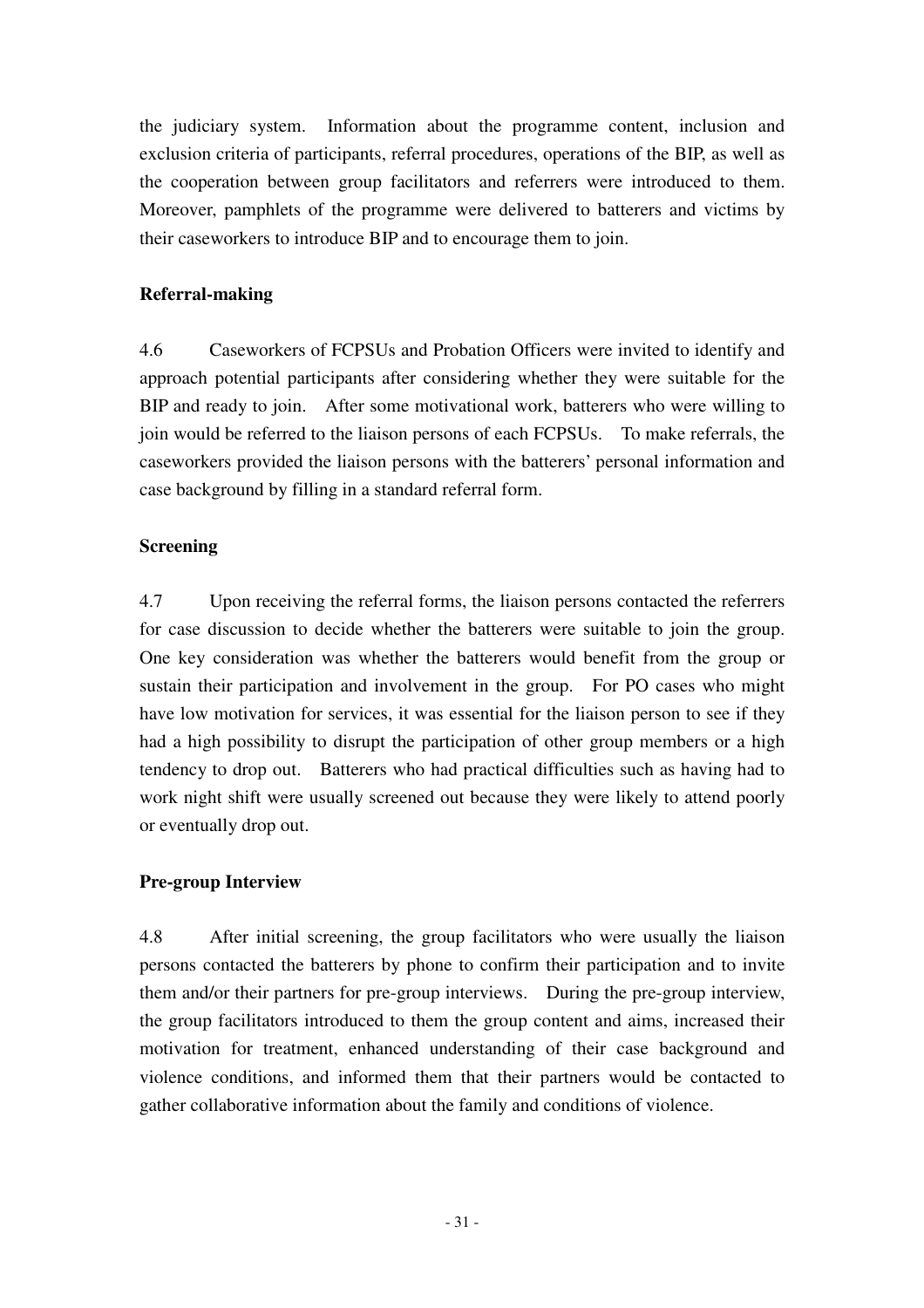## **Feedback Channel between Group Facilitators and Referrers**

4.9 Throughout the implementation of the BIP, individual counselling and/or crisis management of the family members by the caseworkers were maintained. The group facilitators' regular contact with the referrers served as a feedback channel between group work and casework services. On occasions when the participants failed to attend the session, showed poor attendance, disclosed violence or family crisis, the referrers were informed for follow-up individual casework. Sometimes, the referrers informed the group facilitators about changes and progress of the case, or their partners' reaction to their progress. Upon the completion of the group, the referrers were provided a feedback report by the group facilitators on each participant's attendance, punctuality and involvement in the group. Sometimes, the referrers could also be the group facilitators and vice versa. Role conflicts between the referrers and group facilitators were not observed. In fact, it was beneficial if the referrers were also the group facilitators since they would have a better understanding of the batterers and could therefore facilitate their learning in the BIP.

### **Contact with the partners**

4.10 As the individual casework on the partners was still maintained by the caseworkers, the group facilitators kept up contacts with the caseworkers to understand the partners' conditions and the family situations or contacted the partners directly if necessary. The need to contact the partners occurred during the mid-term of the BIP so as to obtain their reports and often when there were family crises. The response of the partners was very good, with an 80% rate of compliance.

#### **Options for follow-up work after completion of group work**

4.11 After the group work, in order to sustain a momentum for the batterers to improve, the group facilitators and/or case workers sometimes encouraged some participants to join booster sessions of BIP, Family Support Programmes and Self-help groups. However, this practice varied among different FCPSUs.

#### **Participants' attendance and completion status for all stages**

4.12 For all the four stages, there were a total of 171 participants with 133 completers, 25 non-completers and 13 drop-outs. In general, an attendance rate of 70% (9 out of 13 sessions) is regarded as good attendance for groups; therefore those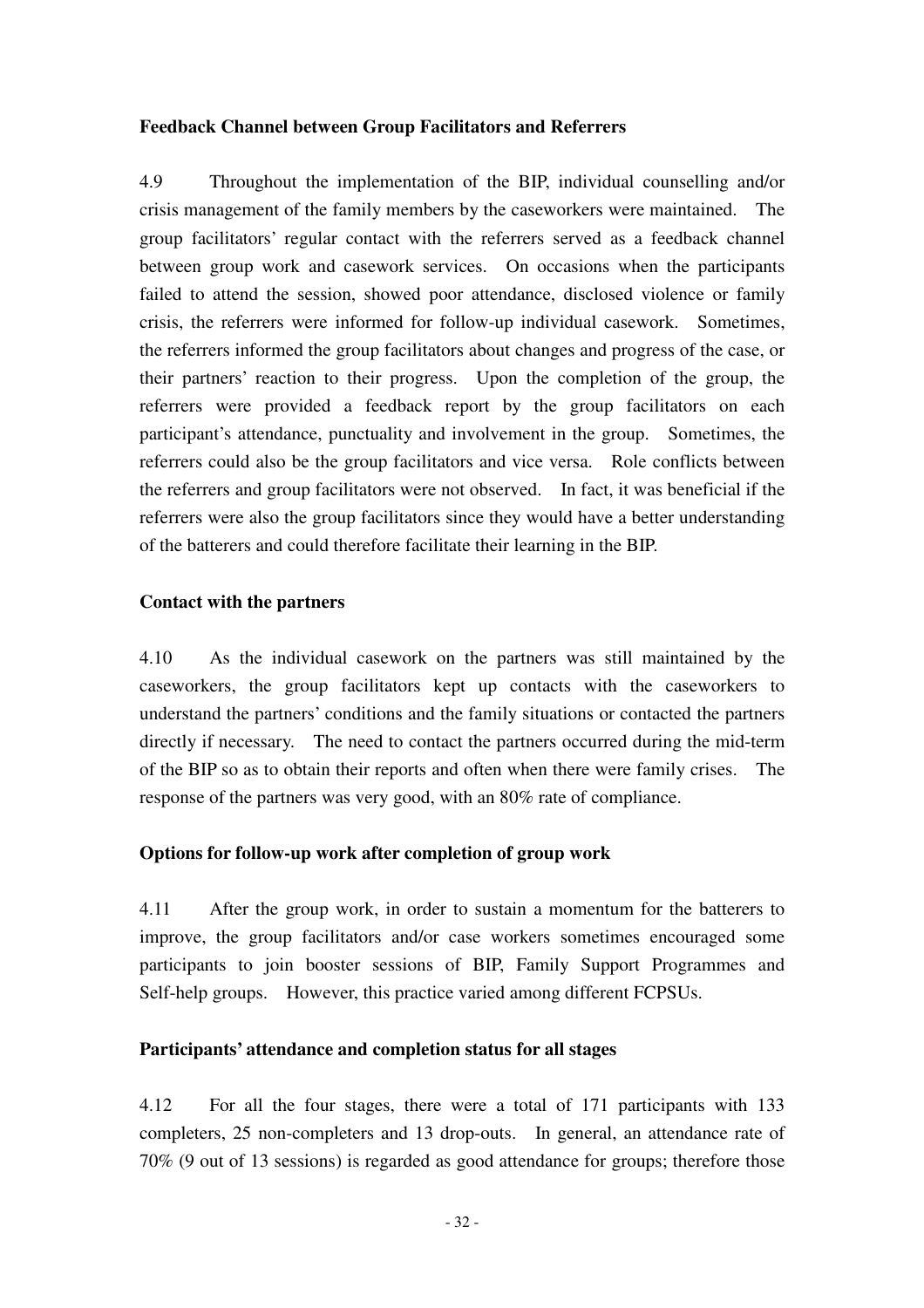who had attended nine sessions or above were regarded as Completers. Non-completers were participants who had attended four to eight sessions. Drop-out participants were those who had attended three sessions or less. The cut-offs for non-completers and drop-outs were arbitrarily determined by the group facilitators. The tables below provides an analysis of their attendance.

| Table 4.3 | <b>Attendance of Participants</b> |
|-----------|-----------------------------------|
|-----------|-----------------------------------|

|                           | <b>Statistics for the</b> |
|---------------------------|---------------------------|
|                           | <b>Stage 1,2,3,4</b>      |
| Total no. of participants | 171 (100%)                |
| no. of completers         | 133 (78%)                 |
| no. of non-completers     | 25(15%)                   |
| no. of drop out           | 13 (8%)                   |

|                           | <b>Statistics for the</b> |
|---------------------------|---------------------------|
|                           | Stage $3 & 4$             |
| Total no. of participants | $119(100\%)$              |
| no. of completers         | 96(81%)                   |
| no. of non-completers     | 16(13%)                   |
| no. of drop out           | 7(6%)                     |

4.13 The breakdown of the completion (nine sessions or above) rates for all four Stages is shown in the table below. It can be seen that the completion rate of the PO cases was slightly higher than the two other types of cases.

| Table 4.4 Breakdown of Completion Rate for Stages 1,2,3,4. |  |  |  |  |  |
|------------------------------------------------------------|--|--|--|--|--|
|------------------------------------------------------------|--|--|--|--|--|

| <b>Type of Cases</b>   | Total no. of | Total no. of  | <b>Completion Rate</b> |
|------------------------|--------------|---------------|------------------------|
|                        | participants | participants  |                        |
|                        | recruited    | completed BIP |                        |
| <b>Non-statutory</b>   | 91           | 69            | $76\%$                 |
| <b>Bind over</b>       | 39           | 30            | $77\%$                 |
| <b>Probation Order</b> | 41           | 34            | 83%                    |
| (PO)                   |              |               |                        |
| <b>Total</b>           | 171          | 133           | 78%                    |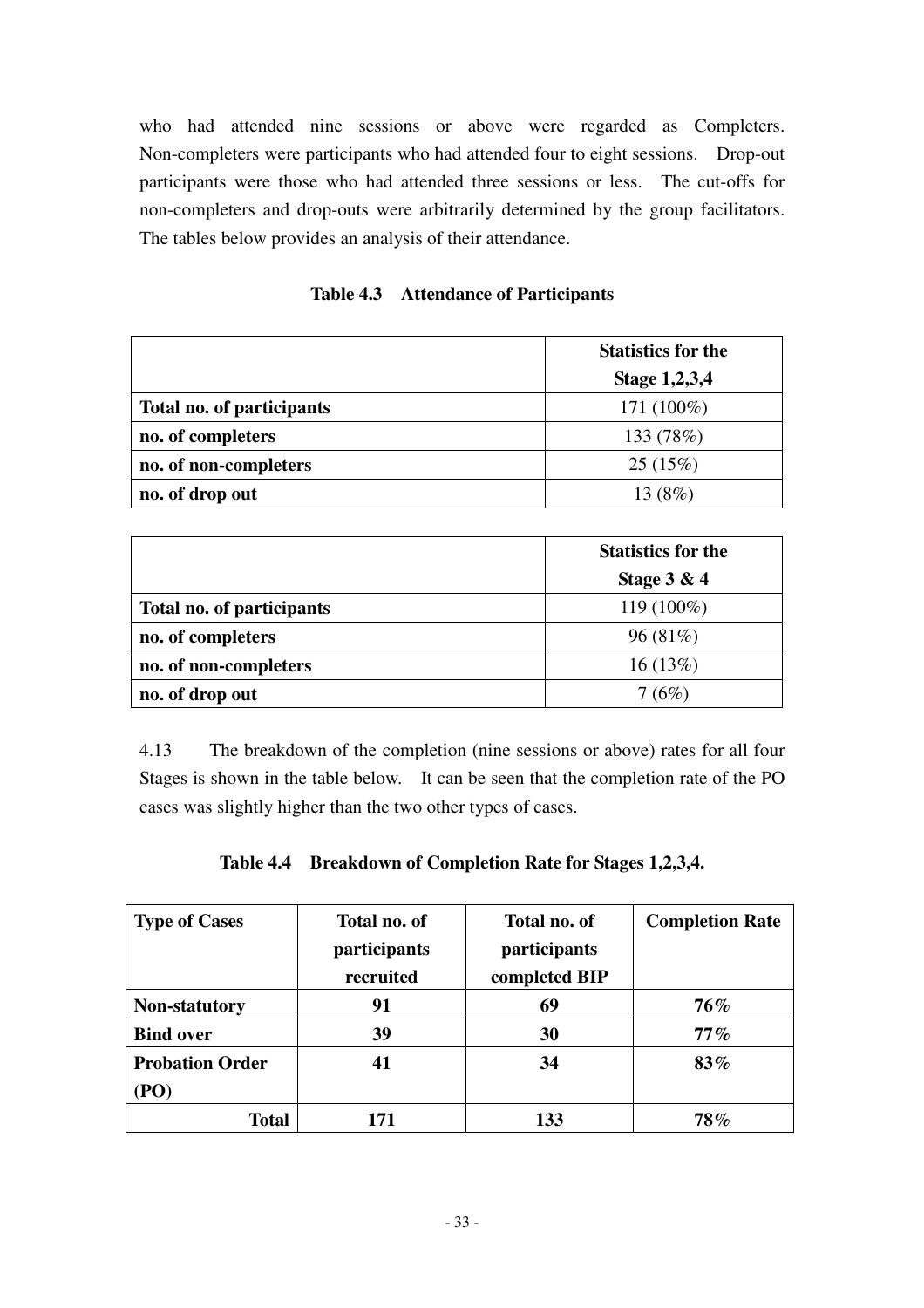### **Attendance, punctuality and involvement**

4.14 As for Stages 3 & 4, the number of Completers (nine sessions or above) was 96 (81%) and 85% of participants had attended 11 out of 13 sessions. With a rating of four as the highest, their average punctuality and involvement in the group were rated as three. These were subjective ratings by the group facilitators. Please see the table below:

|                                                | <b>Statistics for the</b> |
|------------------------------------------------|---------------------------|
|                                                | Stages $3 & 4$            |
| <b>Average Attendance (out of 13 sessions)</b> | 11 sessions $(85\%)$      |
| Average Punctuality (rating from 1 to 4 in an  |                           |
| ascending order)                               |                           |
| Average Involvement (rating from 1 to 4 in an  |                           |
| ascending order)                               |                           |

## **Table 4.5 Attendance, Punctuality and Involvement of Participants in Stages 3 & 4**

### **Adherence to Programme Content**

4.15 The implementation of the BIP groups should be standardized and all groups should conform to the design of the programme as described in Chapter Three. Nonetheless, minor variations such as a combination of some sessions or durations were allowed. Two clinical psychology trainees and two doctoral candidates from the University of Hong Kong were invited to assess the programme adherence of these groups. Each rater looked at one tape recorded session from each of the four components. They made their ratings on a standardized form that specified all activities of that particular session. All group facilitators of the Stage 3 groups were thus rated using this method. One of the assessors rated the programme adherence as above 90% while the other three rated it as between 71 to 90%. Moreover, group facilitators who acted as internal evaluators on average rated the programme adherence at above 71%. These results showed that the overall programme adherence of BIP was up to international standard of above 70%.

### **Table 4.6 Ratings of Programme Adherence**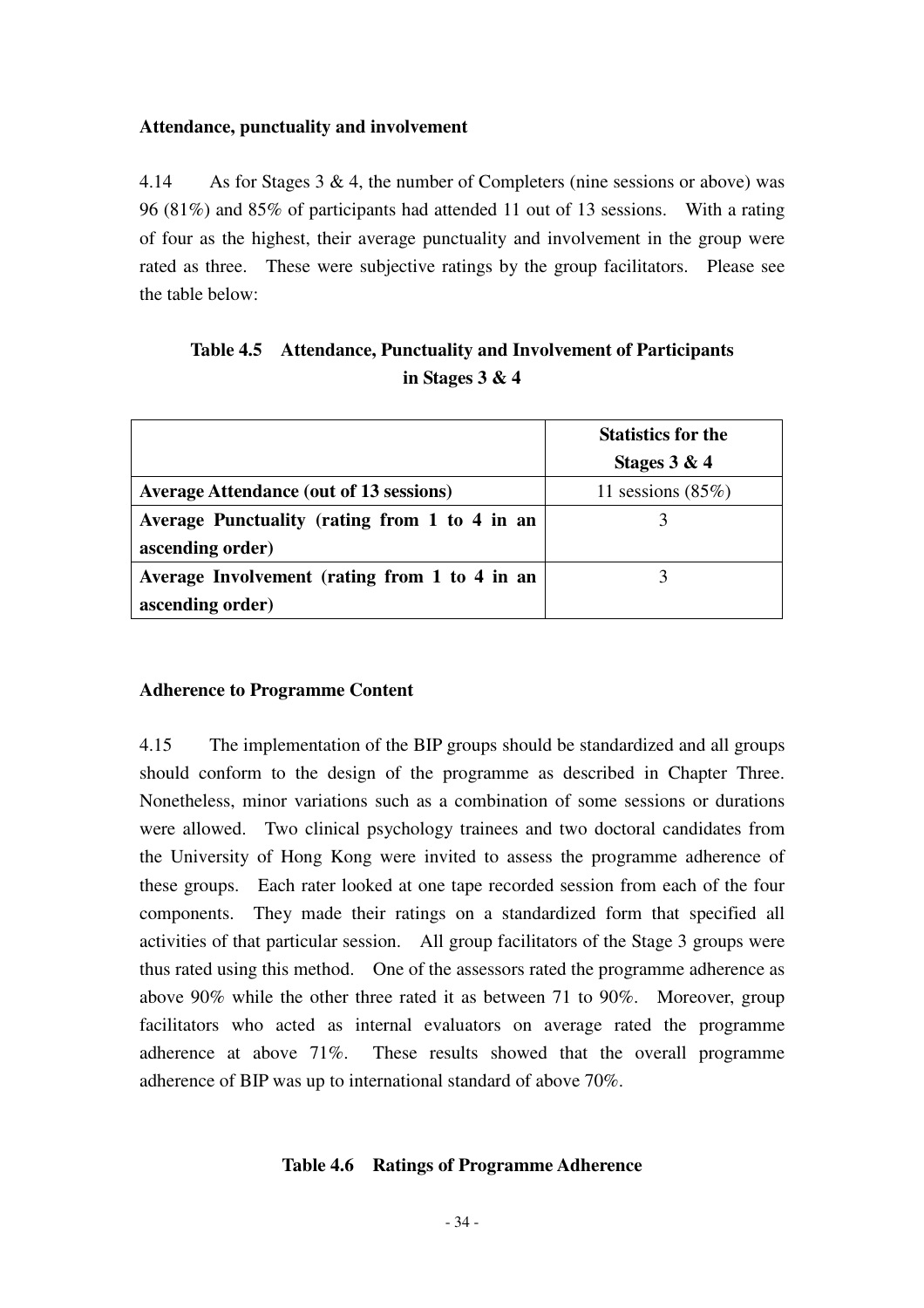|                                       | <b>Rating of Programme Adherence</b> |             |  |  |  |
|---------------------------------------|--------------------------------------|-------------|--|--|--|
|                                       | $71\% - 90\%$                        | 90 or above |  |  |  |
| <b>External evaluators from HKU:</b>  |                                      |             |  |  |  |
|                                       |                                      |             |  |  |  |
|                                       |                                      |             |  |  |  |
|                                       |                                      |             |  |  |  |
|                                       |                                      |             |  |  |  |
| Internal evaluators<br>being<br>group |                                      |             |  |  |  |
| facilitators (average)                |                                      |             |  |  |  |

4.16 Now let us turn to the next chapter which provides a description of the methodology for evaluation. For evaluation of the usefulness of the BIP, both quantitative and qualitative approaches were used.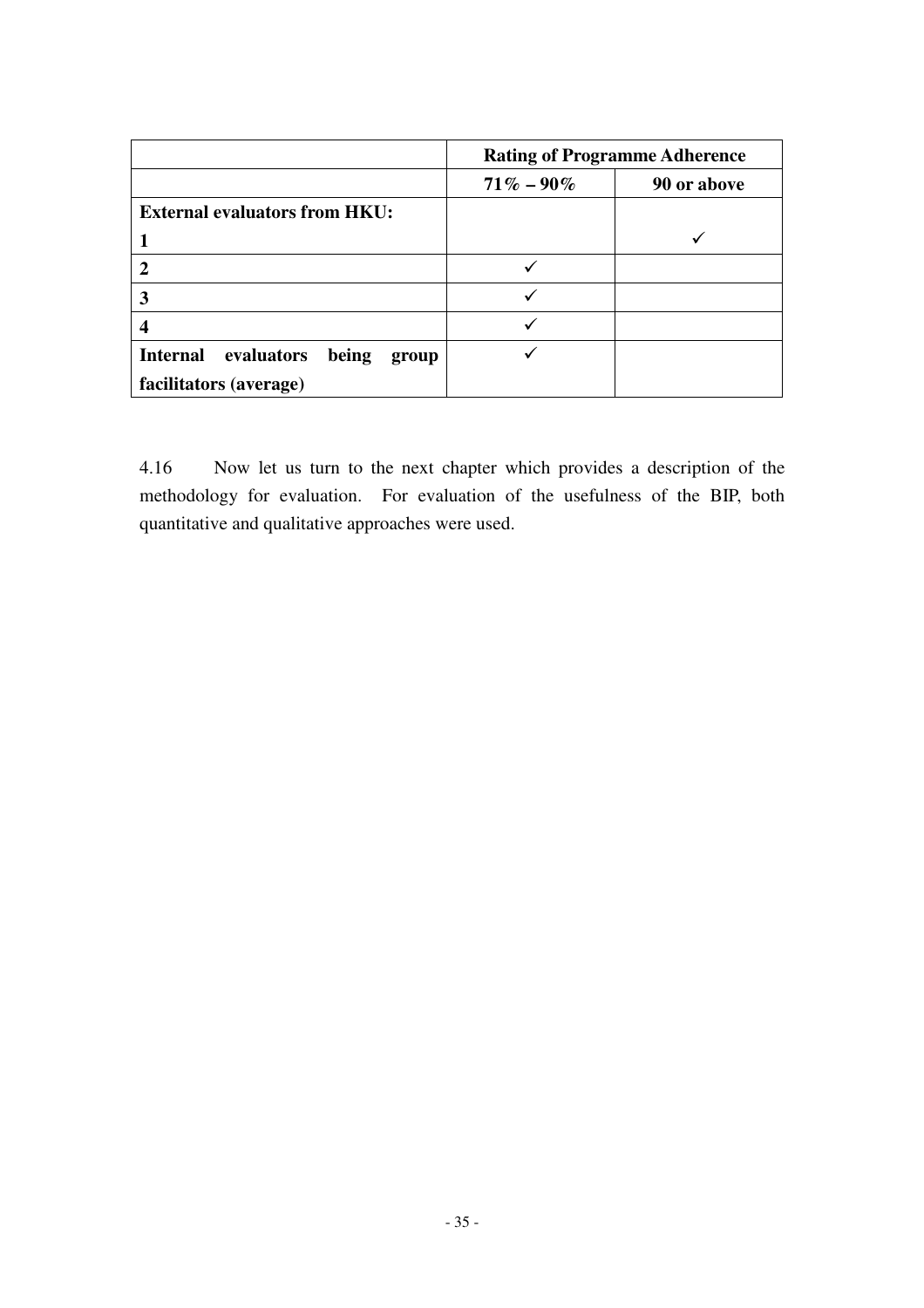# **CHAPTER FIVE**

## **Methodology for Evaluation**

#### **Rationale of the Study**

5.1 During the past two decades, researchers in North America spent much time on evaluating the effectiveness of group intervention for male batterers. The results were however mixed, with some studies (e.g., Palmer, Brown, & Barrera, 1992) indicating that it was effective while others suggesting that the experimental groups fared no better than the control groups (e.g., Dunford, 2000) regarding violence recidivism. There is still a great need for more studies to assess the effectiveness of group treatment programme (Palmer, Brown & Berrera, 1992). Nonetheless, group intervention still remains a standard form of treatment for male batterers in North America after a history of more than 20 years, possibly due to the fact that more people are served with a lower running cost and hence it is relatively more cost effective as compared to other modes of individual treatment.

5.2 As mentioned in Chapter One, the SWD began to develop a BIP that caters for the needs of local clients of domestic violence in late 2005. The basic question is whether such a psycho-educational group works. In other words, after completion of the group, are the participants able to stop, or to substantially decrease their physical violence against their partners? Furthermore, will the therapeutic effect of the group last, at least for some months? These are the two basic questions that we seek to answer in this study.

#### **Sample**

5.3 In this study, the sample consisted of male batterers who were physically violent to their spouses/partners but who chose to remain in the relationship. As mentioned in Chapter Four, 171 male batterers participated in a BIP at four different stages from March 2006 to January 2008. These participants were active cases taken up by FCPSU social workers or Probation Officers. Most participants joined the BIP voluntarily. There were a number of involuntary recruitments from the Probation Offices and a few Bind Over cases. Data collection was carried out in stages. Stages  $1 \& 2$  groups with a total of 52 batterers were pilot groups run to test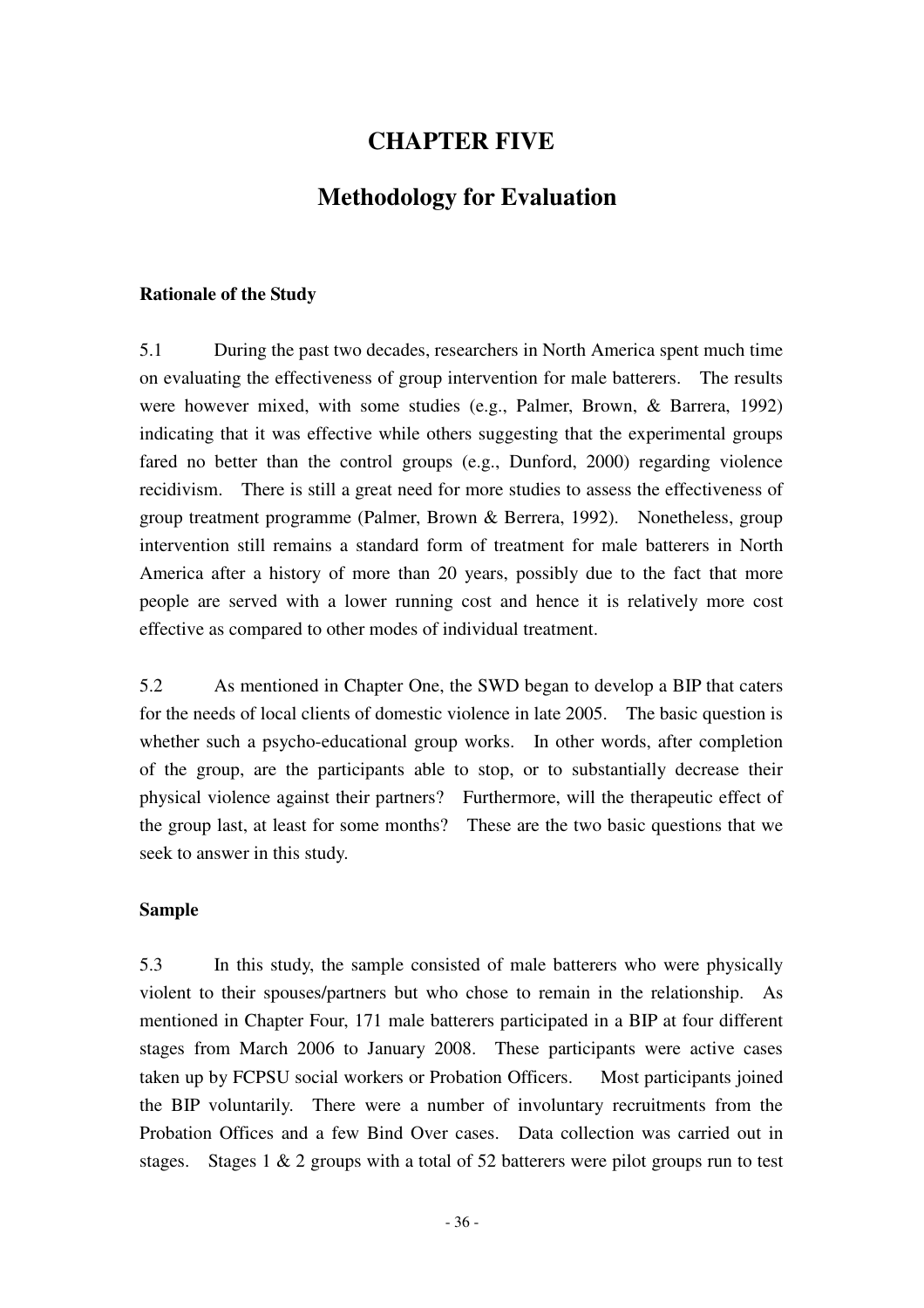out the programme content and evaluation tools. Therefore only 119 batterers from Stages 3 & 4 groups were involved in the final evaluation.

### **Quantitative Evaluation: Outcome Indicators and Measuring Tools**

5.4*Abusive behaviours.* In order to measure physical assault, injury, psychological and sexual abuse in intimate partner relationships, the Revised Conflict Tactics Scale (CTS2) of Straus et al. (1996) was chosen as a measuring tool. CTS2 is a world renowned tool for identifying cases of maltreatment between couples. A local study also demonstrated that the Chinese translation of the CTS-2 had satisfactory reliability (Chan K.L., 2000). Four subscales, namely physical assault, psychological aggression, sexual coercion and injury, were used, with each subscale divided into several levels of abuse. According to Straus et al. (1996), physical assault referred to using physical force against partners to resolve conflicts; psychological aggression was defined as verbal and nonverbal aggressive acts; sexual coercion was defined as behaviours ranging from verbal insistence to physical force intended to compel one's partner to engage in unwanted sexual activities; and injury subscale measured physical injury inflicted by the partner. In order to shorten the tool, questions on the negotiation subscale in the original version of CTS2 were eliminated after seeking approval from the test publisher. We believe that our male clients would be less resistant to complete the test if it was shorter.

5.5 Two separate forms, each consisted of 33 items, were filled out by the batterers and their partners correspondingly. The partners' data were used to compare with the batterers' self-report. Although mutuality of violence was fairly common (Straus, & Douglas, 2004), this study would not take this into account and would only measure the abusive acts inflicted by the batterers against their partners. This was because our present study only focused on the effect of the BIP on the batterer. The issue of mutuality of violence was, however, discussed in the BIP groups.

5.6 *Dyadic adjustment.* Spanier (1976) defined dyadic adjustment as a process of which the outcome was a determinant of dyadic satisfaction, dyadic cohesion, consensus on matters of importance to dyadic functioning, troublesome dyadic differences, and the interpersonal tensions and personal anxiety. To gauge changes in the marital satisfaction of the participants and their partners, the Dyadic Adjustment Scale (DAS; Spanier, 1976) was used in pre and post BIP assessment. This test was adapted to measure the marital quality, represented by the concept of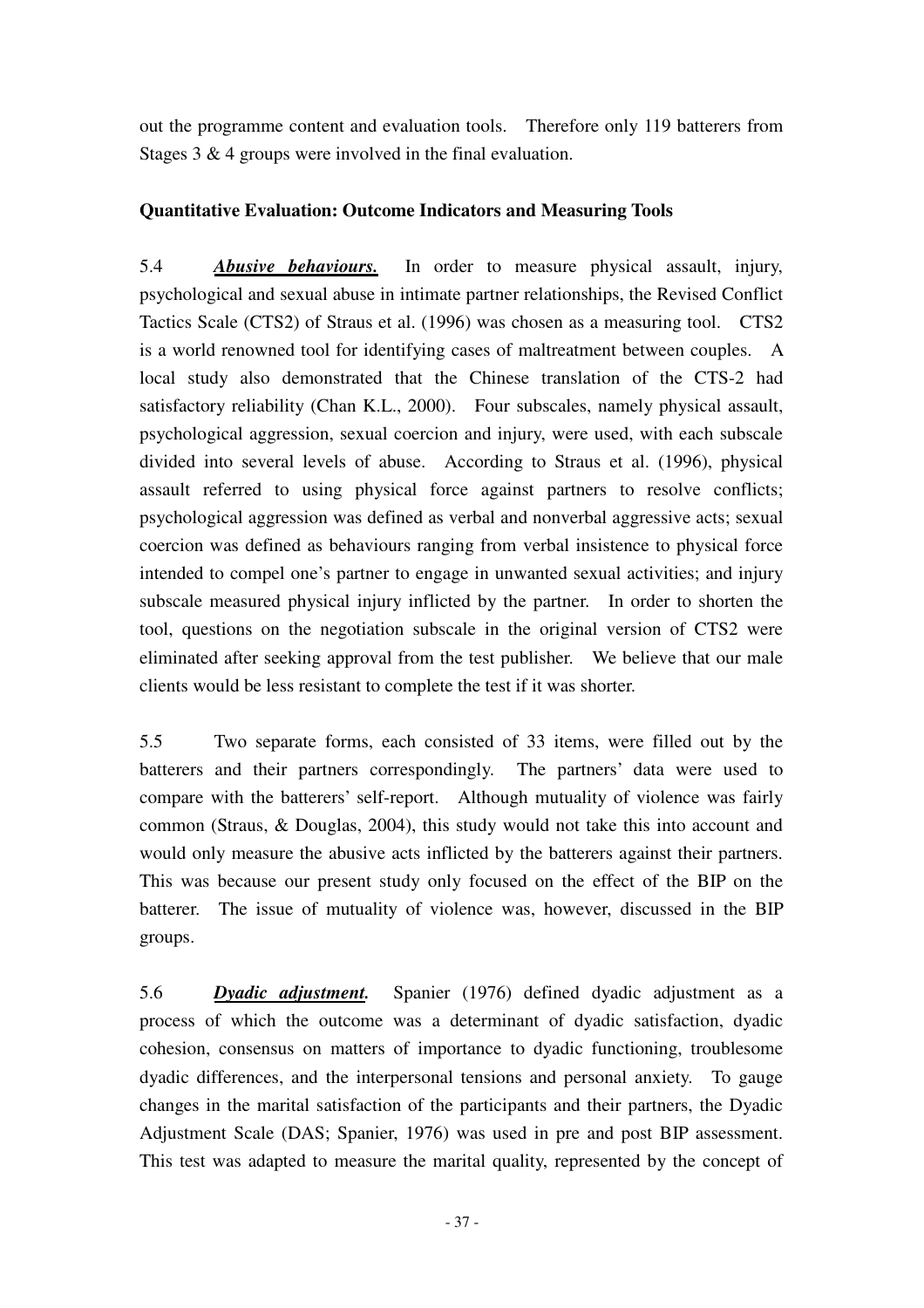dyadic adjustment, of both the batterers and their partners in their married or unmarried cohabiting relationships. In the local validation study by Shek (1994), factor analysis showed that four factors were identified in parallel to the original English version, namely dyadic satisfaction, dyadic consensus, dyadic cohesion, and affectional expression.

5.7 In this study, a short version of the Chinese DAS translated by Shek (1994) was used. It had 16 items, with items from the original dyadic satisfaction subscale, and others from the dyadic consensus and cohesion subscales (Hunsley, Pinsent, Lefebver, Tanner, & Vito, 1995; Kurdek, 1992 and Sharpley & Rogers, 1984). Two global indices could be calculated to assess the marital adjustment of both the batterers and their partners, of which the scoring scale was adopted from Spanier's (1976) study. The larger the global index was, the better the marital quality or adjustment would be.

5.8 *Stages of change.* To measure the stages that batterers moved through the group intervention programme, a Chinese version of the University of Rhode Island Change Assessment – Domestic Violence (URICA-DV) (Levesque, Gelles & Velicer, 2000) was used to chart the participants' readiness to change their problematic behaviours. Based on the Transtheoretical Model of Change, four factors, namely precontemplation stage, contemplation stage, action stage and maintenance stage, were identified, whereas the preparation factor was excluded after factor analysis. However, there was very little research on this instrument and local validation was not yet available. There were also problems with scoring as discrepancy existed between computer and manual scorings. Eventually a computer scoring programme provided by the author was adopted instead of using two raters to manually score the test results. Despite the above problems with the test, it was used in the present project due to time constraint in developing an alternative instrument. This 20-item questionnaire was administered only to the participants and not to their partners.

5.9 *Client's level of satisfaction.* To measure the participants' satisfaction with the BIP, the Client Satisfaction Questionnaire-8 (CSQ-8; Larson, Attkisson, Hargreaves & Nguyen, 1979) was employed in this study. It was an 8-item measure of general satisfaction that had been used in diverse mental health settings in Hong Kong and overseas. Questions in the CSQ-8 were rated on four-level scales. They included items on eight aspects, such as the general quality of services and the extent to which the service meets the participants' needs. Possible scores range from 8 to 32, with a higher score indicating a higher degree of satisfaction. In our study,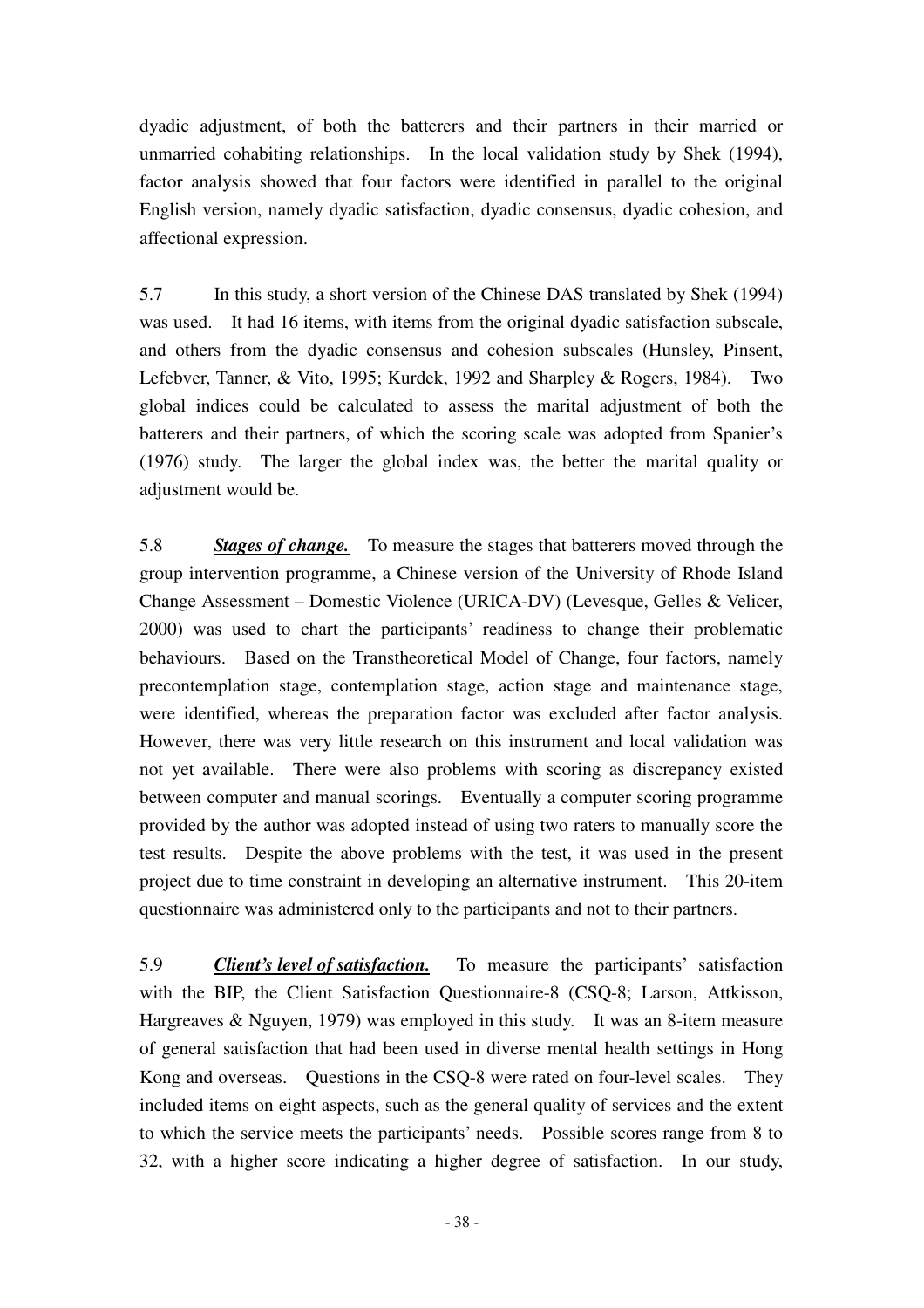questions were asked relating to the general satisfaction of the group treatment service received by the participants at the  $13<sup>th</sup>$  session. The CSQ-8 was administered only once at the end of each group.

### **Research Design**

5.10 In order to study the effectiveness of the BIP group intervention, a quasi-experimental design was used. A comparison group was included in the present study along with the experimental group. By definition, the experimental group referred to batterers who had received the BIP psycho-educational group service in addition to regular social work intervention. The comparison group subjects only received regular social work intervention. Because of the limitations in our casework setting and the unavailability of a large number of batterers who wished to join a BIP around the same time, random assignment of men into the experimental and comparison groups was impossible. We considered two types of comparison group arrangement: one using drop-out as control or one using wait-list as control. Each arrangement had their own problems. Men who dropped out of group treatment were likely to be uncooperative in completing the questionnaires at the second or third stages of assessment. There were also difficulties associated with the wait-list control design. Some batterers might be unwilling to be put on the waiting list. Also, in such a design, the batterers on the waiting list would eventually join a BIP once it was available after waiting for a few months. Thus all men would have undergone a group intervention programme within a matter of months. Without a no-treatment control group as a comparison, the questions of whether the group intervention had any effect and whether the desired effect would last remain largely unanswered.

5.11 In order to form a comparison group, each FCPSU eventually decided to gather a pool of batterers who were unable to join the BIP for various reasons. Fifty-four batterers were finally selected to form the Comparison Group. This group should not be regarded as an unmotivated group because many of them had wanted but could not join due to long working hours in their jobs or shift duties. With this arrangement, the problem arising from using drop-outs or wait-list methods as described in 5.10 were solved.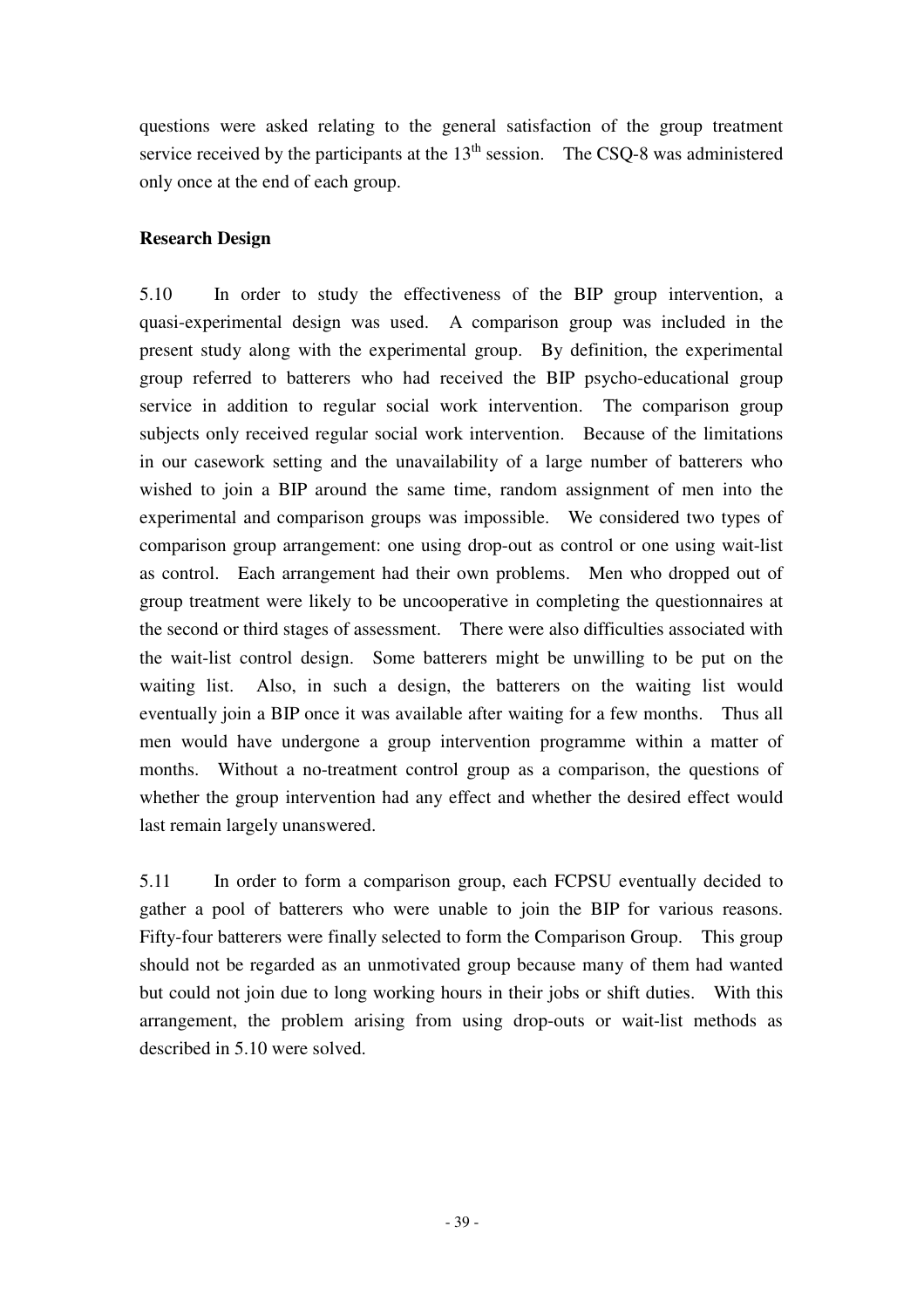### **Procedures**

5.12 Each participant and their partners completed assessment at four different time points (pre-group treatment, end of group treatment, six months after group treatment and 12 months after group treatment) to evaluate the changes of the above outcome variables over time. The data were collected by several pencil-and-paper self-report instruments mentioned earlier. The data-gathering procedures are illustrated below:

5.13 *At pre-group treatment stage*. As mentioned in Chapter Four, batterers of FCPSUs were recruited to the BIP on a voluntary basis while probation cases were referred to the BIP by their Probation Officers. Consents for participation in the BIP and partner contact were obtained from each participant. Referrers completed referral forms which provided information about the participants and their partners' demographic background, the nature of the abusive behaviour and how it might have developed. The group facilitators then invited the participants for pre-group individual interviews to obtain a more comprehensive understanding of their abusive history and psychosocial background. In addition, all three measuring tests—CTS2, URICA-DV, DAS—were administered to them. Their partners were also invited for a pre-group interview for the purposes of (1) explaining the aim of the treatment group; (2) understanding more about their family conditions; and (3) completing the CTS2 and DAS.

5.14 *At the end of group treatment stage***.** Upon group completion, the participants and their partners were invited to complete the tests and outcomes measures again to compare their changes as a result of the treatment. The batterers completed the CT2, DAS, and URICA-DV as well as CSQ-8. Their partners were administered the CT2 and DAS only.

5.15 *Six months after group treatment stage***.** For Stage 3 BIPs, the participants and their partners would be followed up six months after group completion, with administration of the tests and outcome measures again (same as the protocol administered at the end of group treatment stage). In case the participants failed to turn up, their partners' report would be another source of data for evaluation purpose. The six-month follow-up of Stage 4 BIP has yet to be done and results will not be reported in this interim report but in the final one.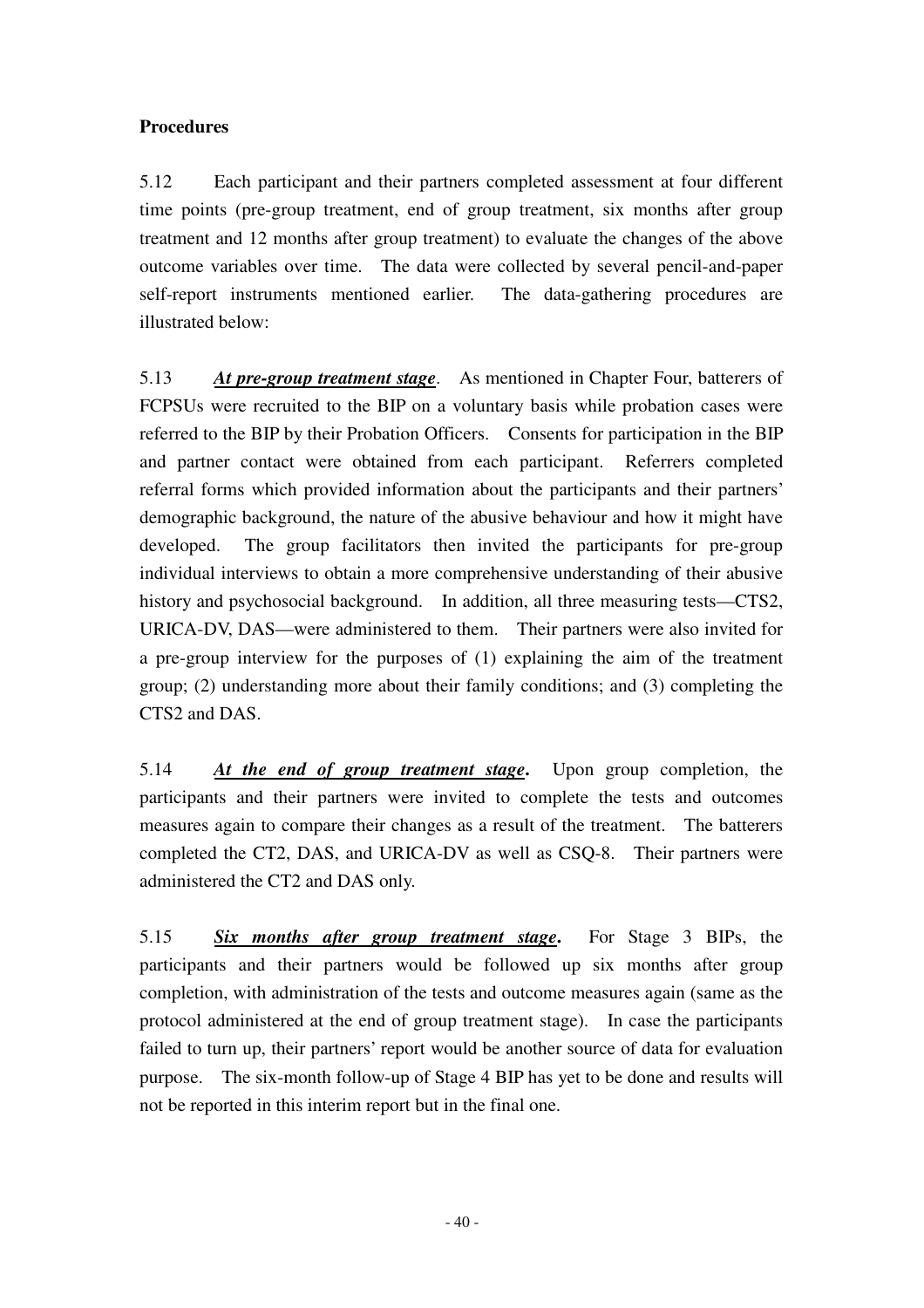5.16 *Twelfth months after group treatment stage.* By the time this interim report was written, none of the groups had reached this stage. However, it was planned that participants and their partners would be followed up 12 months after group completion, with administration of the tests and outcome measures again (same as the protocol administered at the end of group treatment stage). Their partners' report would be another source of data for evaluation purpose if the participants fail to turn up. The 12 month after group treatment evaluation will be presented in the final report.

### **Quantitative Data Analysis**

5.17 At the time of writing this interim report, data collection has been completed for two different time points, viz. pre-group treatment stage (0-mth) and at the end of group treatment stage  $(3-mth)$  for both Stage 3 & 4 BIPs. Similar data has also been collected and analyzed for the non-treatment Comparison Group in Stages 3 & 4. Statistical analysis was then conducted using data combined from both stages. For various testing purposes, different statistical methods were applied in the analysis of demographic variables and outcome measures. Please refer to Appendix 1 for details of statistical methods used.

### **Qualitative Study**

5.18 Besides quantitative evaluation, it was decided to conduct a qualitative study to complement the outcome results obtained from the measuring tools. This qualitative study was carried out to analyze experiences of the men who attended the BIP, their partners, the group facilitators and referring case workers. The analysis was expected to lead to a deeper understanding of the operation and effectiveness of the BIP. It would also help to consolidate what had been learned from the project.

5.19 The study consisted of three parts: (a) a group evaluation by the participants; (b) multiple case studies; and (c) a focus group for caseworkers and group facilitators.

5.20 *Group Evaluation by Participant* A 45-minute evaluation was conducted in the last session of six of the BIP groups. It was based on an interview guide. Participants' views were solicited on the operation and usefulness of the group programme.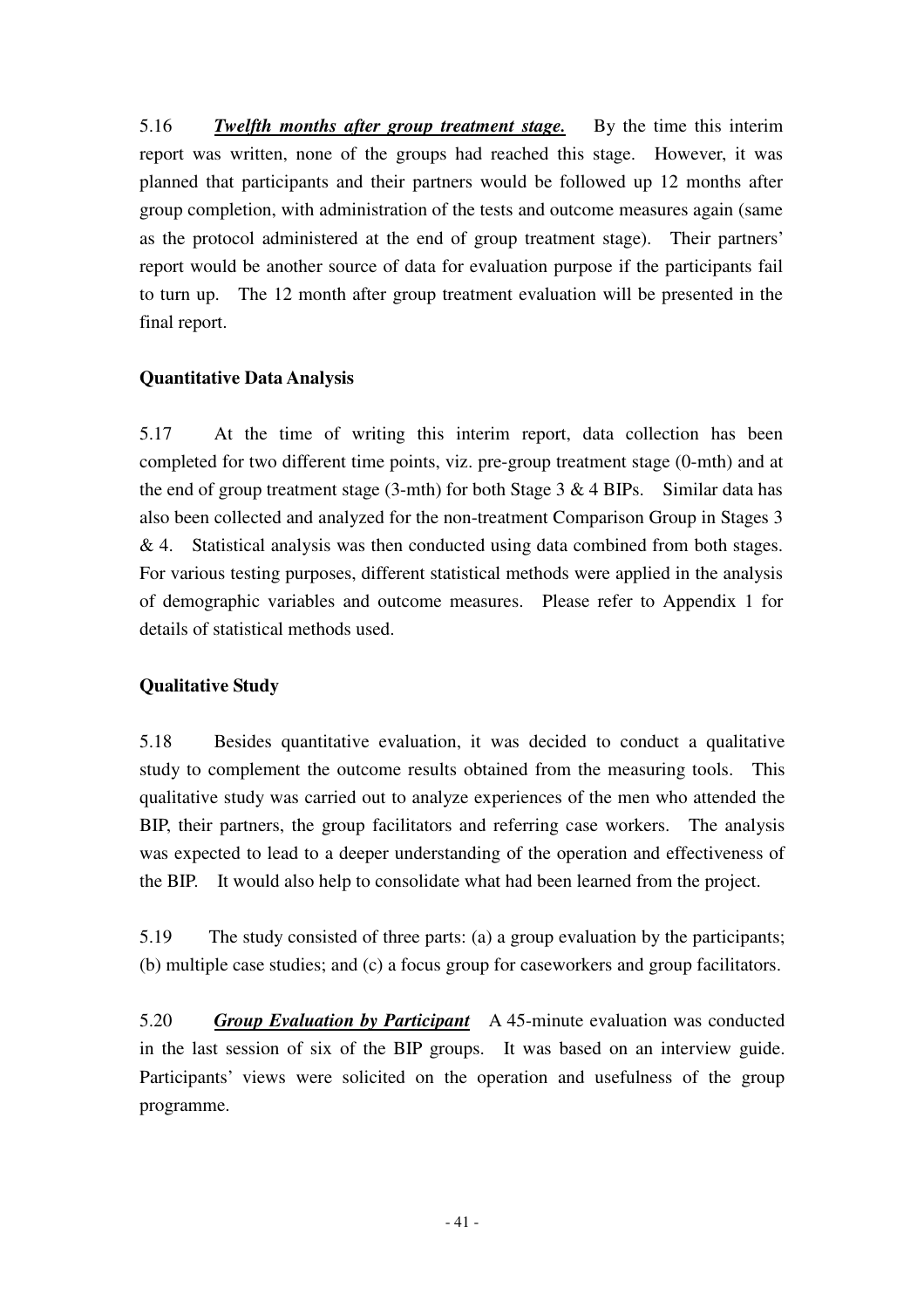5.21 *Multiple Case Studies* A total of three successful cases were selected at the end of the Stage 3 BIP by the FCPSU Liaison Persons based on their subjective estimate of the batterers' degree of improvement. These three cases were selected also because they had very positive results when their pre- and post-group test scores were compared. A semi-structured interview, based on a pre-determined interview schedule, was conducted separately with each man, his partner, his caseworker and his group facilitator; thus there were a total of twelve interviews. The interviews were conducted by four group facilitators consisting of two social workers and two clinical psychologists. The duration of each interview was about 1.5 hours. The interview focused on the man's changes and each respondent's attributions of his changes. An analysis of the respondents' narratives was expected to shed light on what account for these men's positive changes in the BIP.

5.22 *Focus Group for Caseworkers and Group Facilitators* A focus group was conducted to solicit the views of the caseworkers and group facilitators towards the usefulness of BIP and the differences in the usefulness of the group programme vs. casework services. A total of 11 frontline clinical psychologists and social workers were involved. The focus group was led by two facilitators, a Senior Clinical Psychologist and a senior social worker. A number of predetermined interview questions were used. Both facilitators were very experienced clinicians who had not been involved in the running of the BIPs.

### **Data analysis of the Qualitative Study**

5.23 All case interviews and group discussion were tape recorded and transcribed. From the transcribed material, a set of categories (that would help us to organize the essential aspects of what was written) were identified. After creating categories, further abstraction was then performed in order to organize these specific categories into more general themes. Examples to illustrate these themes are given in Chapter Seven and selected comments from participants and group facilitators are shown in Appendix Two. These examples were picked because they reflected majority views and/or helped to illustrate the reported themes. However, it needs to be emphasized here that our qualitative study was only exploratory and had not advanced to a process of theorizing the data.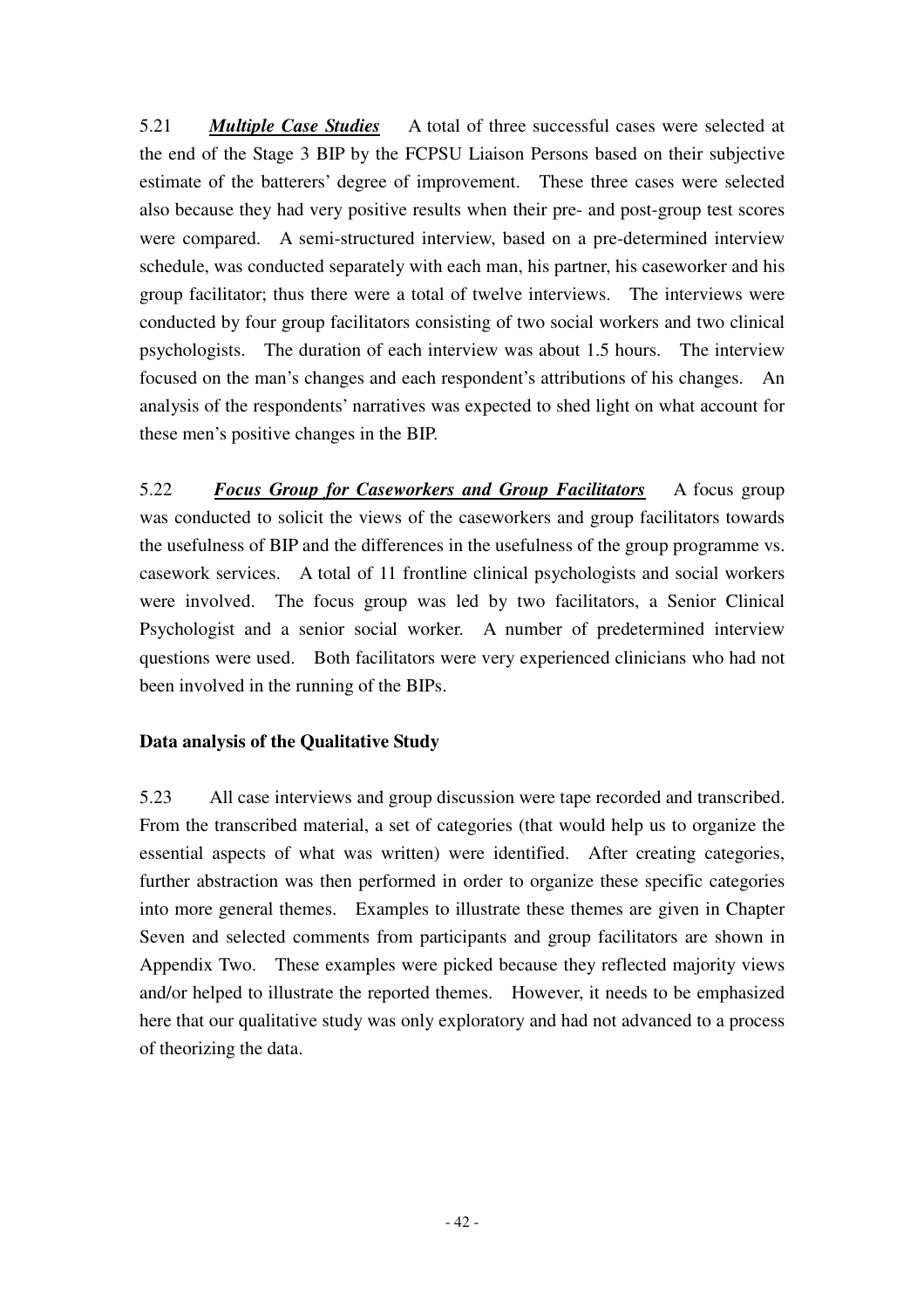# **CHAPTER SIX**

# **Results of Outcome Study**

6.1 This chapter presents the profiles and outcome data which were collected in the third and fourth test-runs of the BIP project (see Chapter 4, paragraph 4.1). There are altogether 119 subjects from the BIP Group and 54 subjects from the Comparison Group.

### **Profiles analysis**

6.2 *Age:* The mean age for the men was 45.34 (range: 25 – 75) and 45.81 (range: 23 – 80) for the BIP Group and Comparison Group respectively, and that for their partners was 39.24 (range:  $21 - 71$ ) and 37.93 (range:  $22 - 72$ ) respectively. The men (for both the BIP and the Comparison Groups) were on average  $6 - 8$  years older than their partners.

6.3 *Years of living in Hong Kong:* The majority of the men (95.8% for the BIP Group and 92.6% for the Comparison Group) were either born in Hong Kong or had immigrated to Hong Kong for more than ten years. In contrast, a significant proportion of the men's partners (39.8% for the BIP Group and 50.0% for the Comparison Group) had immigrated to Hong Kong for not more than six years.

6.4 *Educational attainment:* The majority of the men had primary to lower secondary education (70.6% for the BIP Group and 68.5% for the Comparison Group). The picture was similar for their partners (63.3% for the BIP Group and 68.5% for the Comparison Group).

6.5 *Economic activity status:* The men remained the breadwinners in the family and more than half of them had employment at the time they attended the BIP (63.9% for the BIP Group and 57.4% for the Comparison Group). As for their partners, over half of them were homemakers (54.6% for the BIP Group and 53.7% for the Comparison Group) and a proportion of them (42.9% and 35.2% for the BIP Group and Comparison Group respectively) had employment.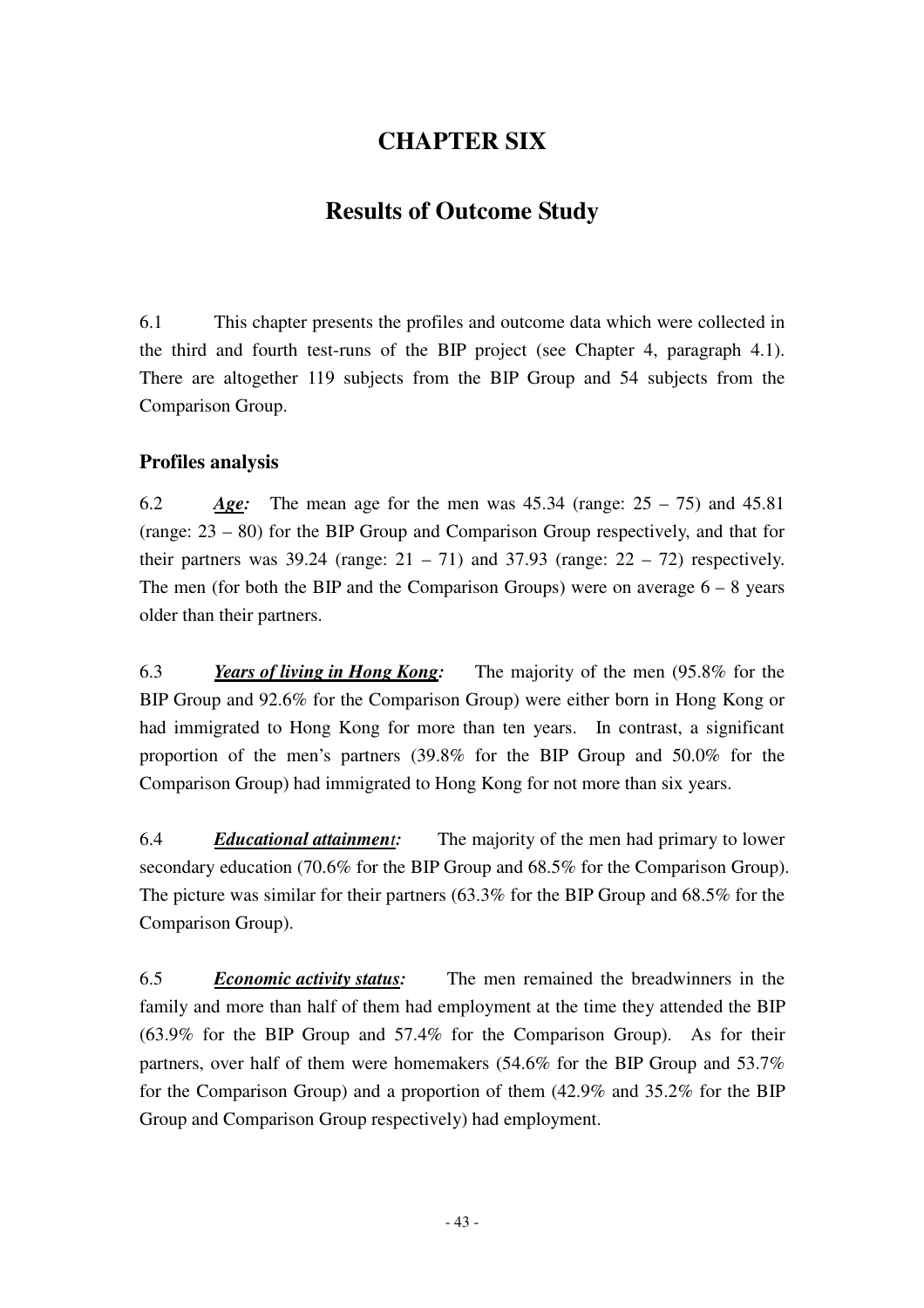6.6 *The men's use of violence against their partners:* In general, the men's report of their use of violence was less severe than that reported by their partners. For the BIP Group, the mean number of violent acts committed by the men in the three months prior to joining the group programme was 18.40 and 36.36 as rated by the men and their partners respectively. As for the Comparison Group, the mean number of violent acts perpetrated by the men against their partners three months prior to joining the Comparison Group was 17.14 and 32.95 as rated by the men and their partners respectively

6.7 *Psychosocial problems:* Problems of "anger management" (44%), "financial stress" (64%), "domination over partner" (52%), and "interpersonal communication" (44%) were most frequently noted (by the referring caseworkers) in the men. Meanwhile, a proportion of the men were observed to have problems in "alcohol use"  $(12.1\%)$ , "drug abuse"  $(1.2\%)$ , "gambling"  $(17.3\%)$ , or "psychiatric symptoms (10.4%).

### **Baseline comparison**

6.8 The analysis was focused on those who had completed the group programme (81% of all the participants), and these "BIP Completers" consisted of three categories, namely, "Non-statutory (NS) cases", "Bind Over (BO) cases" and "Probation Order (PO) cases". Table 6.1 shows the number of cases for the "BIP Completers" and the "Comparison Group".

|                            | <b>BIP Completers</b> | <b>Comparison Group</b> |
|----------------------------|-----------------------|-------------------------|
| Whole sample               | 96                    | 54                      |
| <b>Non-statutory cases</b> | 39                    | 34                      |
| <b>BO</b> cases            | 28                    |                         |
| PO cases                   | 29                    |                         |

**Table 6.1 : Breakdown of Cases for the BIP Outcome Study** 

6.9 Comparison between the BIP Completers and the Comparison Group found no statistically significant difference (with all p-values  $> 0.05$ ) in terms of the men's as well as their partners' demographic data (namely, "age", "years of living in Hong Kong", "educational attainment", and "economic activity status"). Moreover, no statistically significant difference (with all  $p$ -values  $> 0.05$ ) was found between the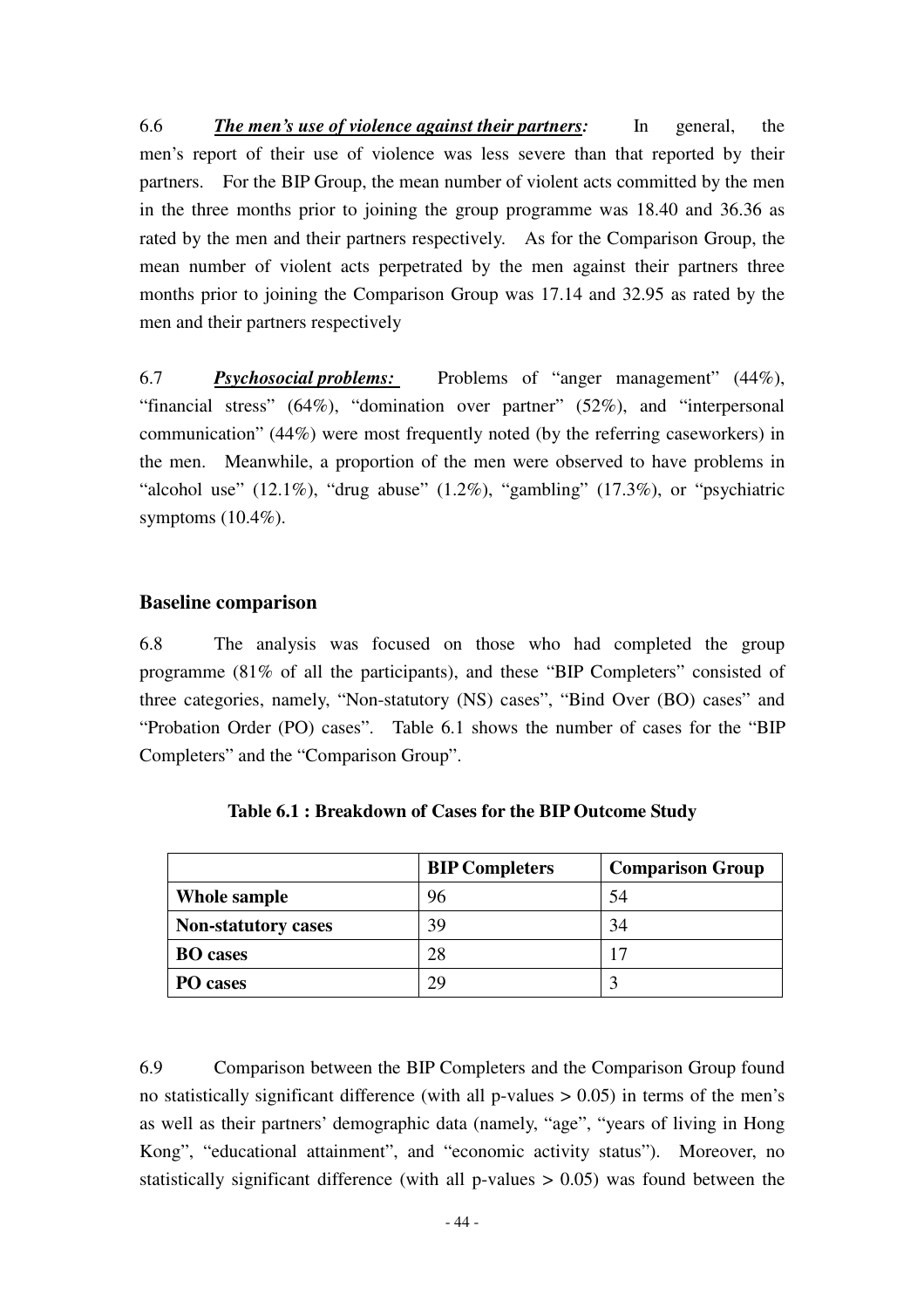two groups in the three outcome measures used in this project (namely, the revised Conflict Tactics Scale (CTS2), the Dyadic Adjustment Scale (DAS) and the University of Rhode Island Change Assessment Scale – Domestic Violence (URICA-DV)) at the 0-month time-point (that is, before they joined the project).

6.10 Comparing each of the Non-statutory subgroup between BIP Completers and the Comparison Group also showed no statistically significant difference (with all p-values > 0.05) on the four demographic variables and the three outcome measures. In the same token, there was no difference between the Bind Over cases between BIP completers and the Comparison Group. Thus the baselines of the BIP Completers (experimental groups) and the Comparison Group were essentially very similar and comparable.

### **Outcome analysis – 0-3 month change**

6.11 *BIP Completers:* Table 6.2 summarizes the analysis of changes for the BIP Completers on the three outcome measures. Statistically significant improvement was found in the men's use of violence and their marital satisfaction, as rated by both the men themselves and their partners.

|                   | <b>Outcome</b>   |          |          |          | <b>Test</b>         | <b>Significance of</b> |
|-------------------|------------------|----------|----------|----------|---------------------|------------------------|
|                   | <b>Variables</b> |          | $0$ -mth | $3-$ mth |                     | improvement            |
| <b>BIP</b>        | CTS <sub>2</sub> | Men      | 16.38    | 9.41     | Paired-             | Significant            |
| <b>Completers</b> |                  | $(n=92)$ |          |          | Sample T            | $(p=0.001)$            |
|                   |                  | Partners | 33.65    | 18.79    |                     | Significant            |
|                   |                  | $(n=79)$ |          |          |                     | (p<0.001)              |
|                   | <b>DAS</b>       | Men      | 41.13    | 45.60    | Paired-             | Significant            |
|                   |                  | $(n=91)$ |          |          | Sample T            | (p<0.001)              |
|                   |                  | Partners | 33.80    | 38.03    |                     | Significant            |
|                   |                  | $(n=78)$ |          |          |                     | $(p=0.002)$            |
|                   | <b>URICA-DV</b>  | Men      | 3.08     | 3.22     | Wilcoxon            | $NS (p=0.219)$         |
|                   |                  | $(n=94)$ |          |          | <b>Signed Ranks</b> |                        |

**Table 6.2: BIP Completers – Change from 0-mth to 3-mth**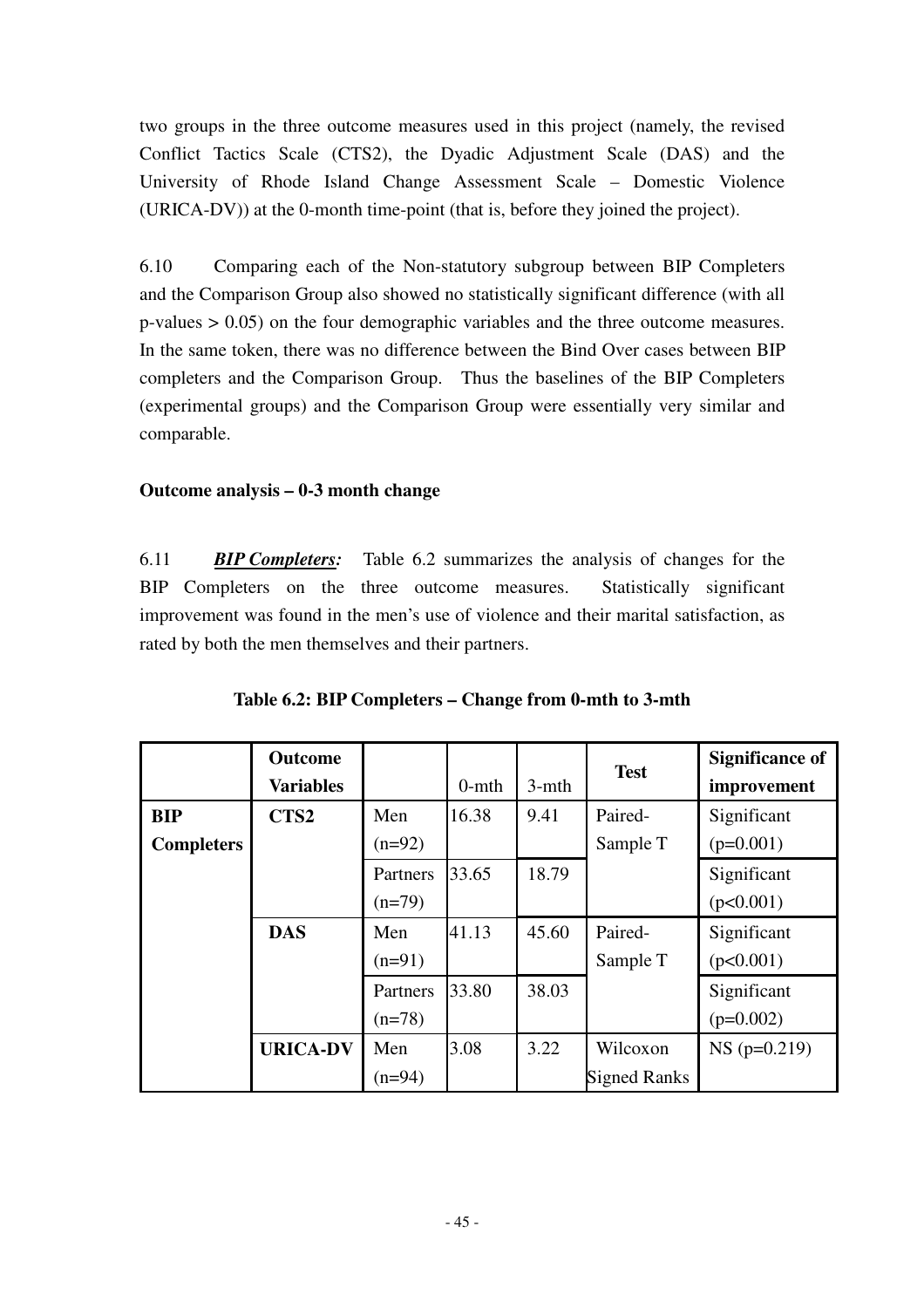6.12 No statistically significant change was found in the men's motivation for change over the three-month period.

6.13 *BIP Completers – Non-Statutory cases:* Table 6.3 summarizes the analysis of changes for the Non-Statutory cases of the BIP Completers on the three outcome measures. The pattern is the same as that for the overall BIP Completers group, that is, statistically significant change was found in the men's use of violence and their marital satisfaction.

|                      | <b>Outcome</b>      |          |          |       | <b>Test</b>         | <b>Significance of</b> |
|----------------------|---------------------|----------|----------|-------|---------------------|------------------------|
|                      | Variables           |          | $0$ -mth | 3-mth |                     | improvement            |
| BIP                  | CTS <sub>2</sub>    | Men      | 20.97    | 10.40 | Paired-             | Significant            |
| <b>Completers</b>    |                     | $(n=38)$ |          |       | Sample T            | (p<0.001)              |
| <b>Non-statutory</b> |                     | Partner  | 41.23    | 15.02 |                     | Significant            |
| cases                |                     | $(n=31)$ |          |       |                     | (p<0.001)              |
|                      | <b>DAS</b>          | Men      | 40.78    | 45.25 | Paired-             | Significant            |
|                      |                     | $(n=38)$ |          |       | Sample T            | $(p=0.006)$            |
|                      |                     | Partner  | 33.22    | 38.02 |                     | Significant            |
|                      |                     | $(n=30)$ |          |       |                     | $(p=0.010)$            |
|                      | <b>URICA-DV</b> Men |          | 3.05     | 3.33  | Wilcoxon            | $NS (p=0.181)$         |
|                      |                     | $(n=39)$ |          |       | <b>Signed Ranks</b> |                        |

### **Table 6.3: BIP Completers – Non-Statutory cases – Change from 0-mth to 3-mth**

6.14 Again, no statistically significant change was found in the men's motivation for change over the three-month period.

6.15 *BIP Completers – Bind Over cases:*Table 6.4 summarizes the analysis of changes for the Bind Over cases of the BIP Completers in the three outcome measures. Statistically significant change was found only in the men's as well as their partners' rating on marital satisfaction.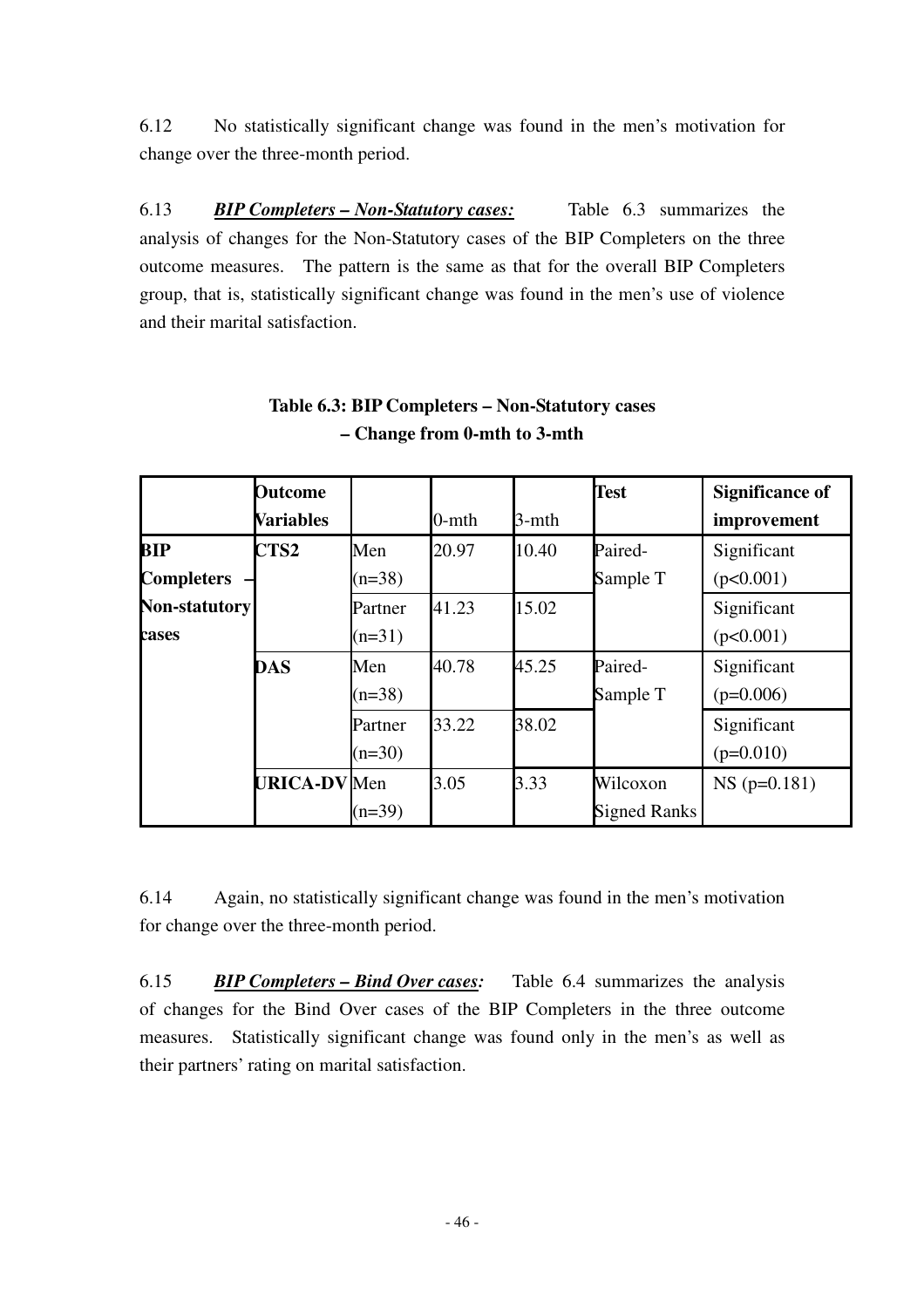|                                 | <b>Outcome</b><br><b>Variables</b> |                     | $0$ -mth | 3-mth | <b>Test</b>                     | <b>Significance of</b><br>improvement |
|---------------------------------|------------------------------------|---------------------|----------|-------|---------------------------------|---------------------------------------|
| <b>BIP</b><br><b>Completers</b> | CTS <sub>2</sub>                   | Men<br>$(n=26)$     | 16.36    | 11.72 | Paired-<br>Sample T             | $NS (p=0.130)$                        |
| <b>Bind</b><br>Over<br>cases    |                                    | Partner<br>$(n=26)$ | 32.10    | 22.99 |                                 | $NS (p=0.135)$                        |
|                                 | <b>DAS</b>                         | Men<br>$(n=25)$     | 41.81    | 45.55 | Paired-<br>Sample T             | Significant<br>$(p=0.040)$            |
|                                 |                                    | Partner<br>$(n=26)$ | 31.90    | 38.04 |                                 | Significant<br>$(p=0.033)$            |
|                                 | URICA-DV Men                       | $(n=27)$            | 3.00     | 3.44  | Wilcoxon<br><b>Signed Ranks</b> | $NS (p=0.094)$                        |

**Table 6.4: BIP Completers – Bind Over cases – Change from 0-mth to 3-mth** 

6.16 Again, no statistically significant change was found in the men's motivation for change over the three-month period.

6.17 *BIP Completers – Probation cases:* Table 6.5 summarizes the analysis of changes for the Probation Order cases of the BIP Completers in the three outcome measures. Statistically significant change was found only in the men's rating on marital satisfaction.

|                                        | <b>Outcome</b><br>Variables |                     | $0$ -mth | 3-mth | <b>Test</b>                     | <b>Significance of</b><br>improvement |
|----------------------------------------|-----------------------------|---------------------|----------|-------|---------------------------------|---------------------------------------|
| <b>BIP</b><br>Completers -             | CTS <sub>2</sub>            | Men<br>$(n=28)$     | 10.17    | 5.93  | Paired-<br>Sample T             | $NS$ (p=0.178)                        |
| <b>Probation</b><br><b>Order cases</b> |                             | Partner<br>$(n=22)$ | 24.80    | 19.15 |                                 | $NS (p=0.209)$                        |
|                                        | <b>DAS</b>                  | Men<br>$(n=28)$     | 41.02    | 46.12 | Paired-<br>Sample T             | Significant<br>$(p=0.004)$            |
|                                        |                             | Partner<br>$(n=22)$ | 36.83    | 38.05 |                                 | $NS (p=0.272)$                        |
|                                        | <b>URICA-DV</b> Men         | $(n=28)$            | 3.21     | 2.86  | Wilcoxon<br><b>Signed Ranks</b> | $NS (p=0.837)$                        |

**Table 6.5: BIP Completers – Probation Order cases**  – **Change from 0- mth to 3-mth**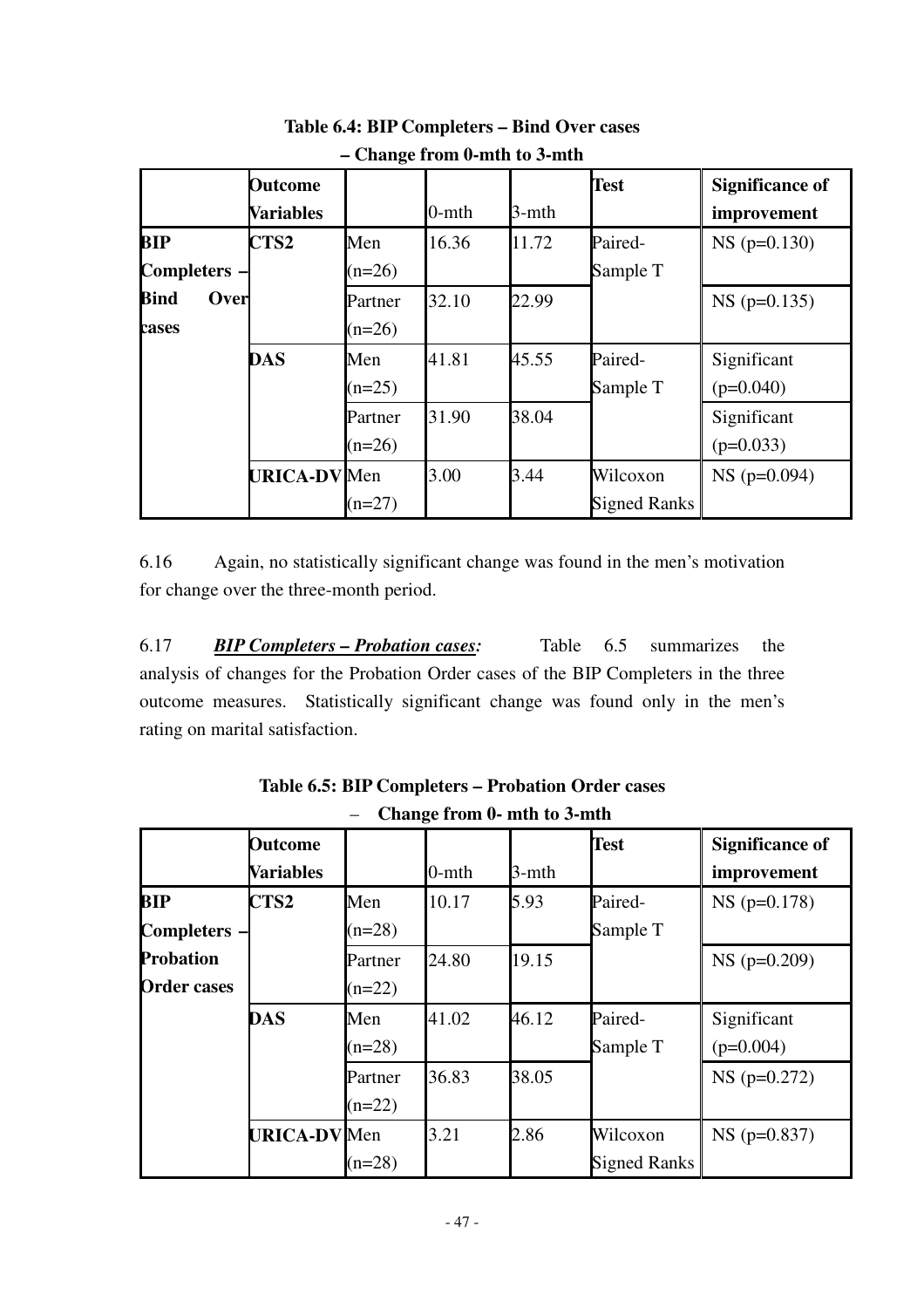6.18 Again, no statistically significant change was found in the men's motivation for change over the three-month period.

6.19 *Comparison Group:* Table 6.6 summarizes the analysis of change for the men in the Comparison Group in the three outcome measures. Statistically significant change was found only in the men's use of violence against their partners.

|                         | Outcome<br><b>Variables</b> |                     | $0$ -mth | 3-mth | <b>Test</b>                     | <b>Significance of</b><br>improvement |
|-------------------------|-----------------------------|---------------------|----------|-------|---------------------------------|---------------------------------------|
| ComparisonCTS2<br>Group |                             | Men<br>$(n=51)$     | 17.31    | 8.20  | Paired-<br>Sample T             | Significant<br>(p<0.001)              |
|                         |                             | Partner<br>$(n=49)$ | 33.00    | 14.43 |                                 | Significant<br>(p<0.001)              |
|                         | <b>DAS</b>                  | Men<br>$(n=51)$     | 43.49    | 43.43 | Paired-<br>Sample T             | $NS (p=0.525)$                        |
|                         |                             | Partner<br>$(n=49)$ | 36.80    | 38.00 |                                 | $NS (p=0.166)$                        |
|                         | <b>URICA-DV</b> Men         | $(n=51)$            | 2.72     | 2.86  | Wilcoxon<br><b>Signed Ranks</b> | $NS (p=0.364)$                        |

**Table 6.6: Comparison Group: Change from 0-mth to 3-mth** 

6.20 No statistically significant change was found in the men's motivation for change over the three-month period.

6.21 *Comparison Group – Non-statutory cases:* Results for these Non-Statutory cases suggest that they shared quite similar pattern of change as that for the overall Comparison Group, except that statistically significant change was also found in the partners' rating on marital satisfaction (see Table 6.7).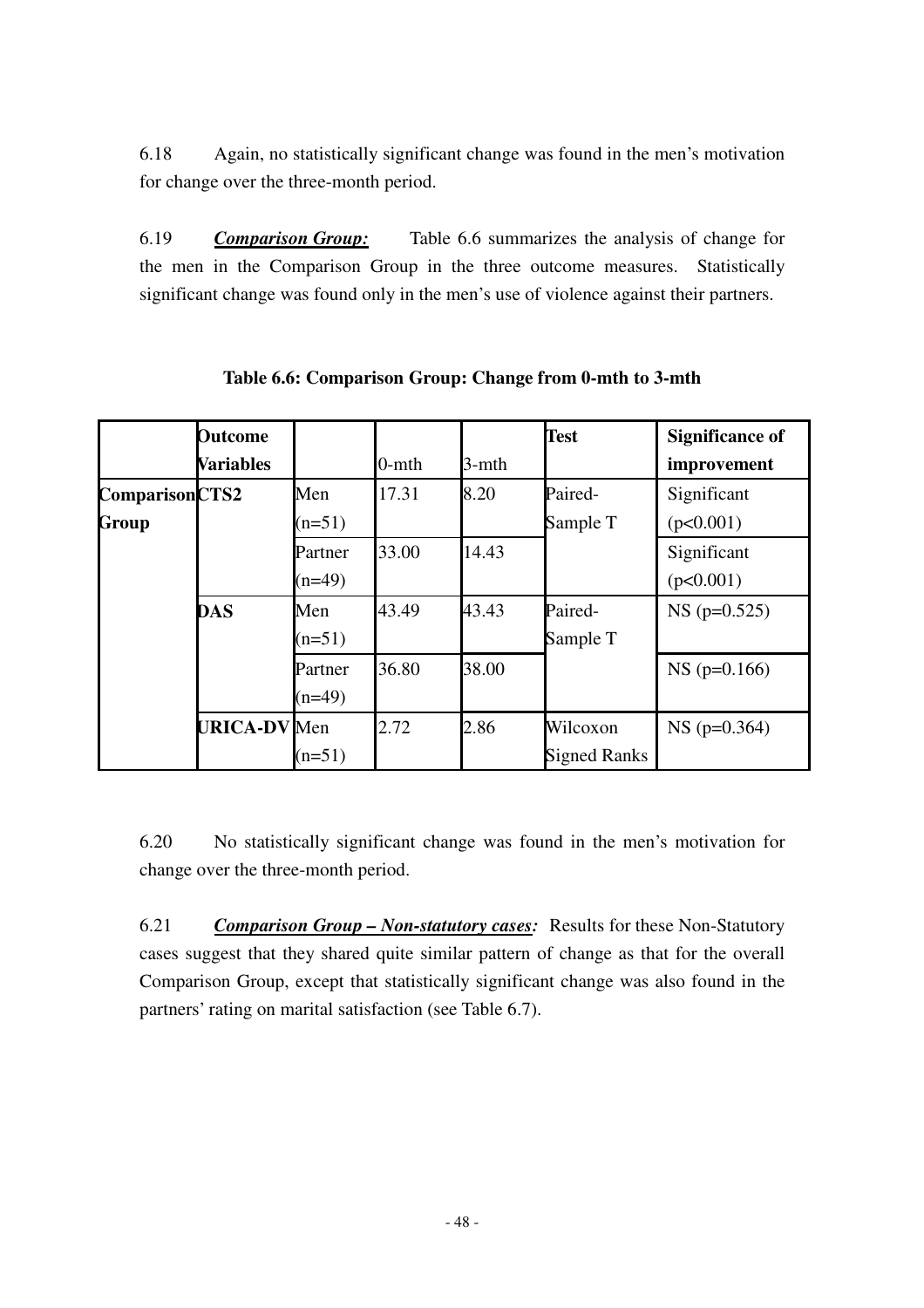|                      | <b>Outcome</b>      |          |          |       | <b>Test</b>         | <b>Significance of</b> |
|----------------------|---------------------|----------|----------|-------|---------------------|------------------------|
|                      | <b>Variables</b>    |          | $0$ -mth | 3-mth |                     | improvement            |
| Comparison           | CTS <sub>2</sub>    | Men      | 15.14    | 6.42  | Paired-Sample       | Significant            |
| Group                |                     | $(n=33)$ |          |       |                     | $(p=0.001)$            |
| <b>Non-statutory</b> |                     | Partner  | 40.84    | 15.52 |                     | Significant            |
| cases                |                     | $(n=31)$ |          |       |                     | (p<0.001)              |
|                      | <b>DAS</b>          | Men      | 42.79    | 43.36 | Paired-Sample       | $NS (p=0.345)$         |
|                      |                     | $(n=33)$ |          |       |                     |                        |
|                      |                     | Partner  | 35.06    | 37.84 |                     | Significant            |
|                      |                     | $(n=31)$ |          |       |                     | $(p=0.035)$            |
|                      | <b>URICA-DV</b> Men |          | 2.56     | 2.88  | Wilcoxon            | $NS (p=0.164)$         |
|                      |                     | $(n=33)$ |          |       | <b>Signed Ranks</b> |                        |

## **Table 6.7: Comparison Group – Non-Statutory cases – Change from 0-mth to 3-mth**

6.22 *Comparison Group – Bind Over cases:* Statistically significant change was found only in the men's rating of the use of violence against their partners (see Table 6.8).

|                              | <b>Outcome</b><br>Variables |                     | $0$ -mth | 3-mth | <b>Test</b>                     | <b>Significance of</b><br>improvement |
|------------------------------|-----------------------------|---------------------|----------|-------|---------------------------------|---------------------------------------|
| ComparisonCTS2<br>Group      |                             | Men<br>$(n=15)$     | 25.57    | 13.73 | Paired-<br>Sample T             | Significant<br>$(p=0.007)$            |
| <b>Bind</b><br>Over<br>cases |                             | Partner<br>$(n=15)$ | 19.80    | 14.80 |                                 | $NS (p=0.142)$                        |
|                              | <b>DAS</b>                  | Men<br>$(n=15)$     | 44.21    | 42.32 | Paired-<br>Sample T             | $NS (p=0.856)$                        |
|                              |                             | Partner<br>$(n=15)$ | 41.28    | 38.93 |                                 | $NS (p=0.836)$                        |
|                              | <b>URICA-DV</b> Men         | $(n=15)$            | 3.00     | 2.80  | Wilcoxon<br><b>Signed Ranks</b> | $NS (p=0.742)$                        |

# **Table 6.8: Comparison Group – Bind Over cases – Change from 0-mth to 3-mth**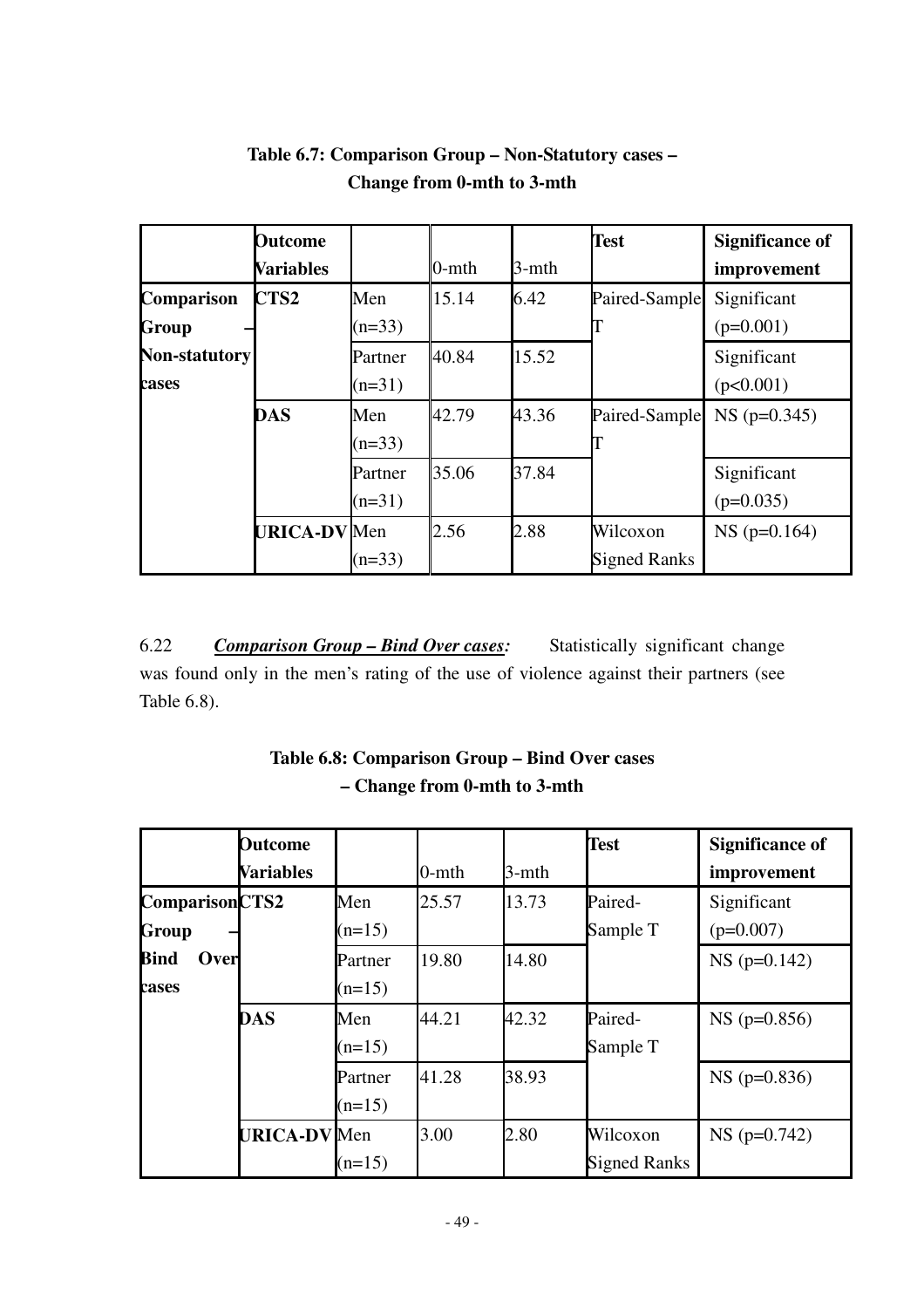6.23 *Comparison Group – Probation cases:* There were only three PO cases in the Comparison Group, thus making a separate analysis impossible.

### **Outcome analysis – Difference in change**

6.24 The 0-3-month change was compared among the subcategories within the BIP Completers and also between the BIP and Comparison Groups to determine whether there was any statistically significant difference between the subcategories or groups. An analysis was performed only on the changes of CTS2 and DAS.

6.25 *Comparison among the BIP Completers: Non-Statutory vs Bind Over vs*  **Probation cases Whether on CTS2 or DAS, no statistically significant** difference was found in the 0-3-month change among the three categories of the BIP Completers (see Table 6.9).

|                    | Men              |              |                  |             | <b>Partner</b>   |             |                  |             |
|--------------------|------------------|--------------|------------------|-------------|------------------|-------------|------------------|-------------|
|                    | Mean             | No. of       |                  | Sig. diff?  | Mean             | (No. of)    |                  | Sig. diff?  |
|                    | change           | Subjects)    |                  |             | change           | Subjects)   |                  |             |
|                    | Non-             | <b>Bind</b>  | <b>Probation</b> |             | Non-             | <b>Bind</b> | <b>Probation</b> |             |
|                    | <b>Statutory</b> | Over         | <b>Cases</b>     |             | <b>Statutory</b> | Over        | Cases            |             |
|                    | <b>Cases</b>     | <b>Cases</b> |                  |             | Cases            | Cases       |                  |             |
| <b>CTS-Overall</b> | 10.57(38)        | 4.64(26)     | 4.24(28)         | <b>NS</b>   | 26.20(31)        | 9.11(26)    | 5.64(22)         | <b>NS</b>   |
| (0mth minus)       |                  |              |                  | $(p=0.380)$ |                  |             |                  | $(p=0.065)$ |
| 3mth)              |                  |              |                  |             |                  |             |                  |             |
| DAS (3mth          | 4.48(38)         | 3.74(25)     | 5.10(28)         | <b>NS</b>   | 4.80(30)         | 6.14(26)    | 1.21(22)         | <b>NS</b>   |
| minus 0mth)        |                  |              |                  | $(p=0.886)$ |                  |             |                  | $(p=0.380)$ |

### **Table 6.9: Difference in 0-3-month change among the BIP Completers: Non-Statutory vs Bind Over vs Probation cases**

6.26 *Comparison between the BIP Completers and Comparison Group: Whole*  **Sample** On the CTS2 for the men and their partners' ratings, no statistically significant difference was found in their 0-3-month change between the BIP Completers and the Comparison Group (see Table 6.10). On the DAS for the men, the 0-3-month change for the BIP Completers was significantly better than that for the Comparison Group; but the difference in the partners' ratings was not statistically significant.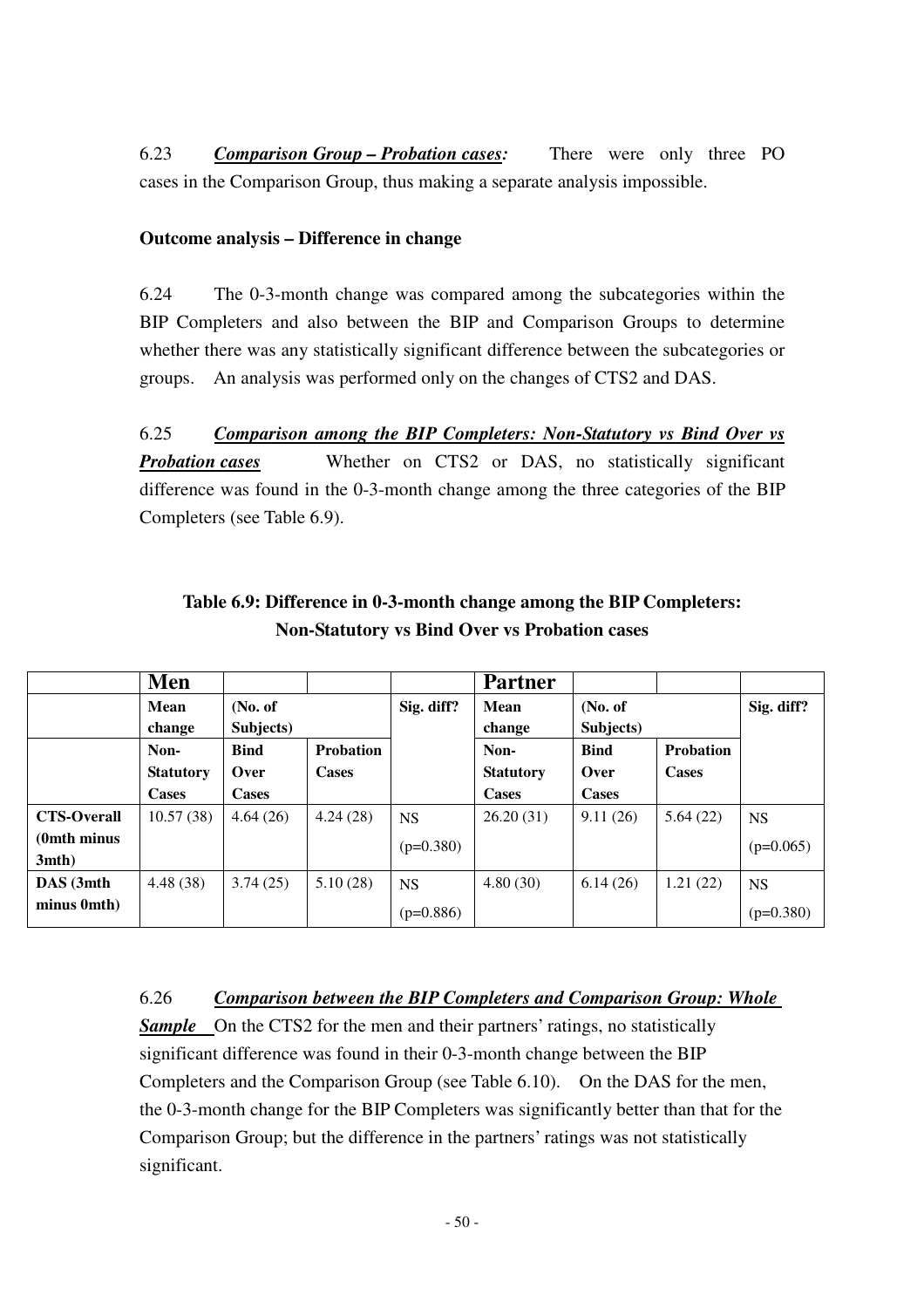## **Table 6.10: Difference in 0-3-month change between the BIP completers and Comparison Group: Whole Sample**

|                    | Men               |             |              | <b>Partner</b>    |            |             |  |  |
|--------------------|-------------------|-------------|--------------|-------------------|------------|-------------|--|--|
|                    | <b>Mean</b>       |             | Sig. diff?   | <b>Mean</b>       |            |             |  |  |
|                    | change            |             |              | change            |            |             |  |  |
|                    | <b>BIP</b>        | Comparison  | $(two-tail)$ | <b>BIP</b>        | Comparison | (two-tail)  |  |  |
|                    | <b>Completers</b> | Group       |              | <b>Completers</b> | Group      |             |  |  |
|                    |                   |             |              |                   |            |             |  |  |
| <b>CTS-Overall</b> | 6.97(92)          | 9.12(51)    | <b>NS</b>    | 14.85 (79)        | 18.57(49)  | <b>NS</b>   |  |  |
| (0mth minus)       |                   |             | $(p=0.516)$  |                   |            | $(p=0.548)$ |  |  |
| 3mth)              |                   |             |              |                   |            |             |  |  |
| DAS (3mth          | 4.47(91)          | $-0.07(51)$ | Sign.        | 4.23(78)          | 1.20(49)   | <b>NS</b>   |  |  |
| minus 0mth)        |                   |             | $(p=0.005)$  |                   |            | $(p=0.107)$ |  |  |

6.27 *Comparison between BIP Completers and Comparison Group: Non-Statutory Cases* Whether on CTS2 or on DAS, no statistically significant difference was found in the 0-3-month change between the Non-Statutory BIP Completers and Non-Statutory cases from the Comparison Group (see Table 6.11).

## **Table 6.11: Difference in 0-3-month change between the BIP completers and Comparison Group: Non-Statutory cases**

|                                               | Men                                                         |                                                      |                          | <b>Partner</b>                                          |                                                      |                          |
|-----------------------------------------------|-------------------------------------------------------------|------------------------------------------------------|--------------------------|---------------------------------------------------------|------------------------------------------------------|--------------------------|
|                                               | <b>Mean</b><br>change                                       | (No. of<br>Subjects)                                 | Sig. diff?               | Mean change                                             | (No. of<br>Subjects)                                 | Sig. diff?               |
|                                               | Non-<br><b>Statutory</b><br><b>BIP</b><br><b>Completers</b> | Non-<br><b>Statutory</b><br>Compari-<br>son<br>Group | (two tail)               | <b>Non-Statutory</b><br><b>BIP</b><br><b>Completers</b> | Non-<br><b>Statutory</b><br>Compari-<br>son<br>Group | (two tail)               |
| <b>CTS-Overall</b><br>(0mth minus<br>$3mth$ ) | 10.57(38)                                                   | 8.71 (33)                                            | <b>NS</b><br>$(p=0.647)$ | 26.20(31)                                               | 25.32(31)                                            | <b>NS</b><br>$(p=0.916)$ |
| DAS (3mth<br>minus 0mth)                      | 4.48(38)                                                    | 0.58(33)                                             | <b>NS</b><br>$(p=0.084)$ | 4.80(30)                                                | 2.77(31)                                             | <b>NS</b><br>$(p=0.407)$ |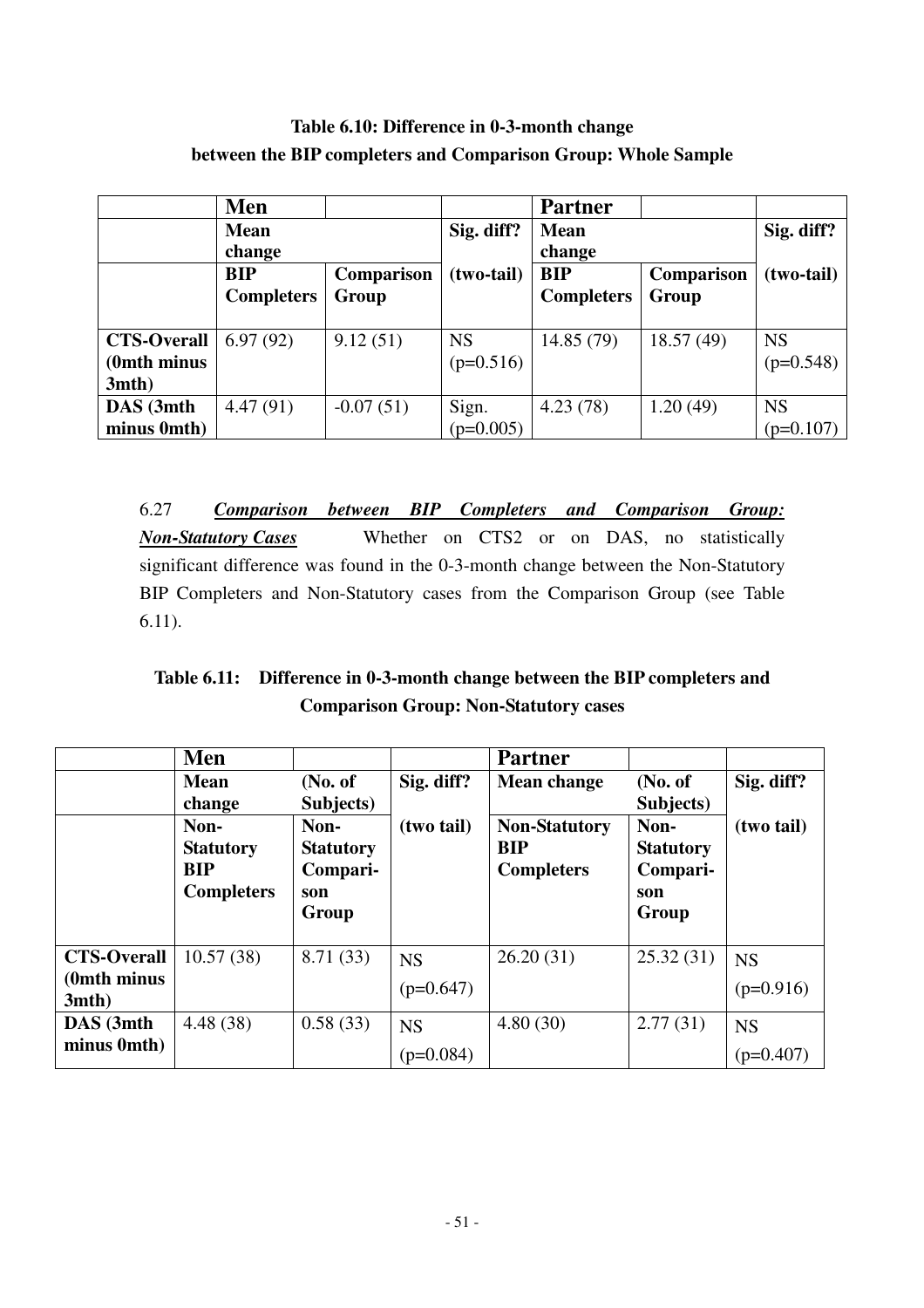6.28 *Comparison between BIP Completers and Comparison Group: Bind Over Cases* Whether on CTS2 or on DAS, no statistically significant difference was found in the 0-3-month change between the Bind Over cases from the BIP Completers and those from the Comparison Group (see Table 6.12).

## **Table 6.12: Difference in 0-3-month change between the BIP Completers and Comparison Group: Bind Over cases**

|                    | Men               |             |             | <b>Partner</b>    |             |             |
|--------------------|-------------------|-------------|-------------|-------------------|-------------|-------------|
|                    | <b>Mean</b>       | (No. of     | Sig. diff?  | <b>Mean</b>       | (No. of     | Sig. diff?  |
|                    | change            | Subjects)   |             | change            | Subjects)   |             |
|                    | <b>Bind Over</b>  | <b>Bind</b> | (two tail)  | <b>Bind Over</b>  | <b>Bind</b> | (two tail)  |
|                    | <b>BIP</b>        | Over        |             | <b>BIP</b>        | Over        |             |
|                    | <b>Completers</b> | Compari-    |             | <b>Completers</b> | Compari-    |             |
|                    |                   | son         |             |                   | son         |             |
|                    |                   | Group       |             |                   | Group       |             |
|                    |                   |             |             |                   |             |             |
| <b>CTS-Overall</b> | 4.64(26)          | 11.83(15)   | <b>NS</b>   | 9.11(26)          | 5.00(15)    | <b>NS</b>   |
| (0mth minus)       |                   |             | $(p=0.250)$ |                   |             | $(p=0.715)$ |
| $3mth$ )           |                   |             |             |                   |             |             |
| DAS (3mth          | 3.74(25)          | $-1.89(15)$ | <b>NS</b>   | 6.14(26)          | $-2.34(15)$ | <b>NS</b>   |
| minus 0mth)        |                   |             | $(p=0.065)$ |                   |             | $(p=0.071)$ |

6.29 *Comparison between BIP Completers and Comparison Group: Non-Statutory and Bind-Over cases combined (that is, Non-Probation cases)* No

significant difference was found in their 0-3-month change on CTS2 between the BIP Completers and the Comparison Group (see Table 6.13). As for the DAS, the 0-3-month change in the men's ratings for the BIP Completers was significantly better than that for the Comparison Group; and the difference in the partner's ratings approached statistical significance.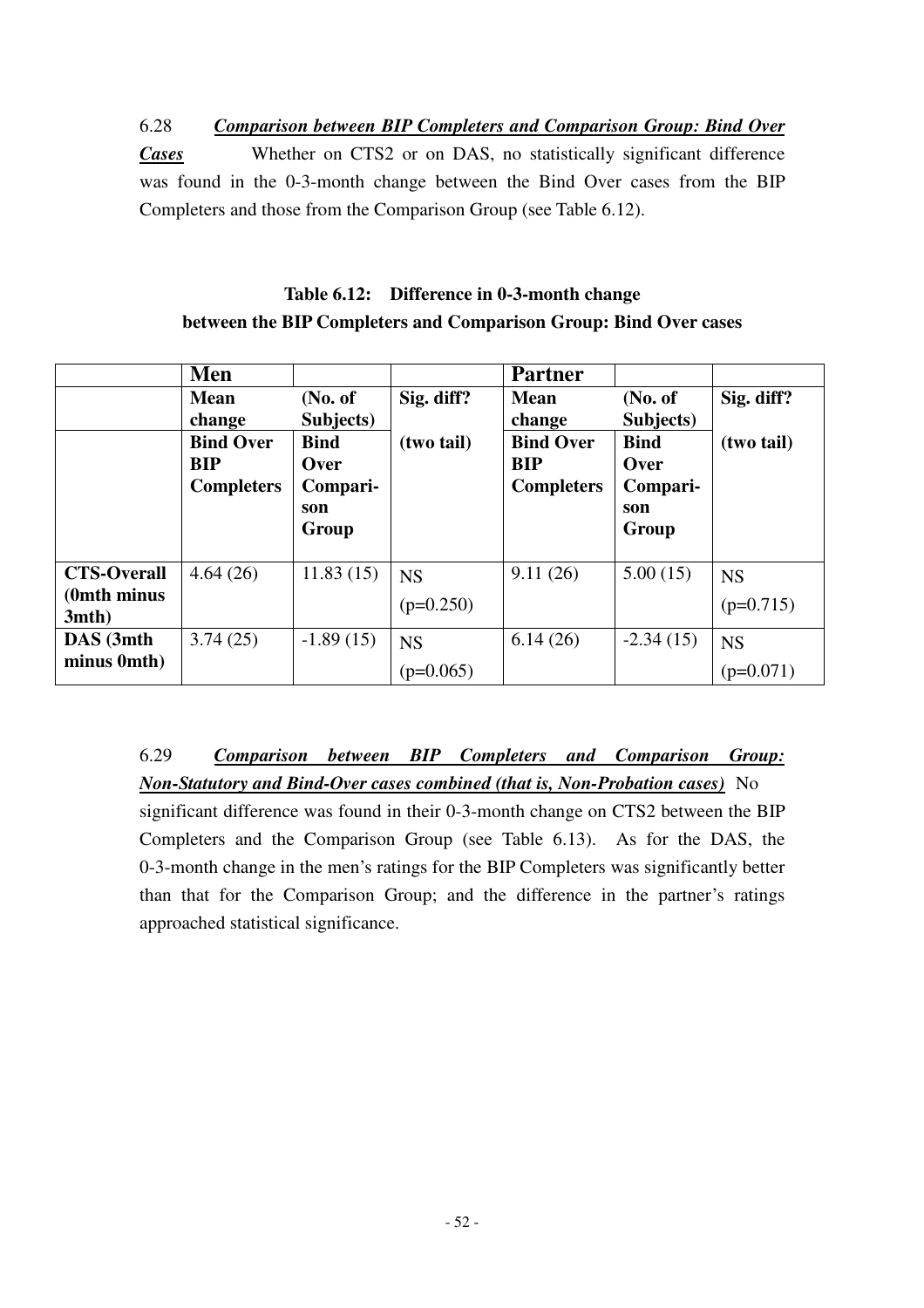## **Table 6.13: Difference in 0-3-month change between the BIP Completers and Comparison Group: Non-Statutory and Bind Over cases combined (that is, Non-Probation cases)**

|                                                | Men                         |                                    |                          | <b>Partner</b>        |                                 |                                        |
|------------------------------------------------|-----------------------------|------------------------------------|--------------------------|-----------------------|---------------------------------|----------------------------------------|
|                                                | <b>Mean</b><br>change       |                                    | Sig. diff?               | <b>Mean</b><br>change |                                 | Sig. diff?                             |
|                                                | Non-PO<br><b>Completers</b> | Non-PO<br>Compari-<br>son<br>Group | $(two-tail)$             | Non-PO<br>completers  | Non-PO<br>Compari-<br>son Group | (two-tail)                             |
| <b>CTS-Overall</b><br>(0mth minus)<br>$3mth$ ) | 8.16(64)                    | 9.69(48)                           | <b>NS</b><br>$(p=0.653)$ | 18.41 (57)            | 18.70(46)                       | <b>NS</b><br>$(p=0.966)$               |
| DAS (3mth<br>minus 0mth)                       | 4.19(63)                    | $-0.19(48)$                        | Sign.<br>$(p=0.016)$     | 5.42(56)              | 1.11(46)                        | Marginally<br><b>NS</b><br>$(p=0.053)$ |

### **Client Satisfaction of the BIP service**

6.30 For the BIP Completers, the results in the Client Satisfaction Questionnaire (CSQ) showed that they were very satisfied with the group programme (see Table 6.14 for details). They reported that the group had effectively addressed their problems (Q. 5), that they would recommend the group to their friends who may need such service (Q. 4), and that they would also come back for the service when the need arose in future (Q.8)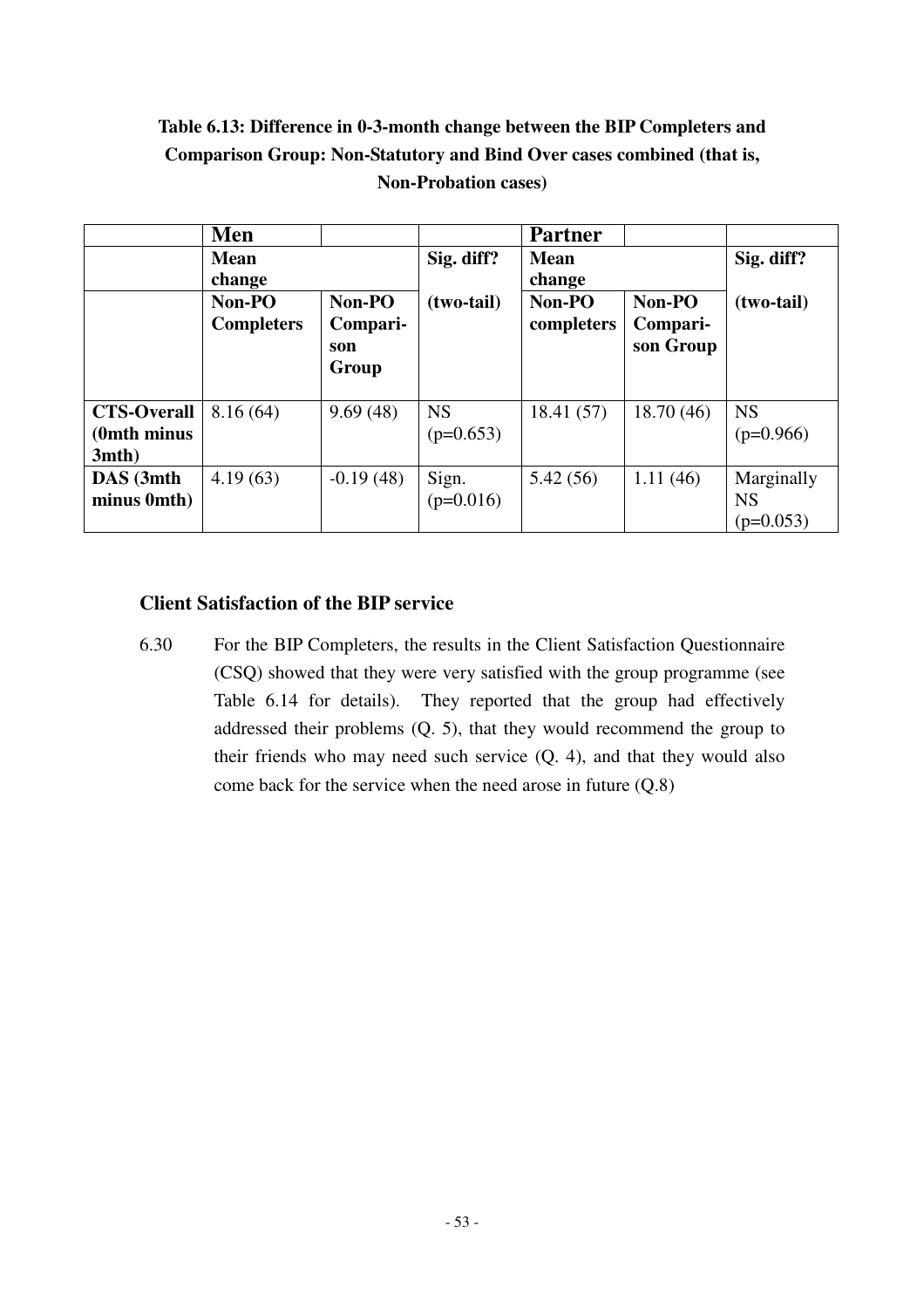| Questions on the CSQ                                                           | <b>Range</b> | <b>Mean</b> |
|--------------------------------------------------------------------------------|--------------|-------------|
| (Q1): Regarding the quality of service                                         | $2 - 4$      | 3.30        |
| (Rating: from (1) very poor to (4) excellent)                                  |              |             |
| (Q2): Comparing the service to client's expectation                            | $2 - 4$      | 3.41        |
| (Rating: from (1) certainly not to (4) certainly yes                           |              |             |
| $(Q3)$ : Regarding the compatibility of service to client's needs              | $1 - 4$      | 2.94        |
| (Rating: from (1) completely not satisfied to (4) almost completely satisfied) |              |             |
| $(Q4)$ : Whether client will recommend the service to friends                  | $1 - 4$      | 3.53        |
| (Rating: from (1) certainly not to (4) certainly yes)                          |              |             |
| (Q5): Regarding client's satisfaction of the help received                     | $2 - 4$      | 3.34        |
| (Rating: from (1) quite unsatisfied to (4) very satisfied)                     |              |             |
| (Q6): Whether the service helps client effectively address their problems      | $2 - 4$      | 3.52        |
| (Rating: from (1) getting worse to (4) a great help)                           |              |             |
| (Q7): Client's overall satisfaction of service                                 | $1 - 4$      | 3.41        |
| (Rating: from (1) quite unsatisfied to (4) very satisfied)                     |              |             |
| (Q8): Whether client will come back for help in future                         | $1 - 4$      | 3.51        |
| (Rating: from (1) certainly not to (4) certainly yes)                          |              |             |
| $(Total)$ 8-32                                                                 |              | 27.0        |

### **Table 6.14: BIP Completers' satisfaction rating of service received (n=86)**

### **Summary of findings**

6.31 The following summarizes the findings of the present outcome study on the BIP.

- BIP Completers had a very positive appraisal of the BIP service. They demonstrated statistically significant positive changes in reducing their violent behaviour and enhancing their marital relationship after joining the group programme. These results were reflected in both the men and their partners' ratings.
	- $\triangleright$  For the Non-Statutory cases of the BIP Completers, they demonstrated the same statistically significant positive changes in reducing their violent behaviour and enhancing their marital relationship after joining the group programme. Again, the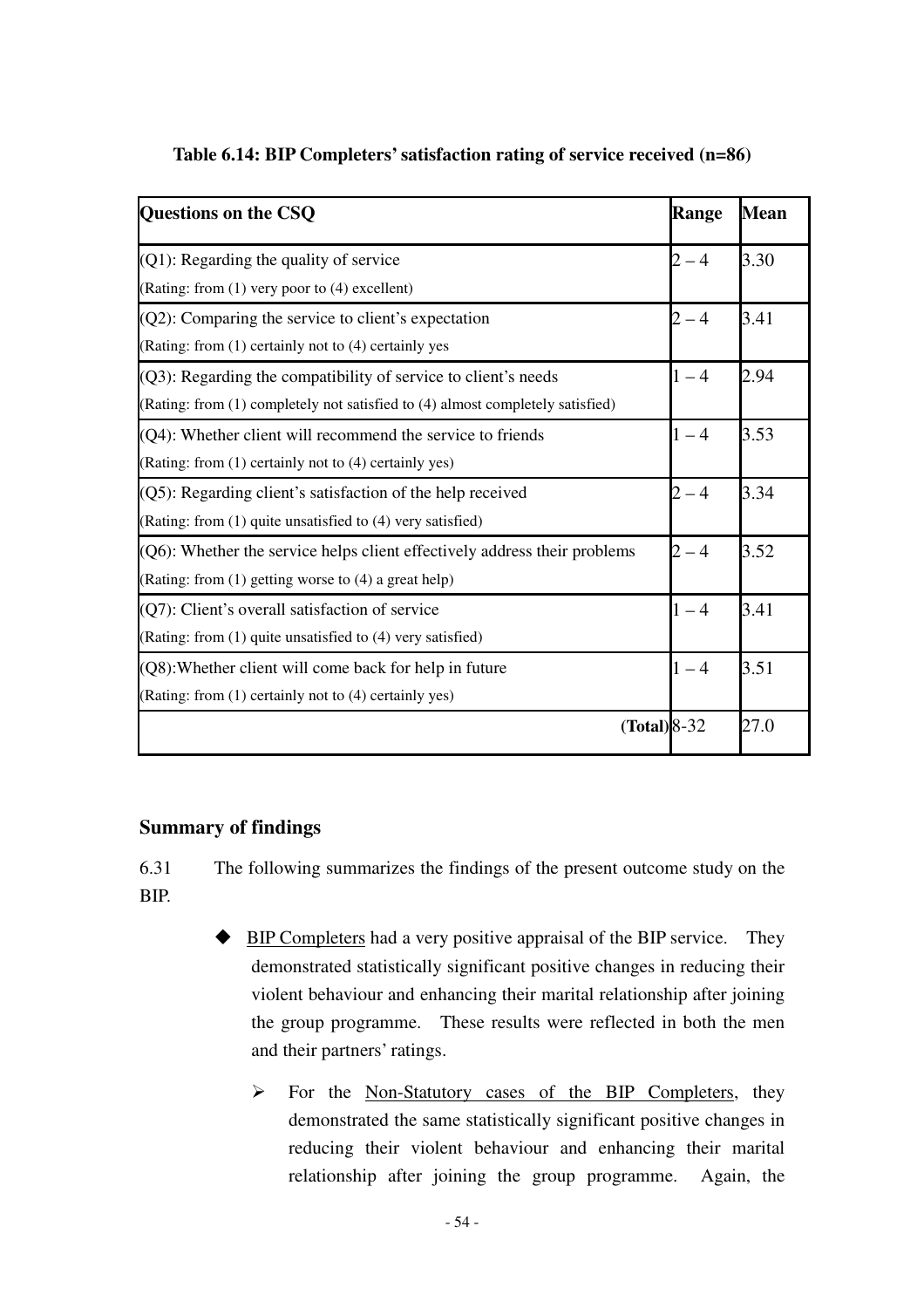findings were consistent between the men and their partners' ratings.

- $\triangleright$  For the Bind Over cases of the BIP Completers, statistically significant positive changes were found in the men's marital relationship (as rated by both the men and their partners) but not in their use of violence against their partners.
- $\triangleright$  For the PO cases of the BIP Completers, statistically significant positive changes were found only in the men's ratings of marital satisfaction.
- $\triangleright$  For any of the 0-3 month changes in terms of violence reduction and improvement of marital satisfaction, no significant difference was found among the three categories of the BIP Completers (that is, Non-statutory, Bind Over and Probation cases).
- In comparison, men in the Comparison Group also demonstrated statistically significant positive changes over the three-month period but mainly in terms of controlling their violent behaviour (as rated by both the men and their partners).
	- $\triangleright$  For the Non-Statutory Cases of the Comparison Group, they demonstrated over the three-month period statistically significant positive changes in reducing their violent behaviour (as rated by both the men and their partners) and enhancing their marital relationship (but only as rated by the men's partners).
	- $\triangleright$  For the Bind Over cases of the Comparison Group, statistically significant positive changes were found only in the men's own ratings of their use of violence against their partners.
- No significance difference was found between the BIP Completers and the Comparison Group in controlling their violent behaviour. However, the BIP Completers tended to show more positive changes than the Comparison Group in enhancing their marital relationship.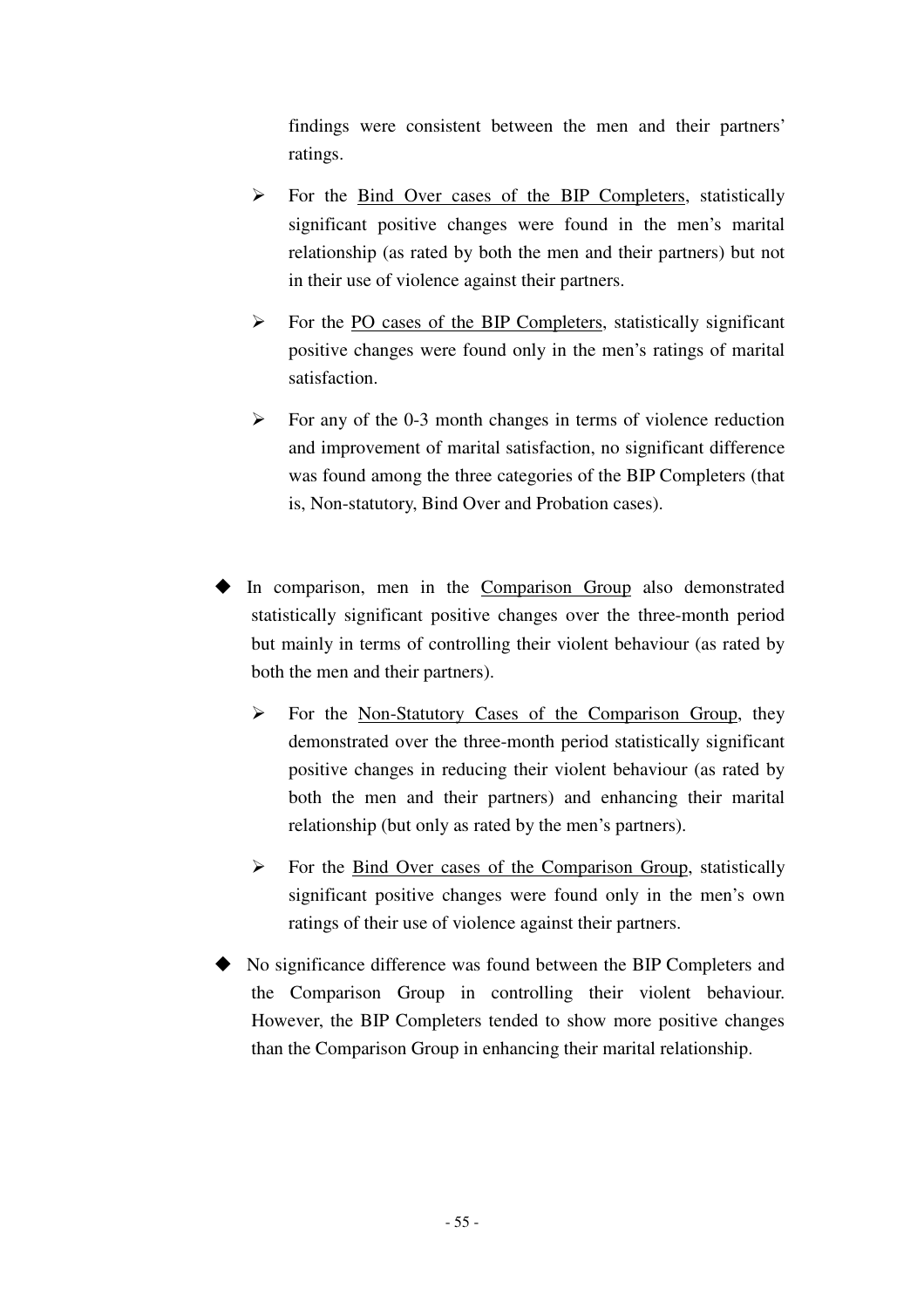## **CHAPTER SEVEN**

## **Results of Qualitative Study**

7.1 In order to supplement the outcome study so that we have a more complete picture of what works with the BIP and the group process, a qualitative study was done. In this qualitative study, data collection consists of three parts: (1) group evaluation of participants, (2) successful participants' case studies; and (3) focus group of facilitators and caseworkers. In the group evaluation, we mainly looked at the usefulness of the group to the participants. In the multiple case studies, the changes and impact on the batterers brought about by the group was investigated. In the focus group, we concentrated on collecting comments from the caseworkers and group facilitators about the effectiveness of BIP and the comparative usefulness of group work versus casework service. In this chapter, the results of this qualitative study will be described and analyzed.

### **RESULTS OF THE GROUP EVALUATION**

7.2 The BIP group evaluation was designed to collect direct feedbacks from the group participants on the usefulness of the BIP groups. Data were collected from all the eight BIP groups of the Stage 3 test run, but two groups encountered technical problems during audio recording. Therefore only the data of the remaining six groups were transcribed and analyzed. The data was analyzed in this way. Firstly, phrases and sentences in the data set that carried similar meaning were placed under the same category. Examples of these categories were commonality of group participants, negative impacts of family violence, emotional management skills and assumption of responsibility of the group participants. Secondly, further abstraction was then performed in order to organize those specific categories into more general themes. Examples of the themes included group process, knowledge acquisition, skill acquisition and attitude change. Categories used in this report were thought to be of greater significance because they were mentioned more frequently by group participants.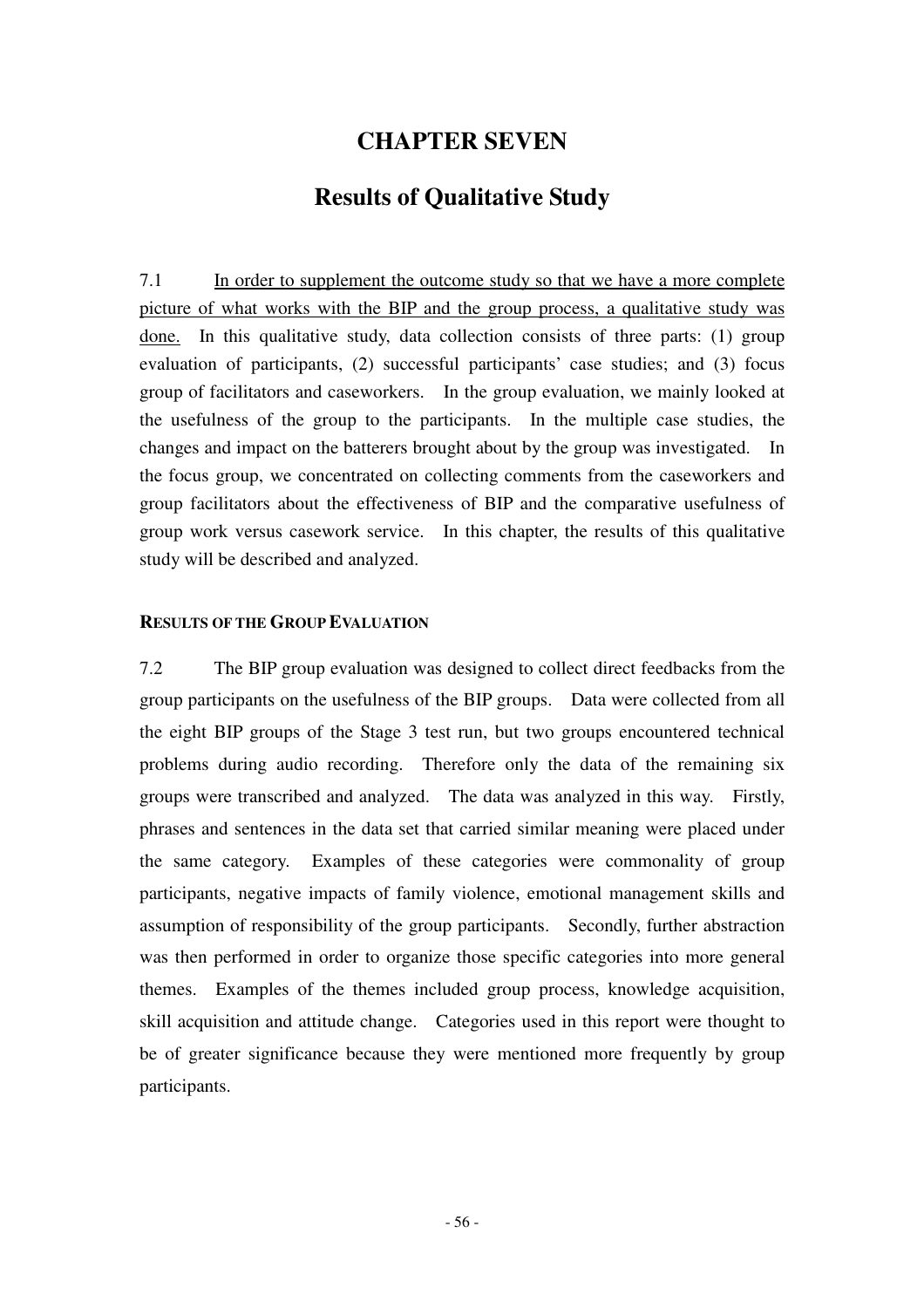#### **The primary goal of group participants**

7.3 The results of the present analysis seemed to indicate that the goal to improve one's marital relationship was a crucial motivating factor for the group participants to change. The majority of the participants held such expectation at the outset and they became increasingly determined to achieve this goal as the group progressed. They treasured their family and thus the group set the stage for them to achieve this goal. Examples of what the group participants and their group facilitators said are illustrated in Appendix 2, Examples 1 & 2.

#### **Group Process Issues**

7.4 *The group as a comfortable* **environment** *for sharing and learning.* The group participants expressed the views that the group was a comfortable environment for sharing and learning (see Example 3 in Appendix 2). They regarded the group as a free and pleasant space for ventilating their grievances where they did not feel pressured or blamed (see Example 4). Some of them did feel slightly uncomfortable in the first few sessions because the discussions stressed more on men's responsibilities. However, they felt more relaxed when they understood that the purpose of those discussions was to help them preserve their family. In general, the participants felt at ease in staying in the groups and they liked their groups.

7.5 *Commonality of group participants.* Commonality of group participants, a factor that was present in group work but absent in casework, seemed to be rather helpful for the men. Commonality disarmed them, made them feel being accepted and empathized. They were more willing to share and thus they were more able to benefit from group discussions. Commonality also naturally fostered a sense of resonance and kinship. The participants found this special bonding consoling and rewarding (see Example 5).

7.6 *Group facilitators' factors.* Some group participants expressed their appreciation towards their group facilitators. For them, the group facilitators had the ability and the right intention to help them (See Example 6). Overall, the group facilitators established good therapeutic relationship with the participants.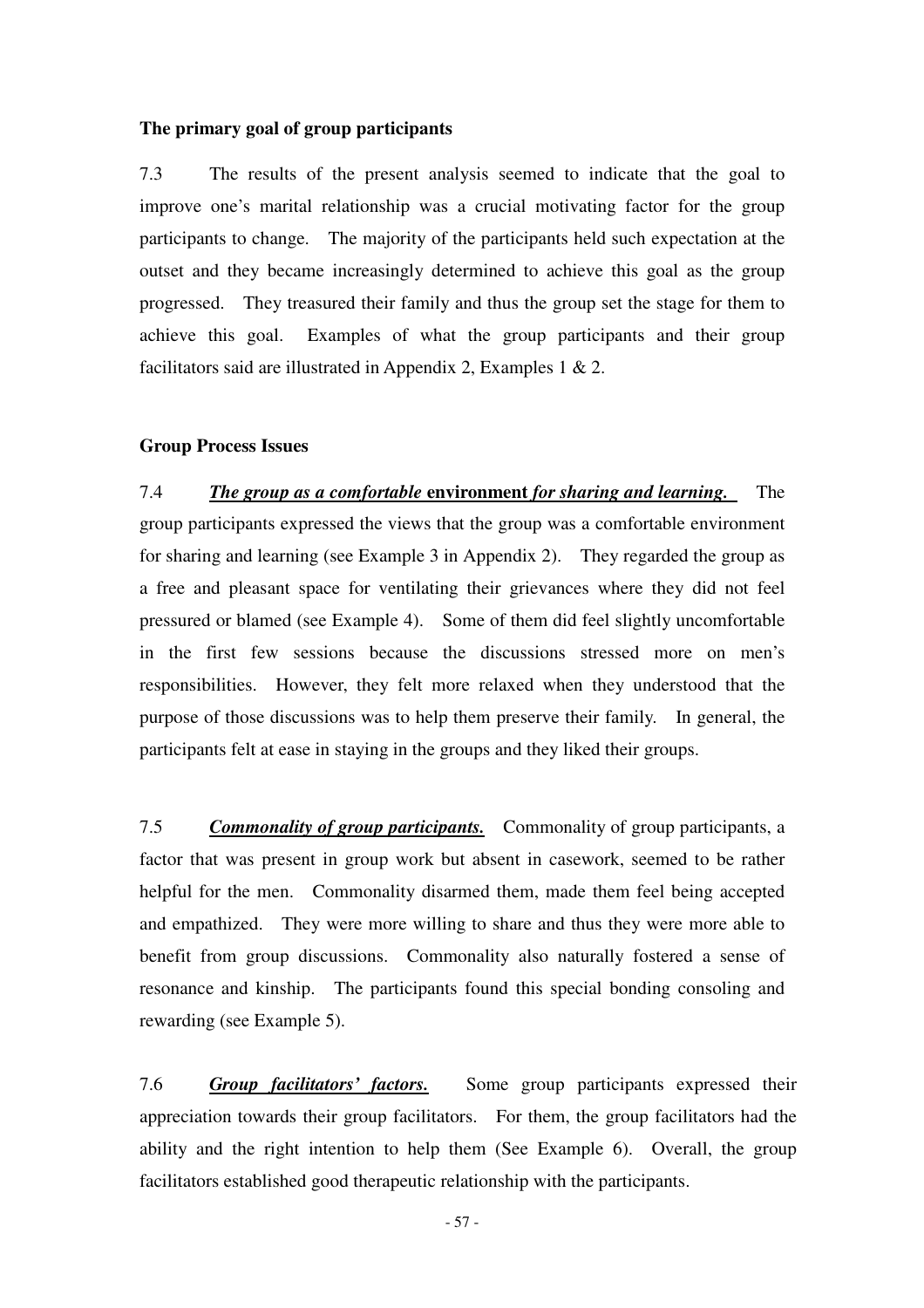#### **Knowledge Acquisition**

7.7 *Negative impacts of family violence.* An important knowledge the group participants acquired from the group was the negative impacts of family violence (see Example 7). They started to realize the adverse consequences of family violence (see Example 8). This drove them to abandon violence as a way to handle marital conflict (see Example 9).

7.8 *Anger does not necessarily lead to violence.* Another knowledge that was being reinforced during the group was that anger does not necessarily lead to violence. The participants understood that it was natural to feel angry during interpersonal conflicts. Yet there were other ways to handle the situation apart from using violence (see Example 10). They realized the detrimental effects of uncontrolled negative emotions on their family lives and were thus motivated to control their negative emotions (see Examples 11 & 12).

7.9 *Both men and women contributed to the problem of marital discord.* The group participants started to realize that very often both men and women contributed to the problem of marital conflicts. As the group progressed, instead of blaming their partners entirely, they were more willing to assume responsibility for family violence and to improve themselves. This understanding helped them to shift from a blaming stance to a changing stance (see Example 13).

### **Skills Acquisition**

7.10 *Emotion management.* Once the group participants understood the detrimental effects of uncontrolled negative emotions, they were ready to acquire new skills to manage their emotions. A vast number of participants mentioned that the group helped them learn useful skills in handling negative emotions, in particular, the skills to manage their anger. Some of the skills that they mentioned included the skills to detect anger intensity, "time-out strategy", and positive self-talk (see Examples 14 & 15).

7.11 *Conflict resolution and communication.* The group participants also regarded conflict resolution skills and communication skills as helpful (see Example 16). Practicing these skills seemed to improve the men's quality of interaction with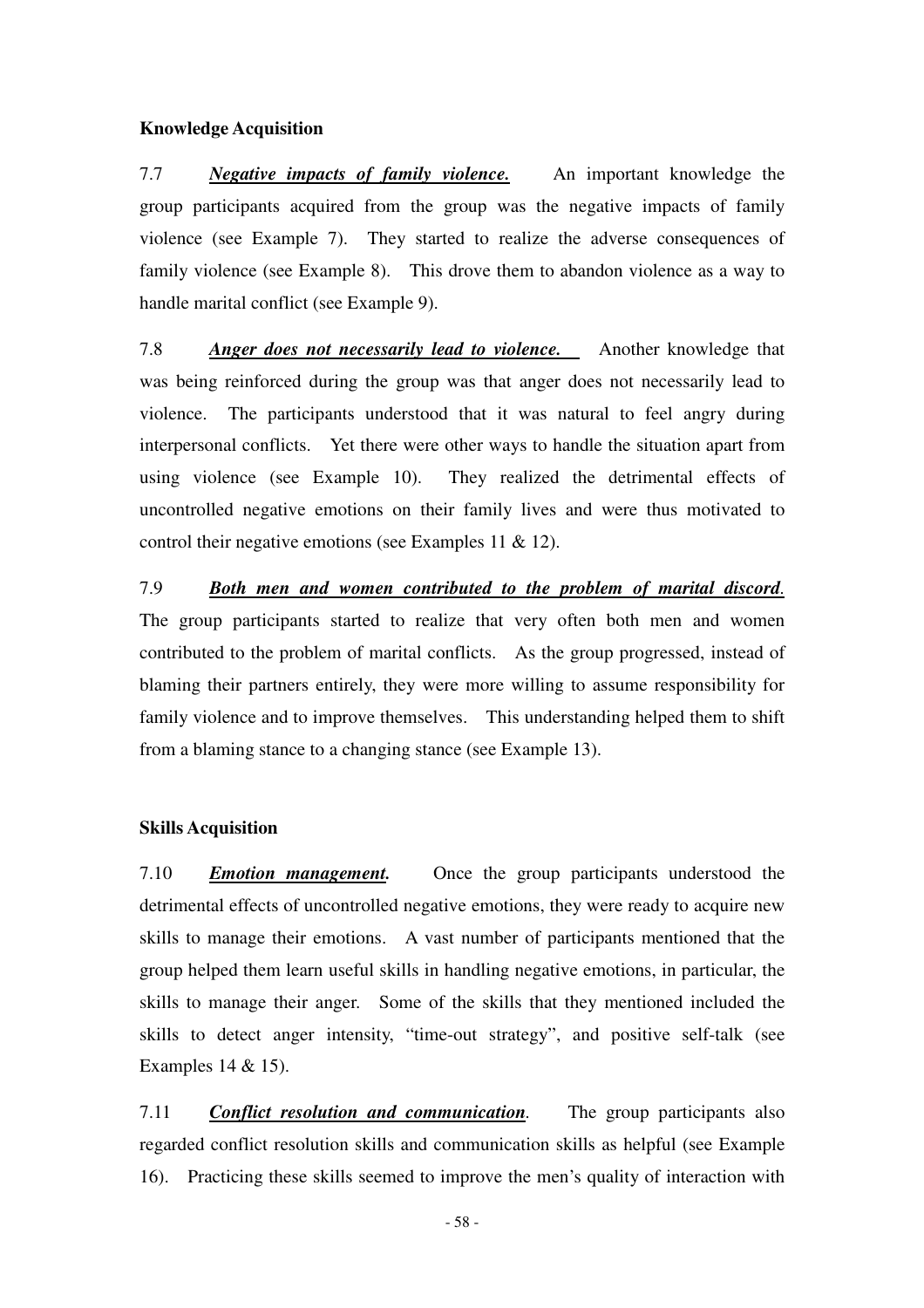their partners (see Example 17). The participants started to understand their partners' perspective and they became less critical of them (see Example 18). They were also more able to discuss issues with their partners in a calm manner (see Example 19).

### **Improvement in Attitude**

7.12 *Assumption of responsibility.* Generally, the group participants were increasingly ready to assume responsibility for violence and marital discord (see Example 20). They were willing to admit that it was their fault to use violence and they realized that they were partly accountable for their marital problems (see Example 21). Some of them even started to make active efforts to change (see Example 22).

7.13 *Softening of attitudes towards their partners.* For many group participants, attitudes towards their partners were softened. They were able to see from their partners' perspectives (see Example 23). As a result, they became more understanding, considerate and tolerant towards their partners (see Example 24). They were also more willing to show concern and love (see Example 25). It was noted that the partners' positive reactions towards the men's changes were highly reinforcing for the men (see Example 26).

### **The need for partner's collaboration**

7.14 Many group participants wished that their partners could collaborate with them through this process of change. With their collaboration, changes would be greater and faster. They thought that their partners would greatly benefit by receiving group work or casework services. A few participants, whose partners had attended women's groups, clearly stated that positive changes were apparent in their partners (see Examples 27, 28 & 29).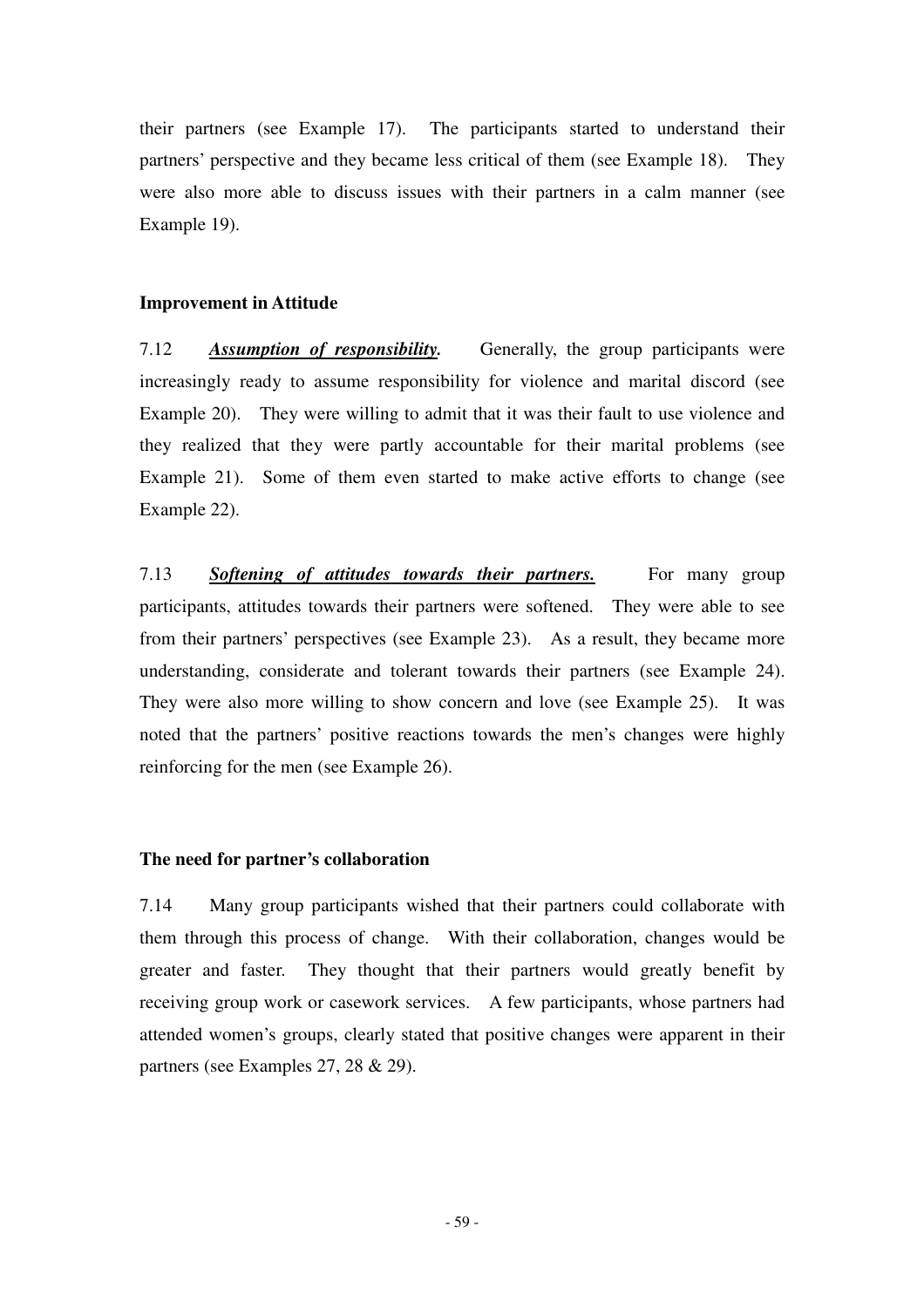#### **RESULTS OF CASE STUDIES**

7.15 To deepen our understanding of the BIP's effectiveness, we also use individual cases to study how the group intervention has helped to improve the men's behaviours. As mentioned before in Chapter Five, a total of three successful cases were selected at the end of the Stage 3 BIP by the FCPSU liaison persons based on their subjective estimate of the batterers' degree of improvement. These three cases were also selected because they had very positive results when their pre- and post-group test scores were compared. The following story of one of the three batterers will give us some understanding of his marital problems and how he had benefited from the BIP group intervention.

### **The case of a batterer**

7.16 Mr. Tsang was born in China. Since his childhood, he was selected as a dancer and received many privileges from his country. He was described by his wife as self-centred and obsessed with power since his early years. Their marital relationship was good initially in China. In 2003, his wife and son came to Hong Kong for reunion and took care of him as he had heart disease. Since then, marital conflicts arising from financial difficulties increased. Feeling a threat of being overpowered by his wife, he reacted by being dominating and controlling. He even used physical violence to maintain his power in the family. The case was eventually reported to the police and went on trial. He was bound over for 12 months by the court.

7.17 During the early stage of intervention, Mr. Tsang denied his violence and was aloof and distant in the first one or two sessions for fear that self-disclosure might create trouble for himself. Gradually, when emotion management was introduced in the programme, he became more attentive and expressive among the group members. It was not until the sessions on self-understanding did he start to admit and share his experience of violence. His wife also observed that he had changed a great deal in terms of better temper control and diminished male dominance. She was delighted with his new found respect for her, which allowed her to express her views and to cooperate in handling family problems together. In the past, he tended to make his wife listen to him.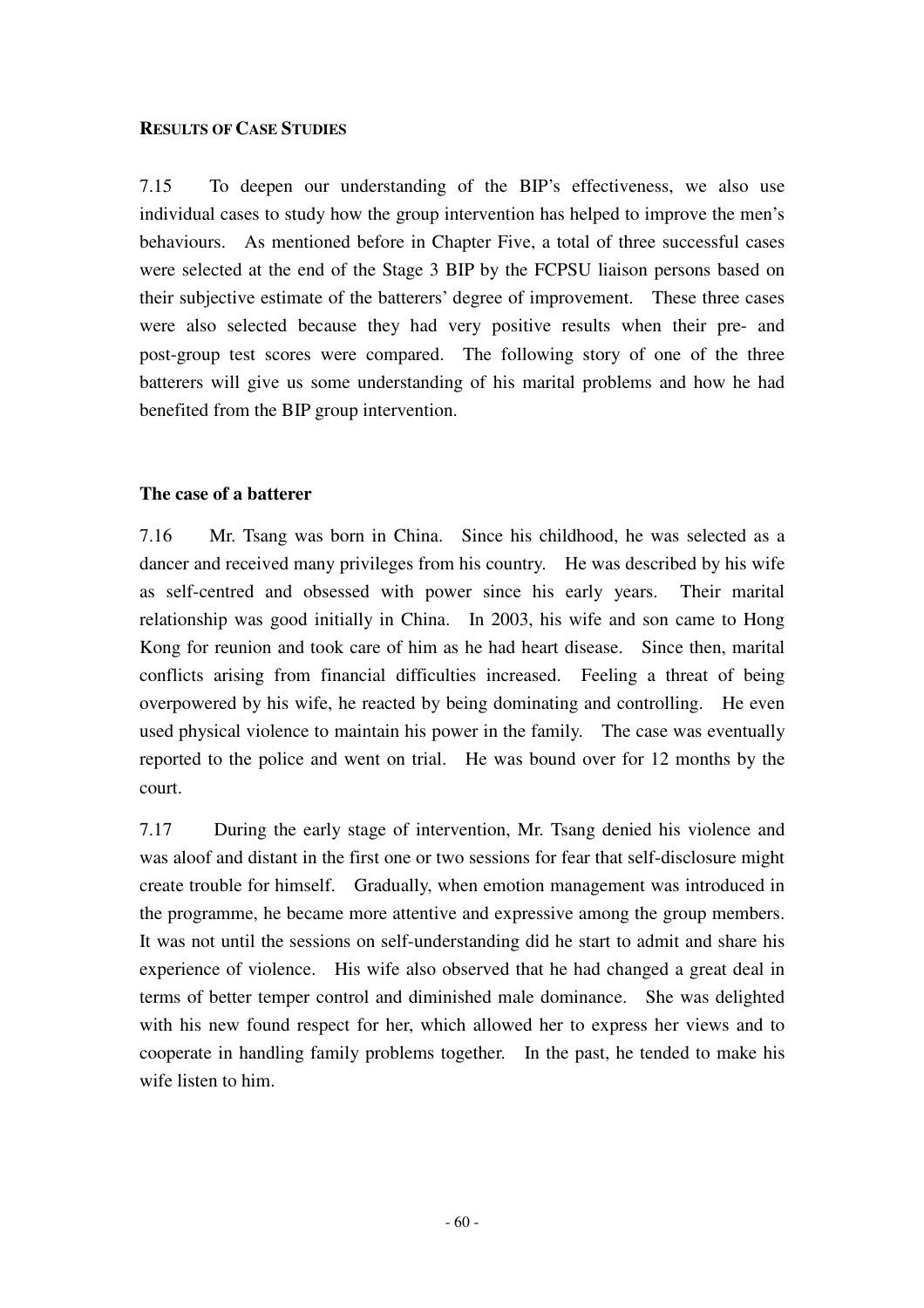### **Method of Analysis**

7.18 Interviews were conducted with three successful cases of BIP participants, their partners, group facilitators and caseworkers who were asked to give a verbal account of their experiences with the BIP. The man, his partner and the case worker also supplied information for the case background. Their verbal accounts were then transcribed. Firstly, the analysis was done to organize their narratives according to the story lines revealed in the transcriptions. Secondly, guided by two questions, namely "what had these men changed?" and "how did each party attribute the men's changes?", the narratives were further organized. Thirdly, using this framework of "change" and "attribution", salient themes were extracted by considering the commonality and the essence in these three cases.

### **Changes in the Men**

7.19 In the three cases being analyzed, these men showed behavioural, attitudinal and relational changes after participating in the BIP.

- (1) *Behavioural Changes.* Caseworkers and the batterers' partners reported that these men's violent behaviours had ceased and that there were obvious changes in their emotional management and conflict resolutions ability. Increased awareness of their emotions was a noticeable change mentioned. The three men generally applied time-out plans when they felt irritated or likely to have temper outbursts (see Example 30). In addition, higher frustration tolerance level was also noted (see Examples 31).
- *(2) Attitudinal Changes.* Regarding attitude towards violence, the three men all agreed that violence could not help resolve problems and alternatives had to be sought to replace violent acts. Example 32 shows that one man realized that he had to find an alternative to violence after joining the group. The second most essential change in the attitude towards violence was their admission to having used it. Some even changed from a denial of using violence to admitting it following participation in the sessions on self-understanding.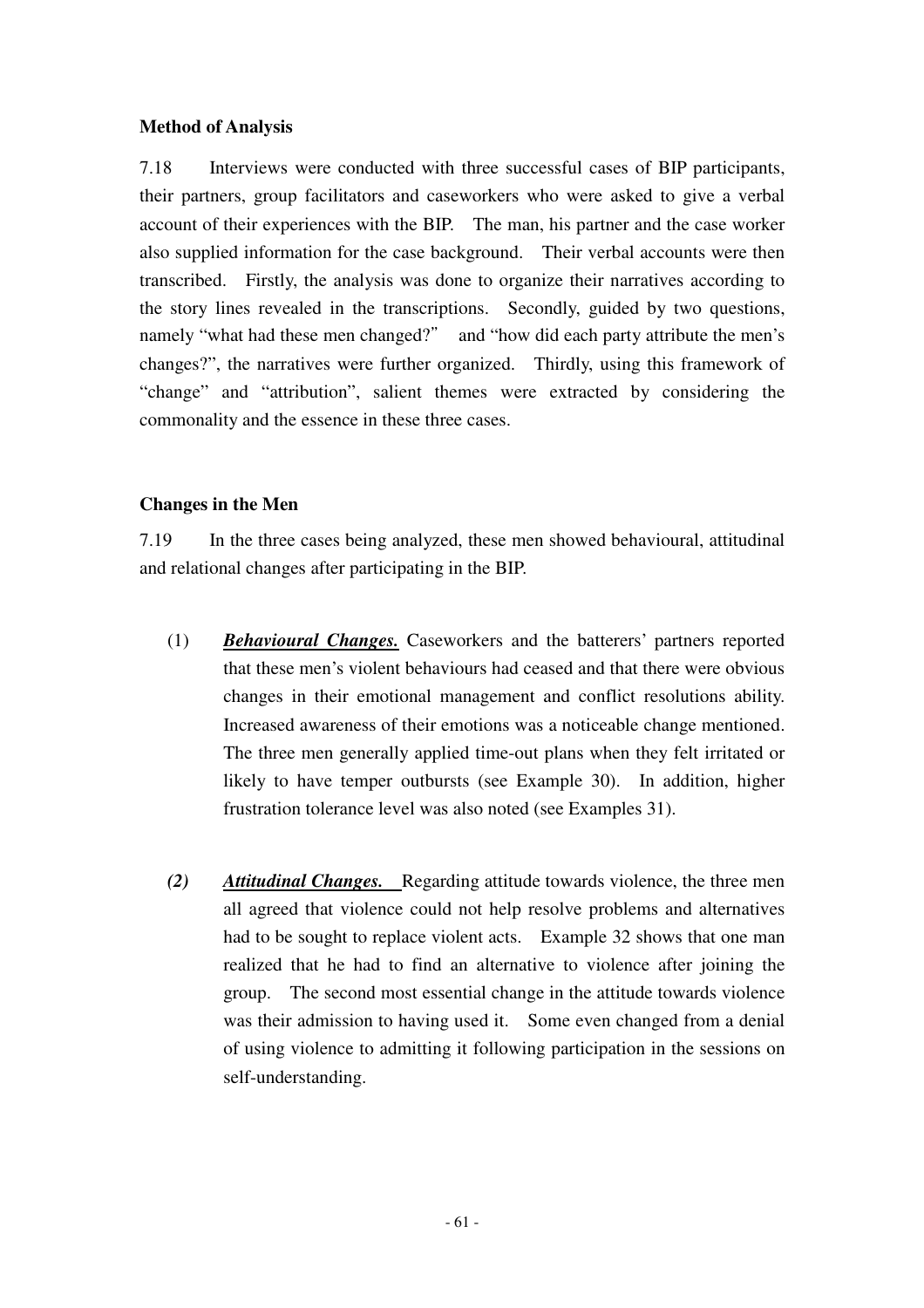*(3) Relational Changes.* Relational changes in marital interactions were also observed. The partners were most pleased that their men had become more verbally expressive. For instance, they disclosed more about their lives outside their home and their plans. The partners felt that their marital relationship had improved. The batterers were seen to start re-examining their patriarchal values, for instance, ideas that men presumably have exclusive power or that men should be the breadwinner without responsibilities to share other household duties. Examples 33  $\&$ 34 illustrate that their partners felt positive change had occurred in their relationship as a result of the BIP. A summary of the men's changes along the behavioural, attitudinal and relational dimensions can be seen in Table 7.1 below:

| Table 7.1 Summary of the Three Men's Changes along the Behavioural, |
|---------------------------------------------------------------------|
| <b>Attitudinal and Relational dimensions</b>                        |

| <b>Individual</b><br><b>Behavioural</b> | <b>Individual</b><br>Attitudinal | <b>Relational Changes</b> |
|-----------------------------------------|----------------------------------|---------------------------|
| <b>Changes</b>                          | <b>Changes</b>                   |                           |
| *Stopping violence                      | *Realizing violence is not       | *More verbal expression   |
|                                         | an effective way to solve        | increased<br>and          |
|                                         | problems                         | self-disclosure           |
| *Increased awareness of                 | Admittance of violence           | marital<br>*Less<br>tense |
| emotions                                |                                  | relationship              |
| *Applying time-out plan                 |                                  | patriarchal<br>Less<br>in |
|                                         |                                  | decision-making and more  |
|                                         |                                  | division of family duties |
|                                         |                                  | with partner              |
| frustration<br>Increased                |                                  |                           |
| tolerance                               |                                  |                           |

Key: \* Essential factors that were commonly found in all three cases' transcripts

### **Attribution: Impact of Group Intervention**

7.20 In these three cases, their partners and the case workers attributed the men's behavioural, attitudinal and relational changes to the following five factors: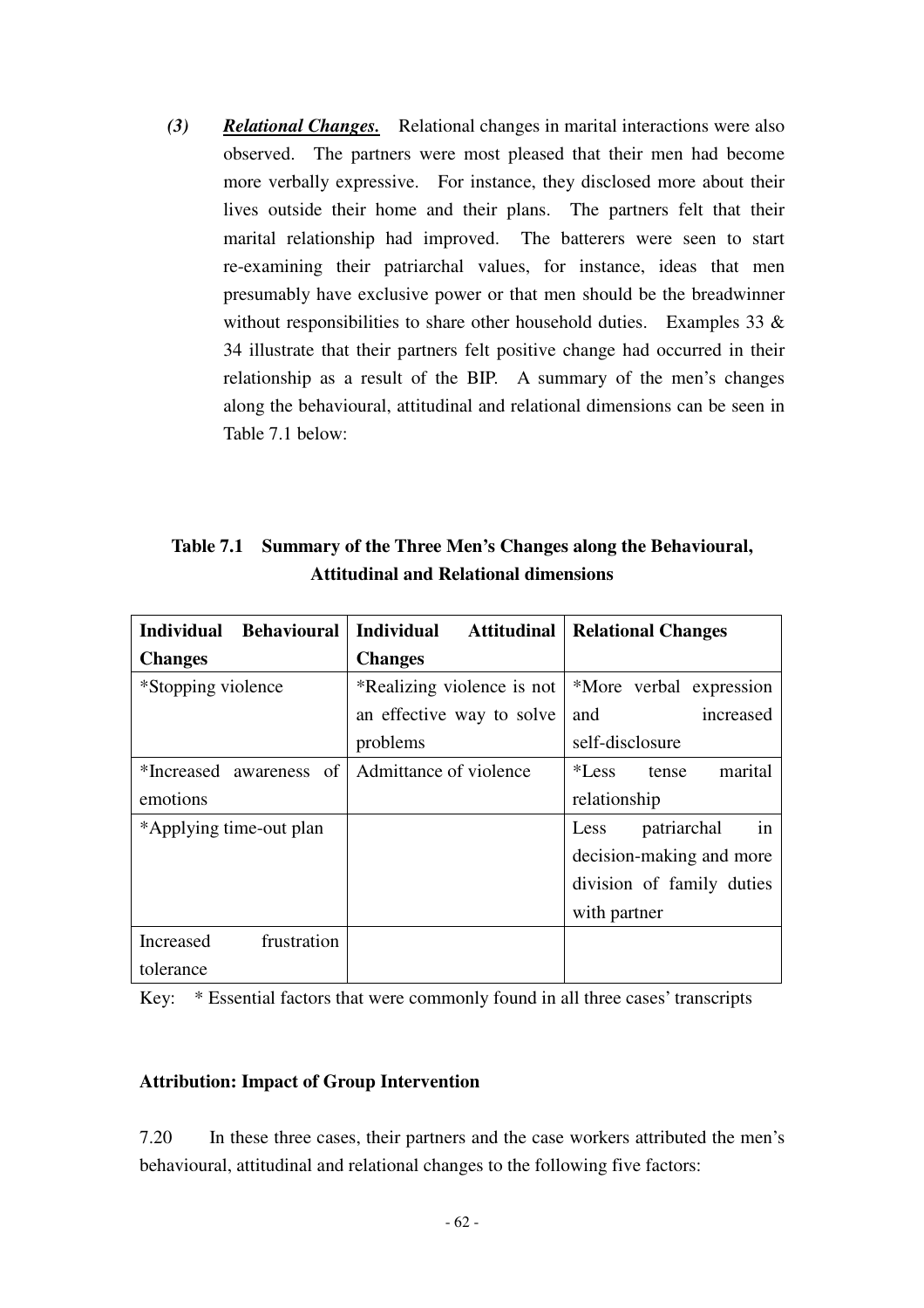- *(1) Usefulness of group content.* Various factors seemed to have contributed to the above changes observed in the three cases. The contents of the BIP were rated as very useful by the men. They were more impressed by the session on temper control than self-understanding and conflict resolution. The teaching of temper control helped them understand more about their patterns of temper and learn more anger de-escalation skills. They even practise the time-out technique in their daily lives because they found it effective in managing their temper. One group facilitator commented in Example 35 that anger management was useful to one of the men and he had actually used the technique.
- *(2) Impact of group process.* The three men received support and help through sharing with other participants in the group who had similar problems. In this sense, they motivated one another to deal actively with their problems and they acted as mentors for each other. They were stimulated and supported to reflect on their own behaviour patterns. This helped to create an insight for change. Example 36 showed that the men helped one another to solve problems in the group. The support they received from their group facilitators in analyzing their problems was also helpful.
- *(3) Men's internal motivation.* At heart the three men were consistently driven by their wish to preserve their family (see Example 37). To some extent, these men's willingness to compromise was noticed by their partners.
- *(4) Partner's collaborative effort.* The partners also played an important and complementary role in facilitating the men's changes. Generally, the partners were aware that improving their own temper control could diminish provocation of the men's emotions (see Example 38). With the partners' willingness to reconcile, it seemed to instil some hope for the men to do something to preserve the family.
- *(5) External intervention.* For external intervention, all men underwent legal procedures which boosted their alertness in ending violence. In Example 39, one man said that the police was instrumental in stopping his violent behaviour. The caseworkers also served a significant function in alleviating the men's practical difficulties in daily living and helped them to find ways to resolve marital conflicts.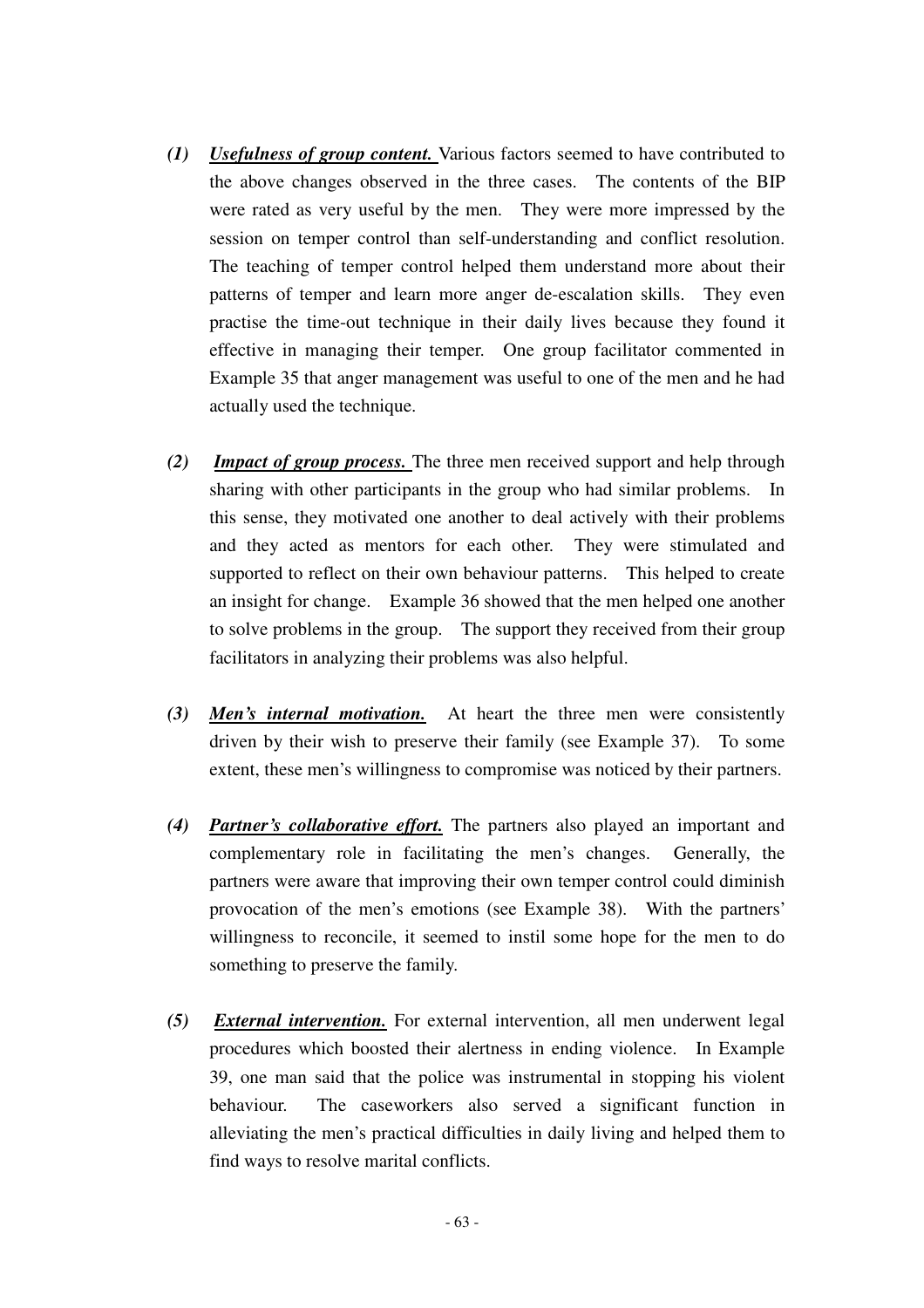#### **The Men's Will and Way to Change**

7.21 We now take a further step to summarize how these three men had changed. What contributes to a person's change involves the will (determination/motivation) and the way (know-how and skills). To achieve/maintain the behavioural, relational and attitudinal changes of these three men, there are two main groups of factors. Firstly, there are those having to do with the will (determination/motivation). Under this group, we have the wish to preserve the family, the alertness to avoid re-offending, their partners' willingness to reconcile and the support and sharing they received from others in the group. Secondly, there are those having to do with the way (know-how and skills). Under this group, we have temper control skills, time-out skills, anger management skills, marital interaction skills and skills in communicating with their partners. Due to these essential factors and through self-understanding, reflections, and realizations, these men were able to improve in temper control, stopping violence, marital relationship and communication. To a certain extent, a compromising and less blaming attitude towards their partners also helped smooth out their marital relationships.

### **Comparison with Overseas Studies**

7.22 When reviewing overseas studies, we noted that the BIP evaluative study by Silvegleid & Mankowski (2006) had a close parallel to our present case studies. It revealed four levels of therapeutic factors in the process of change from the viewpoint of the participants and facilitators. On the community level, the criminal justice system together with the threat of losing the family posed an impact on the men. On the group level process, our study converged with their findings on most factors such as support, sharing, manhood, trust, sense of commonality, accountability of problems, mentoring, learning strategies to change, modelling, and resocialisation. On the facilitator level, their supportive role was indicated in both studies. On the individual level, both studies found that new skills, an increase in the level of awareness and a decision to change were essential.

#### **RESULTS OF THE FOCUS GROUP FOR CASEWORKERS AND GROUP FACILITATORS**

7.23 A Focus Group was organized on 13 August 2007 so as 1) to solicit workers' views towards the usefulness of BIP, and 2) to obtain their views towards the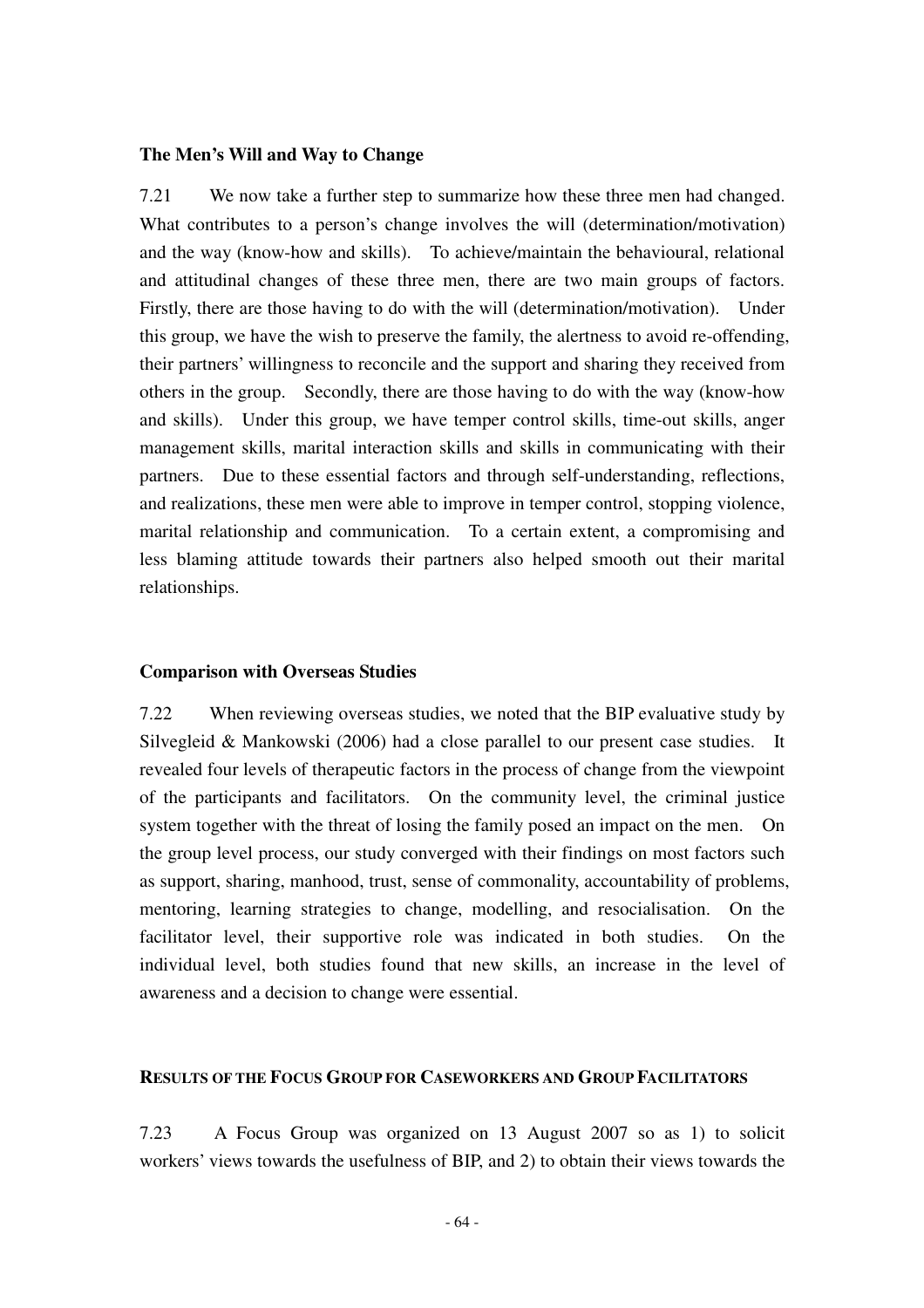effectiveness of group work versus casework service. The Focus Group involved a total of 11 frontline workers—3 Clinical Psychologists (CP) and 6 social workers who were BIP group facilitators plus 2 caseworkers who had referred clients to the BIPs. The Focus Group was facilitated by a Senior Clinical Psychologist and a senior social worker who were not group facilitators. The focus group discussion was video- and audio-taped and then transcribed into Chinese to facilitate data analysis. From the transcribed material, major findings were extracted and presented here with examples of the members' words to illustrate them.

7.24 In the discussion, members were first asked whether the BIP was useful or not and why. There was consensus among all workers that the BIP was useful for the group participants. The following were reasons (in descending order of frequency of mention) given by them:

- *(1) BIP provided support, sharing and ventilation to the batterers.* This was a much agreed point among the focus group members and had been mentioned most frequently. Examples 40 and 41 showed that members believed the group had provided an opportunity for the batterers to ventilate and to support one another.
- *(2) BIP helped to improve the batterers' self-understanding, insight and self awareness.* Members felt that group participants had started to rethink what marriage was and to rebuild their expectations (see Example 42). They were also helped to examine their personal development in the group (see Example 43).
- *(3) BIP was useful because it helped to improve the skills of the batterers.* Members believed that because skills were taught and explained systematically in the group, the men could get something out of the BIP (see Examples 44 and 45).
- *(4) BIP helped the batterers to recognize and take responsibility for their past abuse.* Members said that the group participants tended to blame their partners initially, but after the group facilitators' encouragement, they learned to internalize rather than externalize their own problems (see Example 46).
- *(5) BIP was useful in helping the batterers understand that using violence did not work in a marital relationship and then they decided to learn other ways*. Members noticed that the men had realized the need to stop violence (see Example 47) and thus began to listen to others for alternative ways to handle marital conflicts (see Example 48).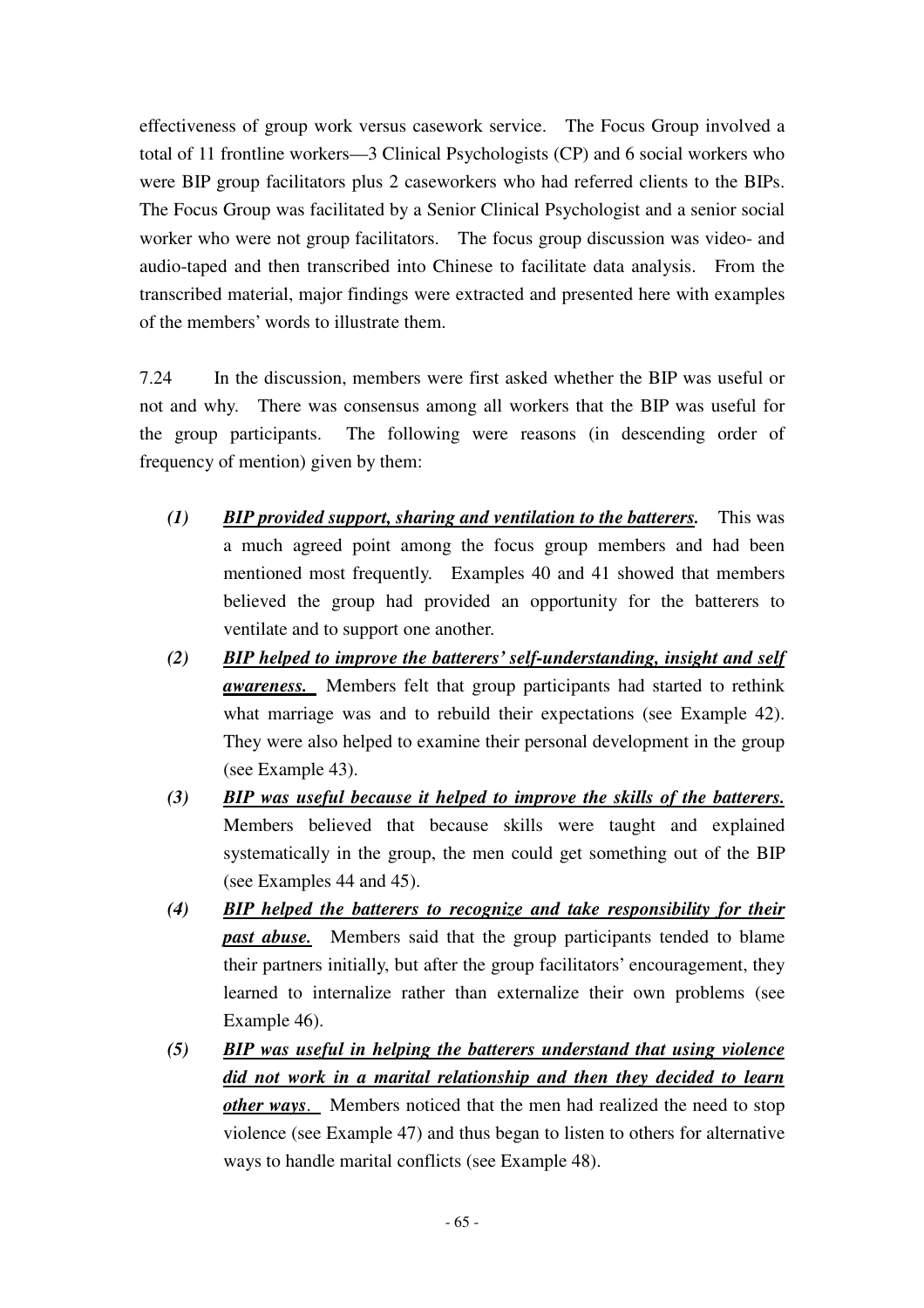*(6) BIP helped to reduce the batterers' dependency.* Although not many members had mentioned this point, it was nonetheless one of the benefits of the BIP. From the group, the men learned to depend on one another to solve problems. Eventually, they believed that they had the power to help themselves instead of depending on the caseworkers (see Example 49).

7.25 Members were then asked whether casework or group work was more effective for creating positive change in the batterers. Their responses were as follows:

- (1) They tended to agree that group work seemed to have achieved more. The BIP group provided a platform for mutual learning and sharing (see Example 50). Moreover, some group participants rather listened to other group participants than to their caseworkers (see Example 51).
- (2) However, some agreed that individual casework could handle specific problems that were inappropriate to discuss in a group setting. Some members also felt that batterers who had undergone individual counselling could benefit more when they joined a BIP (see Example 52).
- (3) Many believed that the BIP was helpful to the caseworker (see Example 53) and that casework and group work should complement each other (see Examples 54 & 55). Some members suggested that group work should become a key component of treatment (see Example 56). Family Support Programmes, Men's Support Groups and summer programmes for the batterers and their families were also suggested as follow-up services to sustain the batterers' motivation to change.

### **SUMMARY OF QUALITATIVE STUDY**

7.26 To sum up, results of the group evaluation, case studies and focus group shared much in common. They all indicated that the men perceived the BIP group as a useful means for them to stop violence and achieve their goal of improving their marital relationship. The BIP participants and their group facilitators experienced the group as a comfortable space for sharing and learning. Commonality among group participants, and the group facilitators' professional attitudes and knowledge, rendered the group an even more valuable venue for learning. In terms of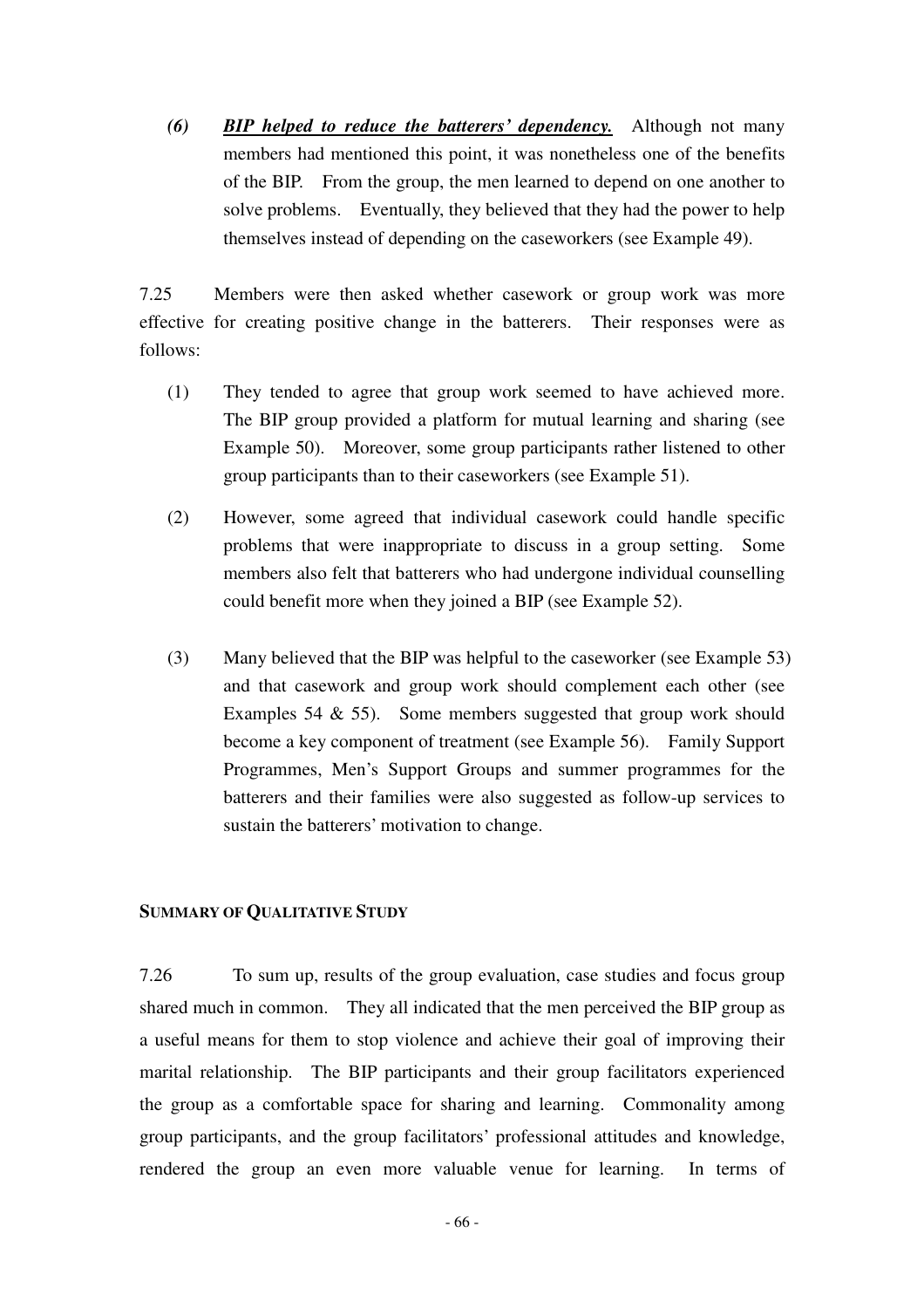knowledge acquisition, the participants had a clear understanding of the adverse impacts of violence and unmanaged negative emotions. They also learned more about the dynamics of marital discord, in which both partners usually contributed to the emergence and maintenance of marital problems. With such knowledge in mind, they were more willing to shift from a blaming to a changing stance.

7.27 As regard skills acquisition, the participants who were motivated by their wish to preserve the family, wanted to acquire more adaptive skills to handle their negative emotions so that they could abandon violence. They commented that the group taught them useful skills to tame their anger. It also taught them how to communicate and resolve conflicts with their partners. Some of them were making active efforts to apply these new skills such as time-out in their family lives.

7.28 Regarding their attitudes, both group participants and the group facilitators said that the men were more ready to assume responsibility for self-change after joining the BIP. Their attitude towards their partners softened. These changes in the men brought about positive reactions from their partners and this seemed to be highly reinforcing for the men.

7.29 However, all three cases reported that confrontation was not a useful technique to help them change. They preferred support and encouragement from their group facilitators.

7.30 One common suggestion from the group participants was that they wished their partners could collaborate with them during this process of change. They believed their partners could benefit from like services such as a parallel women's group or couple group. When both the men and their partners are working on the marital problems together, they can expect quicker and bigger improvement in their marital relationship.

7.31 Some group participants expressed their appreciation towards their group facilitators. For them, the group facilitators had the ability and the right intention to help them and had good therapeutic relationship with the participants.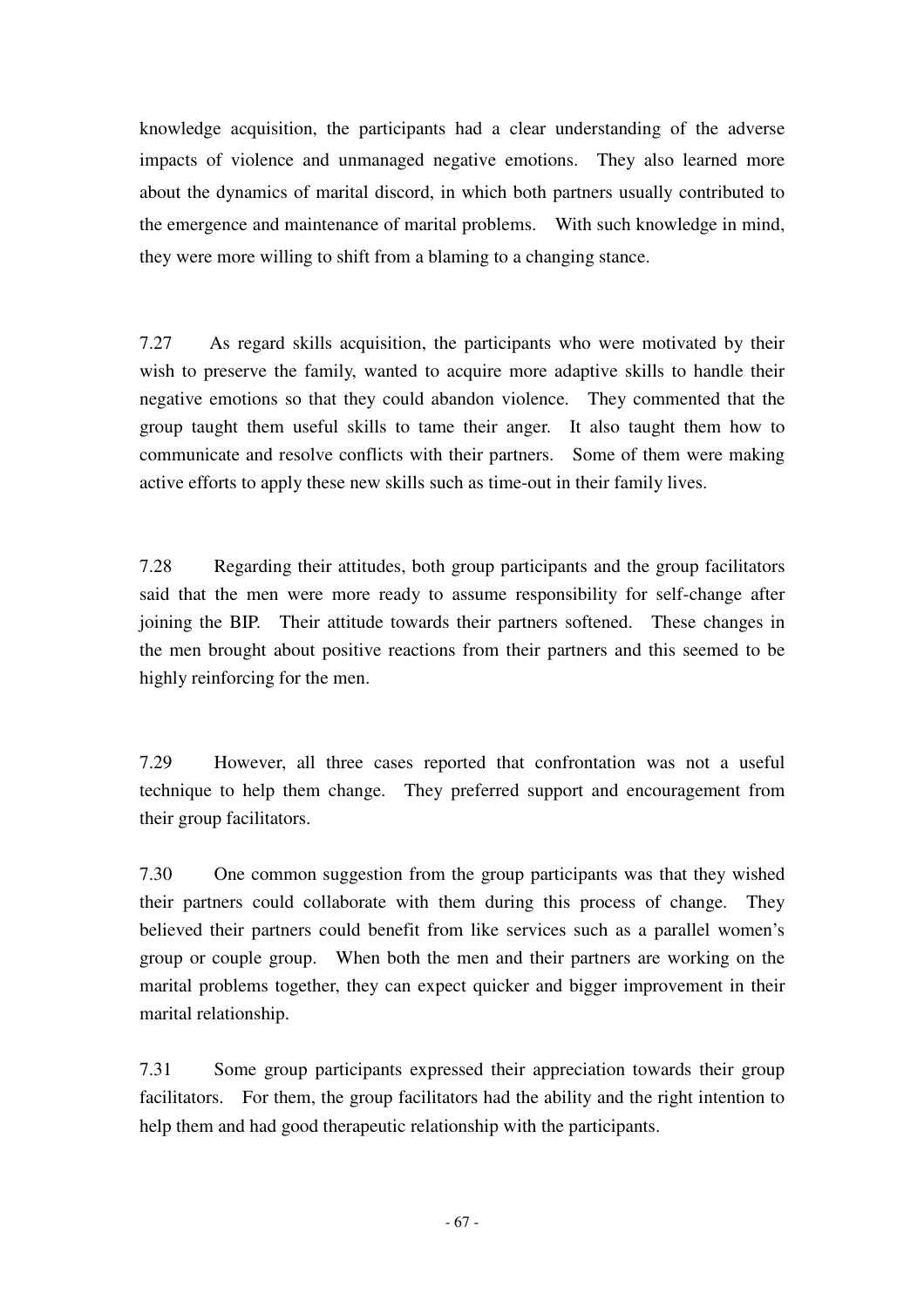7.32 In addition, the group facilitators and caseworkers believed that the BIP group had achieved more than casework service although individual casework could handle specific problems. Many believed that the BIP was helpful to the caseworkers and that casework and group work should complement each other. They concluded that group work should become a key component of treatment in the Department. They also suggested some follow-up services to sustain the batterers' motivation to change.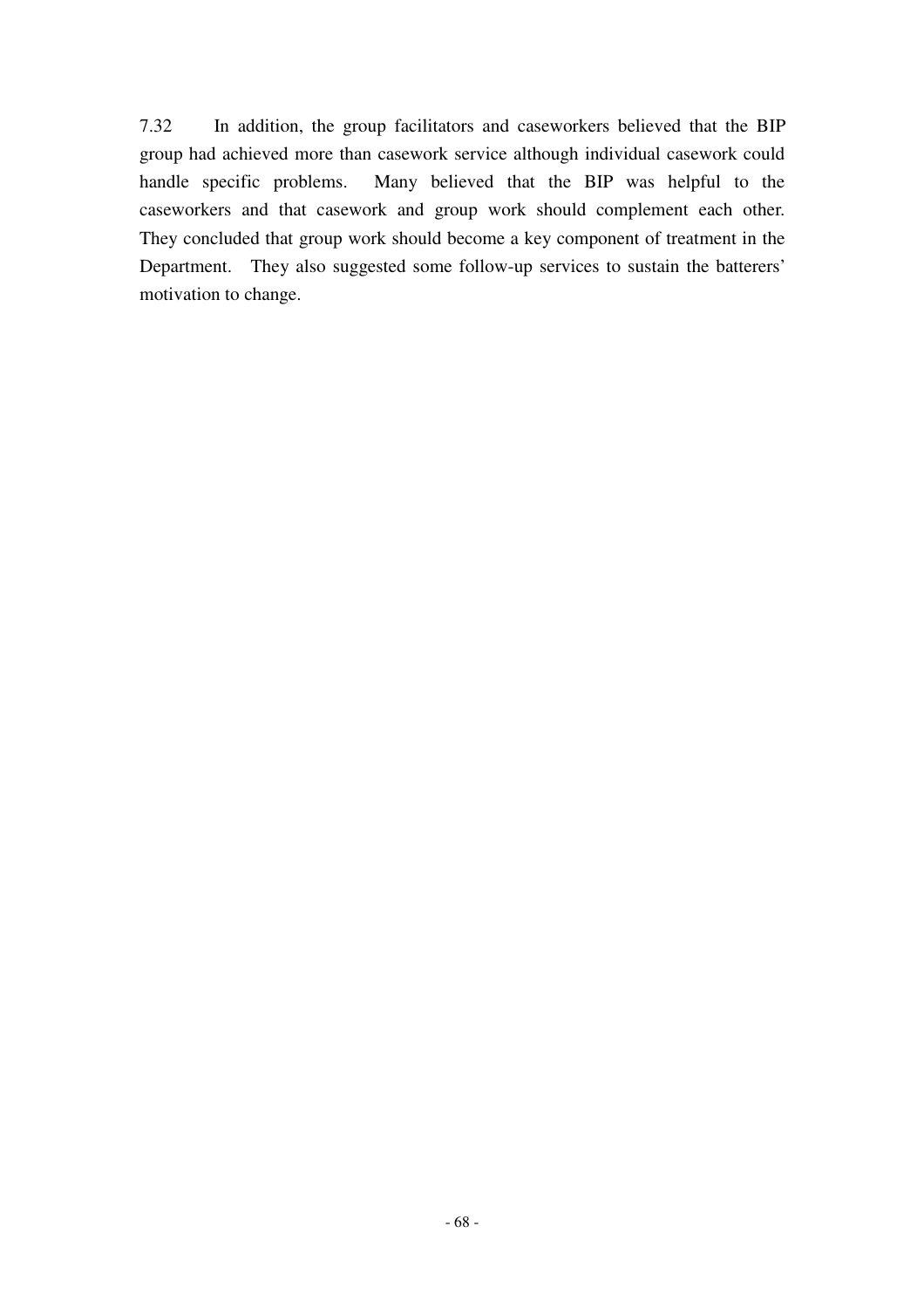# **CHAPTER EIGHT**

## **Discussion and Conclusion**

8.1 The BIP in this pilot project was a 13-session group programme targeted at those family-only male batterers who wished to preserve their marital relationship in spite of conflicts with their partners. The BIP aimed to help the men control their violence, manage their emotions, and learn alternative ways to resolve their marital conflicts. The effects of the BIP was at this stage evaluated by comparing the men's changes over two time points (that is, 0- and 3-month of the programme) and with a Comparison Group. Moreover, the men's experiences in joining the BIP were studied with the hope of shedding some light on the characteristics of the programme.

### **Effects of the BIP: Comparison between the BIP and Comparison Groups**

8.2 Analysis on the outcome measures for the 0-3-month period indicated that the BIP was effective in reducing the men's violent behaviour as well as enhancing their marital satisfaction. However, in comparison with the Comparison Group who received mainly casework service and had not attended the group programme, the BIP Group did not demonstrate any advantage in terms of reducing the men's use of violence. Instead, results suggested that the BIP Group had shown more positive change than the Comparison Group in terms of enhancing their marital relationship in the 0-3-month period, but the robustness of this relative advantage for the BIP Group has yet to be examined with further data analysis for the 9- and 15-month time points.

8.3 There were three subcategories in BIP and Comparison Groups, namely, Non-Statutory, Bind Over, and Probation cases. It should be noted that in a separate analysis on the two categories of Non-Statutory and Bind Over cases, no significant difference was found between the BIP and Comparison Groups; p-values were all greater than 0.05 on the difference of 0-3-month change in CTS2 and DAS, irrespective of the ratings by the men or by their partners. Such an occurrence may be due to (a) the relatively smaller sample size for each category in the BIP and Comparison Groups (Non-Statutory cases: 38 vs 33; Bind Over cases; 26 vs 15); and (b) stronger evidence being required to compensate for the increased variability when making inter-group comparison. However, when the Non-statutory and Bind Over cases were combined together (to form the "Non-Probation" cases) for further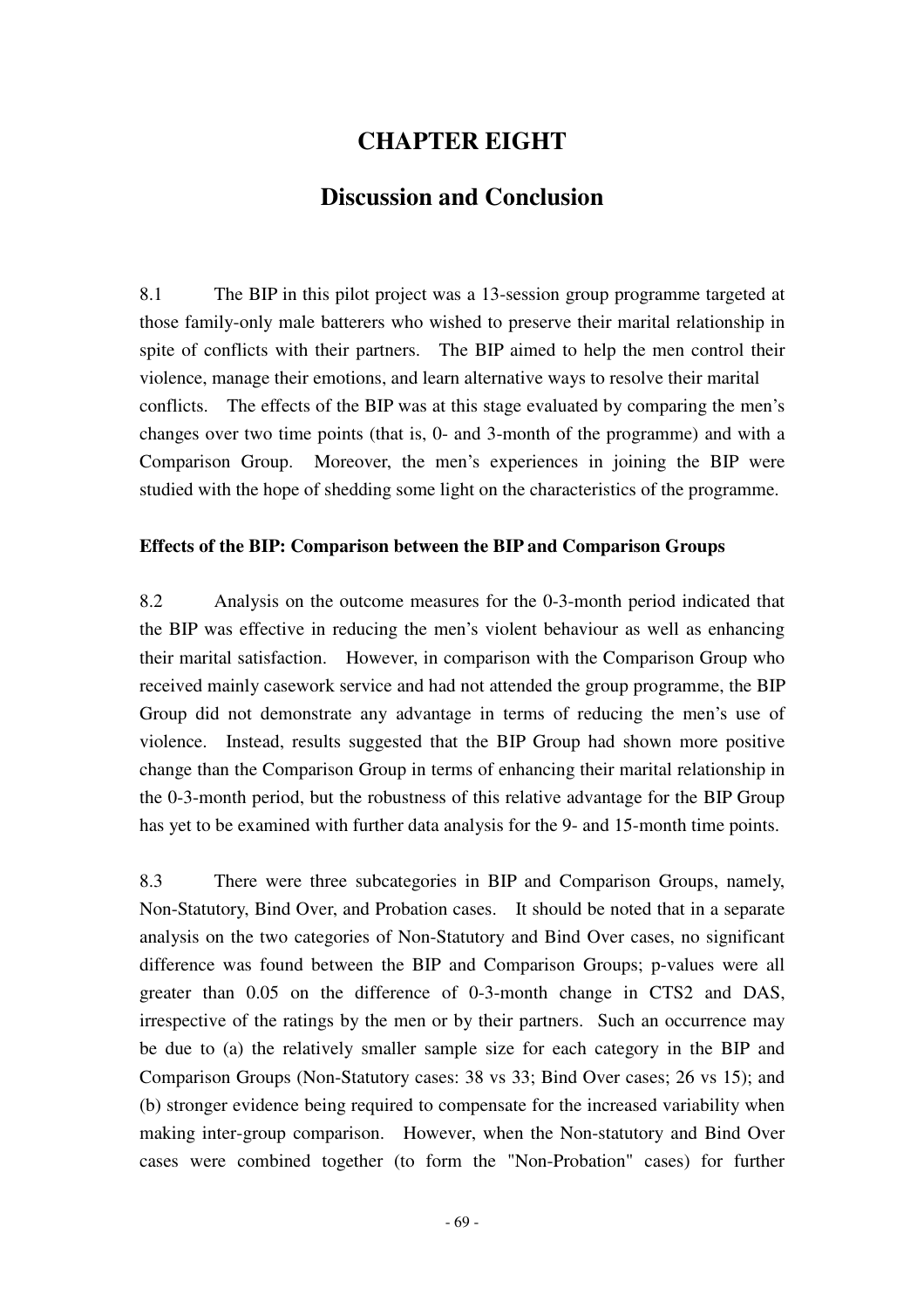investigation and the sample size of the two groups was thus increased (64 vs 48), a significant difference in the change of DAS for men  $(p < 0.05)$  was observed between the two groups for the 0-3-month period, and the p-value for the change in DAS outcome for their partners had also improved though yet to reach significance (with p-value still greater than 0.05).

#### **Effects of the BIP: Comparison within the BIP Groups**

8.4 The majority of the participants in this BIP pilot project were recruited on a voluntary basis from the clientele of the FCPSUs. These Non-statutory or "voluntary" participants as a group demonstrated good participation in the BIP groups and showed statistically significant positive changes on completing the BIP. In contrast, the Bind Over cases presented significant positive changes in their marital satisfaction but not in their violence control; and the Probation cases showed little significant change on all outcome measures. Although the changes over the 0-3-month period were not statistically significant among the three categories on all the outcome measures, there were some evidence from the present study that the voluntary participants (Non-statutory and BO cases) showed better improvement than the involuntary ones (PO cases).

8.5 Overseas studies (e.g. Begun, Murphy, Bolt, Weinstein, Strodthoff, Short and Shelley, 2003) suggest that court-referred clients are less motivated to change when compared with voluntary clients. Observations from the facilitators of BIP groups did suggest that the Probation cases who were directed by court to attend the follow-up presented the greatest challenge to them in running the group, and existing data also suggested that Probation cases as a group did not benefit from the BIP in its present design. However, it is worth mentioning that the completion rate of the PO cases was slightly higher than the Bind Over and Non-statutory cases, suggesting that Court Order did have some binding effect on the PO cases to attend the BIP regularly. In order to serve these Probation cases and to maximize their gain from the BIP, further study of their needs, exploration of ways to motivate them to change, to lower their anger, and corresponding adjustment of the BIP operation and/or contents are required.

#### **What contributes to the effects of the BIP and who may benefit from the BIP?**

8.6 Preliminary post-group qualitative study has identified several interlocking factors that might contribute to the effects of the BIP, namely, (a) participants'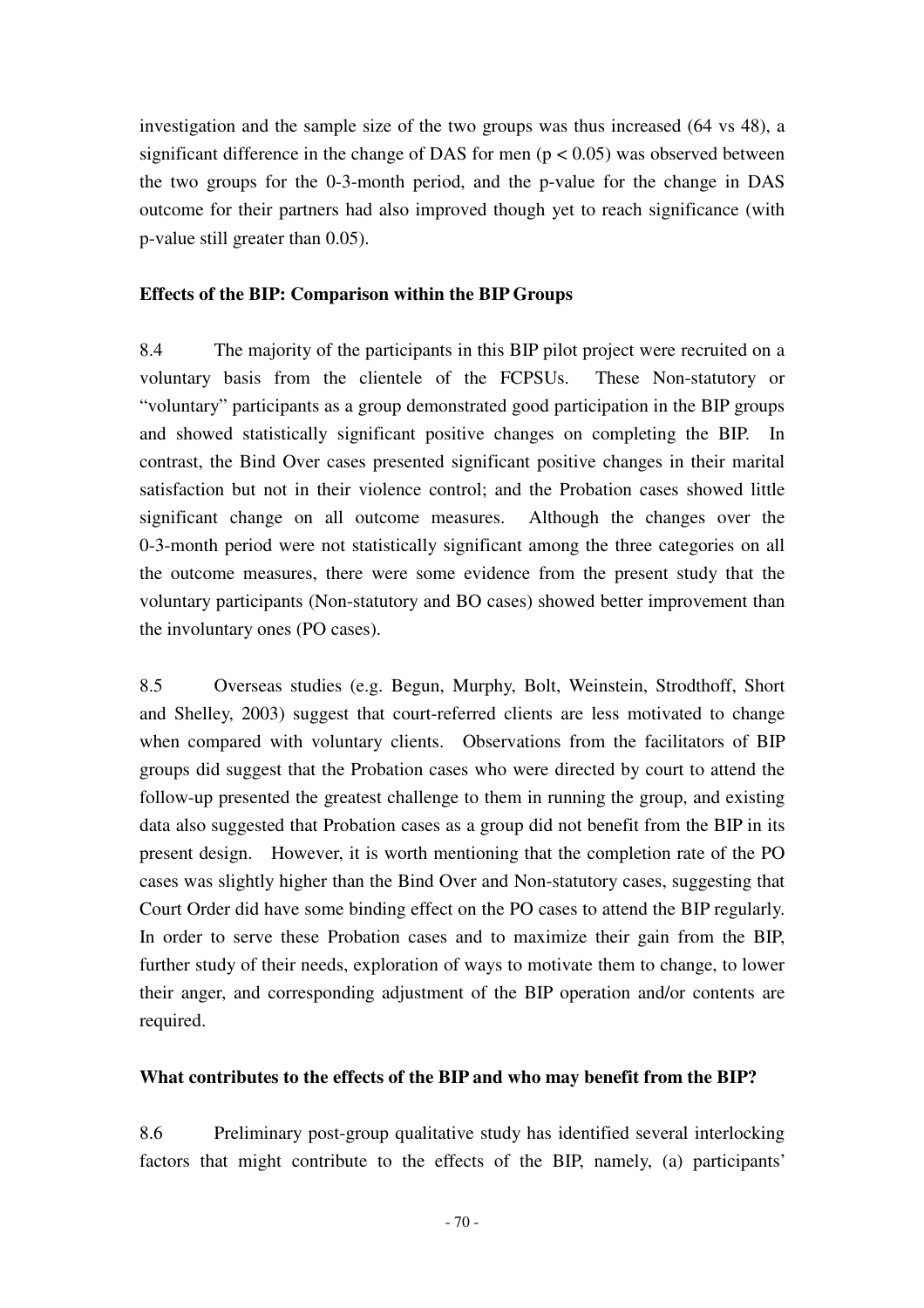motivation, (b) BIP's group process, (c) programme design, and (d) back-up from casework service.

8.7 *Participants' motivation* It was evident that participants' wish to preserve their marriage/family was a strong motivating factor for the men to accept external intervention and to seek help to correct their behaviour. This family value appears to be rather unique in the Chinese culture. In this regard, the partners' willingness to reconcile, their emotional support for the men's change, and their collaborative attempts to address their own problems in the relationship were highly encouraging for the men and reinforced their motivation to change. However, this wish of the batterer to preserve the family should not become a pressure for his partner to stay in the marriage if that is not her wish.

8.8 *BIP's group process* A favourable group process had clearly contributed to the effects of the BIP. To many participants, the group was a useful means to help them achieve their goal and equip them with the essential knowledge, skills and attitudes for remedying their marital relationship. As mentioned in Chapter Seven, the group was regarded by the participants as a comfortable, free and pleasant space for them to share openly. A unique characteristic of group work as compared with casework was the grouping together of persons with common problems, and as such it fostered a sense of commonality and coherence. It also created an atmosphere of acceptance, empathy and trust among the participants who were eager to express themselves and benefit from the group discussion. Group participants also found the facilitators' professional skills and attitudes useful in developing an environment conducive to sharing and learning.

8.9 Although confrontation was one of the commonly used tactics the facilitators employed during the group process, the group participants reported that it was not a useful technique. This finding was echoed by overseas studies (Miller et al., 1993; Patterson & Forgatch, 1985). For example, Murphy & Baxter (1997) found that confrontations might increase rather than decrease resistance whereas supportive strategies could increase motivation to change in resistant batterers. Taft et al. (2004) also suggested a strong therapeutic alliance between the therapists and the batterers would enhance motivational readiness to change. Thus both overseas studies and the present result suggested that we should use more supportive strategies than confrontations in our future BIPs.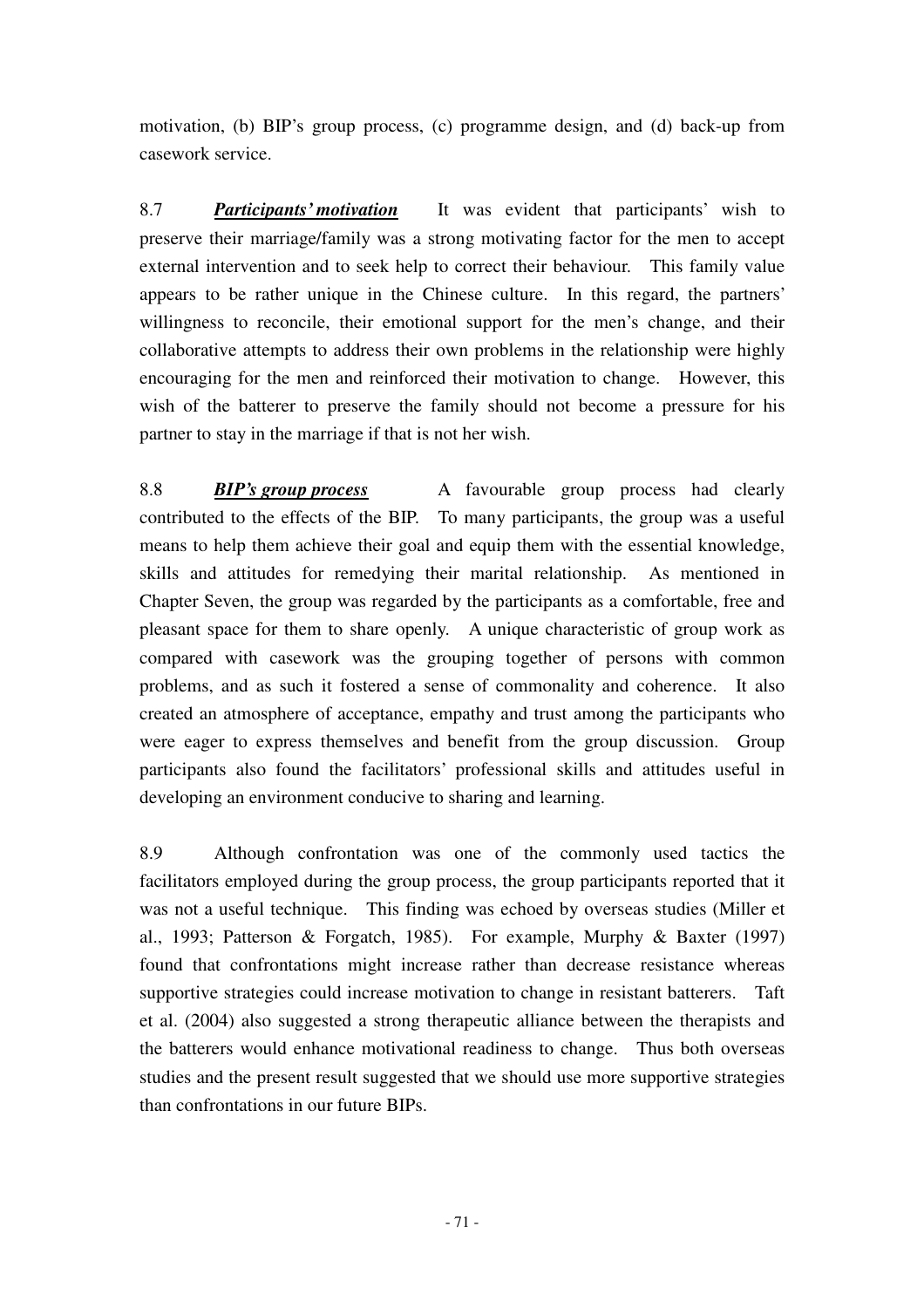8.10 *Programme design* The BIP participants confirmed the usefulness of the programme content and that it had helped them to improve their ability to handle their violent behaviours and marital conflicts after attending the BIP group. Enquiry with individual couples also showed that changes of communication pattern were evident after participating in the BIP group; the men had become more open and expressive and such changes were welcomed by their partners. The men also reported a reduction of patriarchal values and became more compromising and empathetic with their partners. As a whole, the new learning acquired from the BIP led to a less conflicting interaction and hence improved the couples' relationships.

8.11 *Back-up from casework service* The group facilitators and caseworkers believed that although the BIP group had achieved more than casework service, individual casework could handle specific problems which the men would not discuss in a group setting. Moreover, the group participants felt that the caseworkers helped to solve their practical difficulties in daily living and thus helped to resolve marital conflicts. In the focus group, many group facilitators and caseworkers recommended that casework and group work should complement each other. They concluded that group work should become a key component of treatment in the Social Welfare Department. Family Support Programmes, Men's Support Groups and summer programmes for the batterers and their families were also suggested as follow-up services to sustain the batterers' motivation to change.

8.12 These four interlocking factors have in turn provided the answer to the question, "Who may benefit from the BIP?". Participants who present the following characteristics may benefit most from the BIP: (a) their use of violence is mild and restricted in the family; (b) they do not exhibit any serious psychological or personality problems but have apparent problems in anger management and marital relationship, with some harbouring of patriarchal values; (c) they have good motivation to preserve / improve their family and marital relationship; (d) their partners are supportive to them and also willing to change themselves; and (e) casework service provides the necessary back-up for their follow-up.

#### **Limitations of the outcome study**

8.13 This pilot project has found the CTS2 and the DAS to be useful instruments in gauging the men's change in their use of violence and marital satisfaction over time. However, the URICA-DV did not seem to be a sensitive instrument in reflecting the change in the men's motivation over time and also the difference across various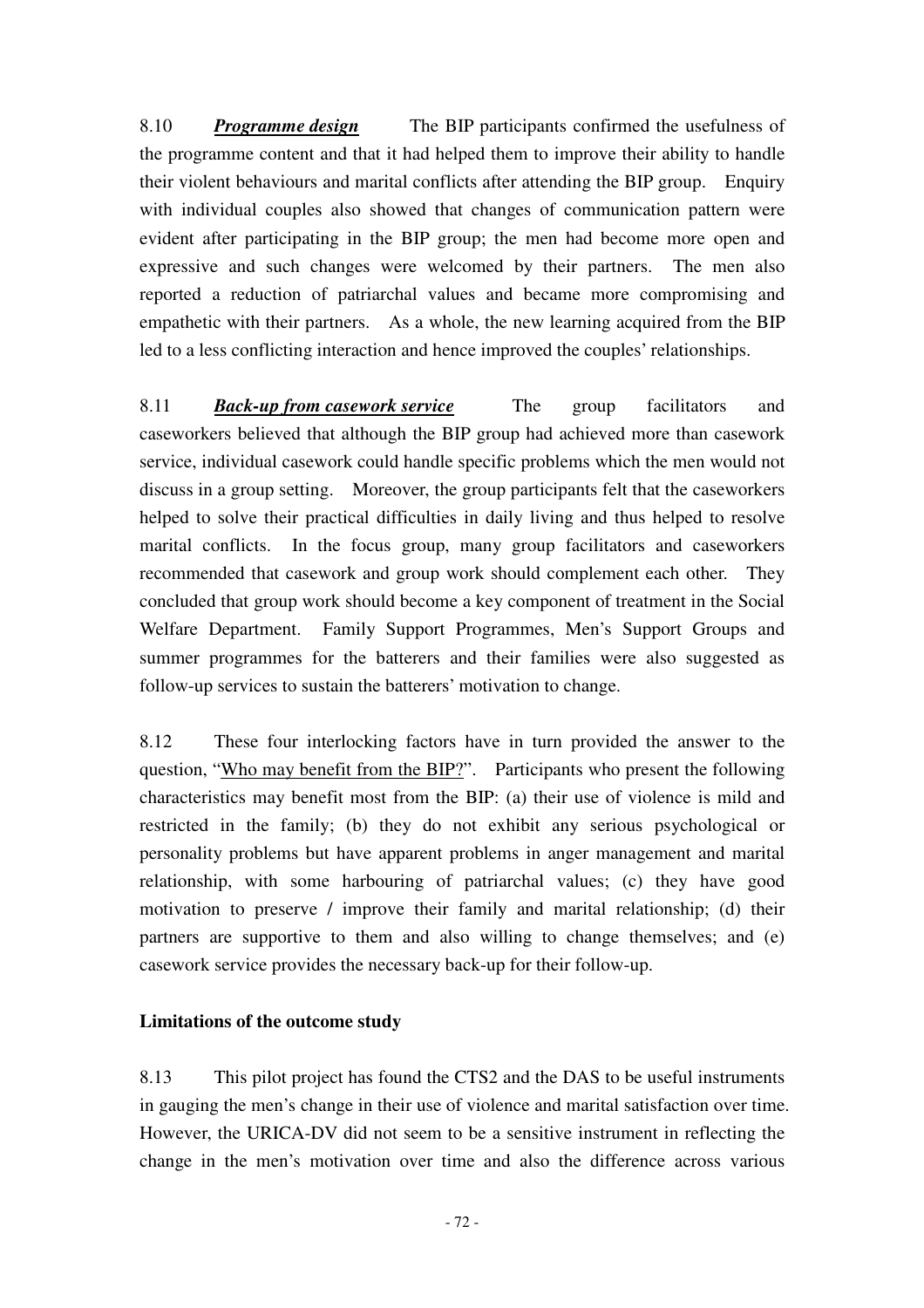categories of the BIP and Comparison Groups. In contrast to the non-significant results of URICA-DV, anecdotal observation from BIP's group facilitators suggested that the men had good participation in the group sessions and as the group moved on, there was an apparent increase in their interest in attending the group and seeking strategies for enhancing their family relationship. Reports from their partners also echoed this observation in that the women witnessed change in the men and their interest in joining the group; and in response to this observed change in the men, the women showed support for the men's participation in the group as well as their change. This discrepancy between the test findings and anecdotal observations seems to point to the limitation of self-report measures for this clientele and the need to resort to clinical observations or structured interviews (such as the Treatment Readiness, Treatment Responsivity, and Treatment Participation and Gain Scale by Serin, Mailloux & Kennedy, 2007) in gauging the motivation of men involved in partner violence. This is consistent with the latest literature review on URICA-DV which suggests that while "the stages of change construct can be fully applied to the IPV (intimate partner violence) area, more research and evaluation are needed on how to accurately assess abuser readiness to change" (Eckhardt & Utschig, 2007, pg. 319)

8.14 An important component in the BIP is to facilitate the men's acquisition of better emotional control and alternative management strategies towards violence. However, an assessment of the men's emotional control and its change over time was not carried out in the present study. Future outcome study of the BIP may need to include this in its evaluation.

#### **Challenges for the development of BIP**

8.15 The BIP project is a pioneering project of this kind in the Social Welfare Department and is a significant step forward in the development of the batterer intervention service in Hong Kong. It is an attempt to develop an indigenous programme (both in terms of its design and its operation) for cases involved in partner violence. In the course of its development, the importance of casework support and collaboration among professionals (in our case, clinical psychologist and social workers) are highlighted. Colleagues involved in the BIP project are in the process of consolidating their experience in test-running the group programme with the hope of sharing their work (in relation to the design of the group programme and its detailed operation) with interested colleagues in the future.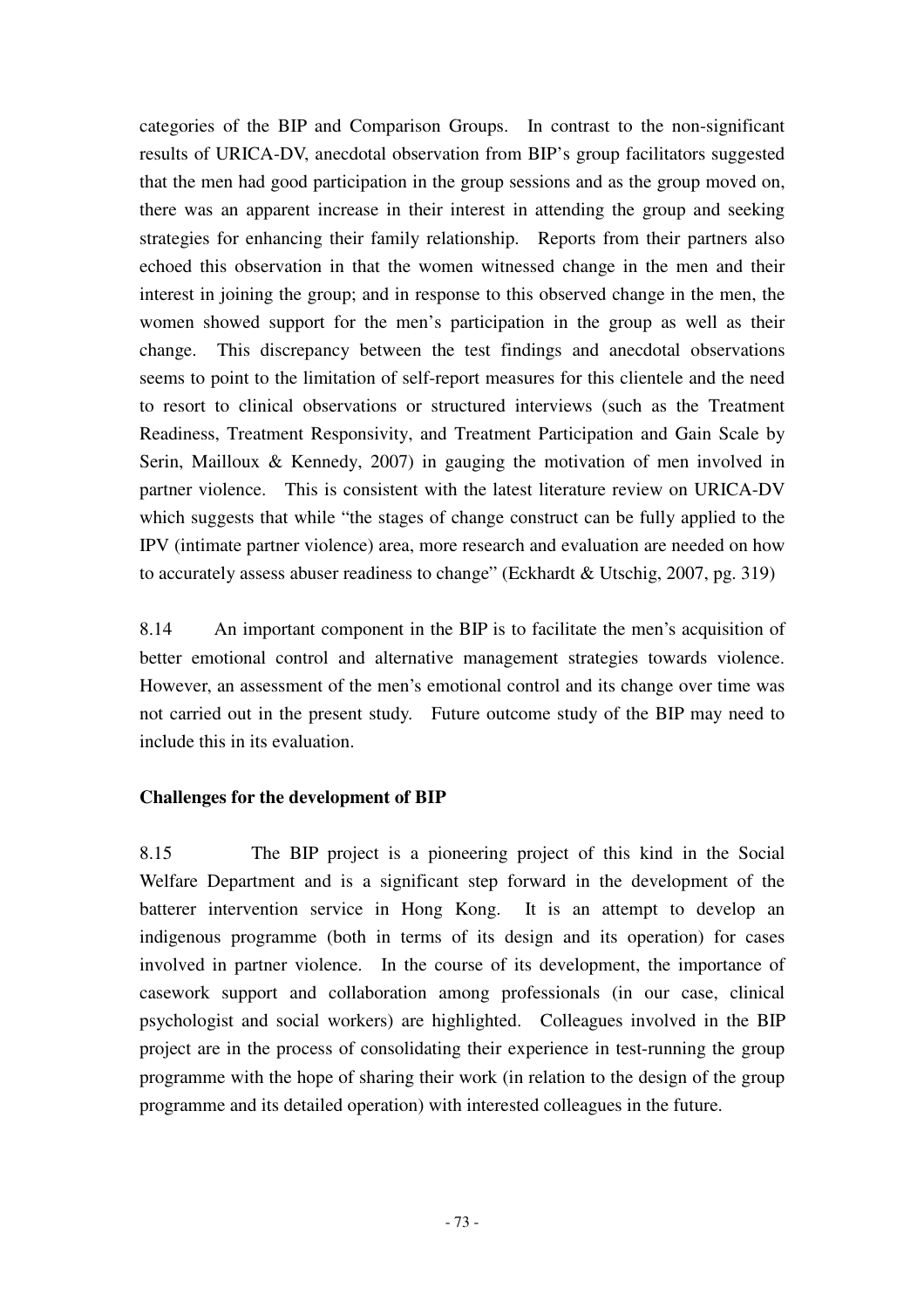8.16 The present project has generated questions for further consideration in order to improve the service for batterers and their partners. One such question is how the men's partners could be involved in the change process, which has been consistently proposed by the participants as well as workers involved in the project. In fact, current literature (e.g. Stith et al., 2003; Stith et al., 2004) showed that couple treatment, multi-couple therapy and individual couple therapy had appeared to be at least as effective as traditional treatment of domestic violence and did not place women at greater risk of injury. We can, therefore, explore the possibility of such treatments as well as victim's groups and parallel groups for our domestic violence clients. Another question is how the BIP should be adapted or modified for use with other types of batterers not targeted in the present study, for example, batterers who are leaving their partners and not seeking any reconciliation in the marriage.

8.17 This interim report has presented a preliminary analysis of the pilot project. Further analysis of the men's long term changes (six and 12 months after the BIP groups) and of the qualitative data to be collected has yet to be conducted and is expected to be completed by 2009. A full report will be compiled when all the data have been collected and analyzed.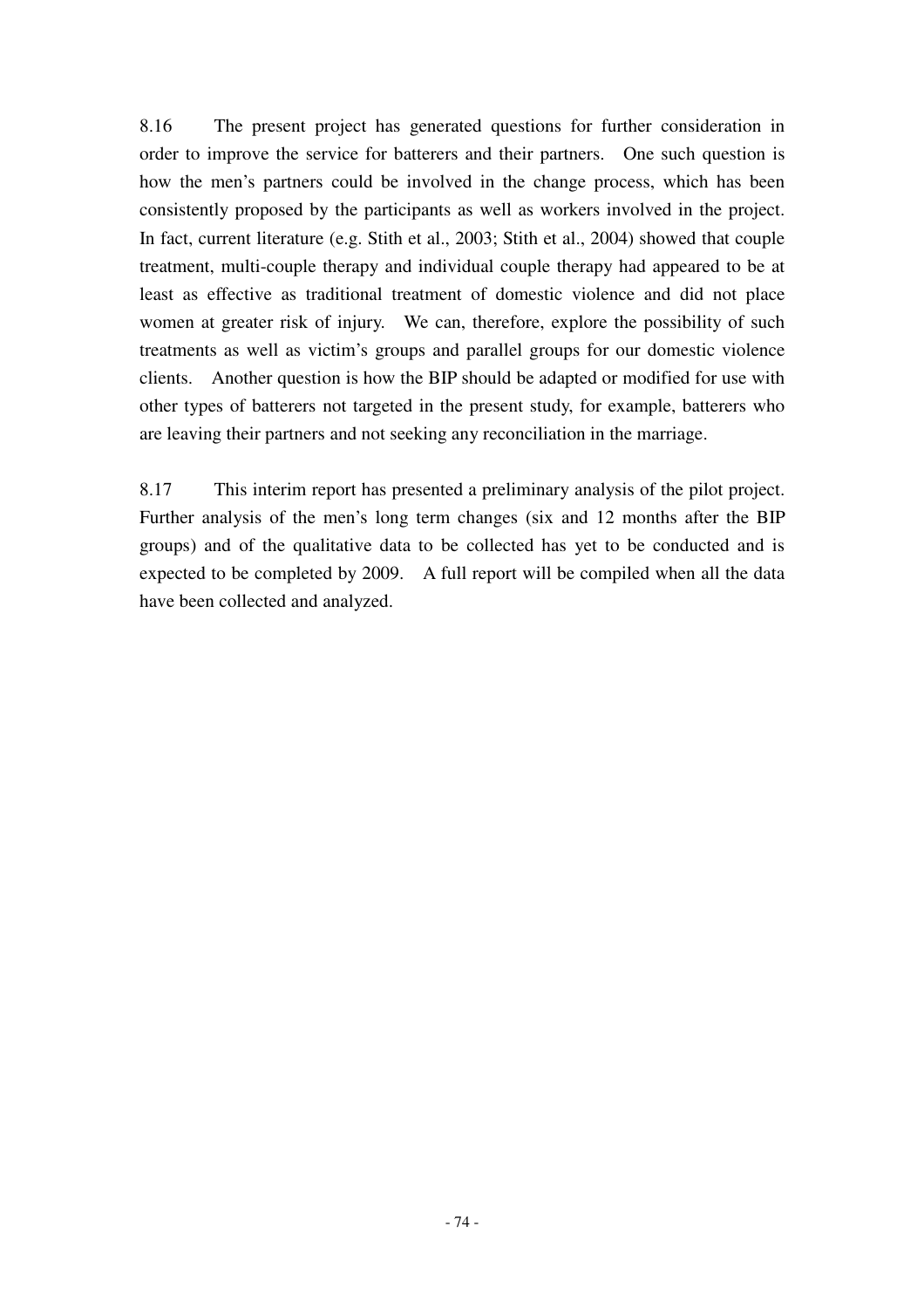### **REFERENCES**

- Adams, D. (1988). Treatment models of men who batter: A profeminist analysis. In K. Yllo & M. Bograd (Eds.). *Feminist perspective on wife abuse* (pp. 176-199). Newbury Park, CA: Sage.
- Attkisson, C. C., & Greenfield, T. K. (1995). *The client satisfaction questionnaire (CSQ) scales: A history of scale development and a guide for users.* San Francisco: University of California, Department of Psychiatry.
- Babcock, J.C., Green, C.E., Robie, C. Does batterers' treatment work? A meta-analytical review of domestic violence treatment. *Clinical Psychological Review.* 2004, 23(8): 1023-1053.
- Babcock, J. C. & La Taillade, J. J. (2002). Evaluating interventions for men who batter. In J. P. Vincent & E. N. Jouriles (eds.). *Domestic Violence: Guidelines for Research-informed practice*. London: Jessica Kingsley Publishers.
- Babcock, J. C., Green, C.E. & Robie, C. (2004). Does batterers' treatment work? A meta-analytic review of domestic violence treatment. *Clinical Psychology Review,*  23*,* 1023-1053.
- Begun, A.L., Murphy, C.M., Bolt, D., Weinstein, B., Strodthoff, T., Short, L., & Shelley, G. (2003). Characteristics of the Safe at Home instrument for assessing readiness to change intimate partner violence. *Research on Social Work Practice*, 13, 80-107.
- Chan, K.L. (2000). *Study of the impact of family violence on battered women and children.*  Hong Kong Christian Family Service Centre and Department of Social Work & Social Administration, the University of Hong Kong (Resource Paper Series No. 38).
- Chan, K.L. (2001). *An evaluative study of group therapy for male batterers cum intervention strategies.* Hong Kong: Hong Kong Family Welfare Society.
- Chan, Y.C. (2007). *An evaluation report on third path men's services: Batterers Intervention program.* Hong Kong: Harmony House.
- Dunford, F. W. (2000). The San Diego Navy Experiment: An assessment of interventions for men who assault their wives. *Journal of Consulting and Clinical Psychology,*  68(3), 468-476.
- Dutton, D.G. (1995). *The domestic assault of women Psychological and criminal justice perspectives.* Vancouver: UBC Press.
- Eckhardt C.I. & Utschig A.C. (2008). Assession readiness to change among perpetrators of intimate partner violence: Analysis of two self-report measures. *Journal of Family Violence.* Vol 22(5), 7, 319-330.

Emerge (2000). *Emerge batterers intervention group program manual: Volume 1 – First*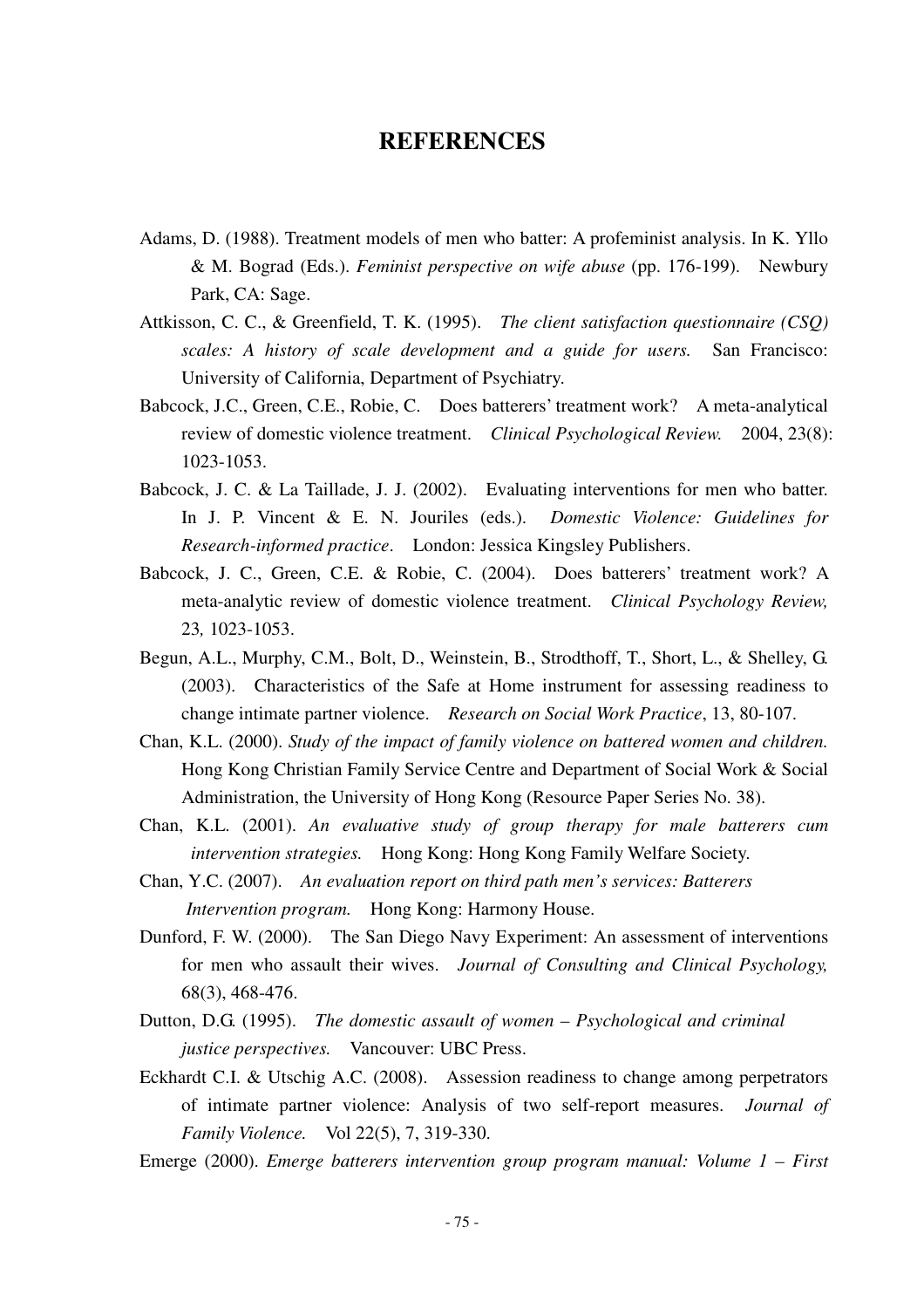*stage groups & Volume 2 – Second stage groups.* Massachusetts: Emerge.

- Feder, L., Wilson, D.A. Meta-analytic review of court-mandated batterer intervention programs. *Journal of Experimental Criminology*. 2005: 1(2): 239-262.
- Geffner, R. & Mantooth, C. (2000). *Ending spouse/ partner abuse: A psychoeducational approach for individuals and couples.* New York: Springer.
- Goldner, V. (1999) Morality and multiplicity: Perspectives on the treatment of violence in intimate life. *Journal of Marital and Family Therapy,* 25(3), 325-336.
- Gondolf, E. W. (2004). Evaluating batterer counseling program: A difficult task showing some effects and implications. *Aggression and Violent Behaviour,* 9, 605-631.
- Healey K., Smith C., O'Sullivan C. *Batterer Intervention: Program Approaches and Criminal Justice Strategies.* Washington, DC: US Dept. of Justice; 1998.
- Holtzworth-Munroe, A., & Stuart, G.L. (1994). Typologies of male batterers: Three subtypes and their differences among them. *Psychological Bulletin,* 116, 476-497.
- Holtzworth-Munroe, A., Beatty, S.B. and Anglin, K. (1995). The assessment and treatment of marital violence: an introduction for the marital therapist. In N.S. Jacobson and A.S. Gurman (eds). *Clinical Handbook of Couple Therapy.* New York: Guilford.
- Holtzworth-Munroe, A., Meehan, J.C., Herron, K., Rehman, U. & Stuart, G.L. (2000). Testing the Holtzworth-Munroe and Stuart (1994) batterer typology. *Journal of Consulting & Clinical Psychology. Vol* 68(6), 1000-1019.
- Hunsley, J., Pinsent, C., Lefebvre, M., James-Tanner, S., & Vito, D. (1995). Assessment of couples, marriages, and families. *Family Relations,* 44, 231-237.
- Kurdek, I. A. (1992). Dimensionality of the Dyadic Adjustment Scale: evidence from heterosexual and homosexual couples. *Journal of Family Psychology,* **6,** 22-35.
- Larsen, D. L., Attkisson, C. C., Hargreaves, W. A., & Nguyen, T. D. (1979). Assessment of client/patient satisfaction: Development of a general scale. *Evaluation and Program Planning,* 2, 197-207.
- Levesque, D. A., Gelles, R. J., & Velicer, W. F. (2000) Development and validation of a stages of change measure for men in batterer treatment. *Cognitive Therapy and Research,* 24 (2), 175-199.
- Miller, W.R., Benefield, R.G., & Tonigan, J.S. (1993). Enhancing motivation for change in problem drinking: A controlled comparison of two therapist styles. *Journal of Consulting and Clinical Psychology*, 61, 455-461.
- Murphy C.M. & Baxter V.A. (1997) Motivating Batterers to Change in the Treatment Context. *Journal of Interpersonal Violence*, Vol. 12, No. 4, 607-619.
- Palmer, S. E., Brown, R. A., & Barrera, M. E. (1992). Group treatment program for abusive husbands: Long-term evaluation. *American Journal of Orthopsychiatry,*  62(2), April, 1992.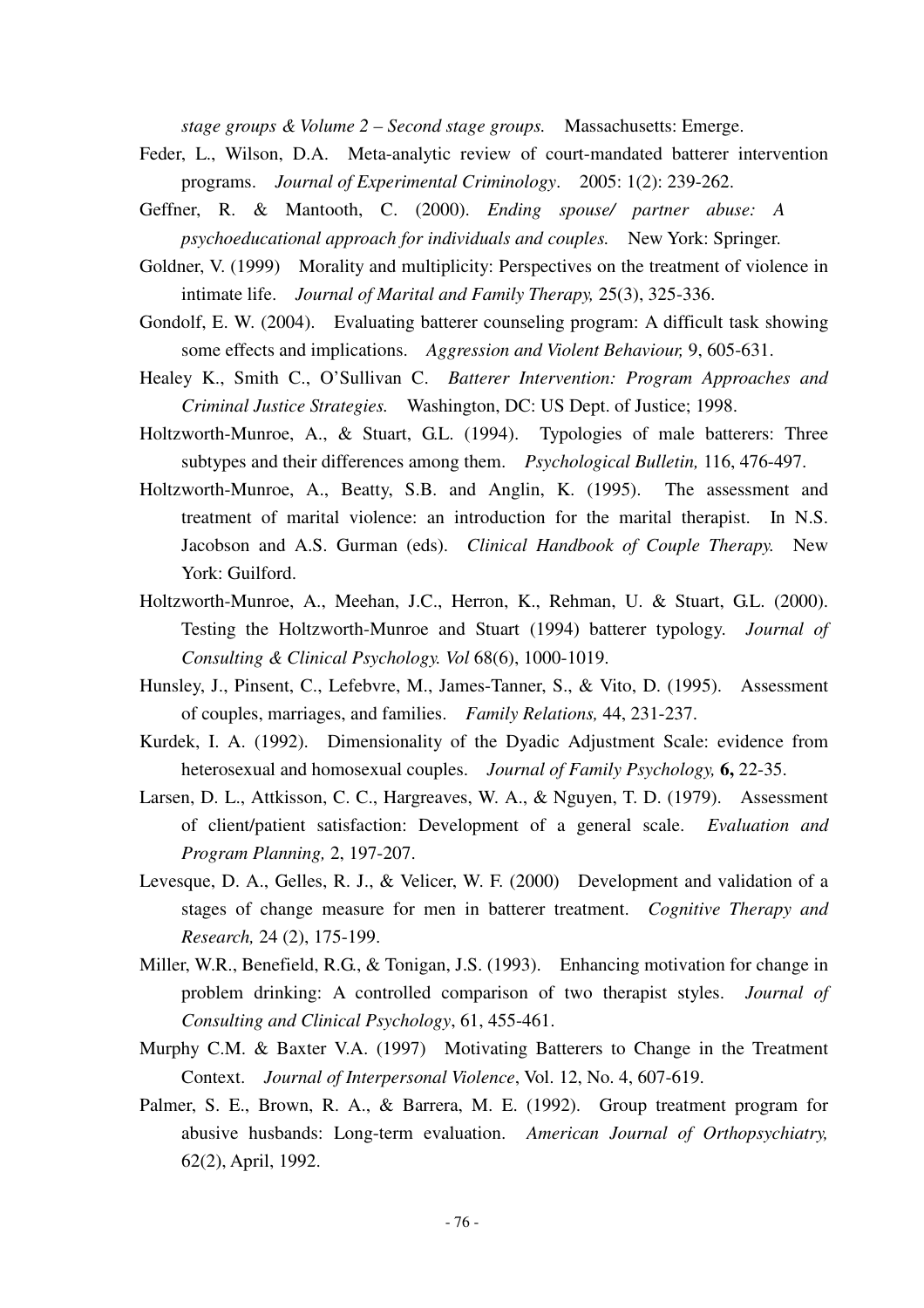- Patterson, G.R., & Forgatch, M.S. (1985). Therapist behaviour as a determinant for client non-compliance: A paradox for the behavior modifier. *Journal of Consulting and Clinical Psychology*, 53, 846-851.
- Pence, E. & Paymar, M. (1993). *Education Groups for Men who Batter: The Duluth Model.* New York: Springer.
- Serin, R. C, Mailloux, D. L., & Kennedy, S. M. (2007). Development of a clinical rating scale for offender readiness: Implications for assessment and offender change. *Issues in Forensic Psychology*, 7, 70-80.
- Sharpley, C. F., & Rogers, H. J. (1984). Preliminary validation of the Abbreviated Sponer Dyadic Adjustment Scale: some psychometric data regarding a screening test of marital adjustment, *Educational and Psychological Measurement,* 33*,* 1045-1049.
- Shek, D. T. L. (1994). Psychometric properties of the Chinese version of the Dyadic Adjustment Scale. *Psychologia,* 37, 7-17.
- Silvergleid, C. S. & Mankowski, E. S. (2006). How Batterer Invention Programs Work: Partcipant and Facilitator Accounts of Processes of Change. *Journal of Interpersonal Violence.* 21: 139-159.
- Social Welfare Department, Clinical Psychological Service Branch (2003). *A preliminary study on the demographic and psychosocial profile of battered spouse cases.* (An unpublished report)
- Social Welfare Department, Clinical Psychology Unit 1 & Family and Child Protective Services Unit (East Kowloon). (2005). *The EK experience in combating partner violence – Group counseling services for the battered and the batterers.* (An unpublished report)
- Sonkin, D.J., Martin, D. and Walker, L.E.A. (1985). *The Male Batterer: A Treatment Approach.* New York: Springer.
- Spanier, G.B. (1976). Measuring Dyadic adjustment: New scales for assessing the quality of marriage and similar dyads. *Journal of Marriage and the Family*, 38, 15-27
- Stith, S., Rosen, K.H. and McCollum, E.E. (2003) Effectiveness of Couples Treatment for Spouse Abuse. *Journal of Marital and Family Therapy*, Vol. 29, No. 3, 407-426.
- Stith, S.M., Rosen, K.H. and McCollum, E.E. (2004) Treating intimate partner violence within couple relationships: outcomes of multi-couple versus individual couple therapy. Journal of Marital and Family Therapy, Vol. 30, No. 3, 305-318.
- Straus, M. A., & Douglas, E. M. (2004). A short form of the Revised Conflict Tactics Scales, and typologies for severity and mutuality. *Violence and Victims, 19(5),* 507-520.
- Straus, M. A., Hamby, S. L., Boney-McCoy, S., & Sugarman, D. B. (1996). The Revised Conflict Tactics Scales (CTS2): development and preliminary psychometric data. *Journal of Family Issues, 17(3),* 283-316.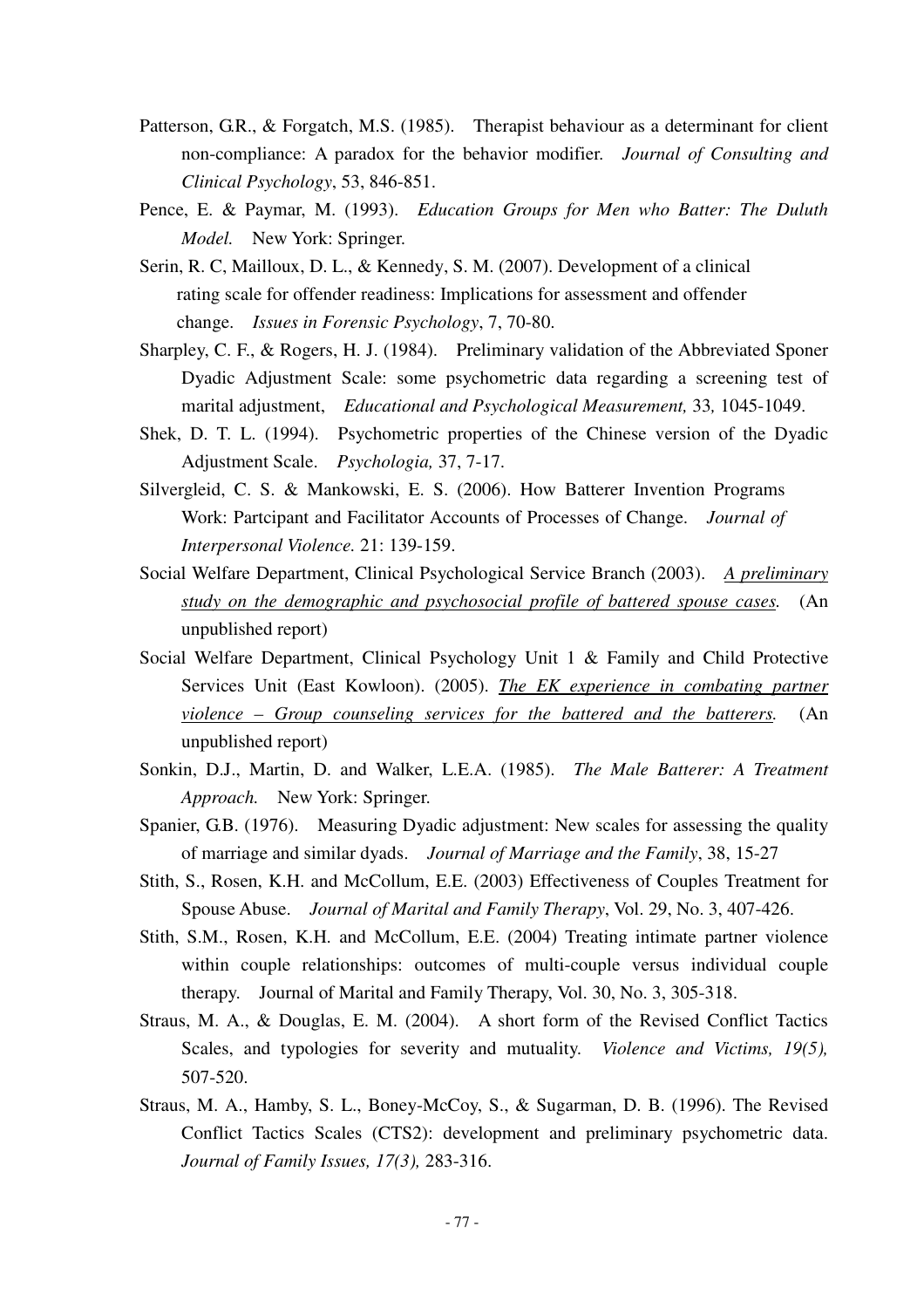Taft C.T., Murphy C.M., Musser P.H. and Remington N.A. (2004). Personality, Interpersonal, and Motivational Predictors of the Working Alliance in Group Cognitive-Behavioral Therapy for Partner Violent Men. *Journal of Counselling and Clinical Psychology,* Vol. 72, No. 2, 349-354.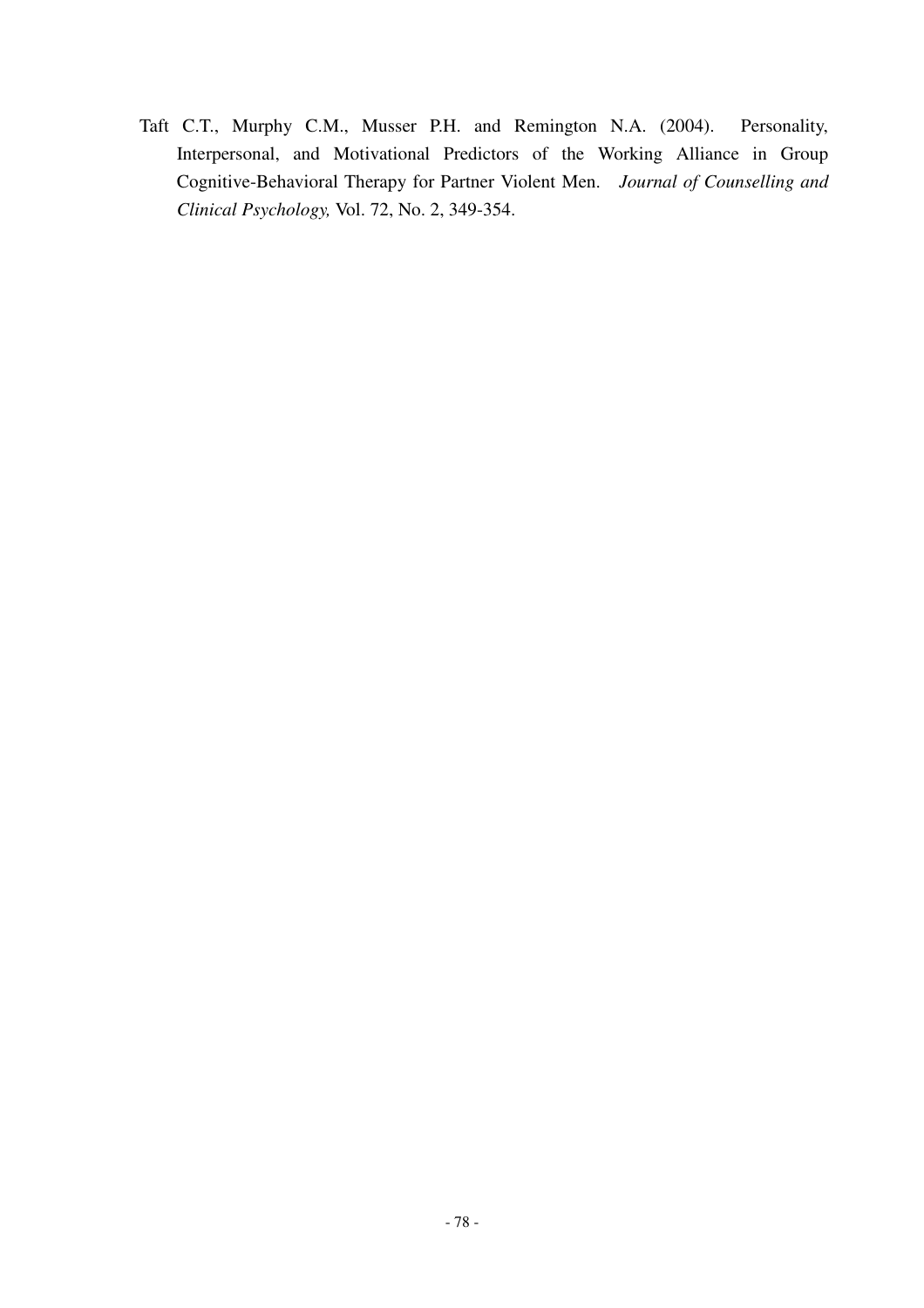# **APPENDIX 1**

### **Statistical Methods Used**

The following statistical methods are applied for demographic variables and outcome measures:

(a) Chi-Square test of independence – Commonly used on a contingency table of size (2 x c) for testing statistical difference between the BIP group and the comparison group for variables which are either of nominal or ordinal scale of measurement.

(b) T-test – For testing statistical difference between BIP group and comparison group for the CTS2 and DAS outcome measures.

(c) Mann-Whitney U test – A non-parametric test for testing statistical difference between BIP group and comparison group for the URICA-DV outcome with scores representing ordinal measurement.

(d) Paired T-test – For testing any significant improvement between two different time points (herein, pre-group treatment stage (0-mth) versus end of group treatment stage (3-mth)) for the CTS2 and DAS outcome measures for the two different groups.

(e) Wilcoxon Signed Ranks test – Another non-parametric test for statistical improvement in the URICA-DV score between two different time points for each of the two groups.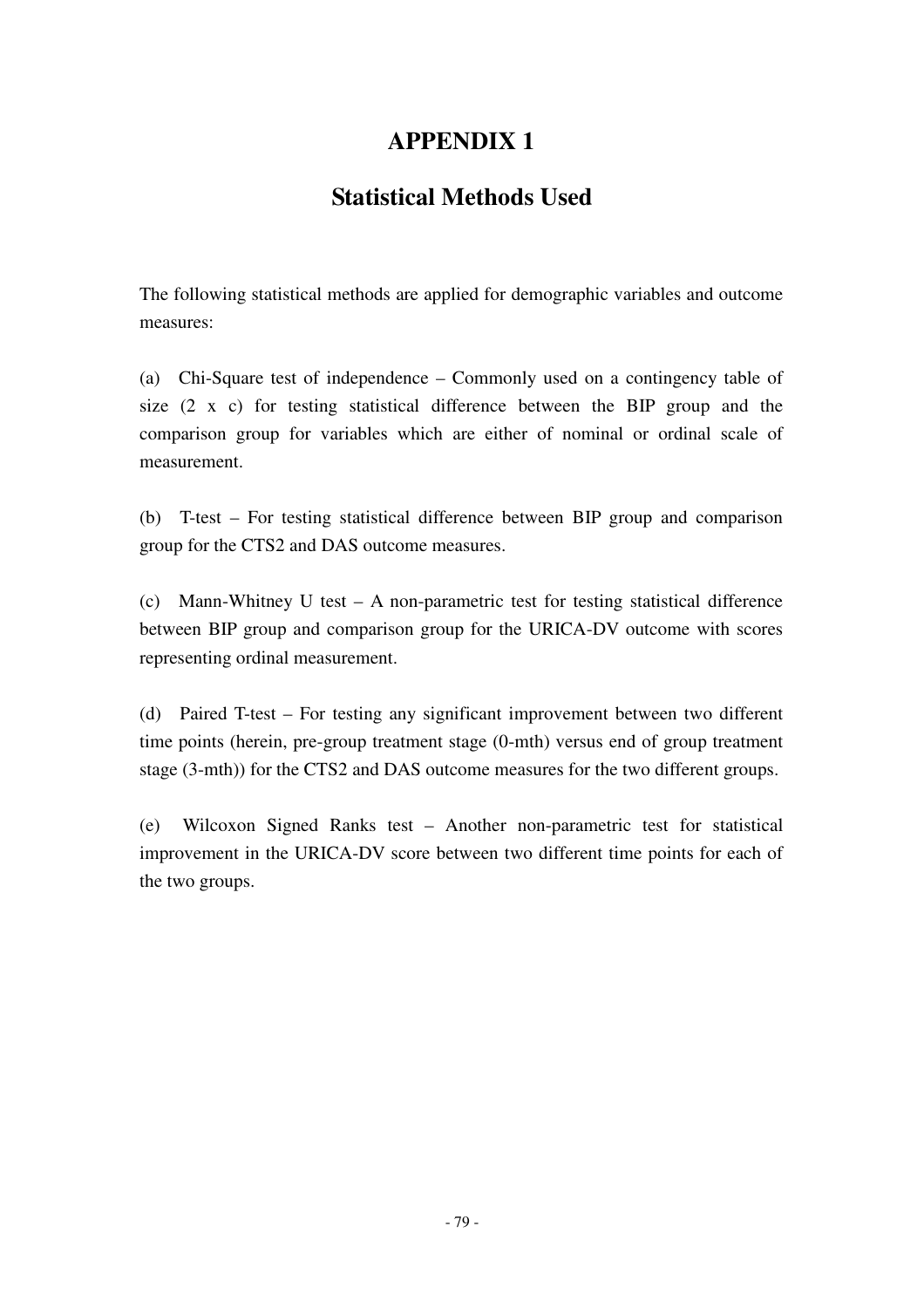# **APPENDIX 2**

# **Examples of Qualitative Study**

| <b>Example</b> | Paragraph     | <b>Content</b>                                                   |
|----------------|---------------|------------------------------------------------------------------|
| <b>Number</b>  | <b>Number</b> |                                                                  |
| 1              | 7.3           | One group participant said, 「家庭係需要去珍惜嘅,我就覺得                      |
|                |               | 呢個對我嚟講好重要。」 ("We need to treasure our family.<br><b>This</b>     |
|                |               | is very important for me.")                                      |
| 2              | 7.3           | One group participant said, 「你嚟呢度最紧要知道自己最终嘅目                     |
|                |               | 的係乜野。咁我個目的係想維持好個家庭嘛。唔想嘈團巴閉,唔                                     |
|                |               | 想離婚,唔想掟煲,而係想箍煲吖嘛。因為我地個煲要維持番,                                     |
|                |               | 所以我要俾心機學,學到呢就係自己嘅。」("It is important that                        |
|                |               | you know what the ultimate purpose of being here is. For me,     |
|                |               | my purpose is to preserve my family. I do not want arguments     |
|                |               | and divorce. I do not want to break up with my wife, but to      |
|                |               | keep my wife. I am therefore determined to learn well from this  |
|                |               | group.'')                                                        |
| 3              | 7.5           | One group participant said, 「在座的, 個個都覺得每個禮拜上擊                    |
|                |               | 傾吓計,吐吓苦水都會減到壓,情緒都會平伏返啲。」("These                                  |
|                |               | weekly gatherings allow us to chat and ventilate. They help to   |
|                |               |                                                                  |
|                |               | reduce our stress and calm down our emotions.")                  |
| 4              | 7.5           | One group participant said, 「抒發就好自由呀, 有乜覺得被禁                     |
|                |               | 制· J("We can share freely, without the feeling of anything being |
|                |               | barred.")                                                        |
| 5              | 7.5           | One group participant said, 「如果大家都有同一樣嘅病痛, 你講                    |
|                |               | 起上嚟就會感同身受,知道我究竟係點樣。咁樣講述同埋傾嘅過                                     |
|                |               | 程,本身就係舒緩你問題嘅一個方式嚟。你得到同一種發洩亦都                                     |
|                |               | 得到同一種安慰,即係互相之間會好自然有一種安慰。咁你亦都                                     |
|                |               | <b>喺關心人地或者得到人地關心嘅同時,會有開心嘅感覺囉。」</b>                               |
|                |               | ("If we are suffering from the same problem, we would have       |
|                |               | greater empathy towards each other. So when we share with        |
|                |               | each other, we are relieving our own pain at the same time. We   |
|                |               | are ventilating the same kind of grievances and receiving the    |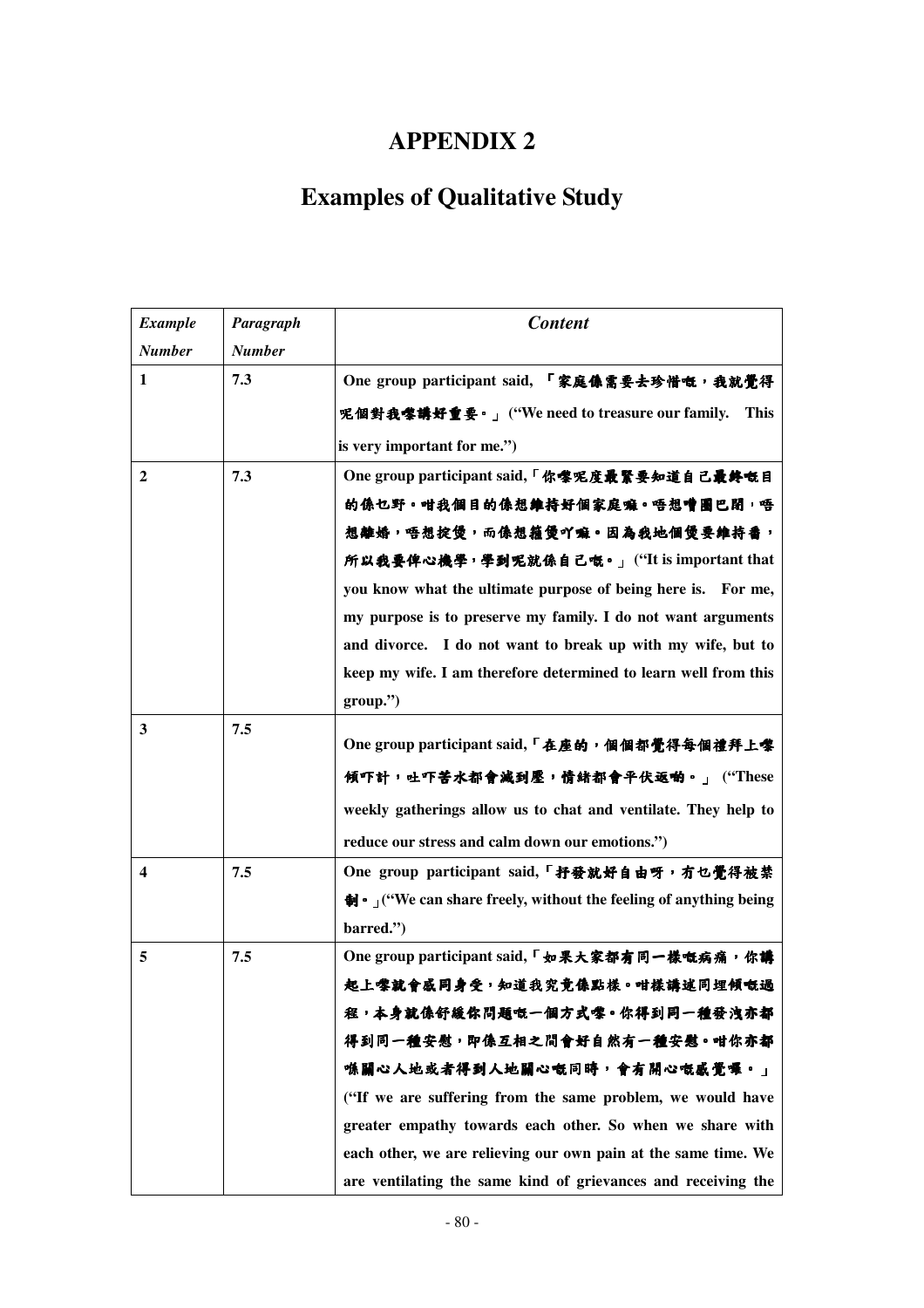|    |     | same kind of consolation.<br>That is to say, we find mutual        |
|----|-----|--------------------------------------------------------------------|
|    |     | comfort in one another. Thus while we are showing our care         |
|    |     | for others or receiving support from others, we also feel happy.") |
| 6  | 7.5 | One group participant said, 「第一佢地心態好健康嘅, 即係唸住                      |
|    |     | 幫人嘅心態;第二, 佢地有能力啦, 各自有唔同嘅分工啦咁去做                                     |
|    |     | 一啲野;第三呢,佢地用嘅方法就像呢經過考慮,咁每一個遊戲                                       |
|    |     | 或者係一啲鍊習呢都有目的有幫助嘅,就唔係行形式化。」                                         |
|    |     | ("Firstly, their intention is very wholesome; they want to help    |
|    |     | others. Secondly, they have the ability to help us and there are   |
|    |     | good collaboration among them. Thirdly, they designed the          |
|    |     | program thoughtfully; every game or exercise has an aim and is     |
|    |     | helpful, and thus does not become formalized.")                    |
| 7  | 7.6 | One group participant said, 「自己學咗家暴嘅害處。」("I learned                |
|    |     | the adverse effects of family violence.")                          |
| 8  | 7.6 | One group participant said, 「諗到暴力個後果, 自己接唔接受得                      |
|    |     | 到先 • J ("I would ask myself first whether I can bear the effects   |
|    |     | of violence.")                                                     |
| 9  | 7.6 | One group participant said, 「以前覺得自己係啱晒,無錯。參加                       |
|    |     | 呢個小組, 現在覺得自己用暴力係唔啱。通過呢個小組, 學識點                                     |
|    |     | 樣把家庭攪得和諧啲,唔好去打打殺殺、吵吵鬧鬧,對我嘅影響                                       |
|    |     | 好緊要 • 」 ("Previously, I thought I did nothing wrong. After         |
|    |     | joining this group, I learned that using violence is not right.    |
|    |     | Through this group, I learned how to create a more harmonious      |
|    |     | family, and to stop quarrels and violence.<br>This is very         |
|    |     | important for me.")                                                |
| 10 | 7.6 | One group participant said, 「有時太太做得唔啱嘅地方, 我會好                      |
|    |     | 勞氣,要用其他方法處理,但一定唔會用暴力。」("I feel irritable                           |
|    |     | when my wife did something wrong. Instead of using violence, I     |
|    |     | would try to handle the situation in other ways.")                 |
| 11 | 7.6 | One group participant said, 學習點樣控制自己嘅情緒,唔好等啲                       |
|    |     | 野恩化左。」 ("I would try to control my emotion so as not to            |
|    |     | make the situation worse.")                                        |
| 12 | 7.6 | One group participant said, 「同太太復合期間喺街上有吵鬧, 佢                      |
|    |     | 作挑繫性言語想打架。幸好自己想起小組嘅片段,學到嘅嘢,使                                       |
|    |     |                                                                    |
|    |     | 自己可以控制自己,心情平静咗,反而叫佢安静。事後很高興,                                       |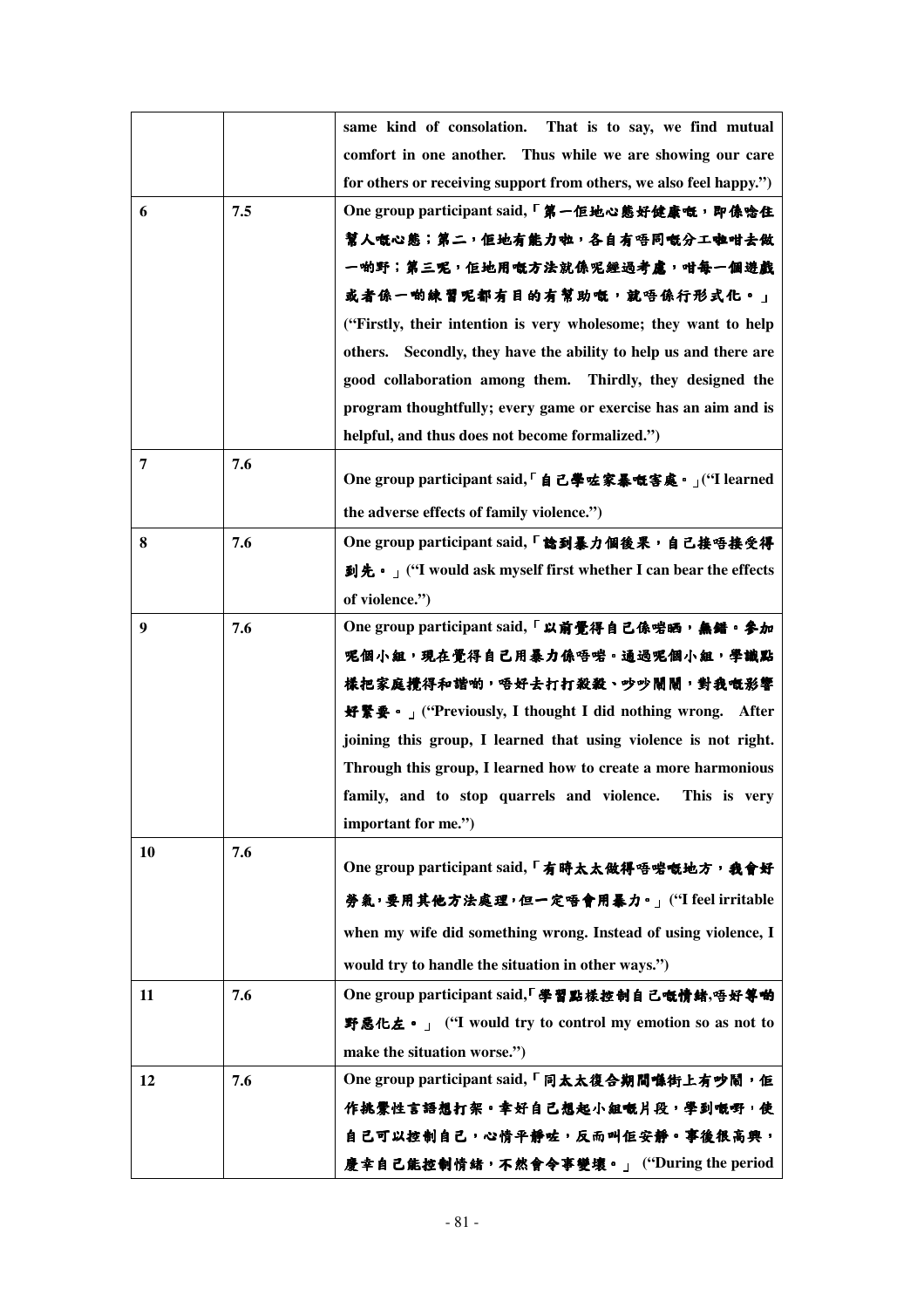|    |     | of reconciliation, my wife once provoked me on the street, saying  |  |  |  |  |
|----|-----|--------------------------------------------------------------------|--|--|--|--|
|    |     | that she wanted a fight. Fortunately, I remembered what I          |  |  |  |  |
|    |     | have learned in the group. I tried to control my emotion and       |  |  |  |  |
|    |     | asked my wife to calm down. Afterwards, I felt very happy          |  |  |  |  |
|    |     | because I could handle my own emotion and had successfully         |  |  |  |  |
|    |     | prevented the situation from getting worse.")                      |  |  |  |  |
| 13 | 7.6 | One group participant said, 「以前覺得自己好多事都係啱晒,對                       |  |  |  |  |
|    |     | 方好多地方都係錯嘅。但上完呢啲堂,覺得女方就算有咩唔啱嘅                                       |  |  |  |  |
|    |     | 地方,自己都需要檢討自己。忍咗先,之後才去處理問題。唔好                                       |  |  |  |  |
|    |     | 经常認定自己啱晒。」 ("In the past, I thought I was right and my             |  |  |  |  |
|    |     | wife was wrong. After attending these sessions, I realized that    |  |  |  |  |
|    |     | although my wife may be wrong, I need to pay attention to my       |  |  |  |  |
|    |     | own faults as well. I would try to calm myself down before         |  |  |  |  |
|    |     | attempting to handle the problem. I no longer believe that I am    |  |  |  |  |
|    |     | always right.")                                                    |  |  |  |  |
| 14 | 7.7 |                                                                    |  |  |  |  |
|    |     | One group participant said, <sup>[</sup> 學習點樣控制自已嘅情绪, 唔好等          |  |  |  |  |
|    |     | 啲野惡化左,而家變左有矛盾果時呢,自己就會有個警號,就                                        |  |  |  |  |
|    |     | 提醒自己,呀,像,而家自己情绪就有啲問题,要注意,唔好                                        |  |  |  |  |
|    |     | 俾佢惡化落去,要冷卻佢,呢個第一啦。第二,就會有咁容易                                        |  |  |  |  |
|    |     | 去鑽牛角尖。」 ("First of all, I learned to control my own                |  |  |  |  |
|    |     | emotion, so as to avoid things getting worse. At present, when     |  |  |  |  |
|    |     | I have conflict with my wife, I would signal myself to cool down   |  |  |  |  |
|    |     | so that my emotion would not escalate. Secondly, I tend not to     |  |  |  |  |
|    |     | preoccupy myself with negative thoughts.")                         |  |  |  |  |
| 15 | 7.7 | One group participant said, 「處理衝突, 控制情緒。學習多了,                      |  |  |  |  |
|    |     | 對人好了。所學的可應用,有時更不夠用,常用『停止』。其實                                       |  |  |  |  |
|    |     | 自己之前亦有用過,不過不懂好好善用。」("I learned to handle                           |  |  |  |  |
|    |     | conflicts and manage my emotions. I also learned the proper way    |  |  |  |  |
|    |     | to "time-out" myself.")                                            |  |  |  |  |
| 16 | 7.7 | One group participant said, 「我都係學咗多啲溝通囉,最緊要了                       |  |  |  |  |
|    |     | 解佢内心嘅世界呀,同埋將自己嘅感受話俾佢聽呀,即係大家多                                       |  |  |  |  |
|    |     | <b>啲溝通、了解下喔!唔會擺太多嘢喺個心度,多啲溝通好啲嘅。」</b>                               |  |  |  |  |
|    |     | ("For me, I realized the importance of communication.<br>It is     |  |  |  |  |
|    |     | important to understand her internal world, and it is essential to |  |  |  |  |
|    |     | communicate my thoughts and feelings to her as well.<br>This       |  |  |  |  |
|    |     | mutual communication is good.")                                    |  |  |  |  |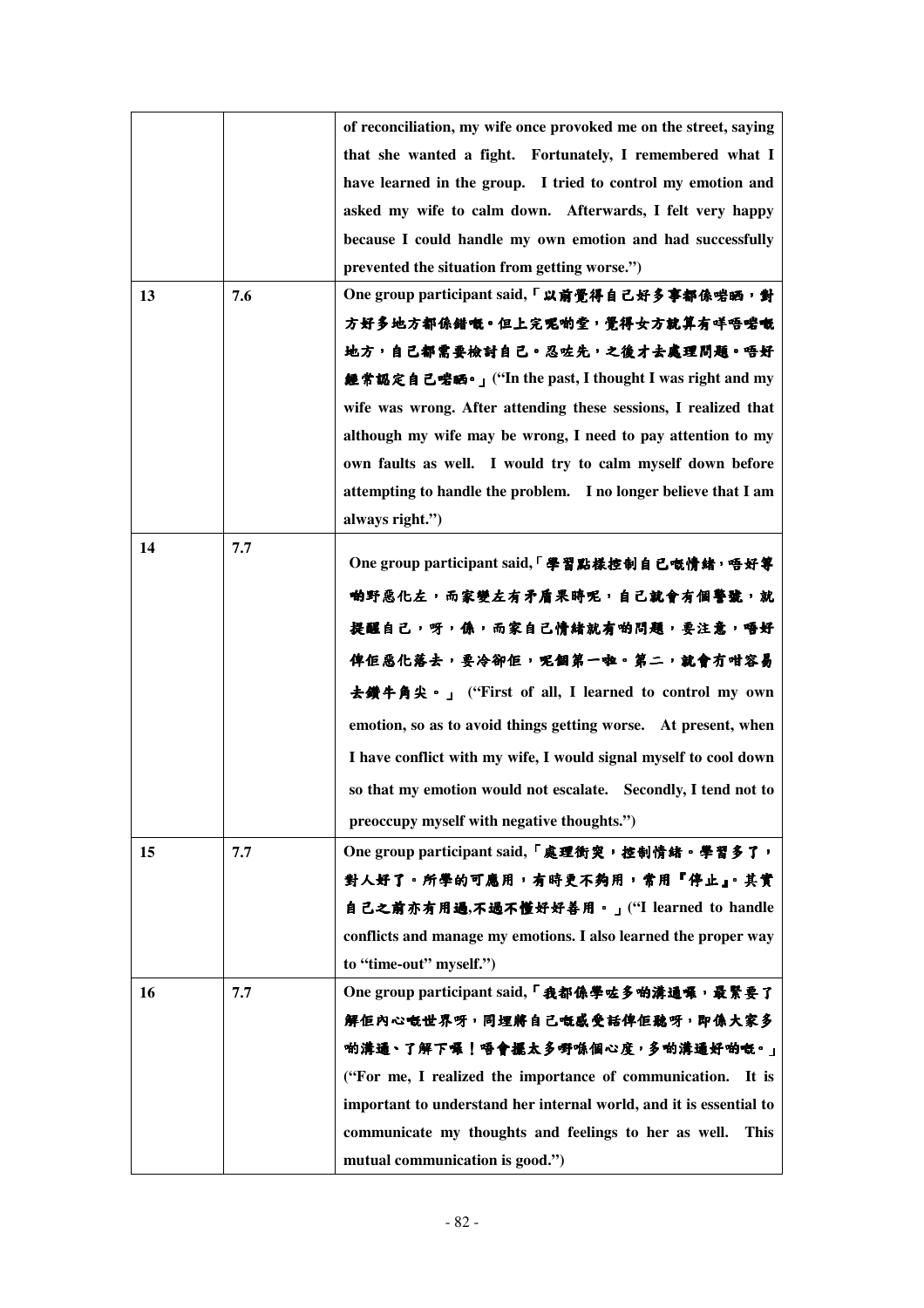| 17 | 7.7 | One group participant said, 「問題大家要講出來去解決, 因為大                                 |
|----|-----|-------------------------------------------------------------------------------|
|    |     | 家有很多矛盾,通過呢個過程,建立和諧家庭。」("Since there are                                       |
|    |     | a lot of disagreements between us, we should talk about it                    |
|    |     | We would be able to build a harmonious family<br>openly.                      |
|    |     | through this process.")                                                       |
| 18 | 7.7 | One group participant said,「都要聽下太太講乜嘢心聲囉,要了                                   |
|    |     | 解佢呀,或者唔好講埋晒啲批評嘅嘢呀。」("I should listen to my                                    |
|    |     | wife more, to understand her, and not to criticize her.")                     |
| 19 | 7.7 | One group participant said,「其實喺呢個課程學到嘅呢,就係包                                   |
|    |     | 容同埋爱心囉,互相了解同協商囉,咁我就體會到呢樣嘢。」                                                   |
|    |     | ("From this group, I learned the importance of tolerance and                  |
|    |     | love, mutual understanding and negotiation.")                                 |
| 20 | 7.8 |                                                                               |
|    |     | One group participant said, 「喺小組最初幾節,當社工說唔可以                                  |
|    |     | 用暴力時,我嘅感覺係內疚。」("In the first few sessions, when                               |
|    |     | the social worker said that we should not use violence, I felt                |
|    |     | regretful.")                                                                  |
| 21 | 7.8 | One group participant said, 「個心態有啲變咗。以前就成日覺得                                  |
|    |     | 佢囉唆呀,樣樣嘢都係佢引起。而家知道有時自己都有用心去                                                   |
|    |     | 做,譬如冇去氹吓佢呀,適當嘅時候又冇去幫佢呀,佢有時講嘢                                                  |
|    |     | 叫我,好多時我都係唔睬佢呀。即係以前做得唔夠,真係做得唔                                                  |
|    |     | 夠 • 」 ("My attitude has changed. Previously, I thought that my                |
|    |     | wife was nagging and she was the one to be blamed. Now, I                     |
|    |     | realized that I failed to care about her, help her, and to listen to          |
|    |     | I did not do enough for her in the past.")<br>her.                            |
| 22 | 7.8 | One group participant said, 「你上呢個課程唔係要你認錯,而係                                  |
|    |     | 你自己真像想有改變。」 ("The group sessions do not force you to                          |
|    |     | admit your mistakes, but rather it is that you really want to                 |
|    |     | change yourselves.")                                                          |
| 23 | 7.8 | One group participant said, 「去掉換角色去諗, 而家可以諗多啲                                 |
|    |     | 喔,以前唔會嘅,只會諗自己嗰面。」("I will try to see my wife's                                |
|    |     | perspective. In the past, I would not do so, I would only think               |
|    |     | about myself.")                                                               |
| 24 | 7.8 | One group participant said,得益嘅係,學識容忍,遷就,少咗吵                                   |
|    |     | 鬧 • $\blacksquare$ ("What is beneficial is that I learned to be more tolerant |
|    |     | and considerate. There is less arguments.")                                   |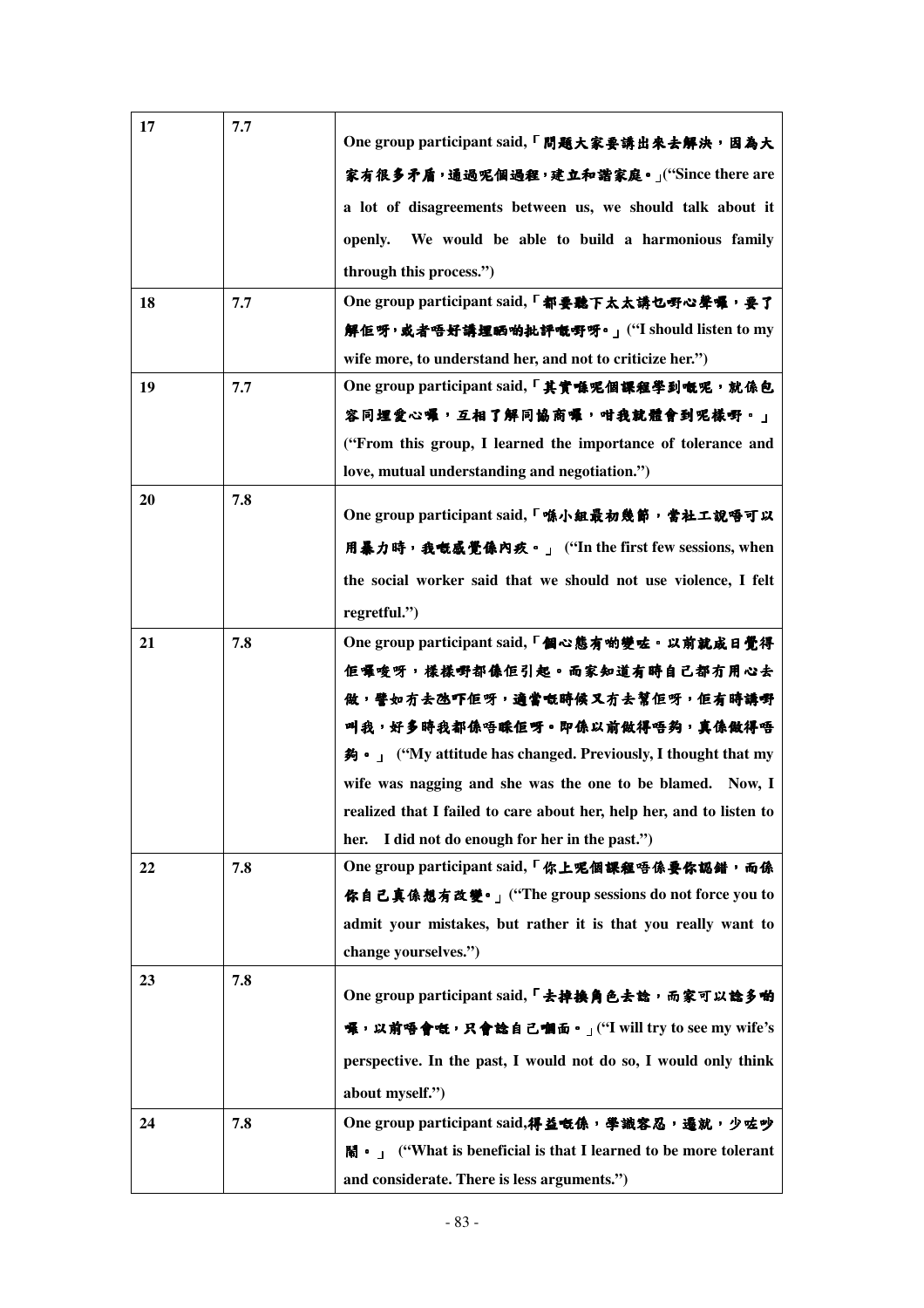| 25 | 7.8  | One group participant said, 「對伴侶多啲關懷,多啲照顧同愛                            |
|----|------|------------------------------------------------------------------------|
|    |      | 心, 關係就會好。」 ("I try to show concern, care and love for my               |
|    |      | partners and our relationship will improve.")                          |
| 26 | 7.8  | One group participant said, 改吓佢呀, 而家乜都肯做囉, 嘻嘻!                         |
|    |      | 所以咪有回報囉!而家真係用心付出。」 ("I try to please her                               |
|    |      | and it repays.")                                                       |
| 27 | 7.9  | One group participant said, 「另一半都参加,大家學習。」 ("My                        |
|    |      | wife also join a similar group. We both learn together.")              |
| 28 | 7.9  | One group participant said, 我認為呢兩個人去見,可以解決既問                           |
|    |      | 題多啲 • 」 ("If both of us receive therapy, more problems can be          |
|    |      | resolved.")                                                            |
| 29 | 7.9  | One group participant said, 「我太太上過呢啲堂,佢上完堂之後,                          |
|    |      | 我感覺到佢同我嘅相處係變咗架!」 ("After my wife has                                   |
|    |      | attended similar sessions, I feel that our interaction has             |
|    |      | changed!")                                                             |
| 30 | 7.13 | A caseworker said, 「改變係先生大聲罵太太佢知衰,自己又這                                 |
|    |      | 樣發脾氣,後來停了,走入廚房食煙飲凍水,就冷靜自己」                                             |
|    |      | 個案社工                                                                   |
|    |      | ("The change was evident when the men became aware of his              |
|    |      | temper tantrums. He knew that scolding his wife fiercely was           |
|    |      | He then stopped, walked into the kitchen, smoked a<br>wrong.           |
|    |      | cigarette, and drank some cold water to calm himself down.")           |
| 31 | 7.13 | A batterer's wife said,脾氣都好了,他現在能夠抑壓住,他上堂                              |
|    |      | 識這些 ,以前唔會」 – 太太                                                        |
|    |      | ("His temper has become better. He can tolerate frustrations.          |
|    |      | He learned these in the groups, while he did not know these in         |
|    |      | the past,")                                                            |
| 32 | 7.13 | One group participant said, 「因為俾我好緊要既嘢,打係唔得,                           |
|    |      | 你用其他辦法能夠去解決問題。」 ("The group taught me a very                           |
|    |      | important issue that we could not batter our spouse; alternatives      |
|    |      | should be considered to solve problems")                               |
| 33 | 7.13 |                                                                        |
|    |      | A batterer's wife said, 「他現在多說話了,不會抑壓自己,最後                             |
|    |      | 都很多說話同我講講孩子將來讀書的事好咗好多,咩事都會                                             |
|    |      | 講出來」 - 太太                                                              |
|    |      | ("He expresses more and no longer suppresses himself.<br>He now        |
|    |      | talks a lot to me, about children's study in the future, etc.<br>A lot |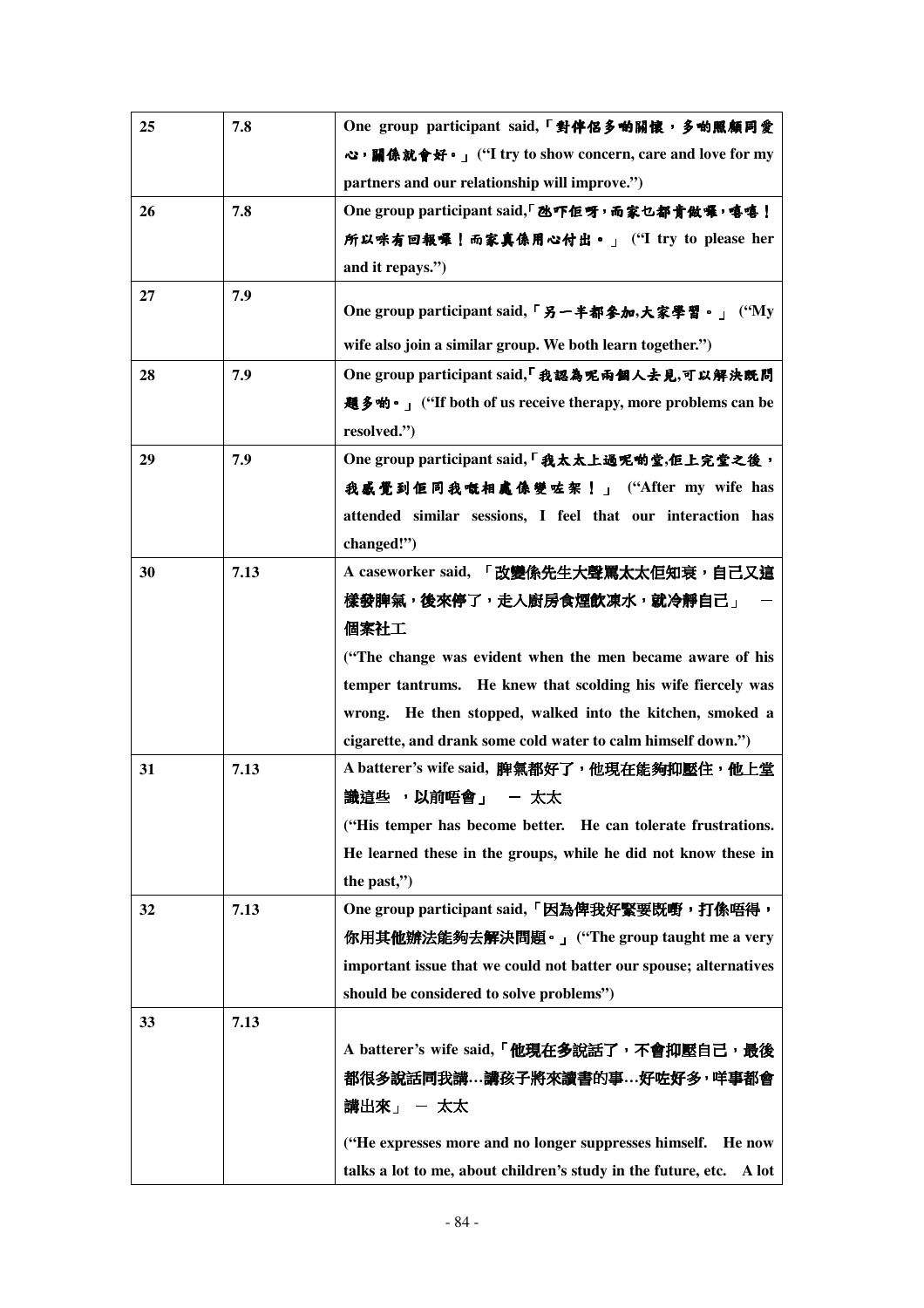|    |      | better, we talked about everything,")                                              |
|----|------|------------------------------------------------------------------------------------|
| 34 | 7.13 | A batterer's wife said, 「大家都有商有量, 有得交談, 即係好似                                       |
|    |      | 一般人家庭生活咁正常,再唔會像緊張,緊張好辛苦」<br>一太太                                                    |
|    |      | ("We can negotiate and discuss with each other, like other                         |
|    |      | normal family. Our relationship is no longer tense. Tension is                     |
|    |      | hard to bear,")                                                                    |
| 35 | 7.14 | One group facilitator said, 「我覺得像憤怒控制,聽到他每次都                                       |
|    |      | 講到點樣做,或者有冇難處,你會發覺他不是只是聽,真的應該                                                       |
|    |      | 有試過,有地方佢覺得唔得,他會告訴你」 – 小組輔導員                                                        |
|    |      | ("Anger management was useful to him. He could verbalize                           |
|    |      | step by step how it was carried out. He was not just listening                     |
|    |      | but actually applying them. When he found that they are not                        |
|    |      | working, he would discuss with you.")                                              |
| 36 | 7.14 | One of the cases said, 「傾好多事情,我們都互相幫助,這個組,                                         |
|    |      | 有咩事大家想不通,大家都講出來,如果大家能夠幫到你就幫,                                                       |
|    |      | 不能幫我們就找方法來解決這個問題」("We talked a lot and we                                          |
|    |      | helped each other. In this group, we told each other whatever                      |
|    |      | we could not understand. If we could help, we would. If not,                       |
|    |      | we tried to think of some other ways to solve the problems.")                      |
| 37 | 7.14 | One group participant said, 「錯就錯咗,唯有承擔呢個責任自                                        |
|    |      | 己想想點樣以後補救段婚姻到好為止,始終要自己補救。除非唔                                                       |
|    |      | 想有番個家庭,有番個家庭就要留心聽,唯有做多一點」("I have                                                  |
|    |      | already done something wrong, but what I can do is to take                         |
|    |      | responsibilityI try to see how I can improve our marriage.                         |
|    |      | What is important is that I myself have to do something. If I do                   |
|    |      | not want to give up the family, I have to listen and do                            |
|    |      | something.")                                                                       |
| 38 | 7.14 | The wife of a man remarked, 若他發脾氣, 我會先不和他說話                                        |
|    |      | 以前有時會繼續講…有時不和他說免得吵架會行開…盡量不要                                                        |
|    |      | 和他吵架,不要煽動他」 ("If he throws lose his temper, I would                                |
|    |      | not talk to himIn the past, I kept on arguing with himNow I                        |
|    |      | would walk away to avoid conflictsI try not to argue with him<br>or provoke him.") |
| 39 | 7.14 | One of the cases said, 「警察唸深一層如果佢唔告我又反思唔                                           |
|    |      | 到,沒咗呢個結局,可能仲錯落去。」 ("Policeif they do not                                           |
|    |      | charge me, I would not reflect on what I have done. Without                        |
|    |      | this consequence, I might continue to batter.")                                    |
| 40 | 7.18 | A group facilitator said, 「 在這裡講,雖然大家故事不同,但是大                                      |
|    |      |                                                                                    |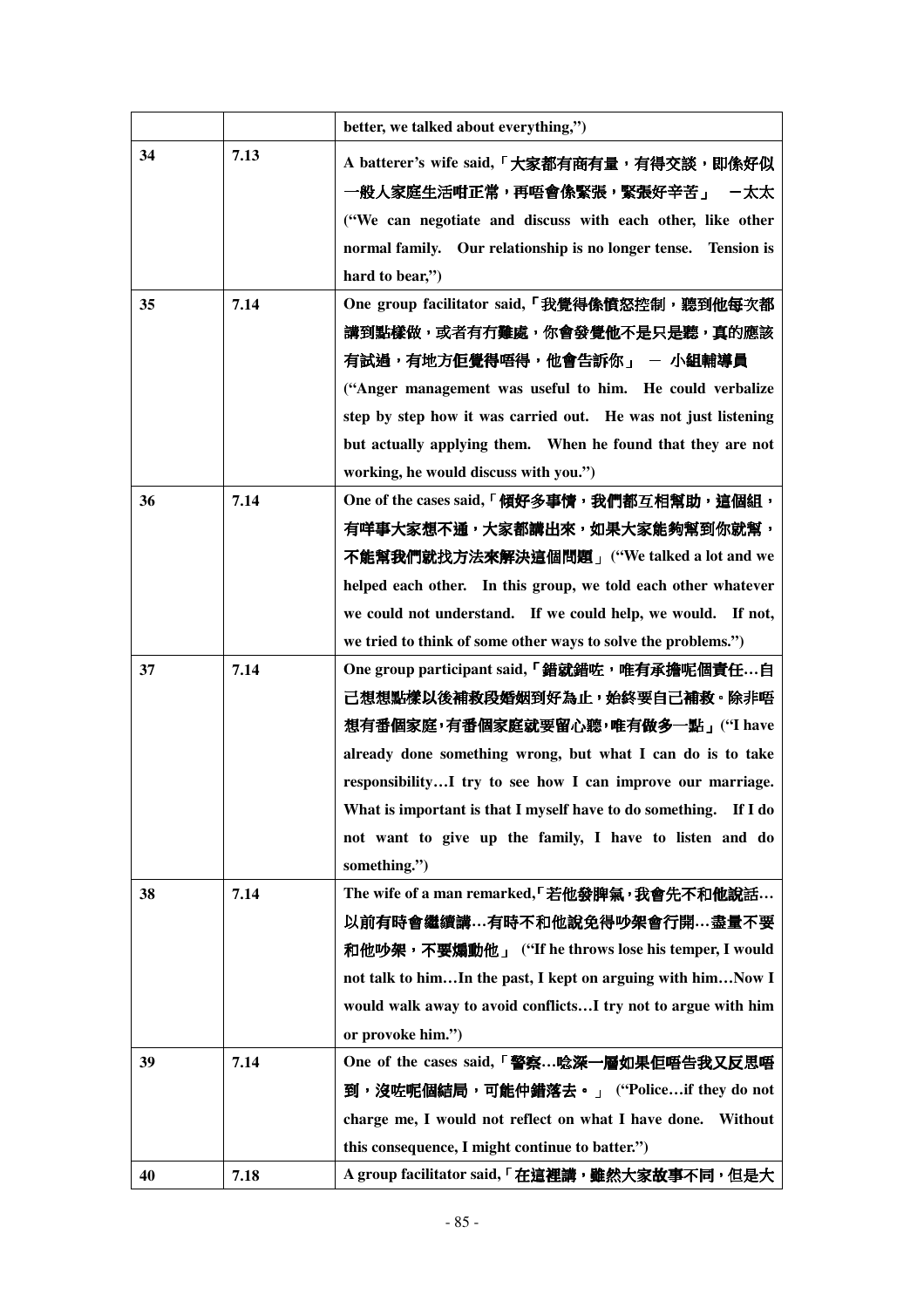|    |      | 家可以明白大家的感受。同時分享得咁上下,大家建立了關係,                                        |
|----|------|---------------------------------------------------------------------|
|    |      | 佢地覺得可以互相提醒,互相批評。我地覺得呢方面幫到佢地好                                        |
|    |      | 多。」                                                                 |
|    |      | ("Here, although their stories were different, they could           |
|    |      | understand each other's feelings. Through sharing, they could       |
|    |      | develop a relationship. They felt that they could suggest things    |
|    |      | to each other or even criticize one another. We feel that in this   |
|    |      | way, they are helped a lot.")                                       |
| 41 | 7.18 | A group facilitator expressed, 「但係佢地平時呢班男士好少有人                      |
|    |      | 聽下佢講心底話,有機會成班男士呻下,所以其實佢地都幾享受                                        |
|    |      | 這樣・」                                                                |
|    |      | ("Normally, very few people listened to these men. This was an      |
|    |      | opportunity for them to ventilate; thus they quite enjoyed the      |
|    |      | $group$ .")                                                         |
| 42 | 7.18 | A group facilitator said,「同時有些組員亦開始睇返婚姻是什麼?                         |
|    |      | 然後開始重新建立一個新的期望。」                                                    |
|    |      | ("At the same time, some group participants started to rethink      |
|    |      | what marriage is.<br>Then they began to rebuild their               |
|    |      | expectations.")                                                     |
| 43 | 7.18 | A caseworker said, 「又有另一個個案,本身都肯講多少少, 在小                            |
|    |      | 組裡因為比較有系統,又可以檢視下佢自己的成長經歷,同時又                                        |
|    |      | 有 skills 教佢,因此變了 individual 傾的時候,傾的話題更加深                            |
|    |      |                                                                     |
|    |      |                                                                     |
|    |      | 入。對於那些有心的 client 更會進一步幫到。」                                          |
|    |      | ("There was a client who was quite willing to express himself.      |
|    |      | The BIP was systematic; it helped him to examine his own            |
|    |      | development. Also he was taught some skills. Therefore in           |
|    |      | our individual sessions, we could have more in- depth               |
|    |      | discussions. We could be more helpful to those clients who          |
|    |      | were motivated to change.")                                         |
| 44 | 7.18 | A group facilitator said, 「佢有些 educational element, skill 的         |
|    |      | sharing, 佢都有 get 到一些。」                                              |
|    |      | ("It has some educational element, skills sharing; thus he can get  |
|    |      | something out of the group.")                                       |
| 45 | 7.18 | A group facilitator said, 「其實小組處理事情會比較有系統,並不                        |
|    |      | 是社工沒有教小組裡所教的事,但是他們覺得現在講得清楚很                                         |
|    |      | 多,之間的來龍去脈清楚很多、有條理很多,而令佢地覺得小組                                        |
|    |      | 很有用。」<br>("The BIP was more systematic. Not that the caseworker had |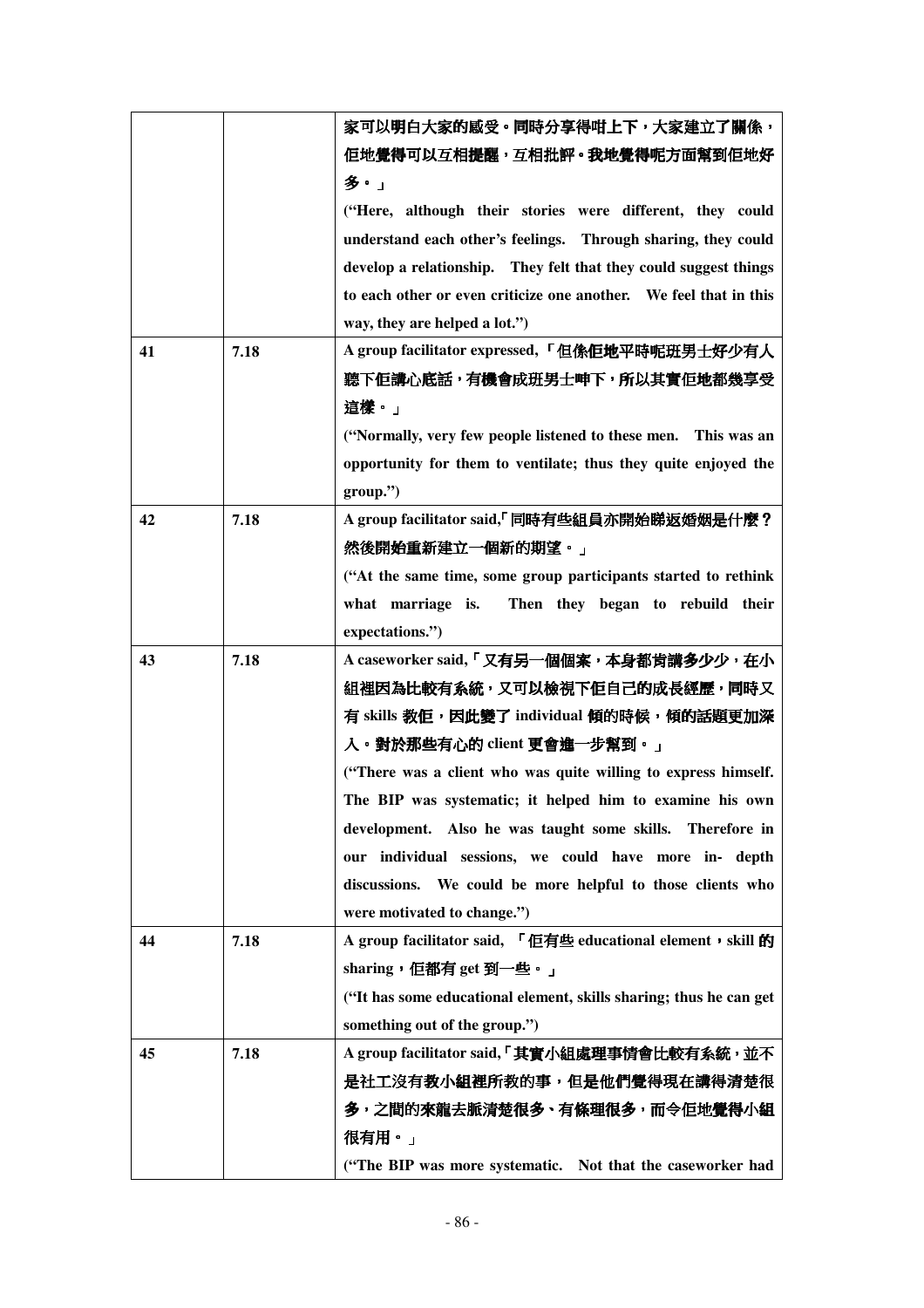|    |      | not taught what was taught in the group session, but the         |
|----|------|------------------------------------------------------------------|
|    |      | batterers felt that what was taught was clearer in the group,    |
|    |      | more explanations, more systematic, and thus they felt that the  |
|    |      | group was very useful.")                                         |
| 46 | 7.18 | A group facilitator said, 「我個小組好特別,男士話點解叫我來,                     |
|    |      | 佢地認為應該女士來,罸就罸女士,跟住講返件事,打個陣個種                                     |
|    |      | 唔公平 · 我地那一組 XX 帶得幾好,話你地有兩個茶煲,你要先                                 |
|    |      | 處理自己那個茶煲,另一個遲點再說,令佢地唔會將件事                                        |
|    |      | externalize, internalize 返處理自己個茶煲先。跟住去到中間佢                       |
|    |      | 地都有承認自己像大男人,對太太唔好·睇到佢地在這段時間慢                                     |
|    |      | 慢將佢地的 externalize 的問題 internalize,睇到個 progress • 」               |
|    |      | ("My group was very unusual. The men asked why they should       |
|    |      | come to the BIP. They believed that their wives should come      |
|    |      | instead. The women should be punished when the men recalled      |
|    |      | how they fought with their wives; they thought they were         |
|    |      | unfairly treated. In our group, XX (name of CP) was a good       |
|    |      | facilitator. He said there were two tea pots; they should first  |
|    |      |                                                                  |
|    |      | look after their own tea pot before handling those of others.    |
|    |      | This was to encourage them to internalize rather than            |
|    |      | externalize their own problem. Then when they came to the        |
|    |      | middle of the sessions of the BIP, they began to admit that they |
|    |      | were male chauvinists and was not good to their wives. We        |
|    |      | could see that they had gradually changed from externalizing to  |
|    |      | internalizing their own problems, thus showing progress.")       |
| 47 | 7.18 | A group facilitator said, 「大家一齊去講返自己的經驗, 其實, 已                   |
|    |      | 經好肯定呢個唔係一個做法·有小量組員都會覺得其實自己個太                                     |
|    |      | 太的行為是否真像咁唔合理呢?咁就變了多了一個人際之間一                                      |
|    |      | 個互相學習機會・」                                                        |
|    |      | ("They all talked about their own experience. In fact, they were |
|    |      | sure that this (violence) would not work.<br>A number of         |
|    |      | participants felt that their wives were really not that          |
|    |      | unreasonable. Thus the BIP also provided an opportunity for      |
|    |      | the batterers to learn from one another.")                       |
| 48 | 7.18 | A group facilitator said,「而家連身邊很多男人都發覺這方法是不                      |
|    |      | 行的,在他們家裡都行不通,所以佢地覺得有個空間,開始想聽                                     |
|    |      | <b>下除了這樣還可以怎樣?」</b>                                              |
|    |      | ("Now that many men around them had discovered that this         |
|    |      | method (using violence) did not work in their home, they began   |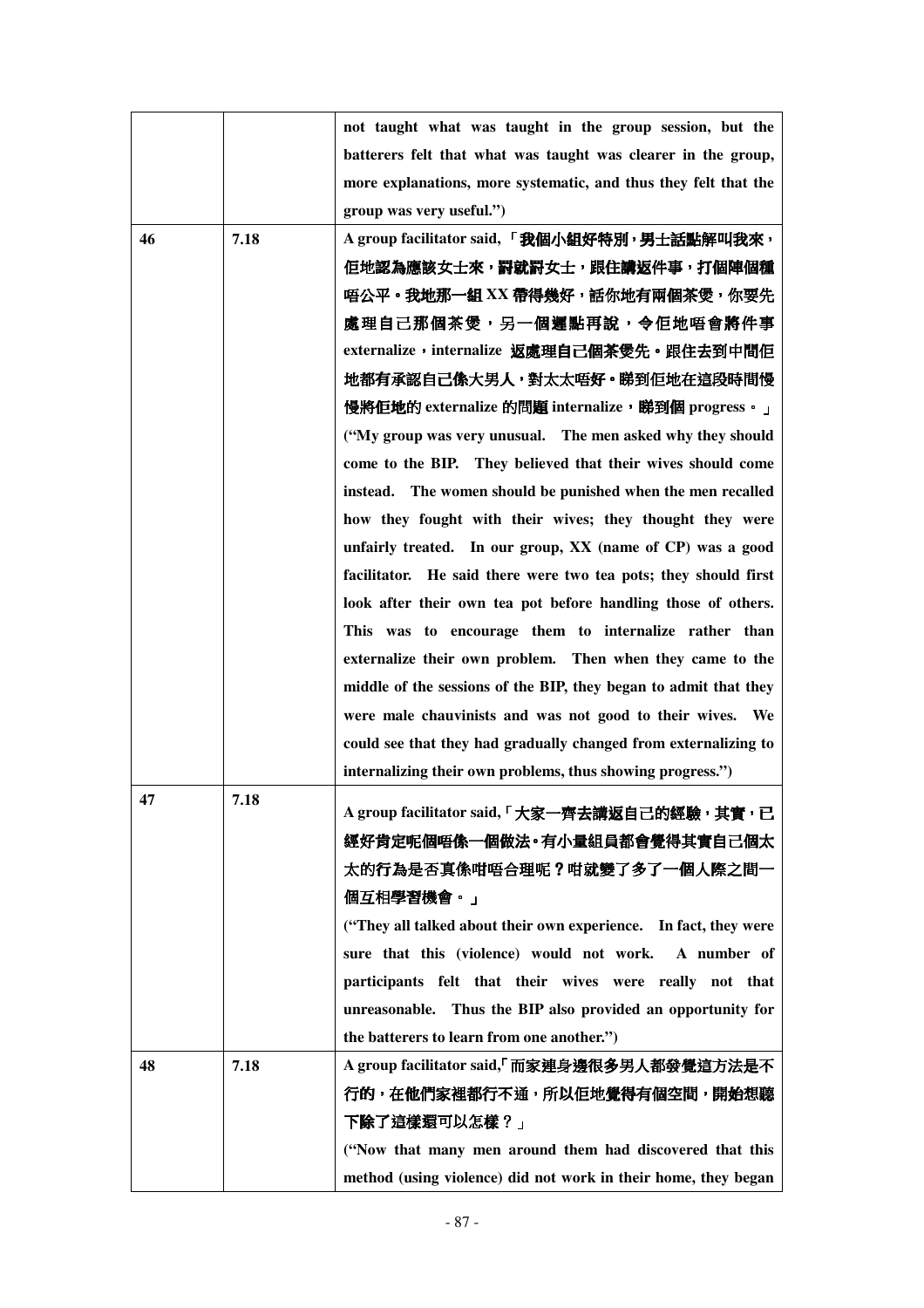|    |      | to listen if there were other ways of relating with their spouses |  |  |  |
|----|------|-------------------------------------------------------------------|--|--|--|
|    |      | instead.")                                                        |  |  |  |
| 49 | 7.18 | A caseworker said, 「我覺得小組可以發揮到成長的功效。有些                            |  |  |  |
|    |      | 男士一係唔聽你講,一些聽你講的可能好依賴。我有什麼唔掂,                                      |  |  |  |
|    |      | 就返來問下姑娘意見,或者要同佢傾好耐。但像小組就可以互相                                      |  |  |  |
|    |      | 幫忙,佢就覺得自己是有力量。比起單對單,佢地覺得係有力量                                      |  |  |  |
|    |      | 可以互相幫忙,互相解決問題,或者面對個問題。」                                           |  |  |  |
|    |      | ("I felt that the group could help the men grow. Some men         |  |  |  |
|    |      | would not listen to you, but for those who listen, they could be  |  |  |  |
|    |      | very dependent. They would consult the caseworkers whenever       |  |  |  |
|    |      | they had problems and would talk for a long time. But in the      |  |  |  |
|    |      | group, the men helped each other. The batterer would think        |  |  |  |
|    |      | that he had power to help himself. Compared to individual         |  |  |  |
|    |      | counselling, they felt in a group they could help each other to   |  |  |  |
|    |      | face and solve problems.")                                        |  |  |  |
| 50 | 7.18 | A group facilitator said, 「有小量組員都會覺得其實自己個太太                       |  |  |  |
|    |      | 的行為是否真像咁唔合理呢?咁 <b>就變了</b> 多了一個人際之間一個                              |  |  |  |
|    |      | 互相學習機會・呢樣係靠單對單個案工作冇辦法做到・係 worker                                  |  |  |  |
|    |      | 講佢聽都唔及組員講佢聽・」                                                     |  |  |  |
|    |      | ("Some group participants wondered if their wives' behaviours     |  |  |  |
|    |      | were really that unreasonable. The group provided a way for       |  |  |  |
|    |      | This could achieve what individual<br>mutual learning.            |  |  |  |
|    |      | counselling could not achieve. They would rather listen to the    |  |  |  |
|    |      | words of fellow group participants than to those of the worker.") |  |  |  |
| 51 | 7.18 | A group facilitator said, 「因為不單只 worker 有聲音,其他男                   |  |  |  |
|    |      | 人,其他組員都可以有聲音。有時佢會 buy 一些其他組員說的                                    |  |  |  |
|    |      | 話,未必 buy 個 worker。但 anyhow 又幫到佢唔用 violence 的                      |  |  |  |
|    |      | 方法就可以解決婚姻破裂的問題。」                                                  |  |  |  |
|    |      | ("In the group, there was not only the voice of the caseworker,   |  |  |  |
|    |      | but also those of other male participants.<br>Sometimes they      |  |  |  |
|    |      | would accept the words of other participants, but not those of    |  |  |  |
|    |      | the worker. Anyway, these words had helped them not to use        |  |  |  |
|    |      | violence in handling their marital problems.")                    |  |  |  |
| 52 | 7.18 | A caseworker said, 「我覺得 individual 有 individual 好, 因為             |  |  |  |
|    |      | individual 處理過,去到 group 冇咁易攪亂檔。另一些就是佢有                            |  |  |  |
|    |      | 些問題好 specific,在 group 是處理不到。 」                                    |  |  |  |
|    |      | ("I felt that individual casework had its own merit. A client     |  |  |  |
|    |      | who had received individual counselling was able to participate   |  |  |  |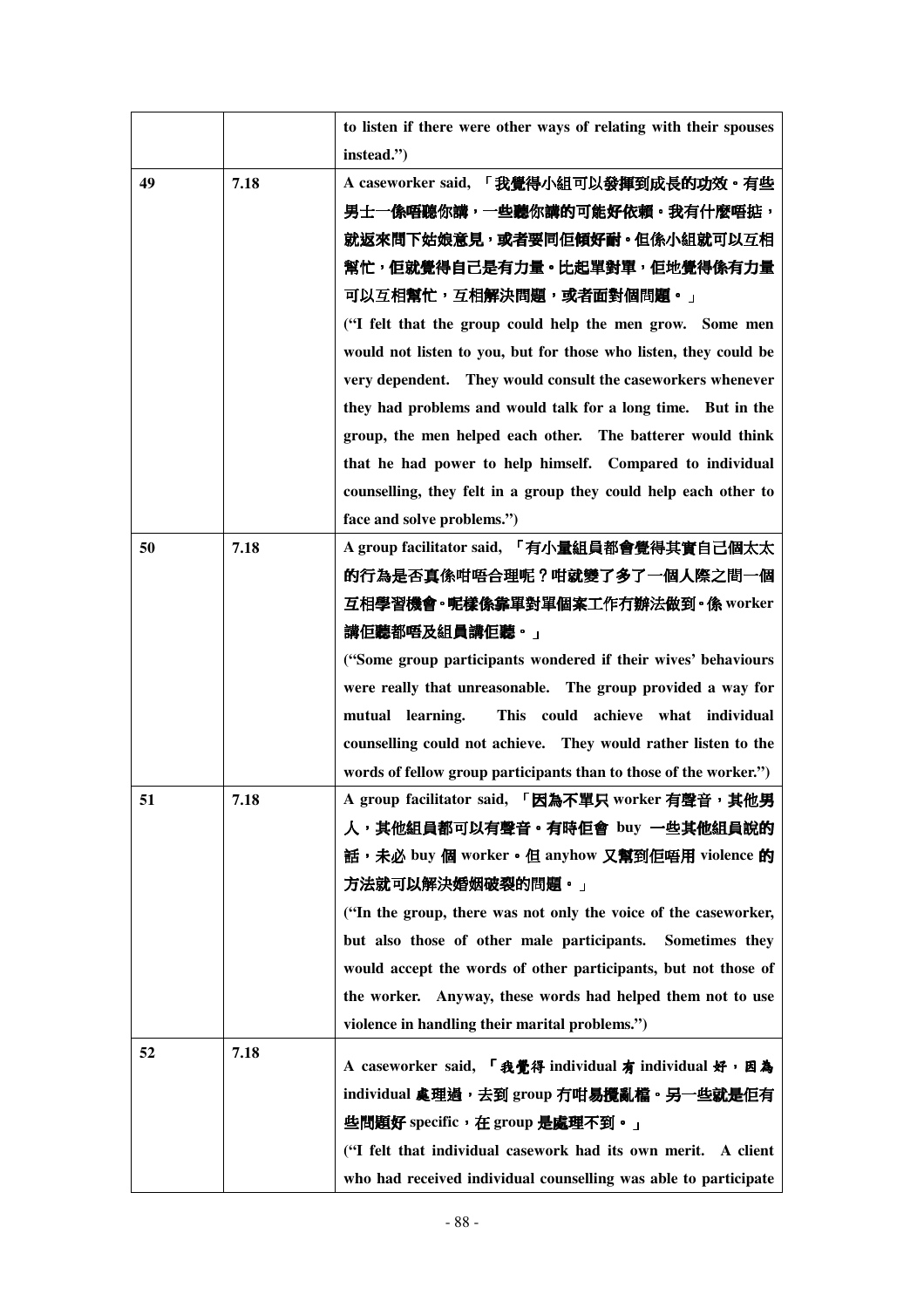|    |      | more in a group. Moreover, he might have some specific                                                                                                                                                                                                                                                                                                                                                                                                                                                                                                                                                                                                                                                                                                                            |
|----|------|-----------------------------------------------------------------------------------------------------------------------------------------------------------------------------------------------------------------------------------------------------------------------------------------------------------------------------------------------------------------------------------------------------------------------------------------------------------------------------------------------------------------------------------------------------------------------------------------------------------------------------------------------------------------------------------------------------------------------------------------------------------------------------------|
|    |      | problems that could not be dealt with in a group situation.")                                                                                                                                                                                                                                                                                                                                                                                                                                                                                                                                                                                                                                                                                                                     |
| 53 | 7.18 | A caseworker said, 「如果我身為一個 case worker, 如果有個組<br>長可以幫我照顧,同我講些事,而這些事我每個 case 都會重新<br>講一次,我希望我個服務會 cost efficient,唔需要咁多同事都要<br>講同一個台詞,當然唔係每個男人肯去参加組,但係肯去参加組<br>的就飛了同事一些 · 我亦覺得同事有個心聲, 對於同事來講, 去<br>了這個組之後,呢個 case 幾個月靜了,咁就好了。」<br>("As a caseworker, if there is a group facilitator who can help me<br>say something to the client so that I do not have to repeat the<br>same words to each client, I would welcome it. I hope that our<br>service will be cost efficient and that our colleagues do not have<br>to repeat the same `speech' to every client. Of course not every<br>man will be willing to join the group. For those who have<br>joined the group, they would not require the caseworker's<br>service for a while. I felt that colleagues believe that if their |
|    |      | clients join the group, they would have a few months of quiet                                                                                                                                                                                                                                                                                                                                                                                                                                                                                                                                                                                                                                                                                                                     |
| 54 | 7.18 | and they like it.")                                                                                                                                                                                                                                                                                                                                                                                                                                                                                                                                                                                                                                                                                                                                                               |
|    |      | A group facilitator said, 「其實我已經攪了幾次組, 開始覺得個案<br>和小組是相輔相成。其實整個 program 十三節是 standardize                                                                                                                                                                                                                                                                                                                                                                                                                                                                                                                                                                                                                                                                                           |
|    |      | 了,其實這件衫並不是個個合穿。如果個案社工熟識整個十三                                                                                                                                                                                                                                                                                                                                                                                                                                                                                                                                                                                                                                                                                                                                                       |
|    |      | 節,咁不如去負責小組會否更加好?我有感覺個案同小組大家各                                                                                                                                                                                                                                                                                                                                                                                                                                                                                                                                                                                                                                                                                                                                                      |
|    |      | 自做,有些脫節,拿不出 interactive 的 effect 出來,這些是我初                                                                                                                                                                                                                                                                                                                                                                                                                                                                                                                                                                                                                                                                                                                                         |
|    |      | 步的猜測。不過我開始覺得 <i>是相輔相成</i> 。」                                                                                                                                                                                                                                                                                                                                                                                                                                                                                                                                                                                                                                                                                                                                                      |
|    |      |                                                                                                                                                                                                                                                                                                                                                                                                                                                                                                                                                                                                                                                                                                                                                                                   |
|    |      | ("Actually, I have conducted the BIP several times. I begin to                                                                                                                                                                                                                                                                                                                                                                                                                                                                                                                                                                                                                                                                                                                    |
|    |      | think that casework and group work are mutually beneficial.                                                                                                                                                                                                                                                                                                                                                                                                                                                                                                                                                                                                                                                                                                                       |
|    |      | The BIP consists of 13 standardized sessions, but it is not                                                                                                                                                                                                                                                                                                                                                                                                                                                                                                                                                                                                                                                                                                                       |
|    |      | suitable for every batterer. If the caseworker is very familiar                                                                                                                                                                                                                                                                                                                                                                                                                                                                                                                                                                                                                                                                                                                   |
|    |      | with all 13 sessions, wouldn't it be better if she/he becomes the                                                                                                                                                                                                                                                                                                                                                                                                                                                                                                                                                                                                                                                                                                                 |
|    |      | group facilitator? I start to feel that if individual casework and                                                                                                                                                                                                                                                                                                                                                                                                                                                                                                                                                                                                                                                                                                                |
|    |      | the BIP are conducted separately with little interactions between                                                                                                                                                                                                                                                                                                                                                                                                                                                                                                                                                                                                                                                                                                                 |
|    |      | the workers, then the interactive effect of the two activities will                                                                                                                                                                                                                                                                                                                                                                                                                                                                                                                                                                                                                                                                                                               |
|    |      | not come about.<br>I begin to feel that they are mutually<br>beneficial.")                                                                                                                                                                                                                                                                                                                                                                                                                                                                                                                                                                                                                                                                                                        |
| 55 | 7.18 | A group facilitator said, 「變了有些教唔得曬或者組 pick up 唔                                                                                                                                                                                                                                                                                                                                                                                                                                                                                                                                                                                                                                                                                                                                  |
|    |      | 曬,而這些是這個 case 的,我便給了 case worker,在這裡我都                                                                                                                                                                                                                                                                                                                                                                                                                                                                                                                                                                                                                                                                                                                                            |
|    |      | 便利到 case worker 有個 follow up,我覺得這是我們社署試驗相                                                                                                                                                                                                                                                                                                                                                                                                                                                                                                                                                                                                                                                                                                                                         |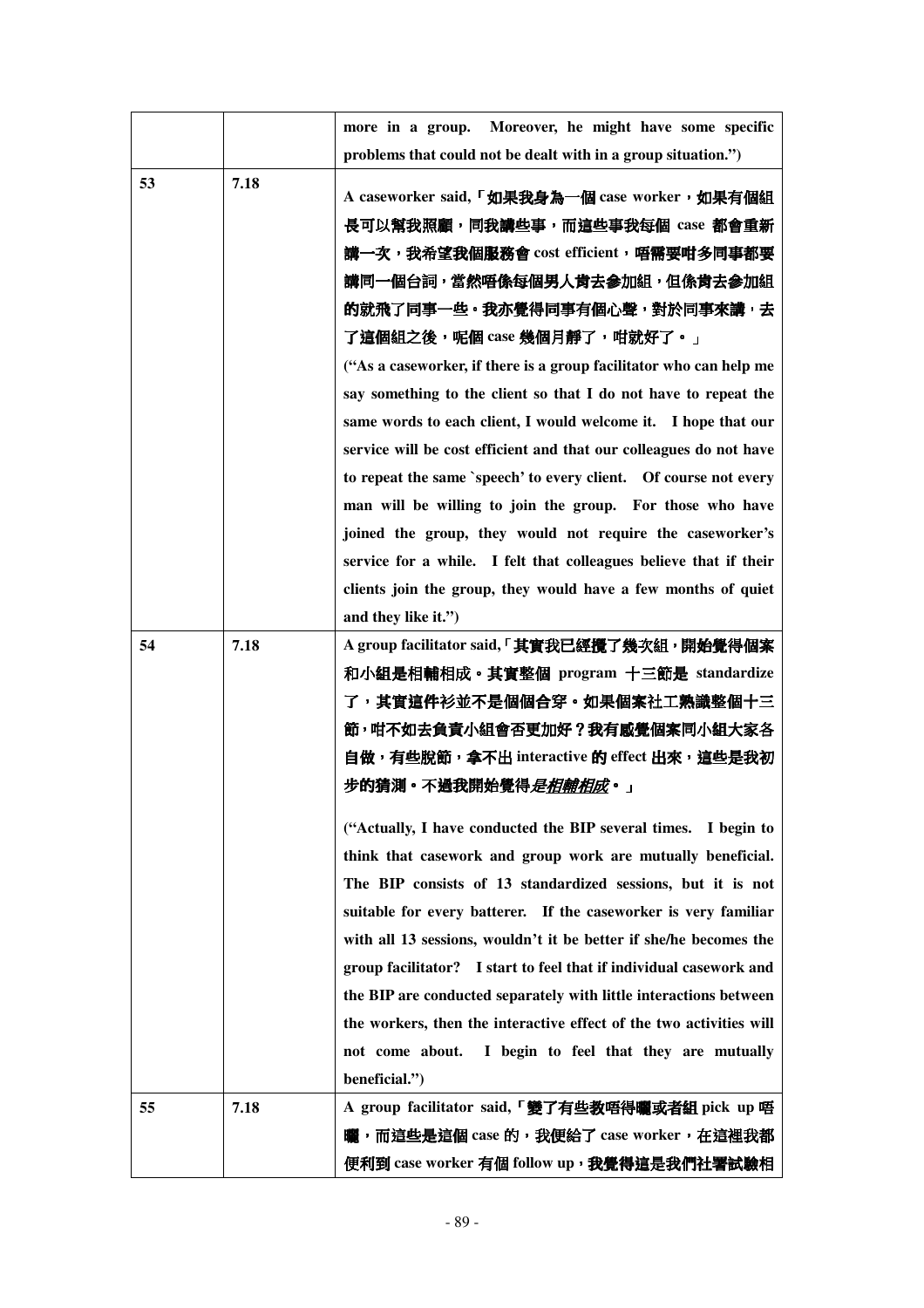|    |      | 輔相成的方法。」<br>("For those materials that I cannot finish teaching or<br>participants cannot pick up quickly enough, I will give to the<br>caseworker. This will facilitate the caseworker to follow-up on<br>the client. I feel that this is how we can be mutually beneficial<br>at $SWD$ .") |
|----|------|----------------------------------------------------------------------------------------------------------------------------------------------------------------------------------------------------------------------------------------------------------------------------------------------|
| 56 | 7.18 | A group facilitator said, 「是否每一位同事明白除了個案工作,我<br>地核心工作像包括小組工作。是否當它是核心工作是很重要。」<br>"Does every colleague realize that besides casework, group<br>work is also a key component of treatment? It is very<br>important to regard it as a key component of our work.")                              |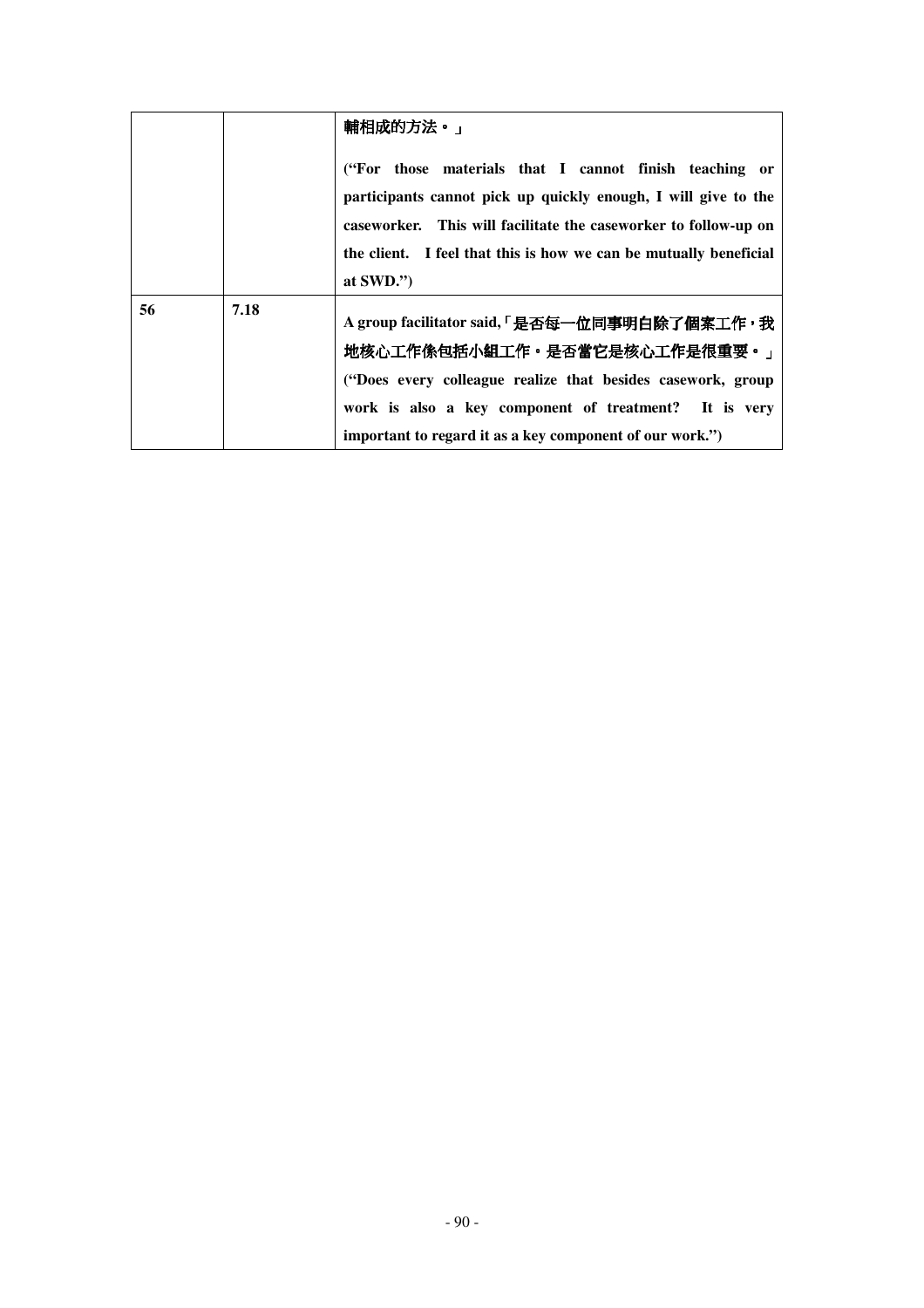# OUTCOME STUDY OF THE BATTERER INTERVENTION PROGRAMME

**Final Report** 

# **of the BIP Project**

「家暴不再 **—** 男士成長小組」

**Social Welfare Department** 

**November 2009** 

Final Report of the BIP Project  $-0 -1131$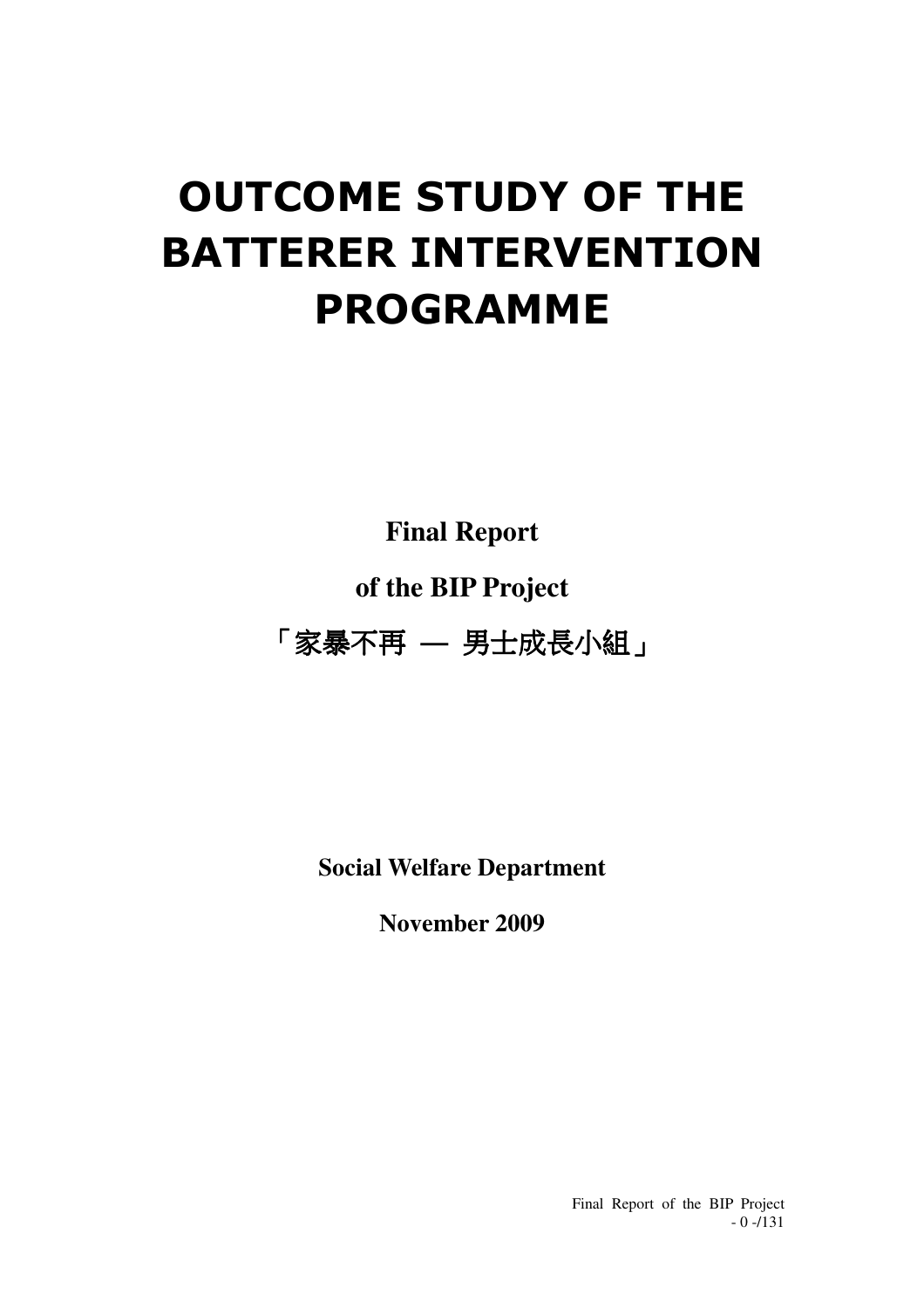# **ABSTRACT**

The Batterer Intervention Programme, an indigenous group programme for the men of partner violence cases, was piloted in the Social Welfare Department in 2006-08 and this outcome study was conducted to evaluate the effects of the group programme in comparison to the casework service alone. The BIP Completers and the Comparison Group were compared in terms of their violence reduction and improvement in marital satisfaction. Variations in the subgroups of Non-statutory, Bind Over and Probation Order cases were also examined. The BIP groups had a high completion rate of 78%. In terms of violence reduction, both the BIP Completers and the Comparison Group maintained statistically significant improvement in the one-year follow up, and their relapse rates (14.3% and 17.1% respectively) were comparable. However, only men and their partners from the BIP groups reported statistically significant improvement in their marital relationship. There were methodological limitations in the study and no definitive attribution of the BIP's positive outcomes can be made. Research with a more rigorous methodological design is needed in further establishing the efficacy of the group programme.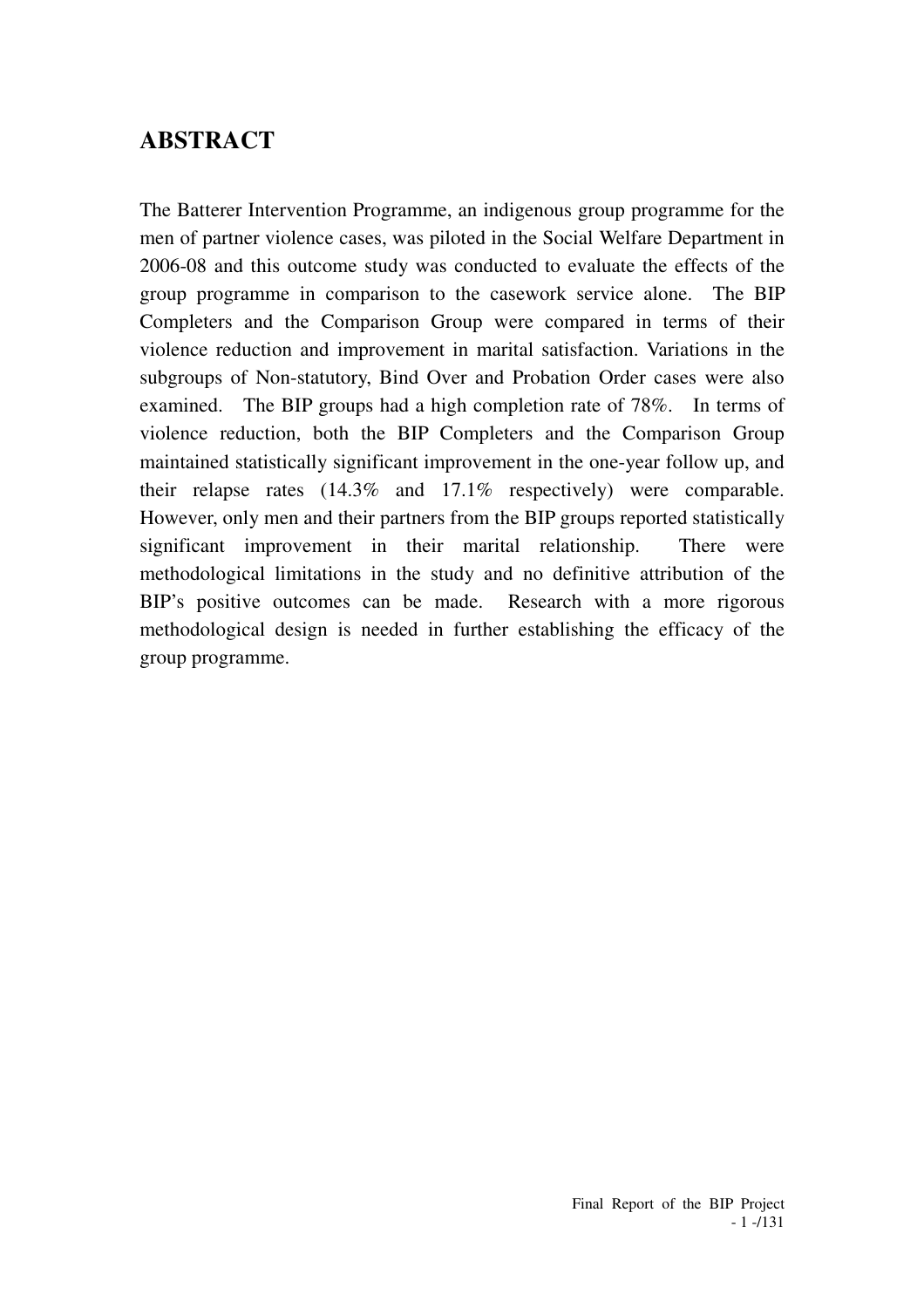# **ACKNOWLEDGEMENTS**

The Batterer Intervention Programme (BIP) Pilot Project marked the beginning of a true scientist-practitioner era of work for the social workers and clinical psychologists of the Social Welfare Department. The positive effects of the BIP were documented in the May 2008 interim report of the pilot project. In this final report, we are pleased to see that the good results stood up to the test of time.

The BIP Pilot Project has been a rich learning experience and no doubt hard work for the colleagues involved in the past 4 years. On behalf of the Department, we must express our heartfelt thanks to all colleagues for the professionalism, perseverance and dedication that they demonstrated during the project. Our warmest thanks also go to colleagues of the Department's Research and Statistics Section for their advice and support in the statistical analyses of the study.

Last but not least, we wish to express our gratitude towards members of the Advisory Group for their staunch support and guidance throughout the BIP project. The generous sharing of their expertise and the substantial advice they gave throughout the project were indispensable in its success.

Anna MAK, Assistant Director (Family and Child Welfare) Helios LAU, Chief Clinical Psychologist

July 2009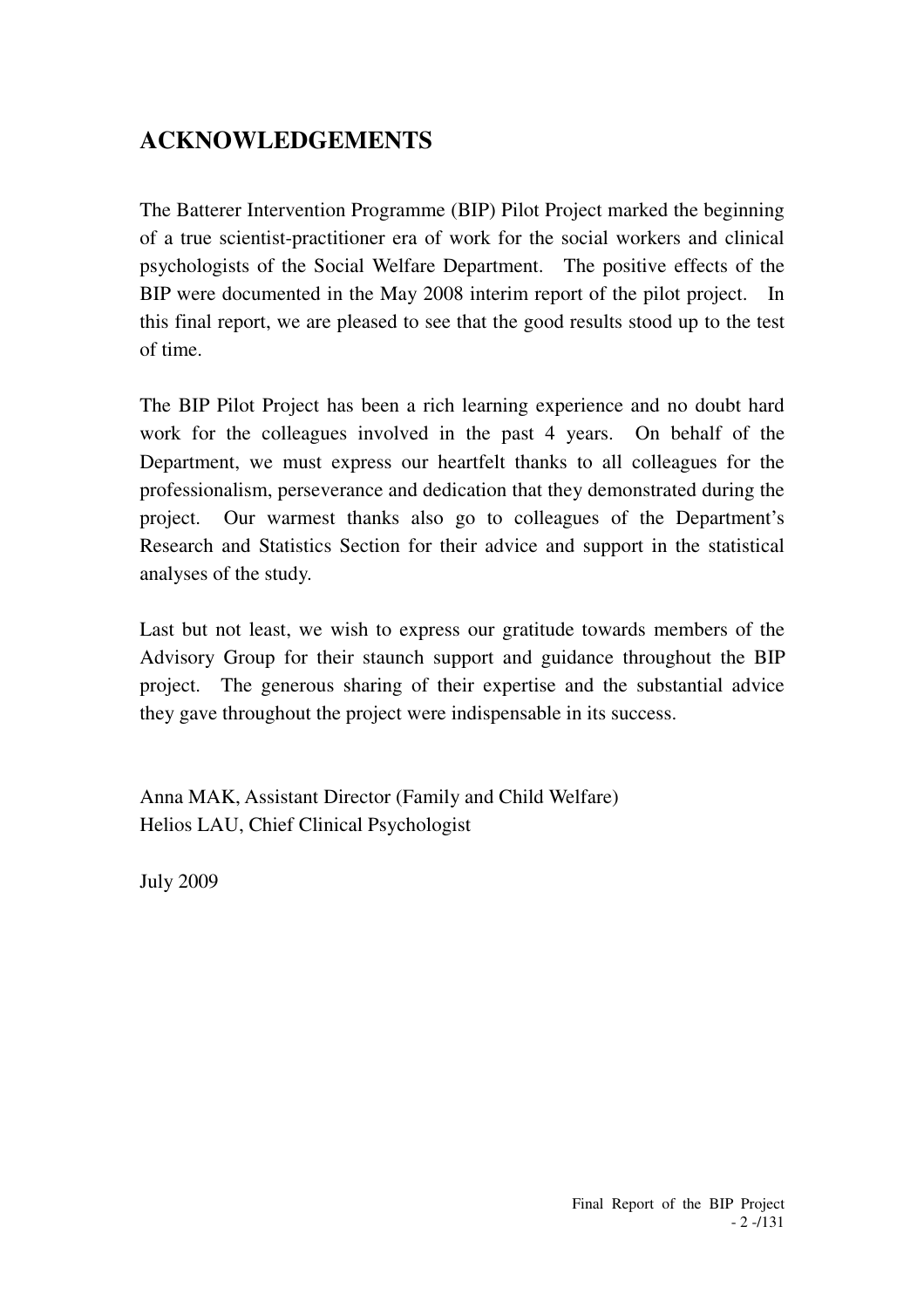# **TABLE OF CONTENTS**

|                          |                                  | Page           |  |
|--------------------------|----------------------------------|----------------|--|
| Abstract                 |                                  | 1              |  |
| Acknowledgements         |                                  |                |  |
| <b>Table of Contents</b> |                                  |                |  |
| <b>Chapter One</b>       | Introduction                     | $\overline{4}$ |  |
| <b>Chapter Two</b>       | Methodology of the Outcome Study | 6              |  |
| <b>Chapter Three</b>     | Results                          | 11             |  |
| <b>Chapter Four</b>      | Discussion and conclusion        | 19             |  |
| References               |                                  | 24             |  |
| Appendices               |                                  | 25             |  |
| Lists of Membership      |                                  | 34             |  |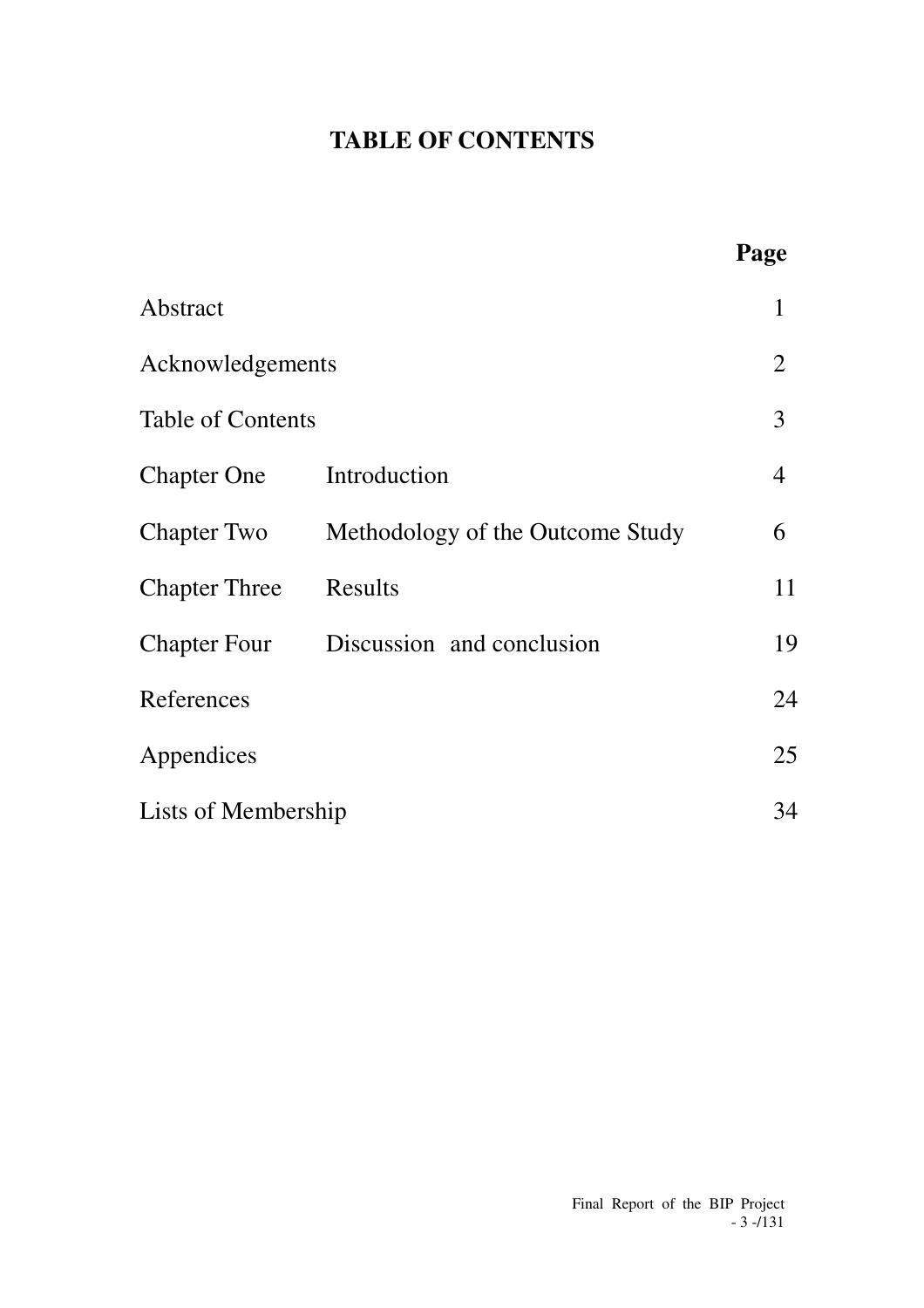# **Chapter One: Introduction**

1.1 In March 2006, Social Welfare Department (the Department / SWD) launched a BIP (Batterer Intervention Programme) Project with the mission of developing an effective group intervention programme for the male batterers of partner violence cases that were served by the Family and Child Protective Services Units and Probation Offices of the Department (see Appendix 1). A 13-session group programme was designed and targeted at those male batterers who wished to preserve their marital relationship in spite of conflicts with their partners. In the meantime, an outcome study was conducted to evaluate the effects of the group programme in the context of the casework service provided by the social workers.

1.2 The group programme was aimed to help the men control their use of physical violence and other forms of partner abuse, and to enhance their gender equality values, emotional control and marital relationship. Basing on our review of the literature on partner violence intervention and reflection on our practice experience in the local context, a group curriculum was designed to address the various factors leading to the men's use of violence. The curriculum consisted of four components and each component was covered in three sessions. The four components and their main themes were (1) Understanding the various forms and impacts of partner violence; (2) Understanding emotions and learning of emotion (especially anger) regulation strategies; (3) Self understanding regarding the influence of family of origin, expectation and values towards personal development, marriage and family relationship; and (4) Learning of conflict resolution and relationship enhancement skills (see Appendix 2).

1.3 A total of twenty BIP groups were run in the period between March 2006 and January 2008, and a total of 171 men had joined the group programme, with an average of eight participants per group. The average completion rate (which was defined as attending at least 9 out of the 13 sessions) for the 20 groups was 78%.

1.4 In May 2008, we had written an Interim Report (SWD, 2008) which detailed the theoretical background, design and operation of the BIP. The Interim Report also presented the methodology for evaluating the group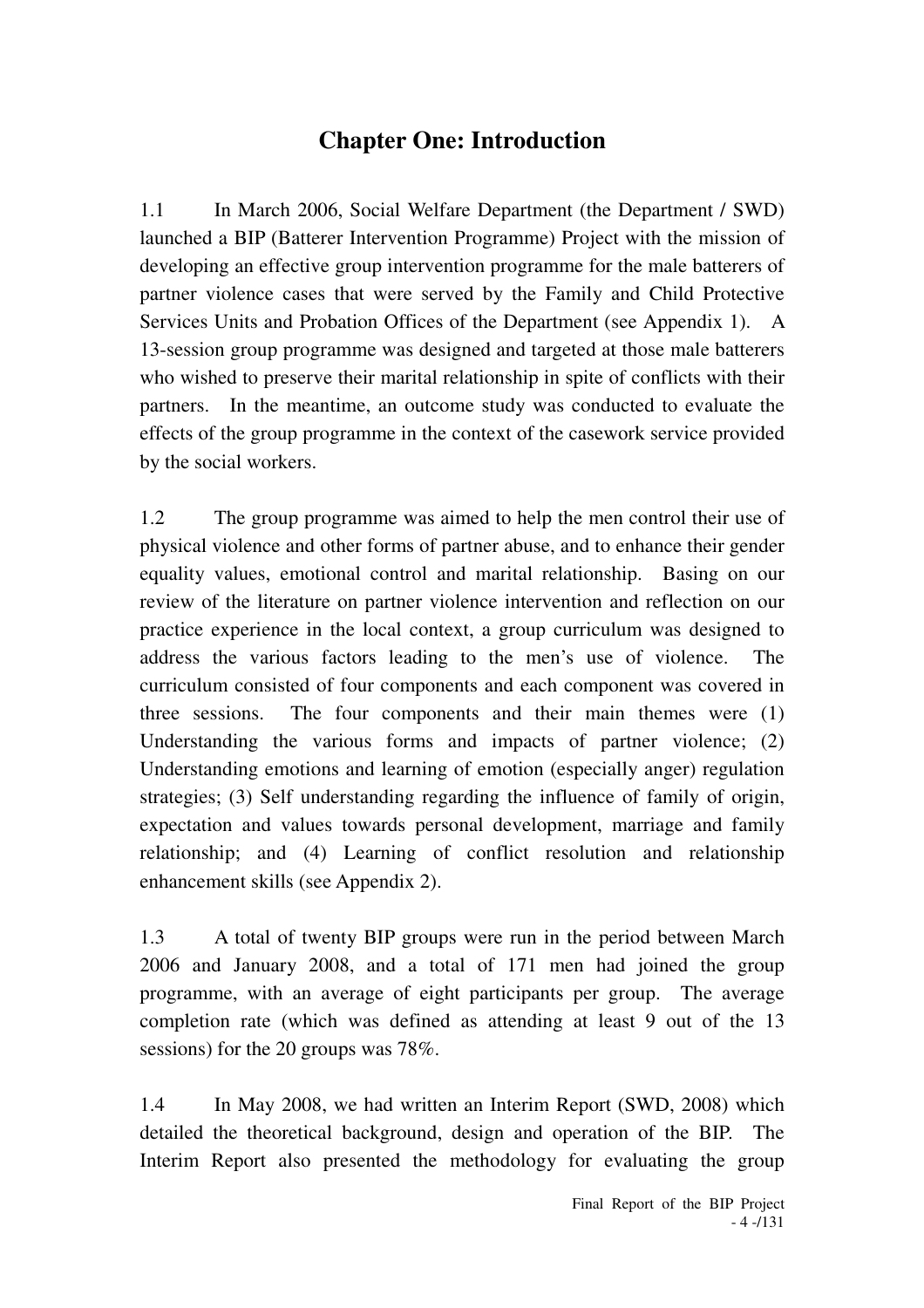programme's outcomes and a preliminary analysis of the outcome data that were available at that time. Moreover, participants' experiences in joining the BIP were studied with a view to shedding light on the characteristics of the group programme. The Interim Report was in October 2008 uploaded to the Department's webpage.

1.5 The entire data collection for the BIP's outcome study was completed earlier this year (2009) and we had completed the analysis of all the outcome data. This Final Report presents the findings of this outcome study.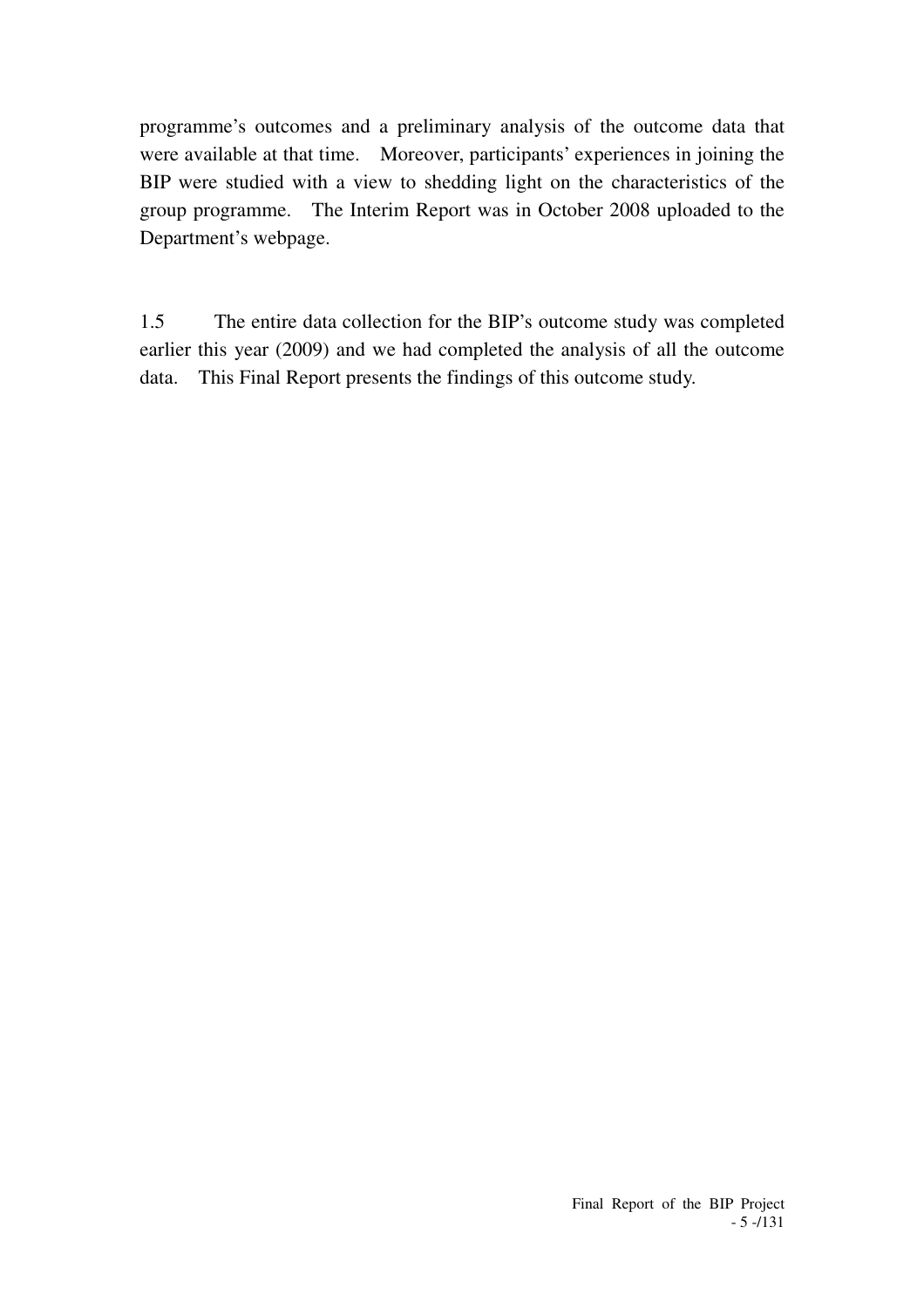# **Chapter Two: Methodology of the Outcome Study**

### **Design of the outcome study**

2.1 In order to study the effects of the BIP groups, a quasi-experimental design was used; a comparison group was included in the study along with the experimental group (that is, the BIP). By definition, the experimental group referred to the men who had received the BIP group service in addition to regular casework service (see Appendix 1), and the comparison group referred to those men who received regular casework service only. Data were collected from the men as well as their partners at four time points – before, immediately after, six months after, and 12 months after the group programme (see Table 2.1).

| Time<br>points | BIP group<br>$(casework service + BIP)$ |                 | Comparison group<br>(casework service only) |                 |
|----------------|-----------------------------------------|-----------------|---------------------------------------------|-----------------|
|                | Participants                            | Female partners | Clients                                     | Female partners |
| $0$ -month     | Data collection                         |                 |                                             | Data collection |
| $0-3$ month    | 13 BIP<br>sessions                      |                 |                                             |                 |
| 3-month        | Data collection                         |                 |                                             | Data collection |
| 9-month        | Data collection                         |                 | Data collection                             |                 |
| $15$ -month    | Data collection                         |                 | Data collection                             |                 |

Table 2.1: Outcome evaluation design

### **The sample**

2.2 Although there were a total of 171 men who had joined the BIP Project, groups that were run in 2006 (with a total of six groups and 52 participants) were used as pilot to test out the programme contents and evaluation tools. Therefore only the 119 men who joined the groups (a total of 14) in 2007-08 were involved in the outcome study. Table 2.2 shows the breakdown of these 119 cases across the different categories.

2.3 For the Comparison Group, fifty-four men were recruited from the service recipients of the FCPSUs. These men were offered to join the BIP but could not join the group programme due to long working hours in their jobs or shift duties. They and their partners were however willing to participate in the outcome study.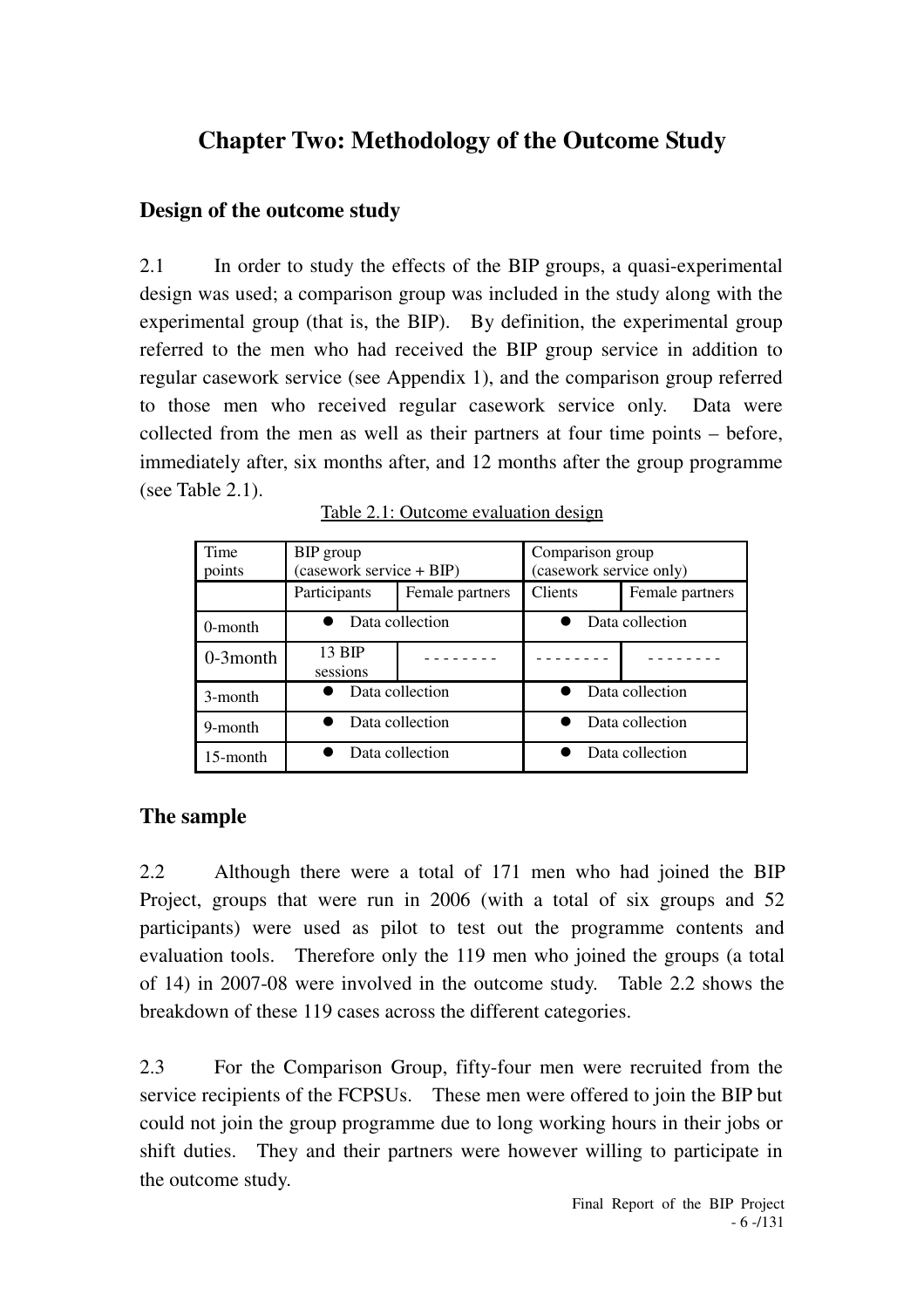|                     | <b>BIP</b><br>Group $(N=119)$ | Comparison<br>Group $(N=54)$ |           |    |
|---------------------|-------------------------------|------------------------------|-----------|----|
|                     | Completers                    | Non-completers               | Drop-outs |    |
| Whole sample        | 96                            |                              |           | 54 |
| Non-statutory cases | 39                            |                              |           | 34 |
| <b>BO</b> cases     | 28                            |                              |           |    |
| PO cases            |                               |                              |           |    |

Table 2.2 : Breakdown of Cases for the BIP Outcome Study

Note: Completion is defined as having attended 9 or more of the 13 group sessions. Non-completers were participants who had attended 4 to 8 sessions. Drop-out participants were those who had attended 3 sessions or less.

### **The evaluation tools**

2.4 The initial proposal was to study three outcomes for the BIP, namely, (1) the men's use of violence to their partners, (2) marital satisfaction of the men and their partners, and (3) the men's motivation to change. However, the "men's motivation to change", which was measured by the University of Rhode Island Change Assessment – Domestic Violence (URICA-DV) (Levesque, Gelles & Velicer, 2000), was later dropped from the analysis due to the non-significant results in all the comparisons and the literature's suggestion that there was limitation of self-report measures in this area for the clientele.

2.5 Abusive behaviours The Revised Conflict Tactics Scale (CTS2) (Straus et al, 1996; Chan, K.L, 2000) consists of five subscales, namely, physical assault, psychological aggression, sexual coercion, injury, and negotiation. In order to shorten the tool and after seeking approval from the test publisher, questions on the negotiation subscale were eliminated. Moreover, this study focused only on the abusive acts inflicted by the men against their partners. As a result, two separate forms, each consisting of 33 items, were filled out by the men and their partners correspondingly. A summary frequency was used to indicate the violence used by the men. The partners' data regarding the men's use of violence were used to compare with the men's self-report.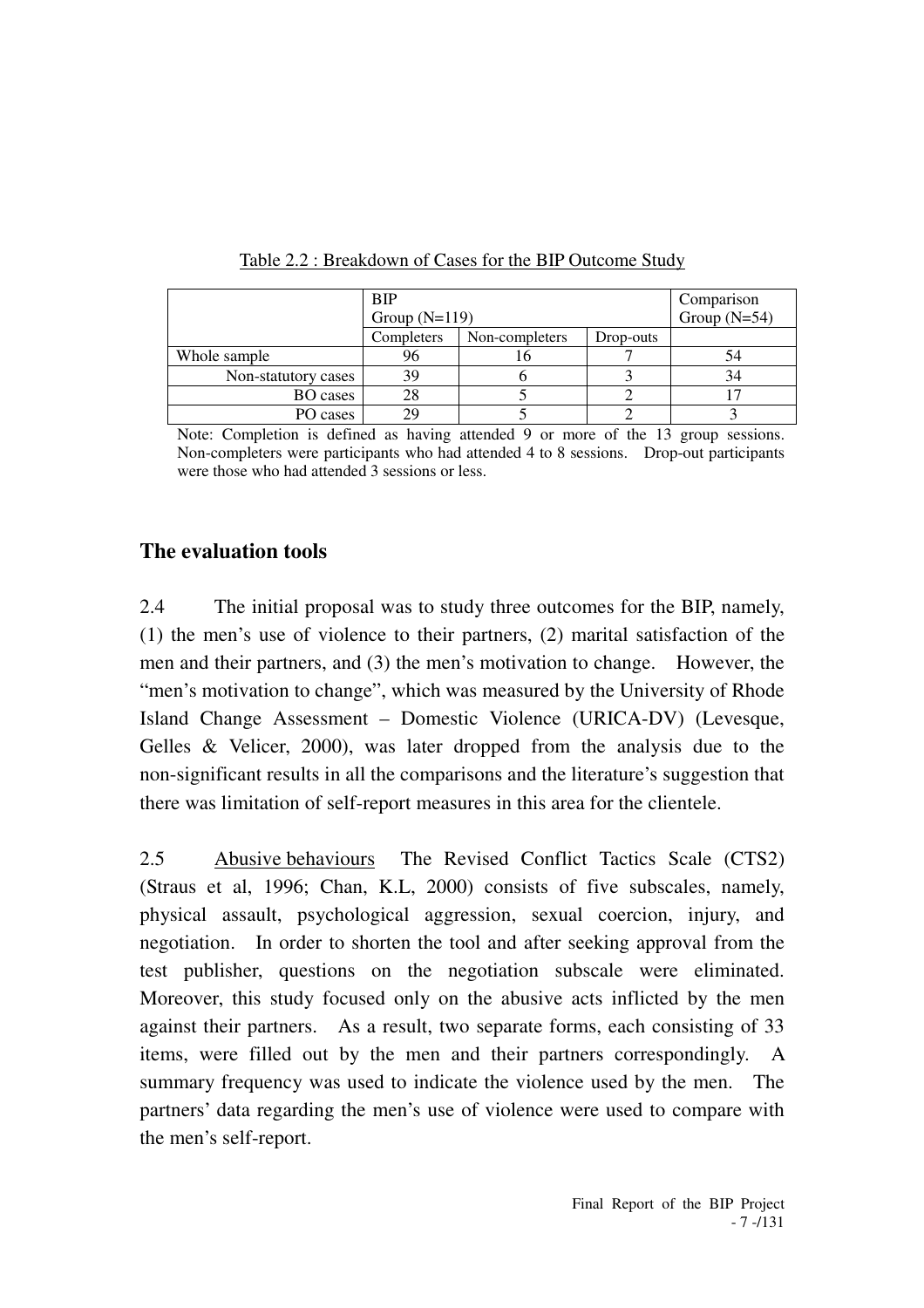2.6 Dyadic adjustment To gauge changes in the marital satisfaction of the participants and their partners, the Dyadic Adjustment Scale (DAS; Spanier, 1976; Shek, 1994) was used in the pre- and post-group assessment. This test was adapted to measure the marital quality which was represented by the concept of dyadic adjustment, of both the batterers and their partners in their married or cohabiting relationships. In this study, a short version of the Chinese DAS which was translated by Shek (1994) and consisted of 16 items was used. A global index was used to indicate the marital adjustment of the respondent; the larger the global index was, the better the marital adjustment would be.

2.7 Correlation between CTS2 and DAS Although there was a tendency for the measures of CTS2 and DAS to have negative correlation with each other, the pattern was not consistent in the sample especially for the participants of the BIP group (see Table 2.3). The results suggested that "use of violence" and "marital satisfaction" did not have a simple, linear relationship across the different subgroups of the partner violence cases, and therefore the need for independent analysis for the two measures (CTS2 and DAS).

|                              | Men |          |                | Female partners |          |                |
|------------------------------|-----|----------|----------------|-----------------|----------|----------------|
|                              | N   | Corr     | p-value        | N               | Corr     | p-value        |
| <b>BIP</b> Completers        | 93  | $-0.029$ | 0.784          | 83              | $-0.408$ | $0.000$ (Sign) |
| Non-Statutory cases          | 38  | $-0.050$ | 0.764          | 35              | $-0.317$ | 0.064          |
| Bind Over cases              | 27  | $+0.006$ | 0.978          | 25              | $-0.370$ | 0.068          |
| <b>Probation Order cases</b> | 28  | $-0.017$ | 0.931          | 23              | $-0.637$ | $0.001$ (Sign) |
| <b>Comparison Group</b>      | 54  | $-0.441$ | $0.001$ (Sign) | 52              | $-0.378$ | $0.006$ (Sign) |
| Non-Statutory cases          | 34  | $-0.585$ | $0.000$ (Sign) | 32              | $-0.370$ | $0.037$ (Sign) |
| Bind Over cases              | 17  | $-0.345$ | 0.175          | 17              | $-0.453$ | 0.068          |
| <b>Probation Order cases</b> | 3   | $\ast$   |                | 3               | $-0.341$ | 0.778          |

Table 2.3: Correlation between CTS2 and DAS (using 0-mth data points for calculating Pearson correlation coefficient)

\*Cannot be computed as CTS2 scores are all zero

2.8 Valid returns The proportion of valid returns for all four time points (0-3-9-15-mths) ranged between 56% and 64% for the BIP Completers, and between 76% and 78% for the Comparison Group (see Table 2.4).

> Table 2.4: Number of valid returns for CTS2 and DAS across all four time points (0-3-9-15-mths)

| <b>BIP C</b> | Completers $(N = 96)$ |
|--------------|-----------------------|
| Men          | Female<br>partners    |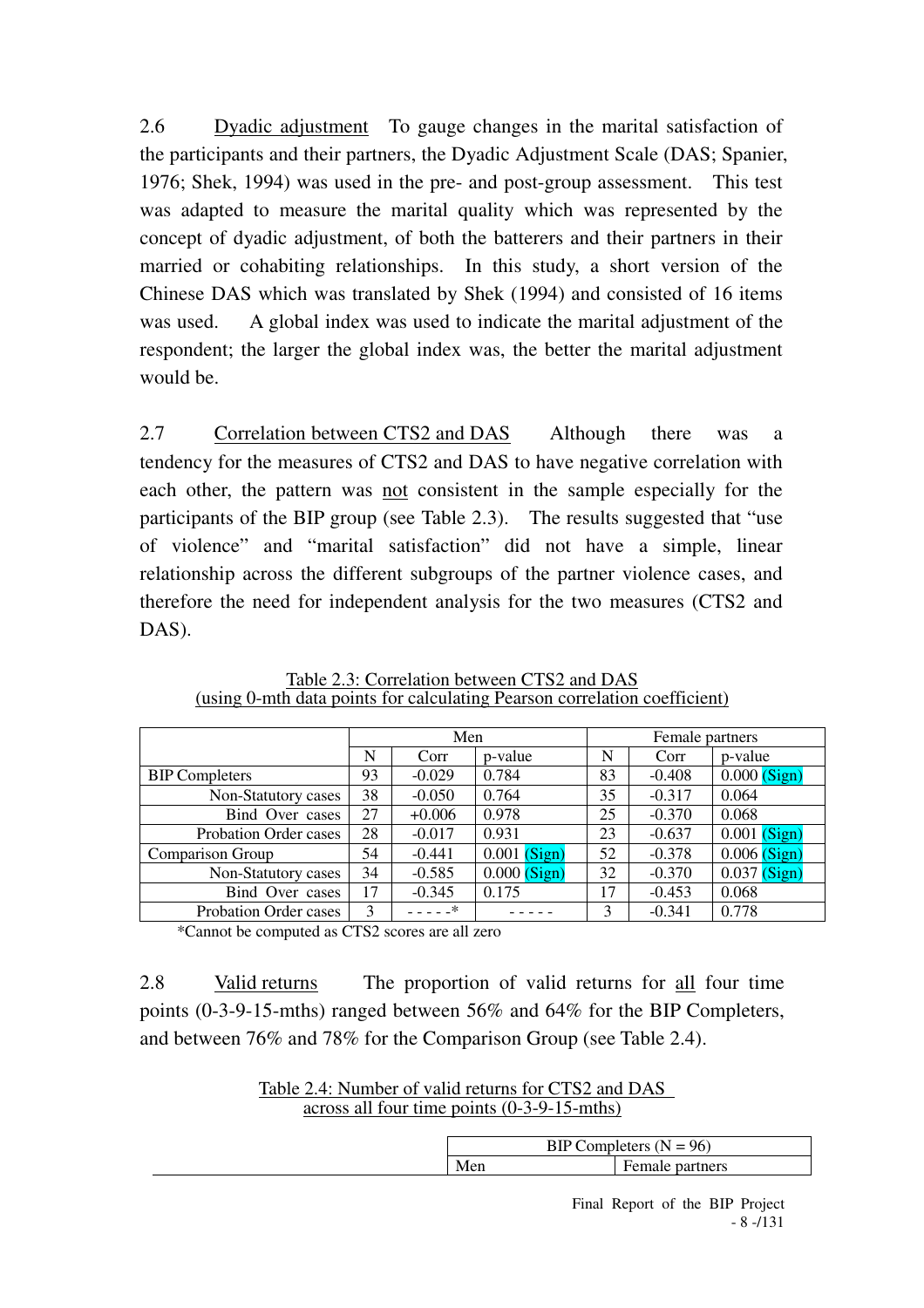| Type of cases                      | CTS2       | <b>DAS</b> | CTS2     | DAS      |
|------------------------------------|------------|------------|----------|----------|
| Non-statutory cases $(N=39)$       | 28         |            | 24       |          |
| Bind Over cases $(BO) (N=28)$      | 10         |            |          |          |
| Probation Order cases $(PO)(N=29)$ |            |            |          |          |
| Total                              | 61 $(64%)$ | 60(63%)    | 56 (58%) | 54 (56%) |

|                                   | Comparison Group ( $N = 54$ ) |            |        |            |  |
|-----------------------------------|-------------------------------|------------|--------|------------|--|
|                                   | Men<br>Female partners        |            |        |            |  |
| Type of cases                     | CTS <sub>2</sub>              | <b>DAS</b> | CTS2   | <b>DAS</b> |  |
| Non-statutory cases $(N=34)$      | 28                            | 28         | 27     |            |  |
| Bind Over cases (BO) $(N=17)$     | 12                            |            | 12     |            |  |
| Probation Order cases $(PO)(N=3)$ |                               |            |        |            |  |
| Total                             | 42 (78%)                      | 76%)       | $76\%$ |            |  |

### **Relapse study**

2.9 In this study "relapse" was defined as the reoccurrence of the men's use of violence as checked by their partners at the 9-month or 15-month time point on any single item of the "severe physical assault" and "severe injury" subscales of CTS2. Relapse rates at six months and twelve months after completing the BIP group were studied. The above definition was chosen with the following considerations: (a) Women's report was generally considered to be more reliable than the men's self-report on their use of violence; (b) The local outcome on relapse was intended to be compared with that in the literature which employed police or criminal record to calculate the relapse rate. As not all violent incidents are reported to police or convicted eventually and those that were reported to police or convicted are expected to be more serious incidents, women's report on the "severe" subscales on "physical assault" and "injury" of CTS2 may be more comparable to the relapse rate in the literature. (See Appendix 3 for a list of the items for the "physical assault" and "injury" subscales of CTS2.)

### **Statistical analysis**

2.10 The present outcome analysis was focused on those who had completed the group programme, and these "BIP Completers" consisted of three categories, namely, "Non-statutory cases", "Bind Over cases" and "Probation Order cases" (see Table 2.2 above). As for the "non-completer" and "drop-out" cases, the sample was too small for analysis.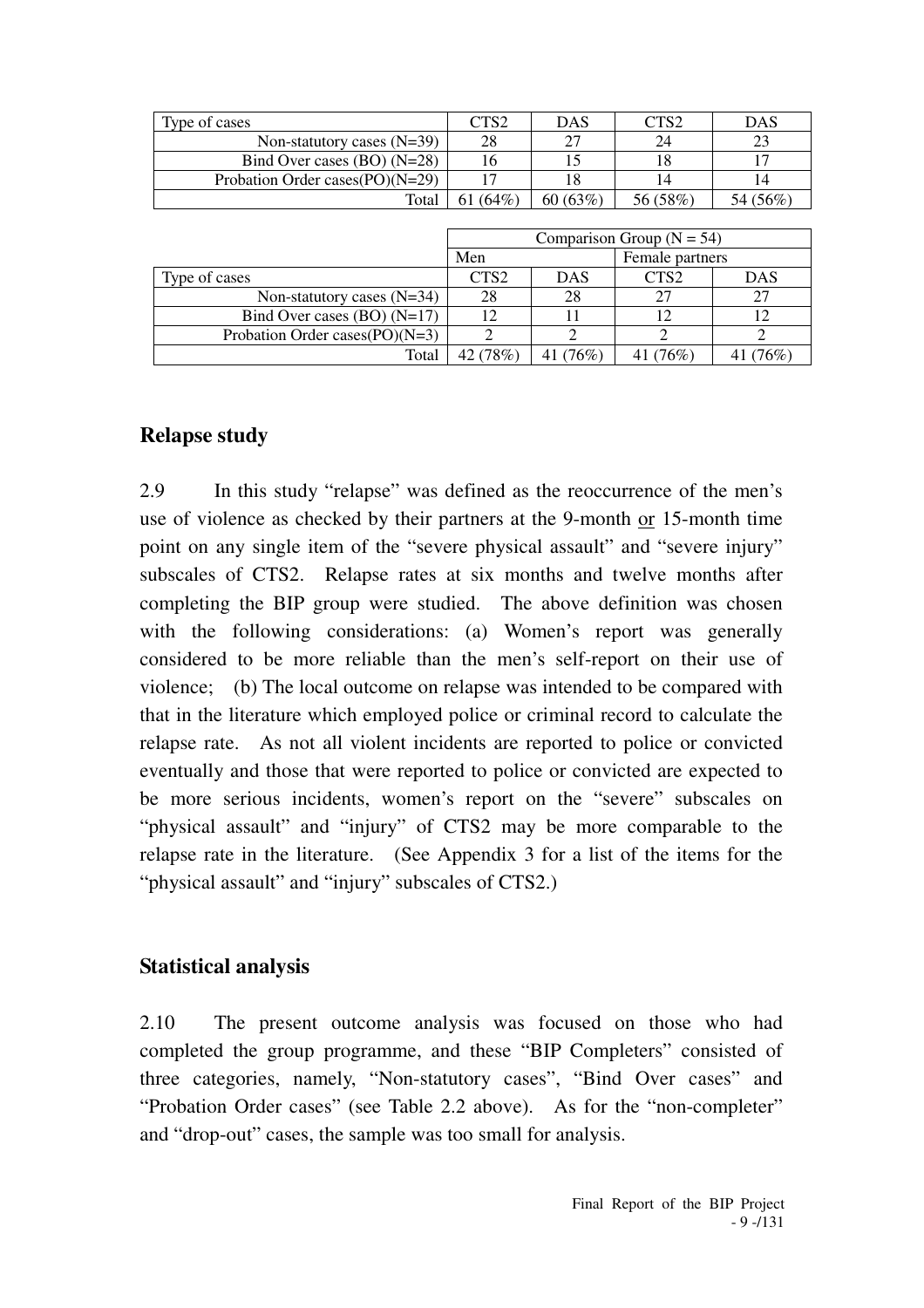2.11 Baseline comparison Comparison between the BIP Completers and the Comparison Group showed no statistically significant difference (with all  $p$ -values  $> 0.05$ ) in terms of the men's as well as their partners' demographic data (namely, "age", "years of living in Hong Kong", "educational attainment", and "economic activity status"). Moreover, no statistically significant difference (with all p-values  $> 0.05$ ) was found between the two groups in the two outcome measures of CTS2 and DAS at the 0-month time-point. (For details of the demographic and psychosocial profiles of the BIP Completers and Comparison Group, please refer to the Interim Report (SWD, 2008).)

2.12 Comparing the Non-statutory subgroup between BIP Completers and the Comparison Group also showed no statistically significant difference (with all p-values  $> 0.05$ ) on the four demographic variables and the two outcome measures (CTS2 and DAS). In the same token, there was no difference in the Bind Over or Probation Order cases between BIP completers and the Comparison Group. Thus the baselines of the BIP Completers (experimental group) and the Comparison Group were comparable.

2.13 Test of significance Given that data were collected for four time points for each subject, repeated measures analysis of variance (ANOVA) was conducted separately for the measures of CTS2 and DAS. The value of 0.05 was used as the level of significance.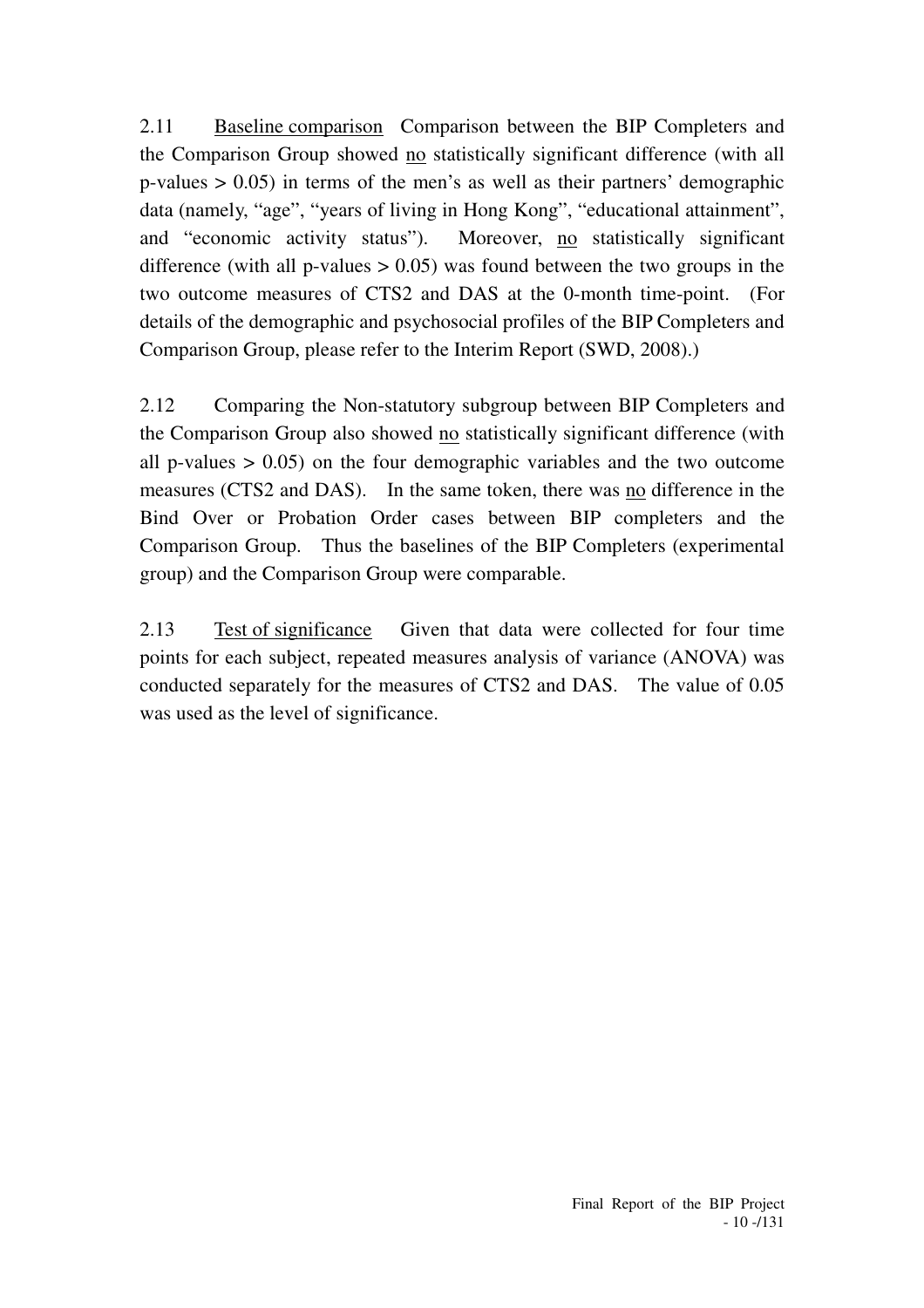# **Chapter Three: Results**

 In this chapter, outcomes of the BIP groups were compared with the Comparison Group and among the different subgroups of Non-statutory, Bind Over and Probation Order cases. Repeated measures ANOVA method was used for the analysis and major summary results were presented here. The means and standard deviations of the outcome measures were presented in Appendices 4 and 5.

### **Assessment of different effects of Group and Time Factors**

3.1 The effects of group (two levels – BIP Completers and the Comparison Group) and time (four levels – 0-month, 3-month, 9-month and 15-month) for CTS2 and DAS were shown in Tables 3.1.

| Men                    | Measure /          |                  |
|------------------------|--------------------|------------------|
| <b>Effect</b>          | Dependent Variable | p-value          |
| Group                  | CTS2               | 0.717            |
|                        | <b>DAS</b>         | 0.674            |
|                        |                    |                  |
| <b>Time</b>            | CTS <sub>2</sub>   | $0.000$ (Sign)   |
|                        | <b>DAS</b>         | 0.216            |
|                        |                    |                  |
| <b>Group X Time</b>    | CTS <sub>2</sub>   | 0.373            |
|                        | <b>DAS</b>         | $0.015$ (Sign)   |
|                        |                    |                  |
| <b>Female partners</b> |                    |                  |
|                        | Measure /          |                  |
| <b>Effect</b>          | Dependent Variable | p-value          |
| Group                  | CTS <sub>2</sub>   | 0.369            |
|                        | <b>DAS</b>         | 0.899            |
|                        |                    |                  |
| Time                   | CTS <sub>2</sub>   | $0.000$ $(Sign)$ |
|                        | <b>DAS</b>         | $0.040$ (Sign)   |
|                        |                    |                  |
| <b>Group X Time</b>    | CTS <sub>2</sub>   | 0.933            |
|                        | <b>DAS</b>         | 0.124            |
|                        |                    |                  |

| Table 3.1: Effects of the group and time factors for CTS2 and DAS |
|-------------------------------------------------------------------|
|-------------------------------------------------------------------|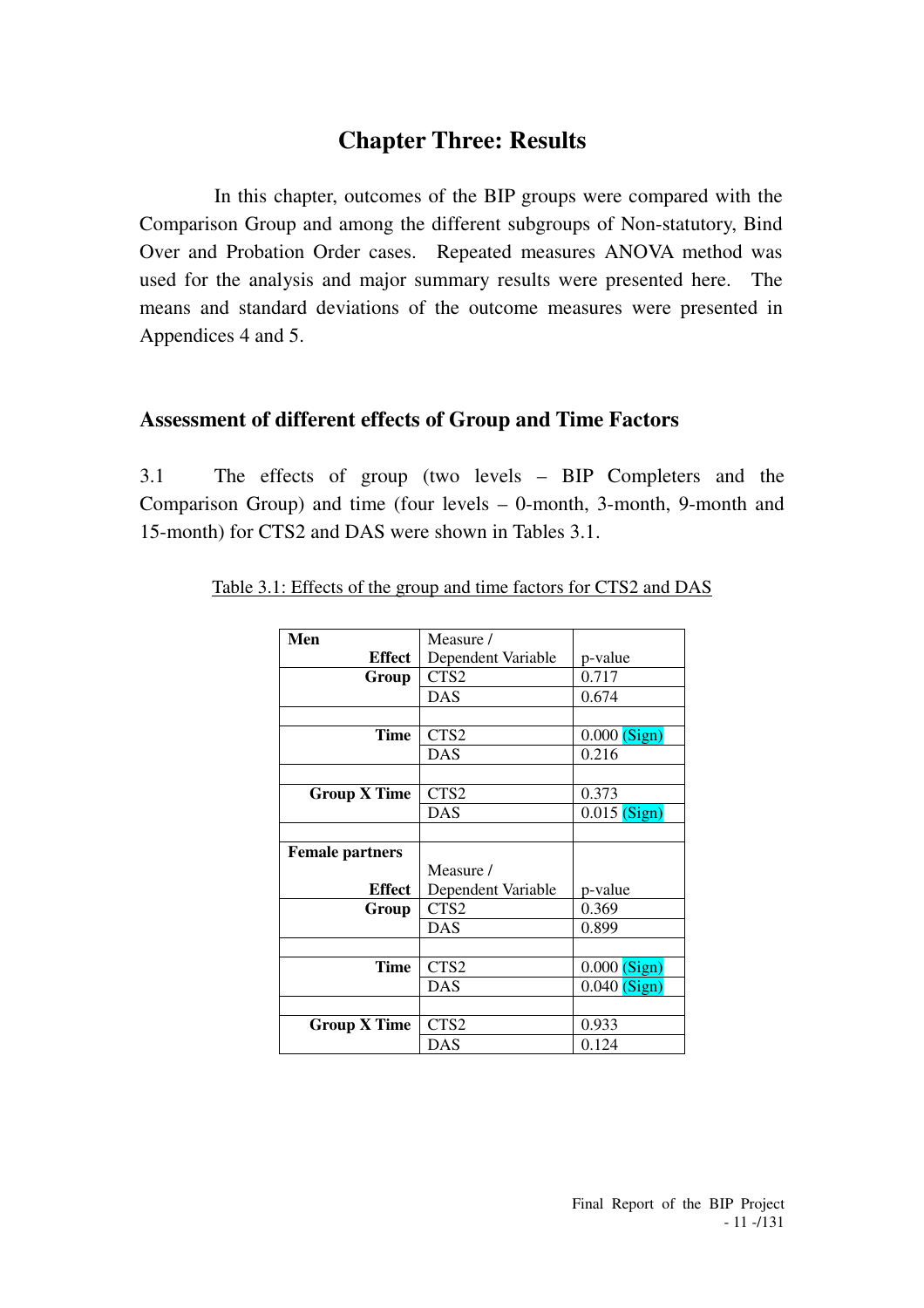3.2 In terms of CTS2, there was no interaction effect between the group and time factors (i.e. group x time effect). The main effect of time was significant and there was a downward trend of violence as revealed by men and perceived by female partners. As shown in Table 3.1, there was however no group effect for both men and female partners, thus indicating no statistically significant difference in terms of violence reduction between the BIP Completers and Comparison Group.

3.3 In terms of DAS, there was no significant group effect for both men and female partners. However, there existed significant interaction effect between the group and time factors (i.e. group x time) for men. As for female partners, though the interaction effect was not statistically significant.

3.4 Therefore, simple effects analyses were conducted by reviewing the main effect of time for each group or sub-group separately, and further paired comparisons between the time points of 0-3, 0-9, and 0-15-month were reviewed only if significant main effect of time was found. The results were presented in the remaining parts of this chapter.

# **Main effect of Time – Comparison between the BIP Completers and the Comparison Group**

3.5 The main effect of time for CTS2 and DAS for the BIP Completers and the Comparison Group were shown in Tables 3.2 and 3.3. In terms of the men's violence reduction, significant main effect of time was found for both the BIP Completers and the Comparison Group. Moreover, both the men and their partners' ratings suggested that the control of violence was sustained throughout the 3-, 9- and 15-month time points. However, on marital satisfaction, only the BIP Completers showed significant improvement over time, and the findings was reflected by both the men and their partners' ratings. For the men from the BIP Completers, significant improvement in marital satisfaction was found at 3-month and 15-month, and significant improvement for their partners was found at 3-month and 9-month.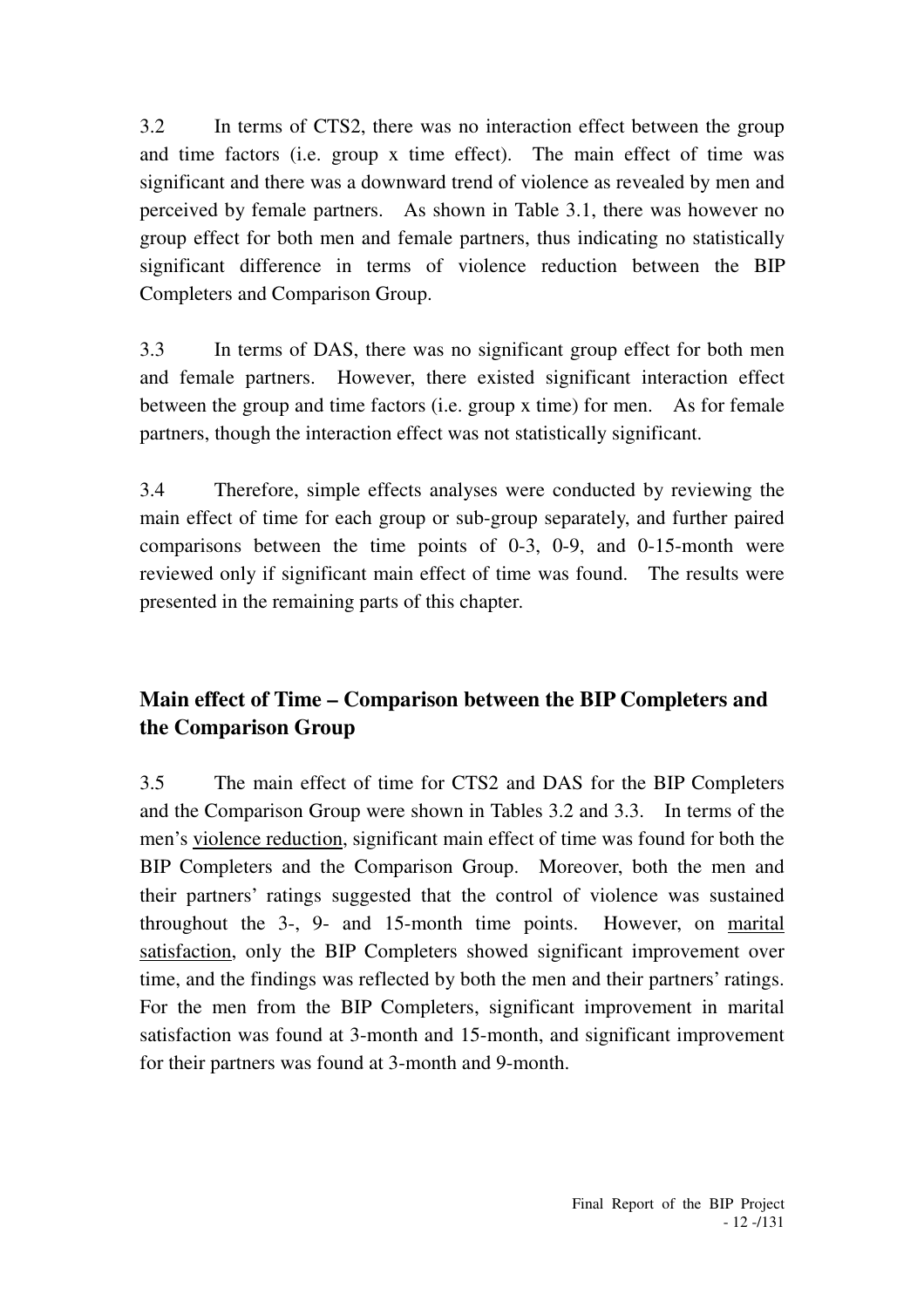| Men              | Main effect of | Paired comparison between different time points  |                |                |  |  |
|------------------|----------------|--------------------------------------------------|----------------|----------------|--|--|
|                  | time (p-value) | (p-values for tests of within subject contrasts) |                |                |  |  |
|                  | $0-3-9-15$     | $0-3$                                            | $0 - 9$        | $0 - 15$       |  |  |
| CTS <sub>2</sub> | $0.000$ (Sign) | $0.023$ (Sign)                                   | $0.000$ (Sign) | $0.000$ (Sign) |  |  |
| <b>DAS</b>       | $0.001$ (Sign) | $0.000$ (Sign)                                   | 0.362          | $0.038$ (Sign) |  |  |
| Female           | Main effect of | Paired comparison between different time points  |                |                |  |  |
| <i>partners</i>  | time (p-value) | (p-values for tests of within subject contrasts) |                |                |  |  |
|                  | $0-3-9-15$     | $0 - 3$                                          | $0 - 9$        | $0 - 15$       |  |  |
| CTS <sub>2</sub> | $0.000$ (Sign) | $0.000$ (Sign)                                   | $0.002$ (Sign) | $0.001$ (Sign) |  |  |
| <b>DAS</b>       | $0.026$ (Sign) | $0.013$ (Sign)                                   | $0.035$ (Sign) | 0.114          |  |  |

Table 3.2: BIP Completers – Main effect of time for CTS2 and DAS

Table 3.3: Comparison Group – Main effect of time for CTS2 and DAS

| Men              | Main effect of | Paired comparison between different time points  |                |                |  |  |
|------------------|----------------|--------------------------------------------------|----------------|----------------|--|--|
|                  | time (p-value) | (p-values for tests of within subject contrasts) |                |                |  |  |
|                  | $0-3-9-15$     | $0 - 9$<br>$0-15$<br>$0-3$                       |                |                |  |  |
| CTS <sub>2</sub> | $0.000$ (Sign) | $0.000$ (Sign)                                   | $0.002$ (Sign) | $0.001$ (Sign) |  |  |
| <b>DAS</b>       | 0.503          |                                                  |                |                |  |  |
| Female           | Main effect of | Paired comparison between different time points  |                |                |  |  |
| partners         | time (p-value) | (p-values for tests of within subject contrasts) |                |                |  |  |
|                  | $0-3-9-15$     | $0-3$                                            | $0-9$          | $0 - 15$       |  |  |
| CTS <sub>2</sub> | $0.000$ (Sign) | $0.001$ (Sign)                                   | $0.001$ (Sign) | $0.000$ (Sign) |  |  |
| <b>DAS</b>       | 0.181          |                                                  |                |                |  |  |

# **Main effect of Time – Comparison among subgroups of BIP Completers**

3.6 **Non-statutory cases** Table 3.4 summarizes the analysis of change for the Non-statutory cases of the BIP Completers on CTS2 and DAS. In terms of the men's violence reduction, significant main effect of time was found in both the men and their partners' ratings. In comparison, the men suggested a consistent improvement in their control of violence over the whole period of study, while the partners' report suggested that the men had significant violence reduction only at the 3- and 9-month time points. As regards marital satisfaction, significant main effect of time was found only in the partners' ratings (but not in the men's) ratings; the partners reported improvement in marital satisfaction at 9- and 15-month.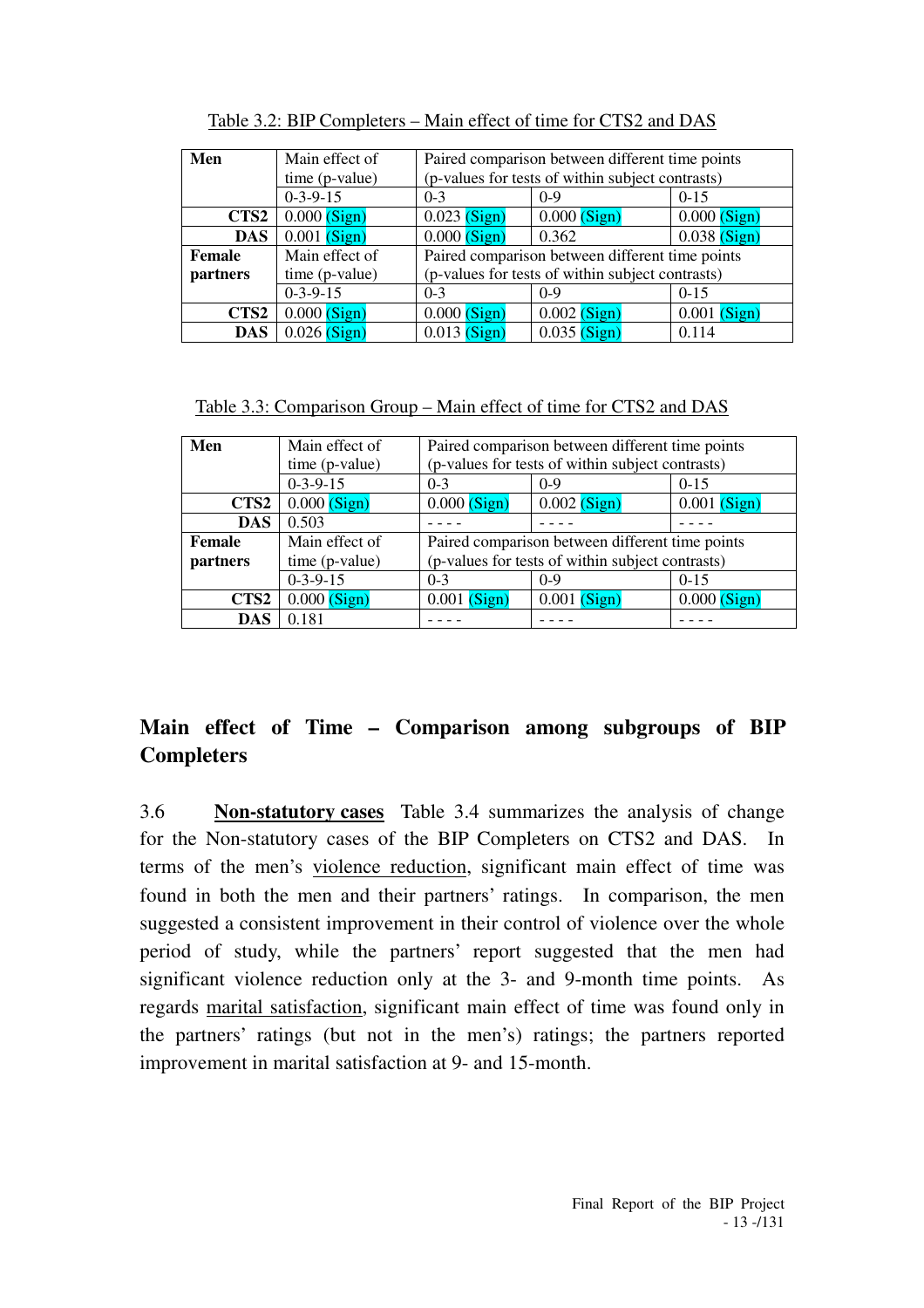| Men              | Main effect of | Paired comparison between different time points  |                |                |  |  |
|------------------|----------------|--------------------------------------------------|----------------|----------------|--|--|
|                  | time (p-value) | (p-values for tests of within subject contrasts) |                |                |  |  |
|                  | $0-3-9-15$     | $0 - 3$                                          | $0 - 9$        | $0-15$         |  |  |
| CTS <sub>2</sub> | $0.000$ (Sign) | $0.003$ (Sign)                                   | $0.002$ (Sign) | $0.000$ (Sign) |  |  |
| <b>DAS</b>       | 0.097          |                                                  |                |                |  |  |
| Female           | Main effect of | Paired comparison between different time points  |                |                |  |  |
| partners         | time (p-value) | (p-values for tests of within subject contrasts) |                |                |  |  |
|                  | $0-3-9-15$     | $0 - 3$                                          | $0 - 9$        | $0 - 15$       |  |  |
| CTS <sub>2</sub> | $0.020$ (Sign) | $0.000$ (Sign)                                   | $0.024$ (Sign) | 0.095          |  |  |
| <b>DAS</b>       | $0.015$ (Sign) | 0.058                                            | $0.016$ (Sign) | $0.016$ (Sign) |  |  |

Table 3.4: BIP Completers – Non-statutory cases – Main effect of time for CTS2 and DAS

3.7 **Bind Over cases** Table 3.5 summarizes the analysis of change for the Bind Over cases of the BIP Completers on CTS2 and DAS. In terms of the men's violence reduction, significant main effect of time was found in the partners' (but not the men's) ratings. According to the partners' report, significant improvement in the men's violence control was evident only at the 15-month time point. In terms of marital satisfaction, no significant main effect was found in both the men and their partners' ratings.

| Men              | Main effect of<br>time (p-value) | Paired comparison between different time points<br>(p-values for tests of within subject contrasts) |         |                |  |
|------------------|----------------------------------|-----------------------------------------------------------------------------------------------------|---------|----------------|--|
|                  | $0-3-9-15$                       | $0-9$<br>$0 - 15$<br>$0-3$                                                                          |         |                |  |
| CTS <sub>2</sub> | 0.116                            |                                                                                                     |         |                |  |
| <b>DAS</b>       | 0.150                            |                                                                                                     |         |                |  |
| Female           | Main effect of                   | Paired comparison between different time points                                                     |         |                |  |
| partners         | time (p-value)                   | (p-values for tests of within subject contrasts)                                                    |         |                |  |
|                  | $0-3-9-15$                       | $0 - 3$                                                                                             | $0 - 9$ | $0-15$         |  |
| CTS <sub>2</sub> | $0.039$ (Sign)                   | 0.143                                                                                               | 0.194   | $0.010$ (Sign) |  |
| <b>DAS</b>       | 0.255                            |                                                                                                     |         |                |  |

Table 3.5: BIP Completers – Bind Over cases – Main effect of time for CTS2 and DAS

3.8 **Probation Order cases** Table 3.6 summarizes the analysis of change for the Probation Order cases of the BIP Completers on CTS2 and DAS. In terms of the men's violence reduction, significant main effect of time was found in the partners' (but not the men's) ratings. In terms of marital satisfaction, no significant main effect was found in both the men and their partners' ratings.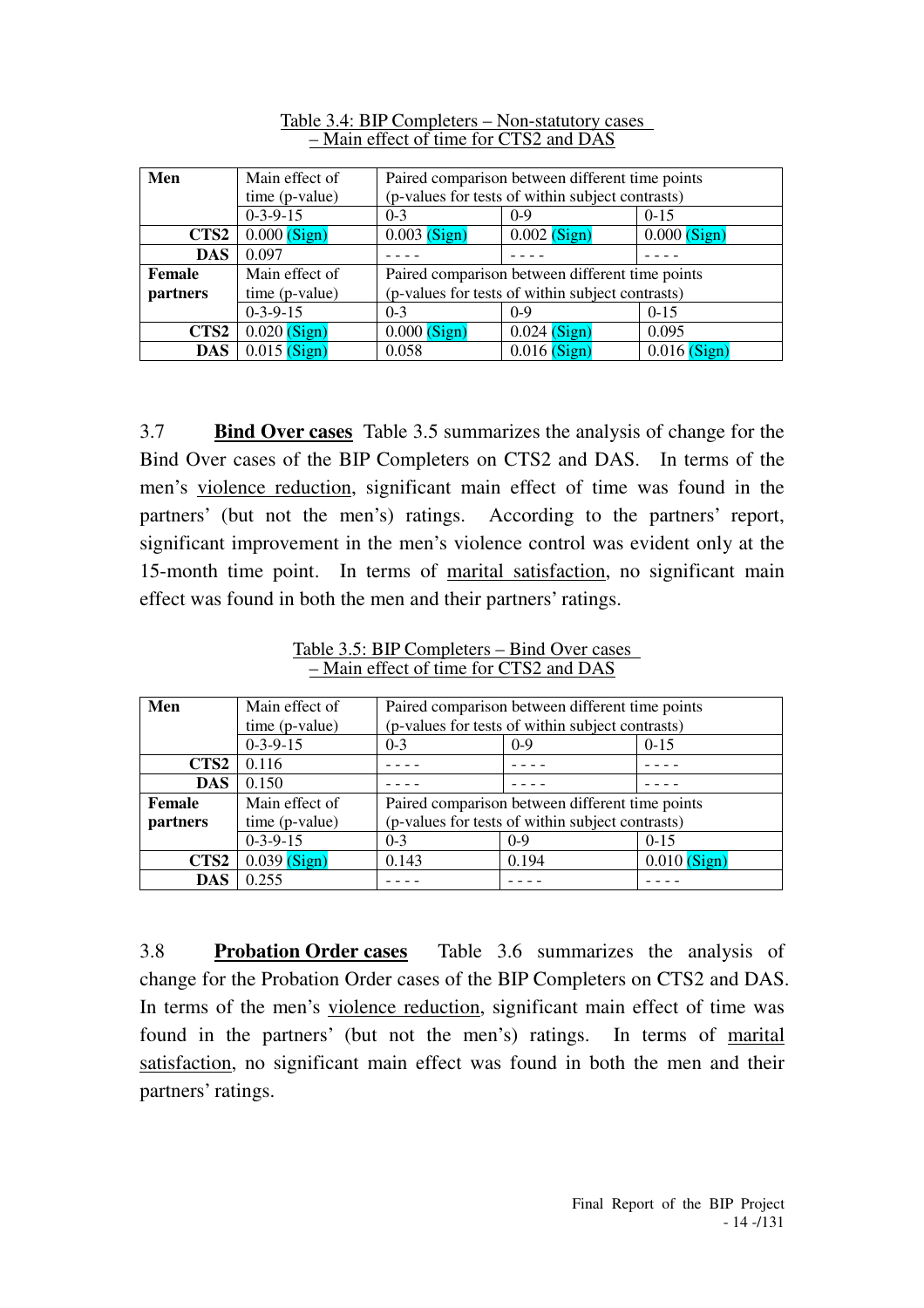| Men              | Main effect of | Paired comparison between different time points |                                                  |                |  |  |  |
|------------------|----------------|-------------------------------------------------|--------------------------------------------------|----------------|--|--|--|
|                  | time (p-value) |                                                 | (p-values for tests of within subject contrasts) |                |  |  |  |
|                  | $0-3-9-15$     | $0 - 3$                                         | $0 - 15$                                         |                |  |  |  |
| CTS <sub>2</sub> | 0.350          |                                                 |                                                  |                |  |  |  |
| <b>DAS</b>       | 0.160          |                                                 |                                                  |                |  |  |  |
| Female           | Main effect of |                                                 | Paired comparison between different time points  |                |  |  |  |
| partners         | time (p-value) |                                                 | (p-values for tests of within subject contrasts) |                |  |  |  |
|                  | $0-3-9-15$     | $0 - 3$                                         | $0 - 9$                                          | $0-15$         |  |  |  |
| CTS <sub>2</sub> | $0.040$ (Sign) | 0.106                                           | $0.007$ (Sign)                                   | $0.016$ (Sign) |  |  |  |
| <b>DAS</b>       | 0.128          |                                                 |                                                  |                |  |  |  |

#### Table 3.6: BIP Completers – Probation Order cases – Main effect of time for CTS2 and DAS

## **Main effect of Time – Comparison among subgroups of the Comparison Group**

3.9 **Non-statutory cases** Table 3.7 summarizes the analysis of change for the Non-statutory cases of the Comparison Group on CTS2 and DAS. In terms of violence reduction, significant main effect of time was found in both the men and their partner's ratings which suggested a consistent improvement in the men's control of violence over the whole period of study. However, in terms of marital satisfaction, no significant main effect was found in both the men and their partners' ratings..

| Men              | Main effect of<br>time (p-value) | Paired comparison between different time points<br>(p-values for tests of within subject contrasts) |                                                  |                |  |  |  |  |
|------------------|----------------------------------|-----------------------------------------------------------------------------------------------------|--------------------------------------------------|----------------|--|--|--|--|
|                  | $0-3-9-15$                       | $0-3$                                                                                               | $0-15$<br>$0-9$                                  |                |  |  |  |  |
| CTS <sub>2</sub> | $0.004$ (Sign)                   | $0.006$ (Sign)                                                                                      | $0.016$ (Sign)                                   | $0.009$ (Sign) |  |  |  |  |
| <b>DAS</b>       | 0.821                            |                                                                                                     |                                                  |                |  |  |  |  |
| Female           | Main effect of                   |                                                                                                     | Paired comparison between different time points  |                |  |  |  |  |
| partners         | time (p-value)                   |                                                                                                     | (p-values for tests of within subject contrasts) |                |  |  |  |  |
|                  | $0-3-9-15$                       | $0-3$                                                                                               | $0 - 9$                                          | $0 - 15$       |  |  |  |  |
| CTS <sub>2</sub> | $0.000$ (Sign)                   | $0.001$ (Sign)                                                                                      | $0.006$ (Sign)                                   | $0.001$ (Sign) |  |  |  |  |
| <b>DAS</b>       | 0.121                            |                                                                                                     |                                                  |                |  |  |  |  |

Table 3.7: Comparison Group – Non-statutory cases – Main effect of time for CTS2 and DAS

3.10 **Bind Over cases** Table 3.8 summarizes the analysis of change for the Bind Over cases of the Comparison Group on CTS2 and DAS. In terms of violence control, significant main effect of time was found in the men's (but not their partners') ratings. The men's report suggested a consistent improvement in their control of violence over the whole period of study. As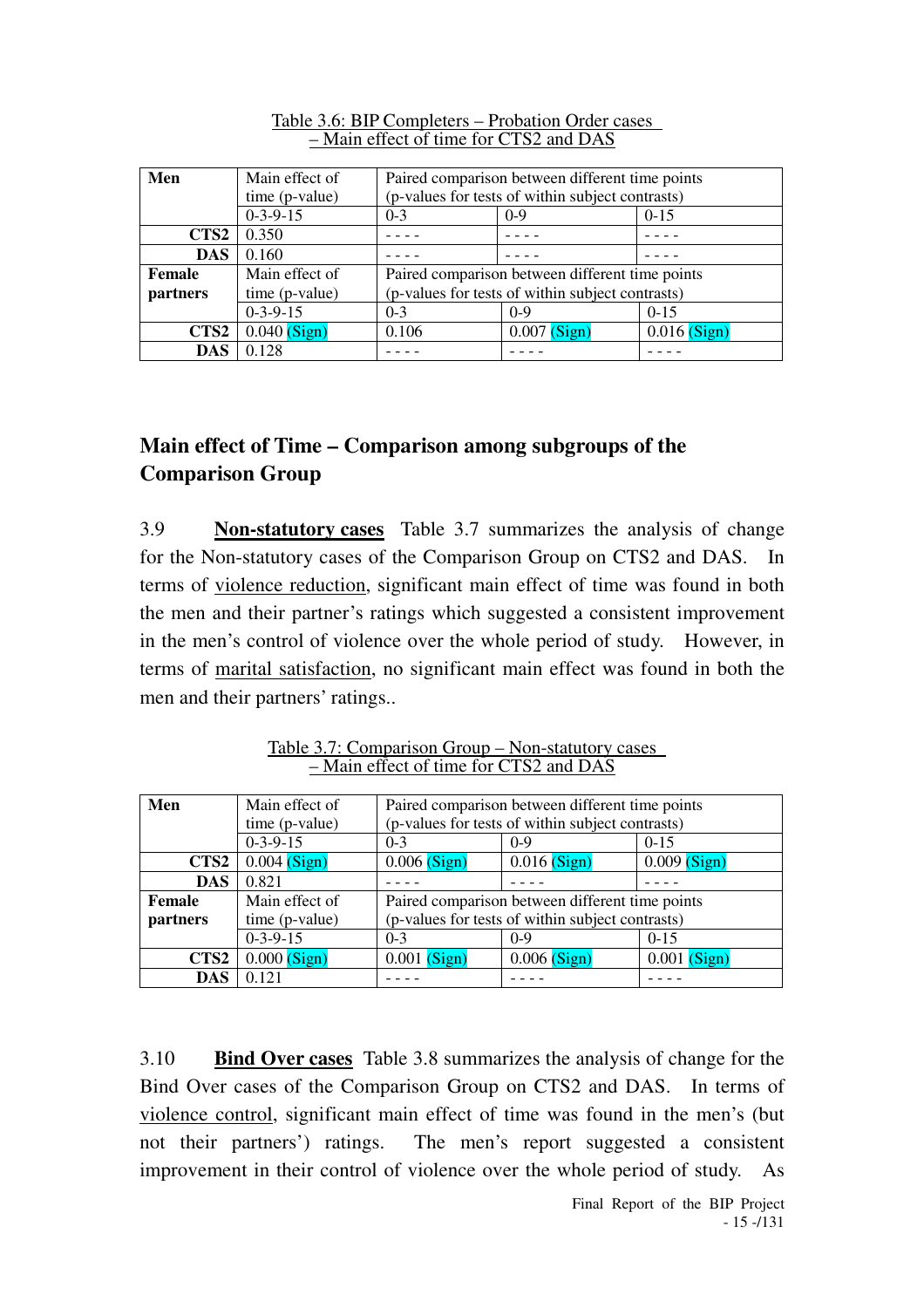regards marital satisfaction, significant main effect was found only in the men's (but not their partners') ratings, but no significant change was evident in the paired comparison of 0-3, 0-9, and 0-15-month periods.

| Men              | Main effect of | Paired comparison between different time points  |                                                  |                |  |  |  |
|------------------|----------------|--------------------------------------------------|--------------------------------------------------|----------------|--|--|--|
|                  | time (p-value) | (p-values for tests of within subject contrasts) |                                                  |                |  |  |  |
|                  | $0-3-9-15$     | $0 - 3$                                          | $0-9$                                            | $0-15$         |  |  |  |
| CTS <sub>2</sub> | $0.029$ (Sign) | $0.019$ (Sign)                                   | $0.026$ (Sign)                                   | $0.037$ (Sign) |  |  |  |
| <b>DAS</b>       | $0.014$ (Sign) | 0.162                                            | 0.050                                            | 0.232          |  |  |  |
| Female           | Main effect of |                                                  | Paired comparison between different time points  |                |  |  |  |
| partners         | time (p-value) |                                                  | (p-values for tests of within subject contrasts) |                |  |  |  |
|                  | $0-3-9-15$     | $0 - 3$                                          | $0 - 9$                                          | $0 - 15$       |  |  |  |
| CTS <sub>2</sub> | 0.091          |                                                  |                                                  |                |  |  |  |
| <b>DAS</b>       | 0.157          |                                                  |                                                  |                |  |  |  |

Table 3.8: Comparison Group – Bind Over cases – Main effect of time for CTS2 and DAS

3.11 **Probation Order cases** There were too few cases in this category for performing any analysis.

## **Relapse Rates on the CTS2**

3.12 In terms of violence reduction on the two subscales of "severe physical assault" and "severe injury", both the BIP Completers and the Comparison Group had significant improvement at the 9- and 15-month time points (see Table 3.9; also see Appendix 6 for the means and standard deviations of the combined CTS2 subscales).

| <b>Report of</b><br>Female<br><b>Partners</b> | Main effect of<br>time (p-value) | Paired comparison between different time points<br>(p-values for tests of within subject contrasts) |                |                |  |  |  |
|-----------------------------------------------|----------------------------------|-----------------------------------------------------------------------------------------------------|----------------|----------------|--|--|--|
|                                               | $0-3-9-15$                       | $0 - 3$                                                                                             | $0-9$          | $0 - 15$       |  |  |  |
| BIP                                           | $0.001$ (Sign)                   | $0.000$ (Sign)                                                                                      | $0.044$ (Sign) | $0.002$ (Sign) |  |  |  |
| <b>Completers</b>                             |                                  |                                                                                                     |                |                |  |  |  |
| Comparison                                    | $0.000$ (Sign)                   | $0.001$ (Sign)                                                                                      | $0.001$ (Sign) | $0.000$ (Sign) |  |  |  |
| Group                                         |                                  |                                                                                                     |                |                |  |  |  |

Table 3.9: Main effect of time for the combined CTS2 subscales of "severe physical assault" and "severe injury" (based on Partners' report only)

The relapse rates for the two groups, 14.3% for the BIP Completers and 17.1% for the Comparison Group (see Table 3.10), were also comparable and did not have any significant difference statistically.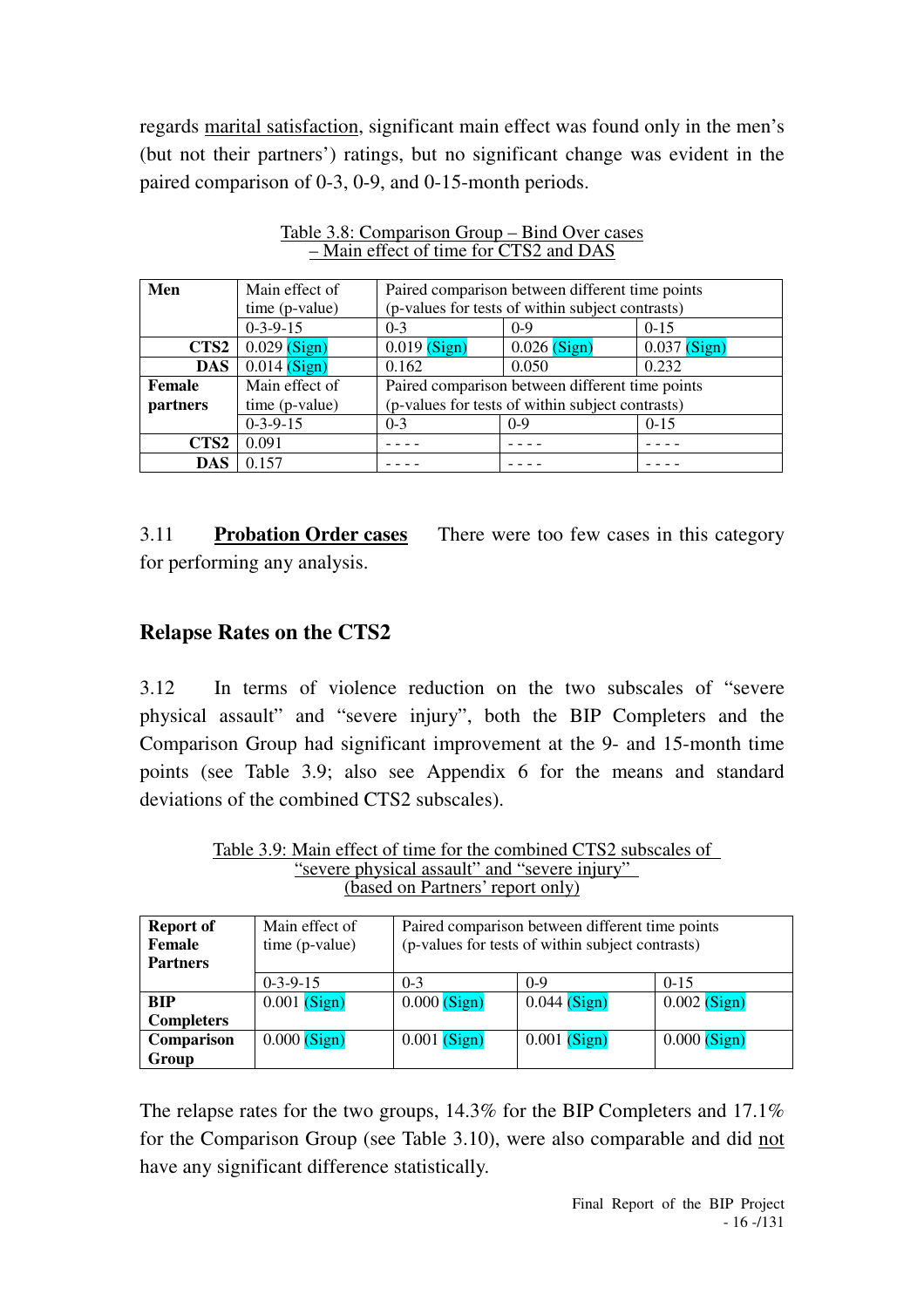|                           | Relapse either on the "severe physical assault" or<br>"severe injury" subscale of CTS2 |            |                 |  |  |  |
|---------------------------|----------------------------------------------------------------------------------------|------------|-----------------|--|--|--|
|                           | 9-mth                                                                                  | $15-$ mth  | 9- or $15$ -mth |  |  |  |
| BIP Completers $(N=56)$   | $6(10.7\%)$                                                                            | $2(3.6\%)$ | $8(14.3\%)$     |  |  |  |
| Comparison Group $(N=41)$ | $6(14.6\%)$                                                                            | $1(2.4\%)$ | $7(17.1\%)$     |  |  |  |

#### Table 3.10: Relapse rates in the 9- and 15-month time points (based on Partners' report only)

## **Summary of Results**

3.13 Comparison between the BIP Completers and Comparison Group According to the present study, the pattern of effects found in the preliminary analysis based on the 0- and 3-month data had sustained in the 9- and 15-month time points. Men in both the BIP Completers and the Comparison Group made consistent improvement in controlling their violence over the 15-month period, and relapse rates for the BIP Completers and Comparison Group (14.3% and 17.1% respectively) were comparable. However, only the BIP Completers showed significant change in enhancing their marital relationship.

## 3.14 Comparison among the subgroups of the BIP Completers

- $\triangleright$  For the Non-Statutory cases of the BIP Completers, they demonstrated positive changes both in reducing their violent behaviour and in enhancing their marital relationship after joining the group programme.
- $\triangleright$  For the Bind Over cases of the BIP Completers, positive change was found in the men's control of violence at the 15-month time point but only according to the report made by the partners. No significant improvement in marital adjustment was found.
- $\triangleright$  For the Probation Order cases of the BIP Completers, positive change was found in the men's control of violence at 9-month and 15-month but only according to the report made by the partners. No significant improvement in marital adjustment was found.

### 3.15 Comparison among the subgroups of the Comparison Group

 $\triangleright$  For the Non-Statutory cases of the Comparison Group, the men demonstrated positive changes in reducing their violent behaviour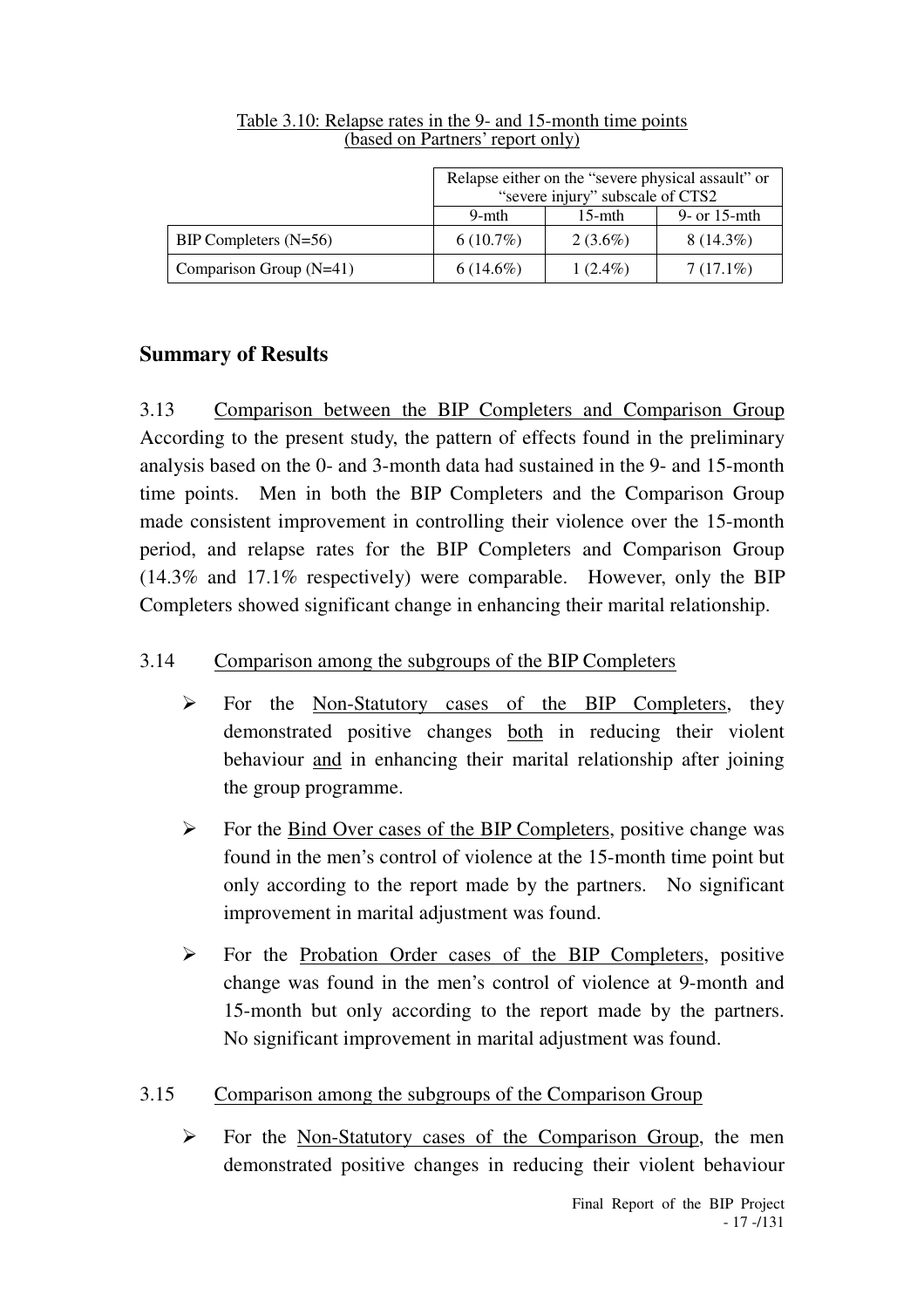but not in enhancing their marital relationship over the period of study.

 $\triangleright$  For the Bind Over cases of the Comparison Group, while positive changes were reported by the men in controlling their violence throughout the whole period of study, no significant improvement was reported by their partners. No significant improvement in marital adjustment was found.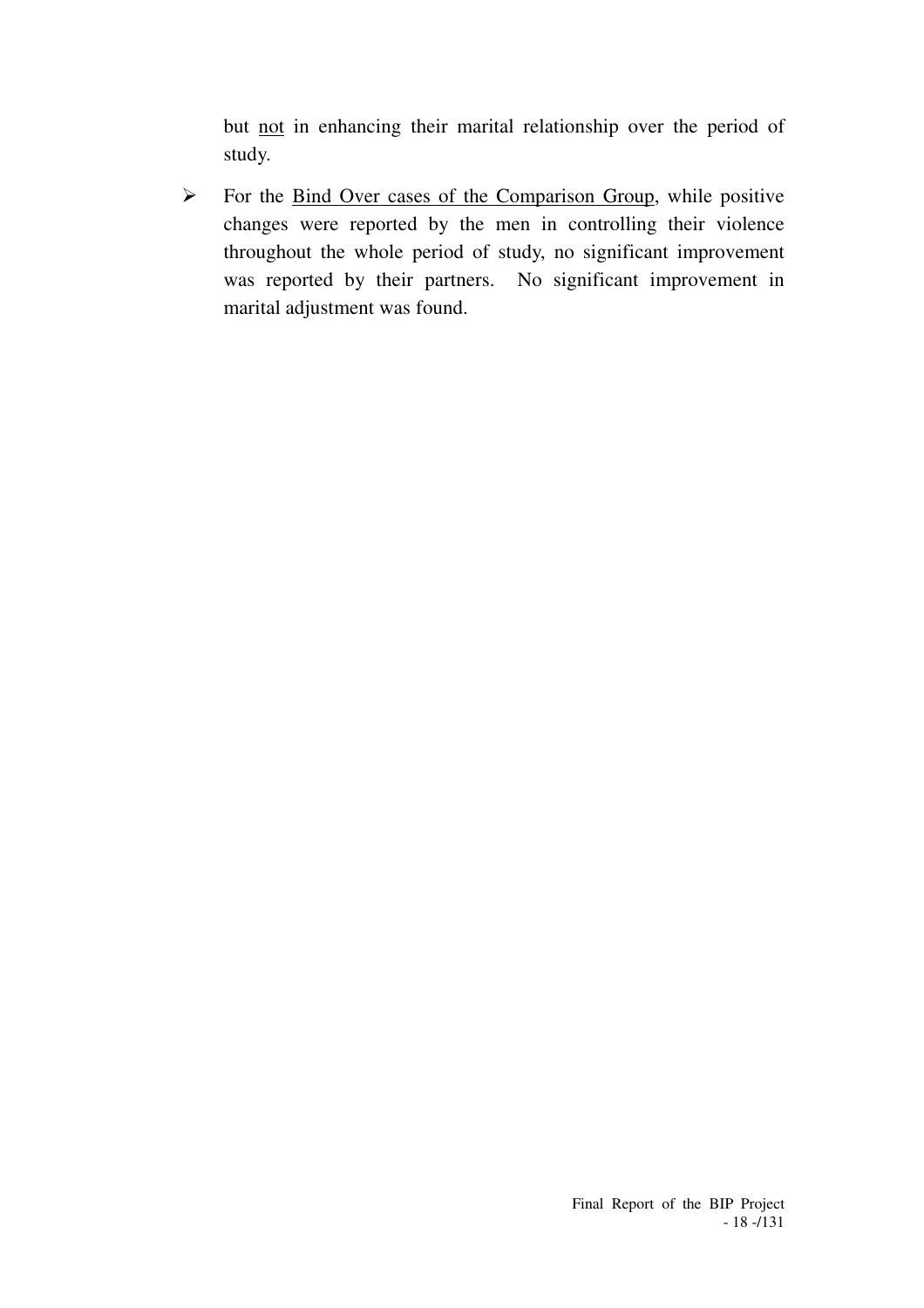## **Chapter Four: Discussion and conclusion**

4.1 This was an evaluation study on an indigenous group batterer intervention programme that was implemented in a casework setting. The outcomes of a 13-session BIP group in addition to regular casework service were reviewed in comparison with the effects achieved by casework service alone. In general, the 0-3 month results reported in the Interim Report (SWD, 2008) were found to sustain in the 12-month follow up. The following is a summary of the main findings (see also Table 4.1).

- (1) The average completion rate of the BIP groups was 78%, and the rates for the Non-statutory, Bind Over, and Probation Order cases were 76%, 76%, and 83% respectively.
- (2) Men from both the BIP Completers and Comparison Group had reduced their violent behaviour. The relapse rates for the BIP Completers and Comparison Group (14.3% and 17.1% respectively) were comparable.
- (3) However, only men and their partners from the BIP groups (and not those from the casework service) reported improvement in their marital relationship.
- (4) Among the subcategories of the BIP Completers, the Non-statutory cases demonstrated the outcomes of both significant violence reduction and improvement in marital relationship, whereas the Bind Over and Probation Order cases demonstrated violence reduction only.

4.2 In view of the high dropout rates of 50 to 75% from batterer treatment reported in the literature (Scott, 2004), the completion rates achieved in this project are remarkable and encouraging. It points to the importance of pre-group preparation work such as screening of cases and intake interview with participants and their partners. Moreover, as suggested by our qualitative study (SWD, 2008), the programme curriculum and the facilitators' commitment should have also played a part in sustaining the men's participation in the group, regardless of whether this participation was voluntary or court-mandated in the beginning.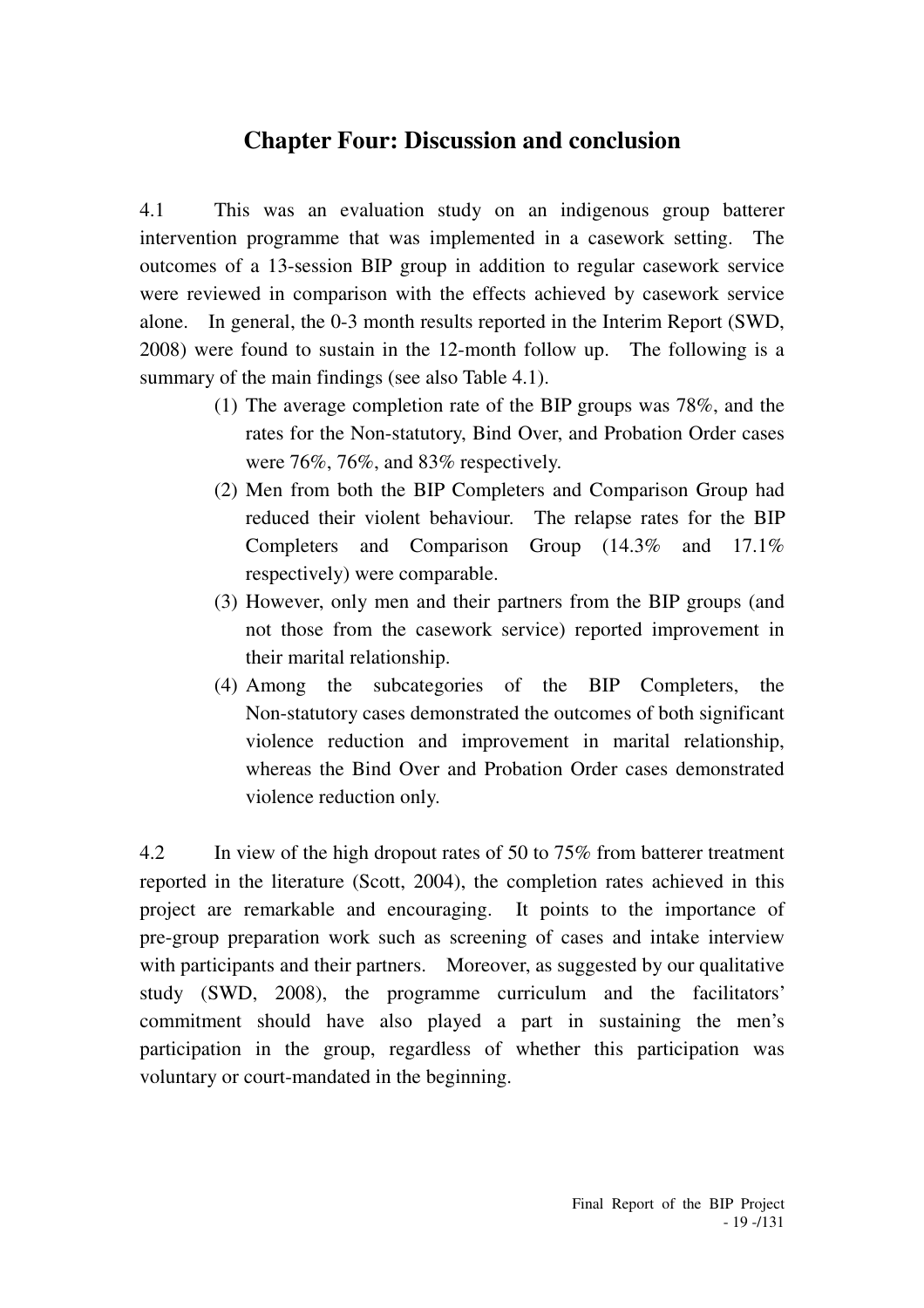|             | Violence reduction |                                    |      |           | Improvement in marital satisfaction |            |            |            |                              |            |            |            |                |                |       |            |
|-------------|--------------------|------------------------------------|------|-----------|-------------------------------------|------------|------------|------------|------------------------------|------------|------------|------------|----------------|----------------|-------|------------|
|             |                    | Partners' ratings<br>Men's ratings |      |           | Men's ratings<br>Partners' ratings  |            |            |            |                              |            |            |            |                |                |       |            |
|             | Main               | $0-$                               | $0-$ | $0-$      | Main                                | $() -$     | $O -$      | $0-$       | Main                         | $0 -$      | $() -$     | $0-$       | Main           | $0-$           | $O -$ | $() -$     |
|             | effect             | 3                                  | 9    | 15        | effect                              | 3          | 9          | 15         | effect                       | 3          | 9          | 15         | effect         | 3              | 9     | 15         |
|             | of time            |                                    |      |           | of time                             |            |            |            | of time                      |            |            |            | of time        |                |       |            |
| <b>BIP</b>  |                    |                                    |      |           |                                     |            |            |            |                              | $\bullet$  | $\bigcirc$ |            |                |                |       | $\bigcirc$ |
| Completers  |                    |                                    |      |           |                                     |            |            |            |                              |            |            |            |                |                |       |            |
| Comparison  |                    |                                    |      | $\bullet$ |                                     |            |            | ●          | $\overline{O}$               | $-$        | $-$        | $-$        | $\overline{O}$ | $-$            |       |            |
| Group       |                    |                                    |      |           |                                     |            |            |            |                              |            |            |            |                |                |       |            |
|             |                    |                                    |      |           |                                     |            |            |            |                              |            |            |            |                |                |       |            |
| <b>BIP</b>  |                    |                                    |      |           |                                     |            |            |            |                              |            |            |            |                |                |       |            |
| Completers  |                    |                                    |      |           |                                     |            |            |            |                              |            |            |            |                |                |       |            |
| Non-        |                    |                                    |      |           |                                     |            |            | $\bigcirc$ | $\overline{\text{O}}$        | $-$        |            |            |                | $\overline{O}$ |       |            |
| statutory   |                    |                                    |      |           |                                     |            |            |            |                              |            |            |            |                |                |       |            |
| <b>Bind</b> | $\bigcirc$         |                                    | $-$  | --        |                                     | $\bigcirc$ | $\bigcirc$ | ●          | $\overline{O}$               | --         | $-$        | --         | $\overline{O}$ | $-$            |       |            |
| Over        |                    |                                    |      |           |                                     |            |            |            |                              |            |            |            |                |                |       |            |
| Probation   | $\overline{O}$     | $-$                                | --   | --        |                                     | $\bigcirc$ |            |            | $\overline{O}$               | $-$        | --         | $-$        | $\overline{O}$ | $-$            |       |            |
| Order       |                    |                                    |      |           |                                     |            |            |            |                              |            |            |            |                |                |       |            |
|             |                    |                                    |      |           |                                     |            |            |            |                              |            |            |            |                |                |       |            |
| Comparison  |                    |                                    |      |           |                                     |            |            |            |                              |            |            |            |                |                |       |            |
| Group       |                    |                                    |      |           |                                     |            |            |            |                              |            |            |            |                |                |       |            |
| Non-        |                    |                                    |      |           |                                     |            |            |            | $\Omega$                     |            |            |            | $\bigcirc$     |                |       |            |
| statutory   |                    |                                    |      |           |                                     |            |            |            |                              |            |            |            |                |                |       |            |
| <b>Bind</b> |                    |                                    |      |           | ∩                                   |            |            |            |                              | $\bigcirc$ | $\circ$    | $\bigcirc$ | $\overline{O}$ | $-$            |       |            |
| Over        |                    |                                    |      |           |                                     |            |            |            |                              |            |            |            |                |                |       |            |
| Probation   |                    |                                    |      |           |                                     |            |            |            | (too few cases for analysis) |            |            |            |                |                |       |            |
| Order       |                    |                                    |      |           |                                     |            |            |            |                              |            |            |            |                |                |       |            |

Table 4.1: Comparison of main effect of time between the BIP Completers and Comparison Group

4.3 The positive outcome on violence reduction in both BIP Completers and Comparison Groups indicates that conventional casework service has already established an effective basis in monitoring and controlling the violent behaviour of the men once they are referred to SWD. A review of the literature on batterer treatment has reported that approximately two-thirds of men who complete treatment avoid re-assaulting their partners (Scott, 2004), while individual studies reported a variation in the re-offending rate (for example, 14.3% in Bennett et al, 2007; 10.8% in Bowen et al, 2008). When compared with the literature, the relapse rates found in this outcome study suggest that the efficacy of our BIP (with a relapse rate of 14.3%) is at least comparable to other programmes in terms of violence reduction. However, it should be noted that there are major differences between our BIP and the programmes reported in the literature. Majority of programmes reviewed in the literature adopted a pro-feminist and/or cognitive-behavioural approach in their programme design, their participants are court-mandated to join the programme, outcome data are collected from the men only, and police and

 $\bullet$  with statistically significant change;  $\bullet$  without statistically significant change;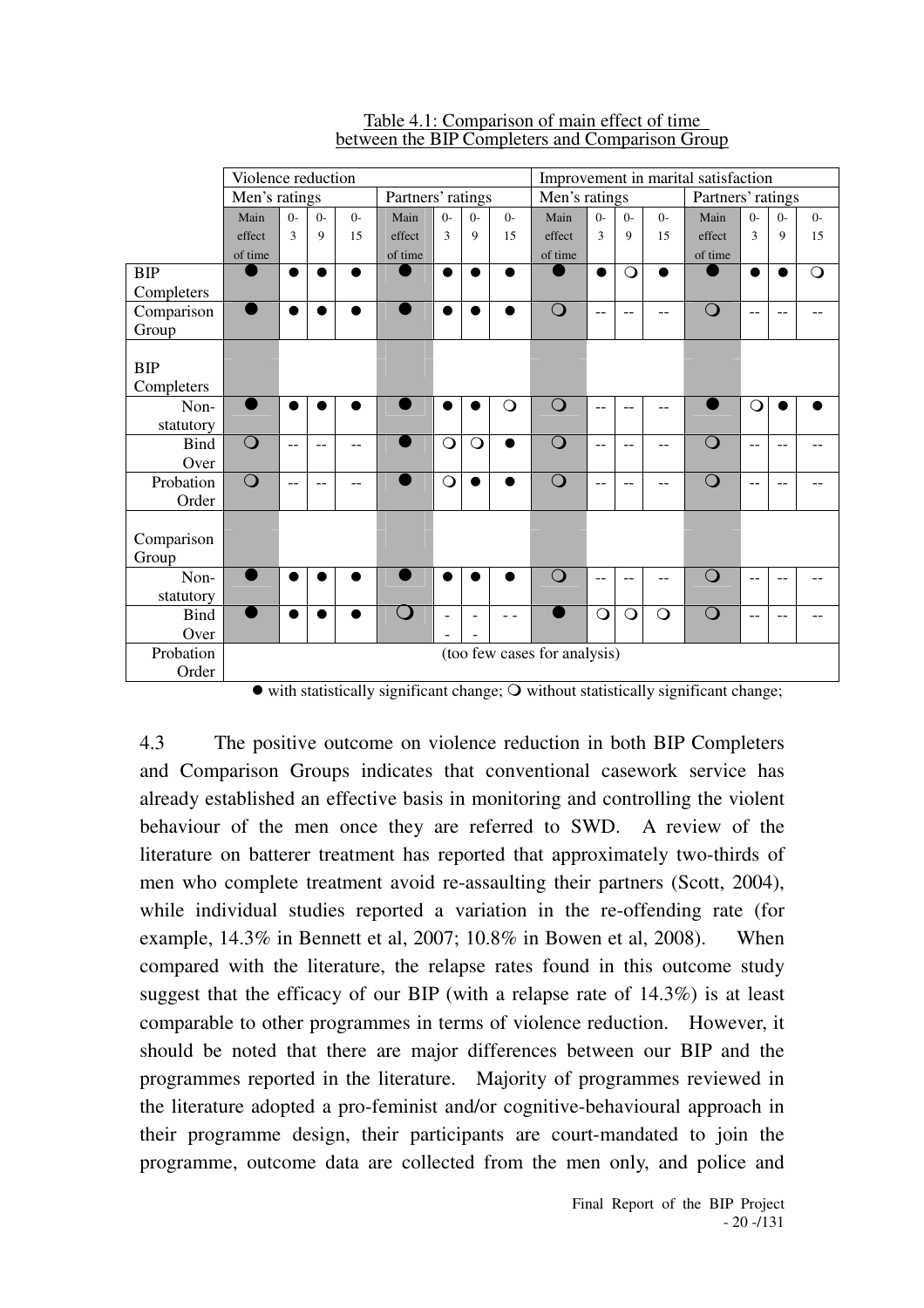conviction records are used to assess recidivism. In this BIP study, we adopt a multiple perspective in explaining partner violence and designing the curriculum, there are both voluntary and court-mandated participants, outcome data are gathered from both men and their partners, and we use the CTS2 data to work out the relapse rate of the men.

4.4 The BIP's additional outcome in enhancing the marital adjustment of the men and their partners may be partly attributed to the programme component on marital relationship which facilitates the men to explore their intimate relationship in a developmental perspective, re-examine their relationship values from a gender equality viewpoint, and acquire conflict resolution skills. In this regard, the mutual sharing and learning among participants in the group is also conducive to the men's changes, and the female partners may also benefit from the relationship counselling provided by the caseworker (SWD, 2008).

4.5 However, among the subgroups of BIP completers, BIP's positive outcomes apply mainly to the Non-statutory cases. For the Bind Over and Probation Order cases, the finding on the men's violence reduction was inconsistent between the reports provided by the men and their partners, and there was virtually no improvement in their marital adjustment. There could be a number of factors at play for the lack of significant findings in statutory cases of BO and PO cases and the inconsistent findings between men and women's reports on the men's violence reduction: the men may feel coerced and thus have less motivation to join the BIP; the men's violent behaviour may be more severe and their relationship problems more complicated; the criminal proceedings may already have a deterrent effect on the men's use of violence as reported at the 0-month; the men may also have a tendency to minimize or deny their violent behaviour at the outset, thus resulting in a floor effect and the difficulty of detecting any positive change in them; finally, the BIP in its present design may not be an one-size-fits-all, effective intervention for these statutory cases. There may also be some factors underlying the difference between the men and women on marital satisfaction: the men may harbour resentment towards their partners for making the report to police, thus triggering the subsequent criminal proceedings and their unpleasant or even hurtful experience in the process. In any case, the relative significance and interplay of these factors have to be further studied.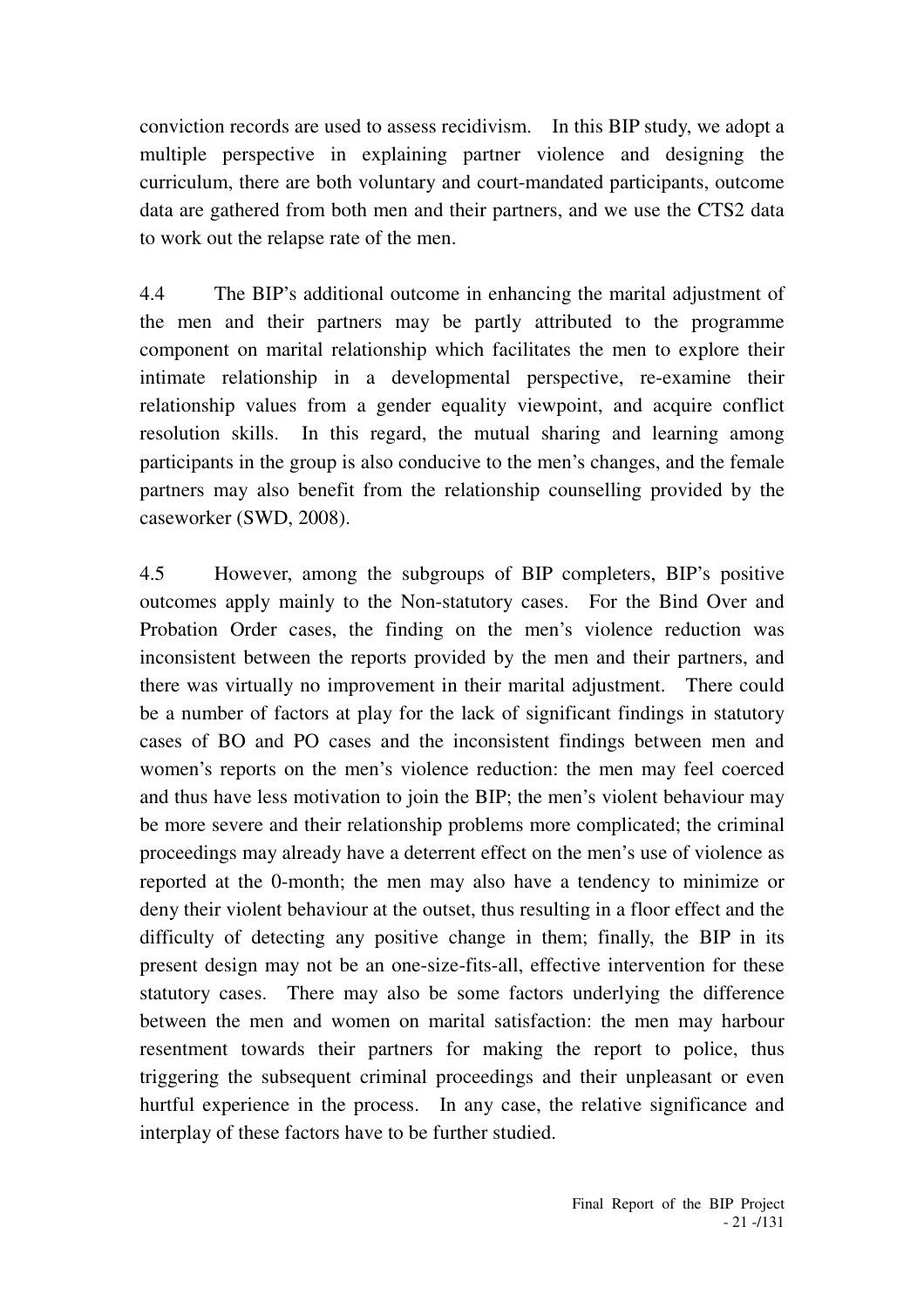4.6 The present study had its strength in involving the partners of the batterers in the data collection, including a comparison group, and entailing a longitudinal follow-up for up to one year. However, there are limitations and room for improvement. First of all, given the ethical and practical constraints in our casework service setting, random assignment of batterers into the experimental and comparison groups was not feasible. As such, instead of adopting a rigorous experimental design, which allows more conclusive interpretation of the findings, a quasi-experimental design was used in the present study. Secondly, the present research mainly studied the effect of the BIP group on violence reduction and marital adjustment, whereas other domains being covered in the BIP group programme such as emotional control, gender equality values and conflict resolution had not been examined. Besides, if we could recruit greater number of subjects, instead of focusing on the overall frequency score of CTS2, we may conduct a more detailed analysis on the different types of violence (including physical, psychological and sexual violence) as measured by the tool. Finally, the present outcome study has focused on the statistically significant group-based change in the outcome measures. Bowen et al (2008) have suggested the need to assess the clinically significant individual change in treatment against a particular societal standard as well as the need to establish the association between any changes in treatment with re-offending. In a similar vein, Scott (2004) has also suggested that future research should expand conceptions of batterer treatment outcome by linking definitions of success with theories of change. It would be desirable if further evaluation study could be designed and conducted to examine these aspects as well.

# **Conclusion**

4.7 The outcome study of the BIP pilot project served the purpose of pioneering a systematic evaluation of a large scale indigenous group programme in casework context. Results indicated that the BIP Completers as a group had made significant improvement in terms of violence reduction and marital adjustment, and the change was sustained in the year after completing the programme. However, this change pattern was substantiated more for the Non-statutory cases than for the statutory cases with Bind Over or Probation Order. In comparison, the Comparison Group had also made significant improvement in terms of violence reduction but not in the area of marital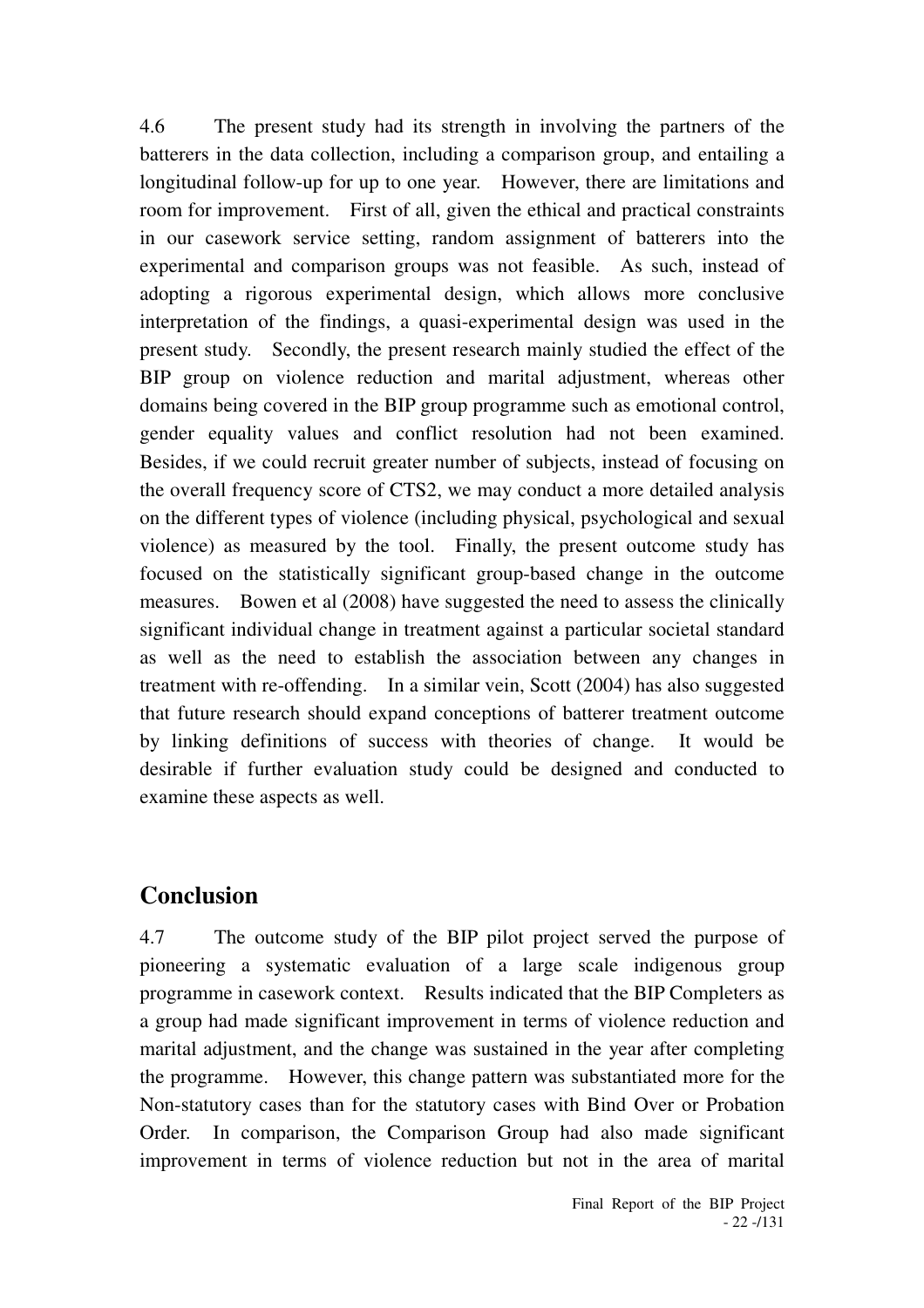adjustment. In spite of the high completion rates of the BIP groups, no definitive attribution of the men's positive outcomes can be made at this stage. Further research with a rigorous methodological design is needed to establish the efficacy of the group programme. (END)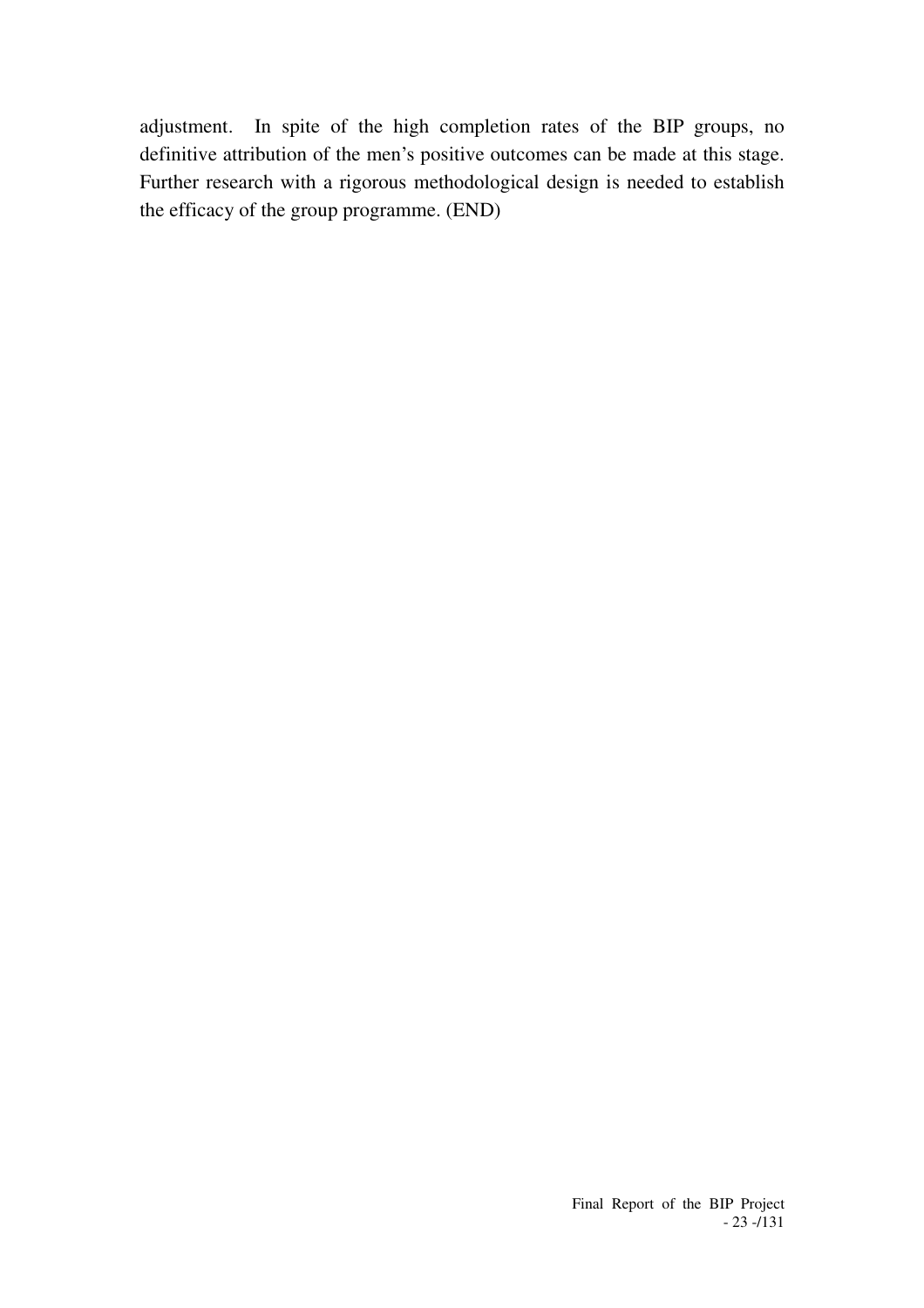## **References**

Bennett, L.W., Stoops, C., Call, C., Flett, H. (2007). Program Completion and Re-Arrest in a Batterer Intervention System. *Research on Social Work Practice*, Vol. *17*, No.1, 42-54.

Bowen, E., Gilchrist, E. & Beech, A.R. (2008). Change in Treatment has no Relationship with Subsequent Re-offending in U.K. Domestic Violence Sample: A Preliminary Study. *International Journal of Offender Therapy and Comparative Criminology*, Vol. *52*, 598-614.

Chan, K.L. (2000). *Study of the impact of family violence on battered women and children.* Hong Kong Christian Family Service Centre and Department of Social Work & Social Administration, the University of Hong Kong (Resource Paper Series No. 38).

Dunford, F.W. (2000). The San Diego Navy Experiment: An Assessment of Interventions for Men Who Assault Their Wives. *Journal of consulting and Clinical Psychology*, Vol. *68*, No. 3, 468-476.

Levesque, D. A., Gelles, R. J., & Velicer, W. F. (2000). Development and validation of stages of change measure for men in batterer treatment. *Cognitive Therapy and Research*, *24* (2), 175-199.

Scott, K. (2004). Predictors of Change among Male Batterers: Application of Theories and Review of Empirical Findings. T*rauma, Violence & Abuse*, Vol. *5*, No. 3, July 2004, 260-284.

Shek, D. T. L. (1994). Psychometric properties of the Chinese version of the Dyadic Adjustment Scale. *Psychologia*, *37*, 7-17.

Social Welfare Department (2008). *Interim Report of the Batterer Intervention Programme*. Hong Kong: Social Welfare Department. (www.swd.gov.hk)

Spanier, G.B. (1976). Measuring Dyadic adjustment: New scales for assessing the quality of marriage and similar dyads. *Journal of Marriage and the Family*, *38*, 15-27.

Straus, M. A., Hamby, S. L., Boney-McCoy, S., & Sugarman, D. B. (1996). The Revised Conflict Tactics Scales (CTS2): development and preliminary psychometric data. *Journal of Family Issues*, *17*(3), 283-316.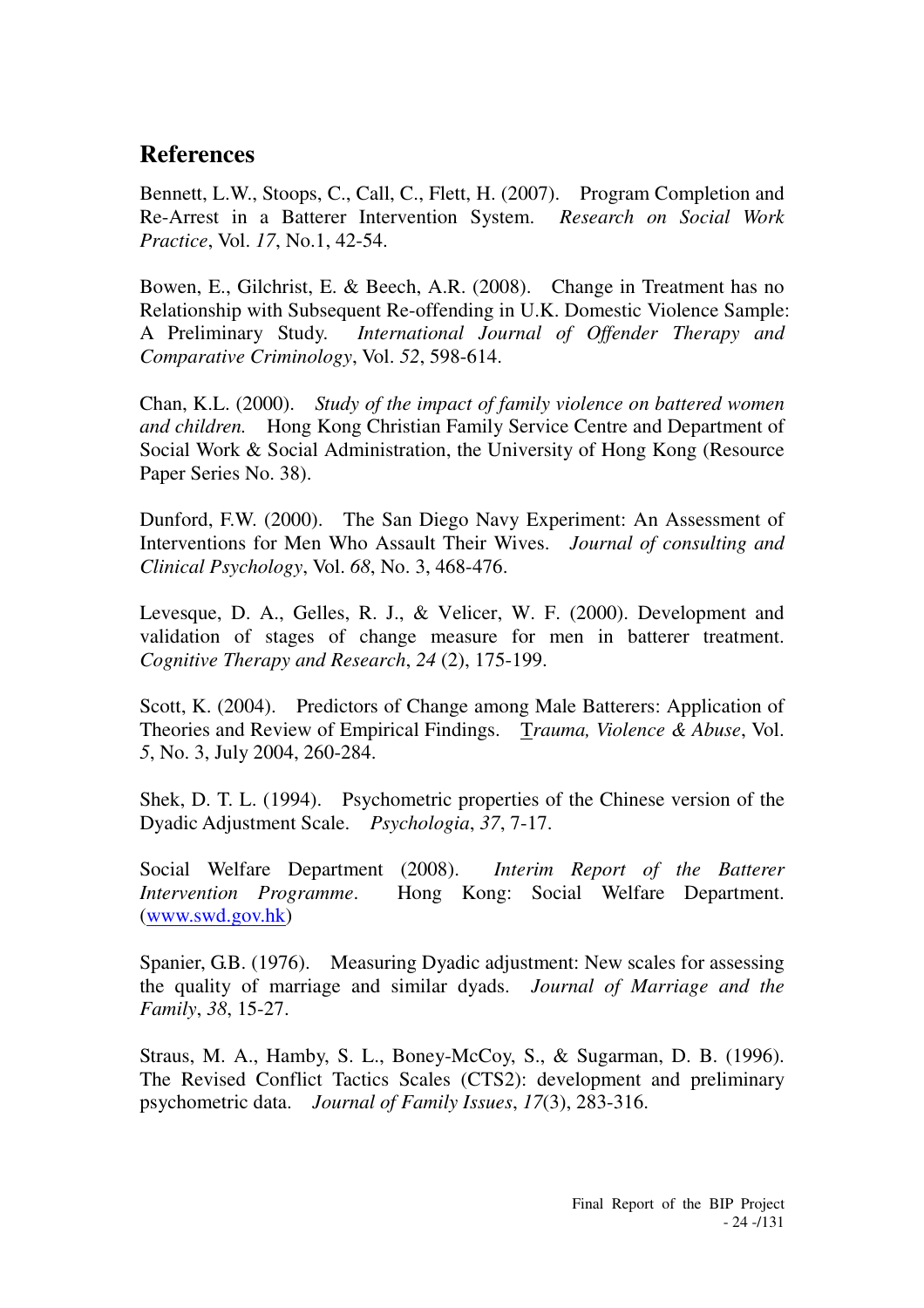## **Appendix 1: Notes on terms**

## **Bind Over Cases**

Bind Over cases are those cases that were bound over by the court. In accordance with Criminal Procedural Ordinance, Cap 221, Section 109I, a judge, a District Judge or a magistrate, shall have as ancillary to his jurisdiction, the power to bind over to keep the peace, and power to bind over to be of good behaviour, a person who or whose case is before the court, by requiring him to enter into his own recognizance or to find sureties or both, and committing him to prison if he does not comply.

## **Probation Order Cases**

Probation Order cases are those cases with Probation Orders. In accordance with Probation of Offenders Ordinance, Cap 298, the court may make a Probation Order to place an offender under the supervision of a probation officer for a period of one to three years. The court may require the probationers to comply with some special requirements that are considered necessary for securing good conduct of the probationers or for prevention of re-offending, for example, curfew order, residential training and employment training, drug treatment, urine tests, etc.

## **Non-statutory Cases**

Non-statutory Cases mentioned in the report refer to those cases that join the Batterer Intervention Programme of the Social Welfare Department on voluntary basis, that is, without any court order.

## **Family and Child Protective Services Unit (FCPSU)**

Family and Child Protective Services Units (FCPSUs) are specialised units manned by social workers who render an array of services to victims, abusers and/or families of child abuse and spouse battering, as well as children and their families affected by matrimonial, guardianship, or international child abduction matters and referred by the Court, the Secretary for Justice, or other concerned authorities in accordance with the relevant Ordinances. Services provided include public enquiries, outreaching, social investigation, crisis intervention, casework counselling, group treatment, statutory supervision to children with court orders, housing assistance, referrals to other appropriate services (e.g. clinical psychological services and refuge centres, etc.) and public education programmes.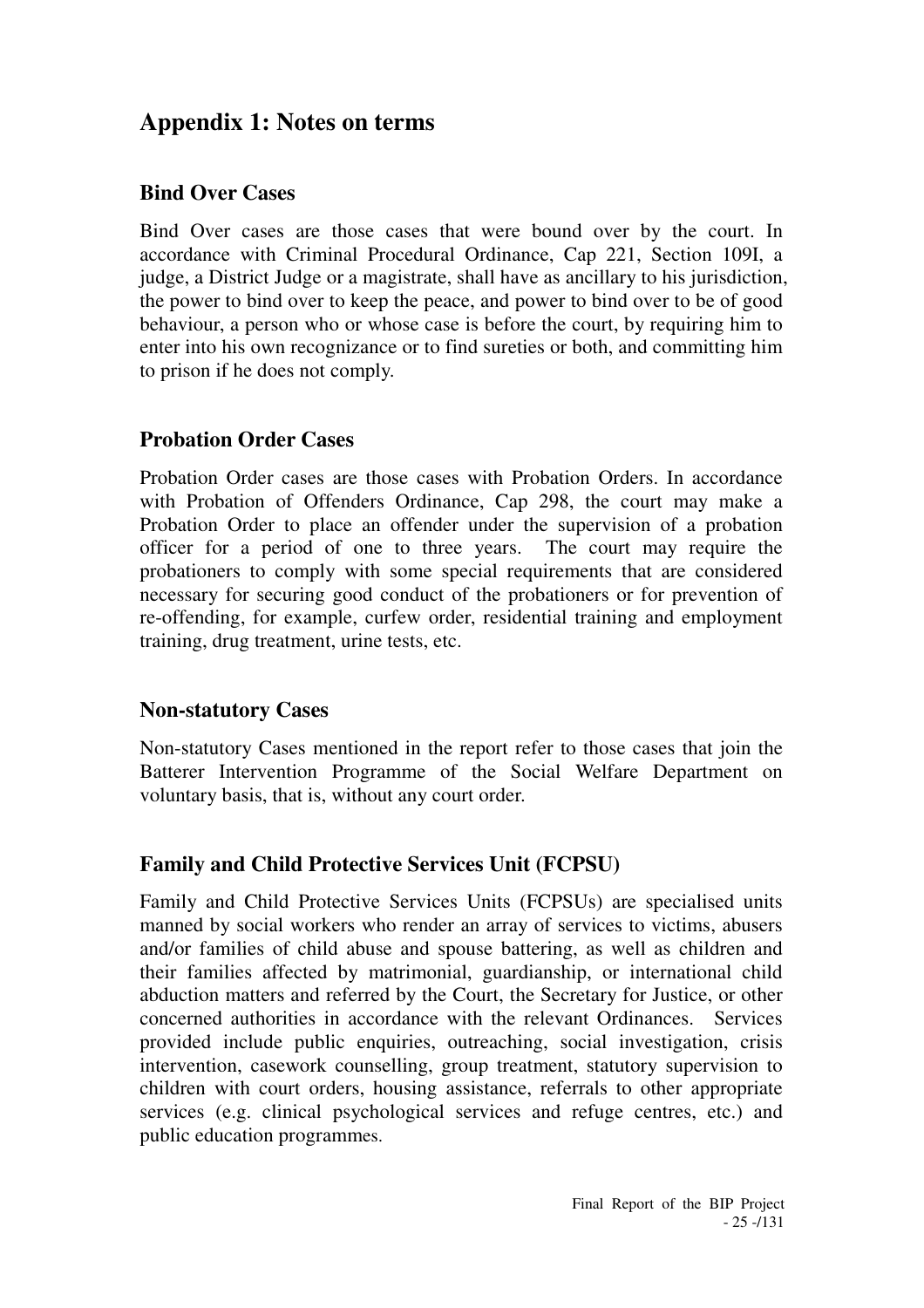### **Casework Service Provided by FCPSUs for Battered Spouse Cases**

Casework service as mentioned in the report refers to the intervention / services provided by social workers of FCPSUs to victims of battered spouse cases, batterers, and children witnessing domestic violence. The social workers of FCPSUs provide a co-ordinated package of services which may include risk and needs assessment, outreaching, escorting clients to hospital for examination and treatment, arrangement of admission to refuge centre, counselling and referral for other services.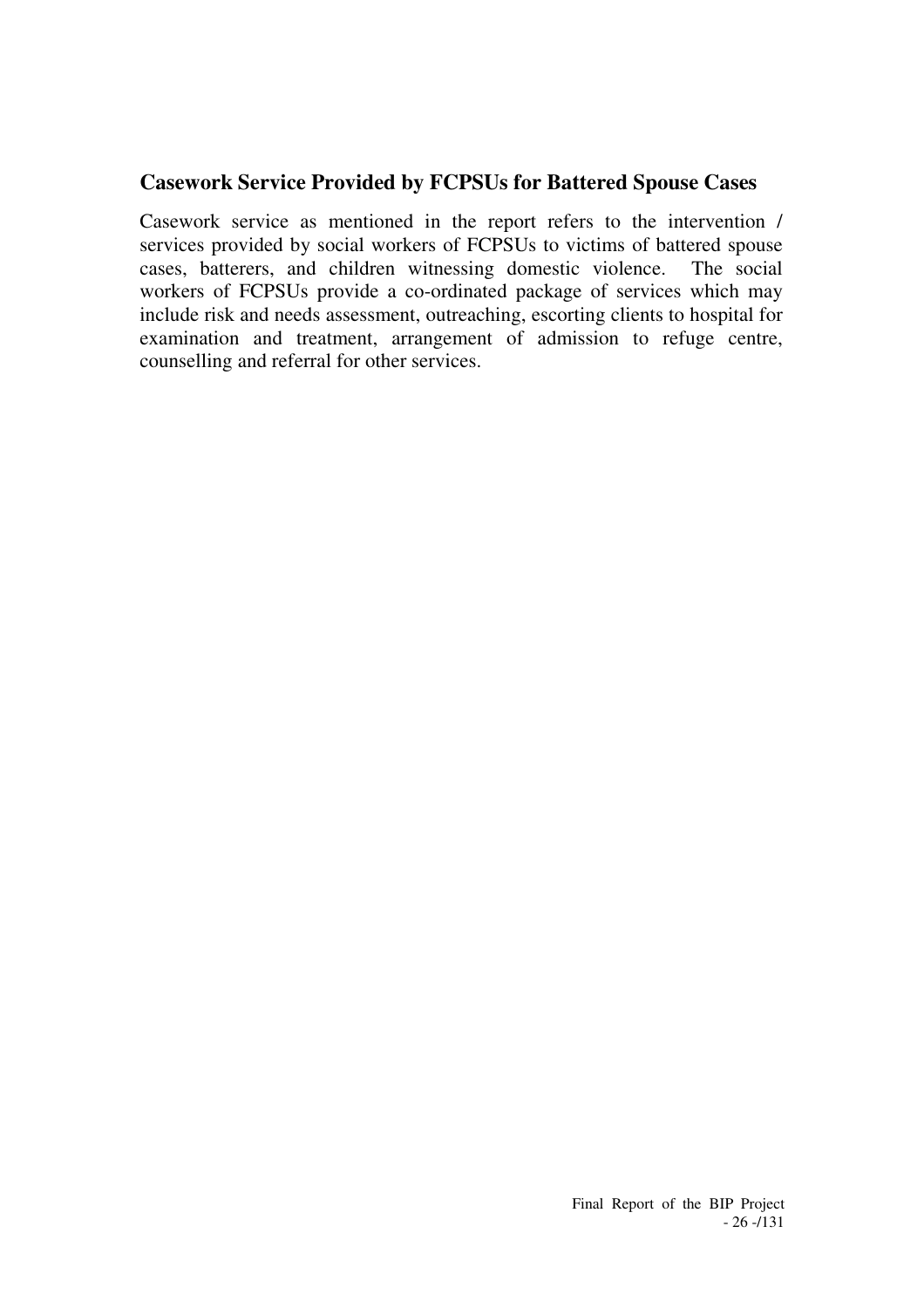# **Appendix 2: Themes and activities of BIP group sessions**

| <b>Session</b> | <b>Themes</b>                                                                                                                                                                                                                                                  | <b>Activities</b>                                                                                                                                                                                                                |
|----------------|----------------------------------------------------------------------------------------------------------------------------------------------------------------------------------------------------------------------------------------------------------------|----------------------------------------------------------------------------------------------------------------------------------------------------------------------------------------------------------------------------------|
|                | Component 1: Understanding the various forms and impacts of partner violence                                                                                                                                                                                   |                                                                                                                                                                                                                                  |
| One            | Engagement with group members<br>$\mathbf{1}$<br>$\overline{2}$<br>Sharing of expectations toward the<br>group                                                                                                                                                 | Ice-breaking exercise<br>◆<br>Video viewing<br>Sharing on personal background<br>$&$ expectations of the group                                                                                                                   |
| Two            | Introduction of different types of<br>1<br>partner abuse<br>2<br>Disclosure of abusive behaviours and<br>acceptance of responsibility for change                                                                                                               | Video viewing<br>Guided sharing and discussion on<br>previous practice of partner abuse<br>Exercise to facilitate members to<br>commit to take first step in<br>eradicating violence at home.                                    |
| Three          | Understand the impact of domestic<br>$\mathbf{1}$<br>violence (DV) to children, partner and<br>self<br>Non-violence Contract<br>2                                                                                                                              | Video viewing<br>Guided reflection and discussion on<br>impact of DV to children, partner<br>and self<br>Exercise of signing Non-violence<br>Contract                                                                            |
| strategies     | Component 2: Understanding emotions and learning of emotion (especially anger) regulation                                                                                                                                                                      |                                                                                                                                                                                                                                  |
| Four           | Understand stress and emotions<br>1<br>2<br>Highlight the importance of emotional<br>management<br>Introduce some emotional management<br>3<br>strategies                                                                                                      | Experiential exercise to illustrate<br>impact of stress<br>Mini-lecture<br>Guided sharing and discussion on<br>source of stress and coping<br>Relaxation exercise                                                                |
| Five           | Understand anger's functions and need<br>1<br>for its regulation<br>Understand the signs and process of<br>2<br>anger escalation<br>Introduce anger management strategies,<br>3<br>in particular time-out plan                                                 | Mini-lecture on anger's functions<br>◆<br>and need for regulation<br>Guided sharing and discussion on<br>anger escalation and attempted<br>management<br>Role-play and discussion on<br>time-out strategy<br>Relaxation exercise |
| Six            | Introduce positive self-talk as a strategy<br>1<br>to prevent escalation of anger into<br>explosion of violence<br>Introduce constructive communication<br>2<br>skills to express anger and other<br>underlying emotions and needs                             | Mini-lecture on positive self-talk<br>and constructive communication<br>skills<br>Role-play and discussion<br>Relaxation exercise                                                                                                |
|                | Component 3: Self understanding regarding the influence of family of origin, expectation and                                                                                                                                                                   |                                                                                                                                                                                                                                  |
| Seven          | values towards personal development, marriage and family relationship<br>Understand possible influence of<br>1<br>family of origin in the development of<br>particular beliefs or practice of violence,<br>gender role expectations and conflict<br>management | Lead-in exercise: reviewing the life<br>of plant<br>Guided meditation and review of<br>upbringing experience and clay<br>work exercise<br>Guided sharing and discussion                                                          |
| Eight          | 1 Reflect on any change or modification of<br>personal characteristics before and after<br>marriage<br>2 Review on the development of marital                                                                                                                  | Exercise to facilitate review and<br>sharing of personal characteristics<br>and development of marital<br>relationship                                                                                                           |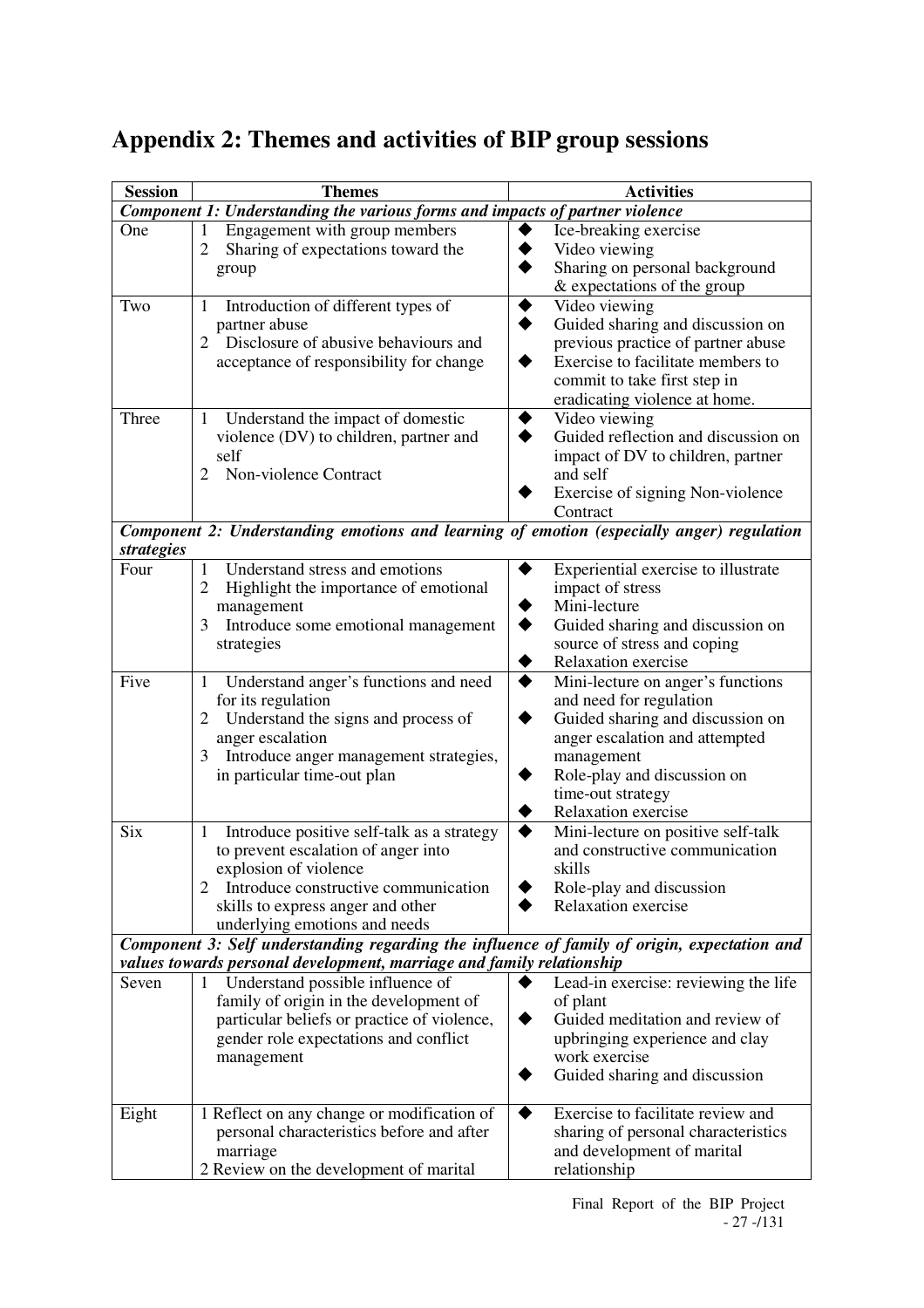|                           | relationship and identify factors/ events                                        | ◆ | Guided sharing and discussion        |
|---------------------------|----------------------------------------------------------------------------------|---|--------------------------------------|
|                           | adversely affecting it                                                           |   |                                      |
| Nine                      | 1. Reflect on personal and family values                                         | ◆ | Exercise to list out personal and    |
|                           | and expectations                                                                 |   | family values and expectations       |
|                           | 2. Identify any compatibility or                                                 |   | Guided sharing and discussion on     |
|                           | discrepancy of the values and                                                    |   | compatibility or discrepancy         |
|                           | expectations between members and their                                           |   | between couples and necessity to     |
|                           | partners                                                                         |   | adjust and compromise                |
|                           | 3. Ponder on the need to adjust or                                               |   |                                      |
|                           | compromise                                                                       |   |                                      |
|                           | Component 4: Learning of conflict resolution and relationship enhancement skills |   |                                      |
| Ten                       | Reflect on patriarchal values, decision<br>1                                     | ◆ | Check in-emotions/conflicts and      |
|                           | on family matters and their impact on                                            |   | their management over last week      |
|                           | family relationship                                                              | ◆ | Exercise to facilitate sharing on    |
|                           | Introduce principles of gender equality<br>2                                     |   | decision making on family matters    |
|                           | & respect in family relationship as a                                            | ◆ | Video viewing: illustrate v?         |
|                           | basis for conflict resolution                                                    |   | patriarchal values and its influence |
|                           |                                                                                  |   | on marital relationship and          |
|                           |                                                                                  |   | introduce concept of a more          |
|                           |                                                                                  |   | equalitarian relationship between    |
|                           |                                                                                  |   | the couple.                          |
|                           |                                                                                  |   | Guided sharing and discussion        |
| Eleven                    | Understand unhelpful patterns of facing<br>1                                     |   | Role-play to explain unhelpful       |
|                           | conflict and dispute                                                             |   | patterns of facing conflicts         |
|                           | Identify different levels or types of<br>$\overline{2}$                          | ◆ | Mini-lecture to explain different    |
|                           | conflicts and disputes and corresponding                                         |   | levels and types of conflicts and    |
|                           | management considerations                                                        |   | corresponding management             |
|                           |                                                                                  |   | considerations                       |
|                           |                                                                                  |   | Guided sharing and discussion on     |
|                           |                                                                                  |   | members' own family conflicts and    |
|                           |                                                                                  |   | their handling                       |
| Twelve                    | 1. Reflect on members' current relationship                                      |   | Exercise to rate current marital     |
|                           | with partners and their motivation, if                                           |   | relationship                         |
|                           | any, to improve.                                                                 |   | Exercise to brainstorm what          |
|                           | 2. Identify need and strategies to enhance                                       |   | strengthens and what weakens the     |
|                           | marital relationship                                                             |   | relationship                         |
|                           |                                                                                  |   | Video viewing: stating some tips to  |
|                           |                                                                                  |   | improve marital communication        |
|                           |                                                                                  |   | and enhance relationship             |
|                           |                                                                                  |   | Guided sharing and discussion on     |
|                           |                                                                                  |   | whether and what members would       |
|                           |                                                                                  |   | like to do to enhance marital        |
|                           |                                                                                  |   | relationship                         |
| <b>Concluding session</b> |                                                                                  |   |                                      |
| Thirteen                  | 1. Reflect and consolidate group learning                                        |   | Exercise to facilitate members'      |
|                           | 2. Collect members' feedback on the group                                        |   | reflection and sharing of what they  |
|                           | 3. Celebrate the completion of the group                                         |   | found helpful and useful in the      |
|                           |                                                                                  |   | group                                |
|                           |                                                                                  |   | Guided sharing and discussion on     |
|                           |                                                                                  |   | members' feedback<br>about<br>their  |
|                           |                                                                                  |   | group experience & expectations on   |
|                           |                                                                                  |   | how to proceed with their life and   |
|                           |                                                                                  |   | family life, in particular           |
|                           |                                                                                  |   | Group completion ceremony            |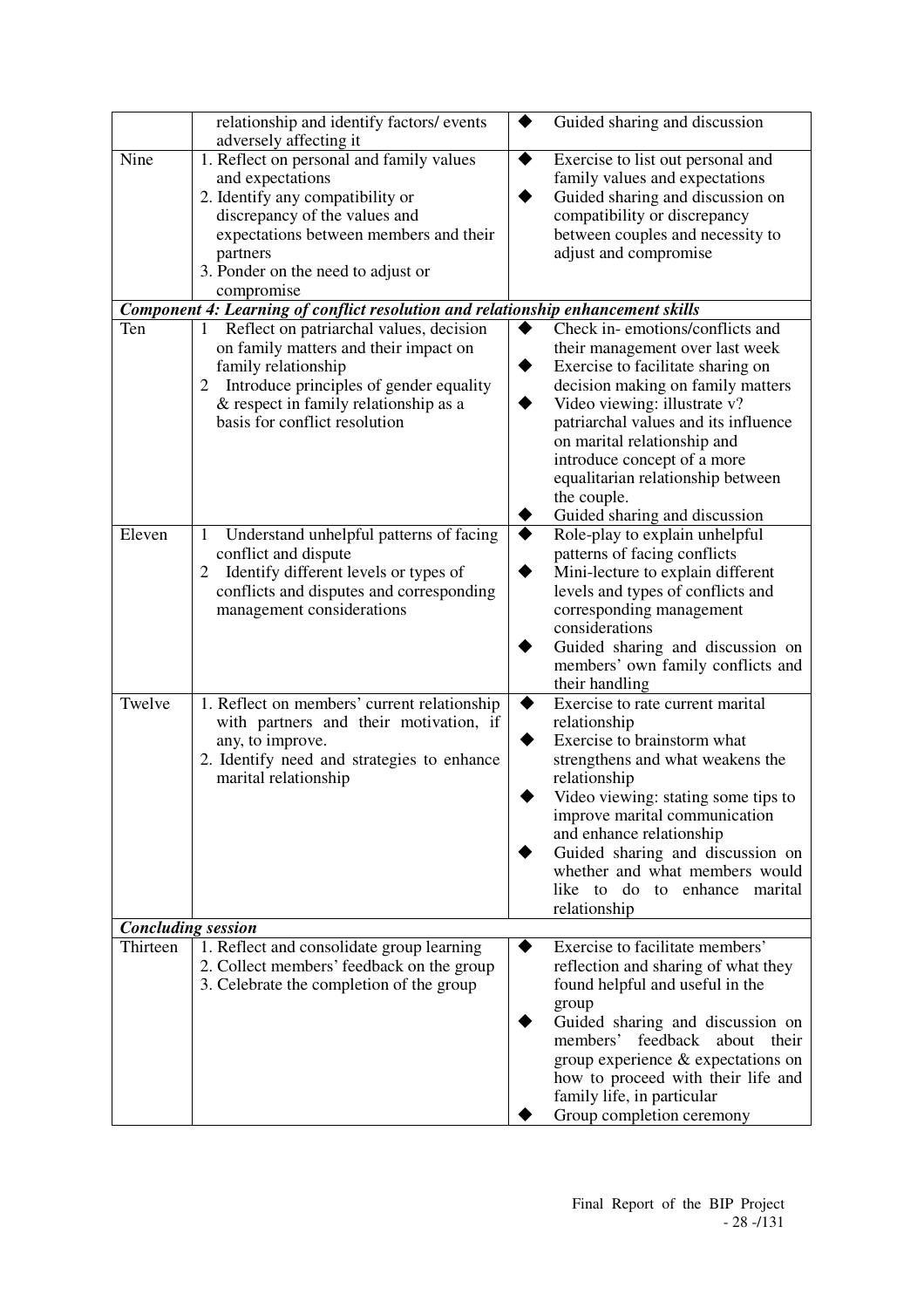# **Appendix 3: CTS2 Items on the Physical Assault and Injury Scales (Straus, et al., 1996)**

|                 | <b>Physical Assault Scale</b>                               |  |  |  |  |  |
|-----------------|-------------------------------------------------------------|--|--|--|--|--|
| <b>Subscale</b> | <b>Item</b>                                                 |  |  |  |  |  |
| <b>Minor</b>    | I threw something at my partner that could hurt.            |  |  |  |  |  |
|                 | 我用物件擲向伴侶,而可能會使她受傷。                                          |  |  |  |  |  |
|                 | I twisted my partner's arm or hair.                         |  |  |  |  |  |
|                 | <u>我扭伴侶的手臂或扯頭髮。</u>                                         |  |  |  |  |  |
|                 | I pushed or shoved my partner.                              |  |  |  |  |  |
|                 | 我推撞或推開伴侶。                                                   |  |  |  |  |  |
|                 | I grabbed my partner.                                       |  |  |  |  |  |
|                 | 我用手找住伴侶。                                                    |  |  |  |  |  |
|                 | I slapped my partner.                                       |  |  |  |  |  |
|                 | 我掌摑伴侶。                                                      |  |  |  |  |  |
| <b>Severe</b>   | I used a knife or gun on my partner.                        |  |  |  |  |  |
|                 | 我用刀或利器指向伴侶。                                                 |  |  |  |  |  |
|                 | I punched or hit my partner with something that could hurt. |  |  |  |  |  |
|                 | 我用拳頭重擊或以其他物件打伴侶,而可能會使她受傷。                                   |  |  |  |  |  |
|                 | I choked my partner.                                        |  |  |  |  |  |
|                 | 我扼著伴侶的頸項。                                                   |  |  |  |  |  |
|                 | I slammed my partner against a wall.                        |  |  |  |  |  |
|                 | 我把伴侶撞向牆壁。                                                   |  |  |  |  |  |
|                 | I beat up my partner.                                       |  |  |  |  |  |
|                 | 我毒打伴侶。                                                      |  |  |  |  |  |
|                 | I burned or scalded my partner on purpose.                  |  |  |  |  |  |
|                 | 我故意燒傷或燙傷伴侶。                                                 |  |  |  |  |  |
|                 | I kicked my partner.                                        |  |  |  |  |  |
|                 | 我用腳踢伴侶。                                                     |  |  |  |  |  |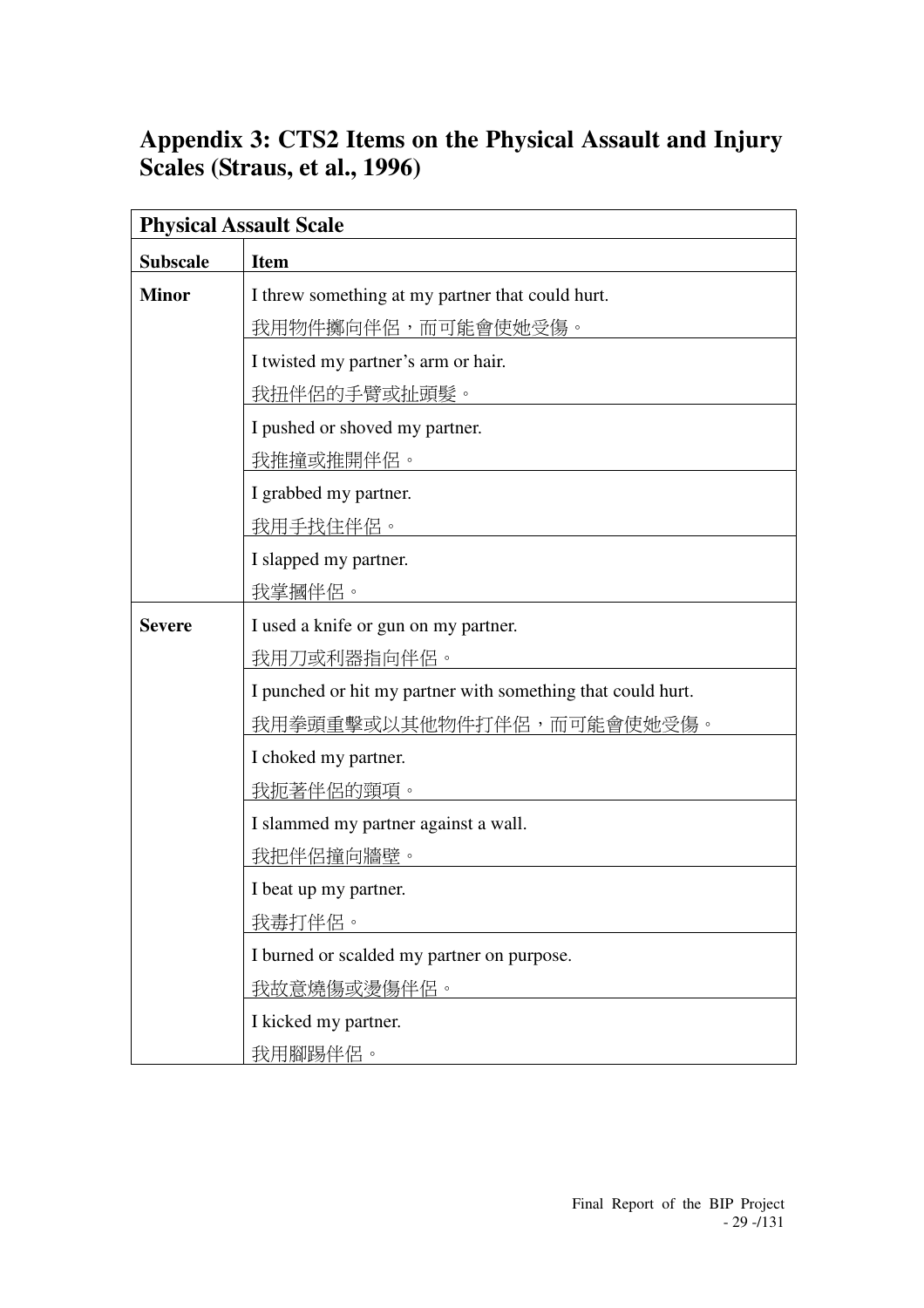| <b>Injury Scale</b> |                                                                                 |
|---------------------|---------------------------------------------------------------------------------|
| <b>Subscale</b>     | <b>Item</b>                                                                     |
| <b>Minor</b>        | My partner had a sprain, bruise, or small cut because of a fight with<br>me.    |
|                     | 我因和伴侶打架而令她扭傷、碰瘀或割傷。                                                             |
|                     | My partner still felt physical pain the next day because of a fight with<br>me. |
|                     | 我的伴侶因為和我打架,而令她造成身體痛楚,直到第二日。                                                     |
| <b>Severe</b>       | My partner passed out from being hit on the head in a fight with me.            |
|                     | 我的伴侶被我擊中頭部而失去知覺。                                                                |
|                     | My partner went to a doctor because of a fight with me.                         |
|                     | 我的伴侶因為和我打架而需要求醫。                                                                |
|                     | My partner needed to see a doctor because of a fight with me, but<br>didn't.    |
|                     | 我的伴侶因為和我打架而本來需要求醫,但最終她沒有去。                                                      |
|                     | My partner had a broken bone from a fight with me.                              |
|                     | 我的伴侶因為和我打架,而令她骨折。                                                               |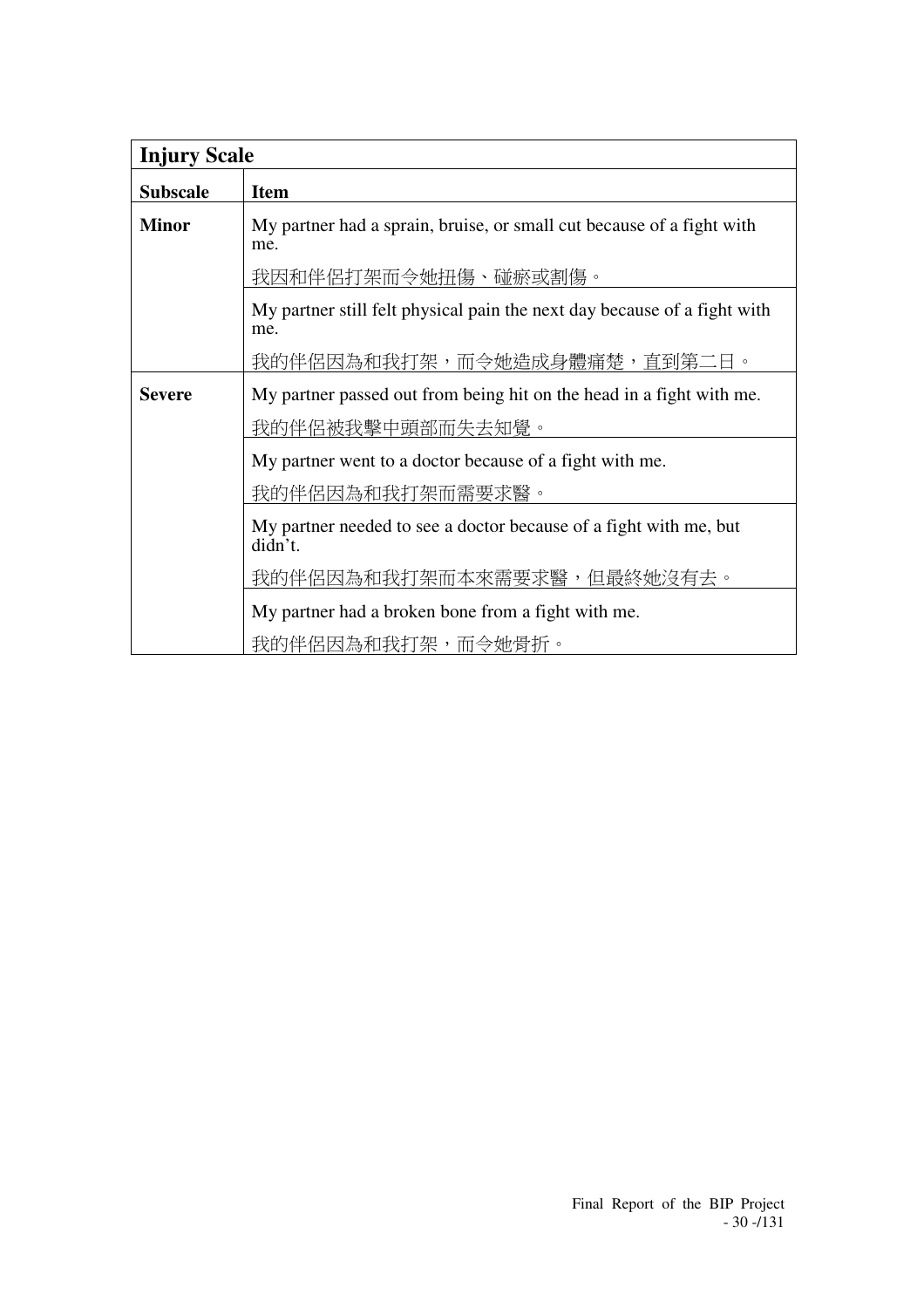## **Appendix 4: Means and standard deviations of the outcome measures in the various subgroups – CTS2**

|                  | Men          |              |              |             | <b>Female Partners</b> |              |              |              |
|------------------|--------------|--------------|--------------|-------------|------------------------|--------------|--------------|--------------|
|                  | $0$ -mth     | $3-$ mth     | $9-$ mth     | $15-$ mth   | $0-$ mth               | $3-$ mth     | $9-$ mth     | $15-$ mth    |
| <b>BIP</b>       |              |              | $N=61$       |             |                        |              | $N = 56$     |              |
| completers       | $M=18.73$    | $M=11.70$    | $M = 6.25$   | $M = 3.30$  | $M = 34.38$            | $M=15.26$    | $M=17.08$    | $M=14.18$    |
|                  | $SD = 22.28$ | $SD = 23.04$ | SD=11.84     | $SD = 7.24$ | $SD = 36.51$           | $SD = 21.99$ | $SD = 29.56$ | $SD = 33.58$ |
| Non-statutory    |              |              | $N = 28$     |             |                        |              | $N = 24$     |              |
| cases            | $M = 23.64$  | $M=11.79$    | $M=6.89$     | $M = 3.25$  | $M = 41.92$            | $M=13.94$    | $M = 22.63$  | $M = 23.00$  |
|                  | $SD = 26.69$ | $SD=19.82$   | $SD=10.73$   | $SD = 8.17$ | $SD = 34.54$           | $SD=17.25$   | $SD = 33.46$ | $SD = 48.40$ |
| <b>Bind Over</b> |              |              | $N=16$       |             |                        |              | $N=18$       |              |
| cases            | $M=18.49$    | $M=16.13$    | $M = 5.19$   | $M=4.75$    | $M = 36.00$            | $M = 22.15$  | $M = 18.47$  | $M = 6.44$   |
|                  | $SD = 15.11$ | $SD = 31.83$ | $SD=12.22$   | $SD = 8.31$ | $SD = 45.06$           | $SD = 28.91$ | $SD = 31.46$ | $SD = 9.77$  |
| Probation        |              |              | $N=17$       |             | $N = 14$               |              |              |              |
| Order cases      | $M=10.85$    | $M = 7.41$   | $M = 6.18$   | $M = 2.00$  | $M=19.36$              | $M = 8.67$   | $M = 5.79$   | $M=9.00$     |
|                  | $SD=18.35$   | $SD=18.40$   | $SD=13.76$   | $SD = 3.95$ | $SD = 22.84$           | $SD=17.66$   | $SD=15.02$   | $SD=15.65$   |
| Comparison       | $N=42$       |              |              |             | $N=41$                 |              |              |              |
| Group            | $M=17.15$    | $M = 7.31$   | $M = 6.63$   | $M = 5.52$  | $M = 31.42$            | $M=13.24$    | $M=12.67$    | $M = 8.83$   |
|                  | $SD = 23.76$ | $SD = 14.14$ | $SD = 11.58$ | $SD=9.60$   | $SD = 34.10$           | $SD = 20.16$ | SD=18.86     | $SD = 17.81$ |
| Non-statutory    |              |              | $N = 28$     |             | $N = 27$               |              |              |              |
| cases            | $M=13.68$    | $M = 4.54$   | $M = 7.75$   | $M = 5.57$  | $M = 39.48$            | $M=13.67$    | $M=16.30$    | $M=11.37$    |
|                  | $SD=16.58$   | $SD = 9.90$  | $SD=13.51$   | $SD=10.48$  | $SD = 37.91$           | $SD=17.19$   | $SD = 21.70$ | $SD = 20.66$ |
| <b>Bind Over</b> |              |              | $N=12$       |             |                        | $N=12$       |              |              |
| cases            | $M = 28.13$  | $M = 15.00$  | $M = 5.13$   | $M=6.25$    | $M=18.03$              | $M=14.17$    | $M=6.63$     | $M=4.58$     |
|                  | $SD = 34.84$ | $SD = 20.27$ | $SD=6.15$    | $SD = 8.32$ | $SD=18.12$             | $SD = 27.45$ | $SD = 8.92$  | $SD = 9.73$  |
| Probation        |              |              | $N=2$        |             |                        | $N=2$        |              |              |
| Order cases      | $M=0.00$     | $M=0.00$     | $M=0.00$     | $M=0.50$    | $M = 3.00$             | $M = 2.00$   | $M=0.00$     | $M=0.00$     |
|                  | $SD=0.00$    | $SD=0.00$    | $SD=0.00$    | $SD=0.71$   | $SD = 4.24$            | $SD = 2.83$  | $SD=0.00$    | $SD=0.00$    |

Note: M = Mean; SD = Standard Deviation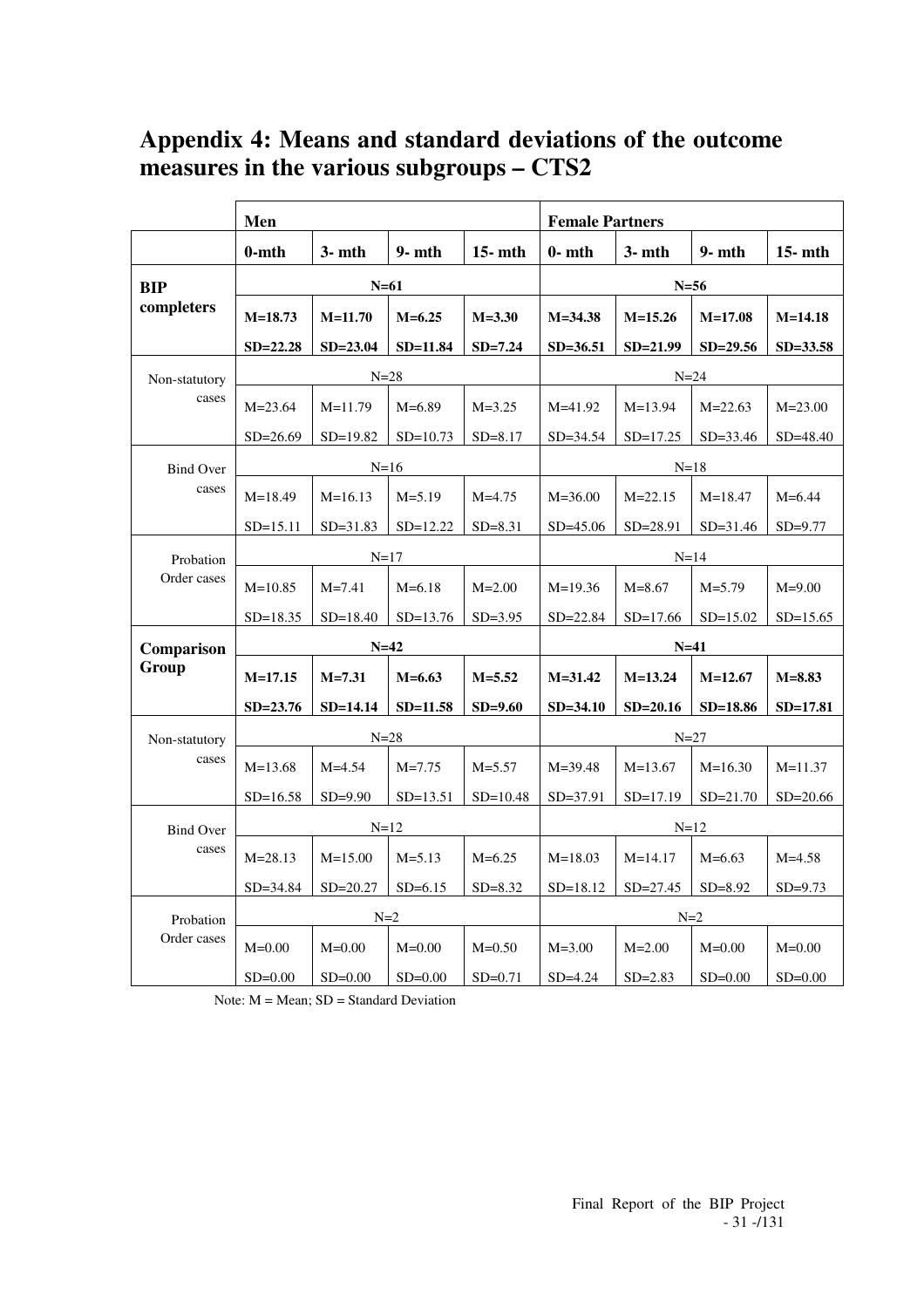# **Appendix 5: Means and standard deviations of the outcome measures in the various subgroups – DAS**

|                  | Men          |              |              |              | <b>Female Partners</b> |              |              |              |
|------------------|--------------|--------------|--------------|--------------|------------------------|--------------|--------------|--------------|
|                  | $0$ -mth     | $3-$ mth     | $9-$ mth     | $15-$ mth    | $0-$ mth               | $3-$ mth     | 9- mth       | $15-$ mth    |
| <b>BIP</b>       |              | $N=60$       |              |              |                        |              | $N=54$       |              |
| completers       | $M = 41.42$  | $M=46.61$    | $M=42.72$    | $M = 44.32$  | $M = 33.89$            | $M = 38.78$  | $M = 38.00$  | $M = 36.71$  |
|                  | $SD=12.90$   | $SD=13.79$   | $SD = 13.78$ | $SD = 15.17$ | SD=13.99               | $SD = 14.07$ | $SD = 14.31$ | $SD = 13.57$ |
| Non-statutory    |              |              | $N=27$       |              |                        | $N=23$       |              |              |
| cases            | $M = 41.28$  | $M=46.13$    | $M = 43.07$  | $M = 43.77$  | $M = 32.72$            | $M = 37.48$  | $M = 38.29$  | $M = 38.71$  |
|                  | $SD=11.52$   | $SD=13.00$   | $SD=11.06$   | $SD=12.21$   | $SD = 11.74$           | $SD=12.79$   | $SD=10.86$   | $SD=10.19$   |
| <b>Bind Over</b> |              |              | $N=15$       |              |                        |              | $N=17$       |              |
| cases            | $M=40.91$    | $M=47.59$    | $M = 44.00$  | $M = 45.07$  | $M=30.99$              | $M = 38.94$  | $M = 36.18$  | $M = 35.53$  |
|                  | $SD=14.14$   | $SD=11.30$   | $SD = 15.77$ | $SD=19.25$   | $SD=12.70$             | $SD=14.18$   | $SD=17.41$   | $SD=16.16$   |
| Probation        |              |              | $N=18$       |              | $N = 14$               |              |              |              |
| Order cases      | $M = 42.06$  | $M=46.50$    | $M = 41.11$  | $M = 44.51$  | $M = 39.34$            | $M = 40.71$  | $M = 39.73$  | $M = 34.86$  |
|                  | $SD=14.46$   | $SD = 17.17$ | $SD=16.20$   | $SD=16.26$   | SD=17.92               | $SD=16.62$   | $SD = 15.94$ | $SD=15.52$   |
| Comparison       |              |              | $N = 41$     |              | $N=41$                 |              |              |              |
| Group            | $M=42.79$    | $M = 42.17$  | $M = 44.25$  | $M = 41.85$  | $M = 35.76$            | $M = 35.95$  | $M = 37.62$  | $M = 39.24$  |
|                  | $SD = 11.72$ | $SD=12.95$   | $SD = 12.08$ | $SD = 13.73$ | $SD=12.76$             | $SD = 12.27$ | $SD = 12.11$ | $SD = 12.57$ |
| Non-statutory    |              |              | $N = 28$     |              | $N=27$                 |              |              |              |
| cases            | $M = 43.50$  | $M=43.61$    | $M = 43.08$  | $M = 41.93$  | $M = 34.07$            | $M = 36.67$  | $M = 35.71$  | $M = 38.88$  |
|                  | $SD=10.89$   | $SD=11.75$   | $SD=12.46$   | $SD=12.11$   | $SD=10.52$             | $SD=11.63$   | $SD=12.56$   | $SD = 11.41$ |
| <b>Bind Over</b> |              |              | $N=11$       |              |                        |              | $N=12$       |              |
| cases            | $M = 39.47$  | $M = 36.64$  | $M=46.27$    | $M = 44.91$  | $M = 39.93$            | $M = 34.92$  | $M = 41.75$  | $M = 43.08$  |
|                  | $SD=14.03$   | $SD=15.26$   | $SD=12.16$   | $SD=16.86$   | $SD=17.03$             | $SD=14.09$   | $SD = 11.44$ | $SD=13.55$   |
| Probation        |              | $N=2$        |              |              |                        | $N=2$        |              |              |
| Order cases      | $M = 51.00$  | $M = 52.50$  | $M=49.50$    | $M = 24.00$  | $M = 33.50$            | $M = 32.50$  | $M = 38.50$  | $M = 21.00$  |
|                  | $SD = 7.07$  | $SD=6.36$    | $SD = 4.95$  | $SD=1.41$    | $SD=12.02$             | $SD=16.26$   | $SD = 4.95$  | $SD = 8.49$  |

Note: M = Mean; SD = Standard Deviation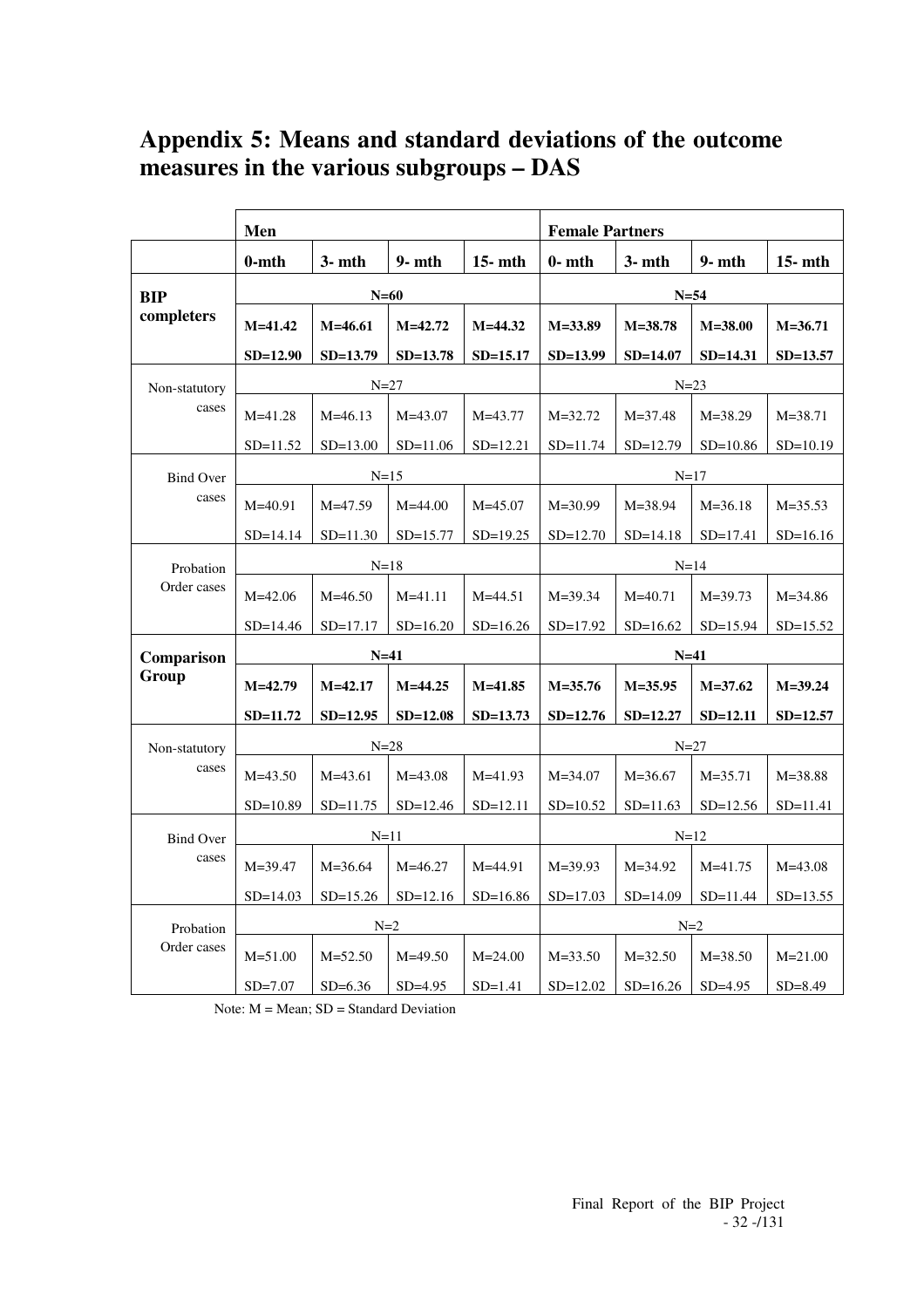# **Appendix 6: Means and standard deviations of the combined CTS2 subscales of "severe physical assault" and "severe injury" (based on Partner's report only)**

|                  | <b>Female Partners</b> |             |             |             |
|------------------|------------------------|-------------|-------------|-------------|
|                  | $0-$ mth               | $3-$ mth    | $9-$ mth    | $15-$ mth   |
| BIP              |                        | $N=56$      |             |             |
| completers       | $M=279$                | $M=0.38$    | $M = 1.13$  | $M=0.46$    |
|                  | $SD=4.50$              | $SD = 1.57$ | $SD = 3.95$ | $SD = 2.69$ |
| Non-statutory    | $N = 24$               |             |             |             |
| cases            | $M = 3.58$             | $M=0.63$    | $M=1.71$    | $M=0.92$    |
|                  | $SD=6.16$              | $SD = 2.16$ | $SD = 4.25$ | $SD = 4.07$ |
| <b>Bind Over</b> |                        | $N=18$      |             |             |
| cases            | $M = 2.28$             | $M=0.28$    | $M=1.22$    | $M=0.11$    |
|                  | $SD = 2.32$            | $SD = 1.18$ | $SD = 4.94$ | $SD = 0.47$ |
| Probation        | $N=14$                 |             |             |             |
| Order cases      | $M = 2.07$             | $M=0.07$    | $M = 0.00$  | $M = 0.14$  |
|                  | $SD = 3.08$            | $SD = 0.27$ | $SD = 0.00$ | $SD = 0.53$ |
| Comparison       | $N=41$                 |             |             |             |
| Group            | $M=1.82$               | $M = 0.12$  | $M=0.28$    | $M=0.22$    |
|                  | $SD = 2.85$            | $SD=0.46$   | $SD = 0.89$ | $SD = 0.99$ |
| Non-statutory    | $N = 27$               |             |             |             |
| cases            | $M = 2.30$             | $M = 0.07$  | $M = 0.41$  | $M=0.33$    |
|                  | $SD = 3.28$            | $SD = 0.38$ | $SD=1.08$   | $SD=1.21$   |
| <b>Bind Over</b> | $N=12$                 |             |             |             |
| cases            | $M=1.04$               | $M=0.25$    | $M = 0.04$  | $M=0.00$    |
|                  | $SD=1.51$              | $SD=0.62$   | $SD = 0.14$ | $SD=0.00$   |
| Probation        | $N=2$                  |             |             |             |
| Order cases      | $M=0.00$               | $M=0.00$    | $M=0.00$    | $M=0.00$    |
|                  | $SD=0.00$              | $SD=0.00$   | $SD = 0.00$ | $SD=0.00$   |

Note: M = Mean; SD = Standard Deviation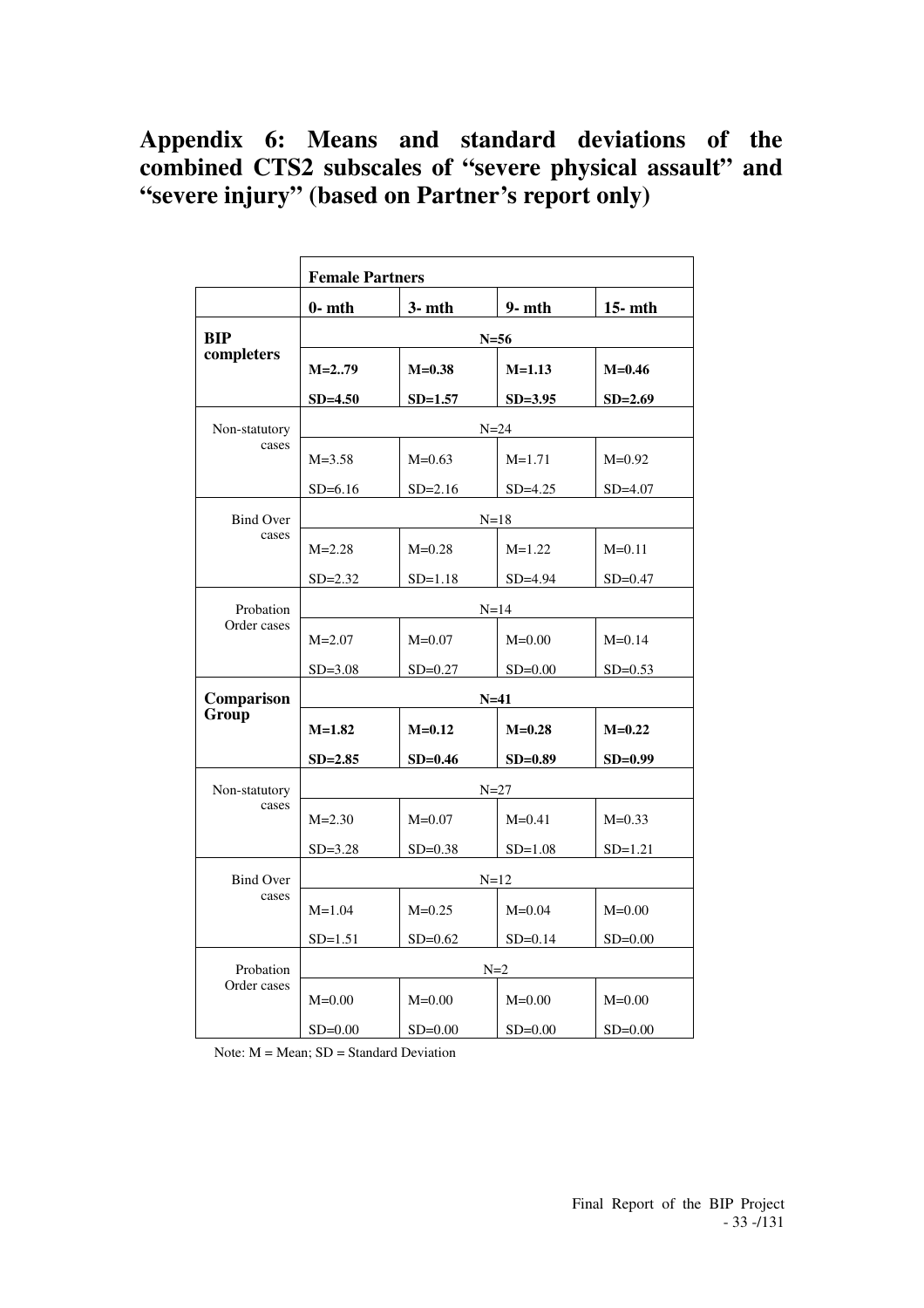# **Membership of Advisory Group, Task Group and Working Groups for the BIP Project**

### **Advisory Group**

| Mr Helios LAU Kar-cho | <b>Chief Clinical Psychologist</b>                      | (Convenor)  |
|-----------------------|---------------------------------------------------------|-------------|
|                       | Social Welfare Department                               |             |
| Dr Helen CHAN         | Senior Clinical Psychologist                            | (Secretary) |
| (till May 2008)       | Social Welfare Department                               |             |
| Mrs Anna MAK          | Assistant Director (Family and Child Welfare)           |             |
|                       | Social Welfare Department                               |             |
| Ms Angie LAI          | Caritas Family Services – Hong Kong                     |             |
| Dr Ben CHEUNG         | Kwai Chung Hospital                                     |             |
| (till Feb 2008)       |                                                         |             |
| Dr Benjamin LAI       | Private Psychiatrist                                    |             |
| Dr Pauline SUNG       | The Hong Kong Polytechnic University                    |             |
| Ms Jessie YU Sau-chu  | Single Parents' Association                             |             |
| Dr YEUNG Ka-ching     | The University of Hong Kong                             |             |
| Dr Randall KROPP      | Psychologist, Forensic Psychiatric Services Commission, |             |
| (Overseas Consultant) | Vancouver, British Columbia, Canada; Adjunct Professor, |             |
|                       | Department of Psychology, Simon Fraser University       |             |

### **Task Group on Batterer Intervention Programme**

| Dr Helen CHAN         | Senior Clinical Psychologist / CPU2                  | (Convenor)         |
|-----------------------|------------------------------------------------------|--------------------|
| (till May 2008)       |                                                      | (till May 2008)    |
| Dr CHAN Chung-ming    | Clinical Psychologist / CPU5                         | (Convenor)         |
|                       |                                                      | $(since$ Sep 2008) |
| Miss Anna YUEN        | Clinical Psychologist / CPU2                         | (Secretary)        |
|                       |                                                      | (till Mar 2006)    |
| Mr Alfred CHAN        | Clinical Psychologist / CPU2                         | (Secretary)        |
|                       |                                                      | (since May 2006)   |
| Mr Helios LAU Kar-cho | <b>Chief Clinical Psychologist</b>                   |                    |
| Ms Linda CHEW         | Senior Clinical Psychologist 2                       |                    |
| (since May 2008)      |                                                      |                    |
| Ms PANG Kit-ling      | <b>Chief Social Work Officer (Domestic Violence)</b> |                    |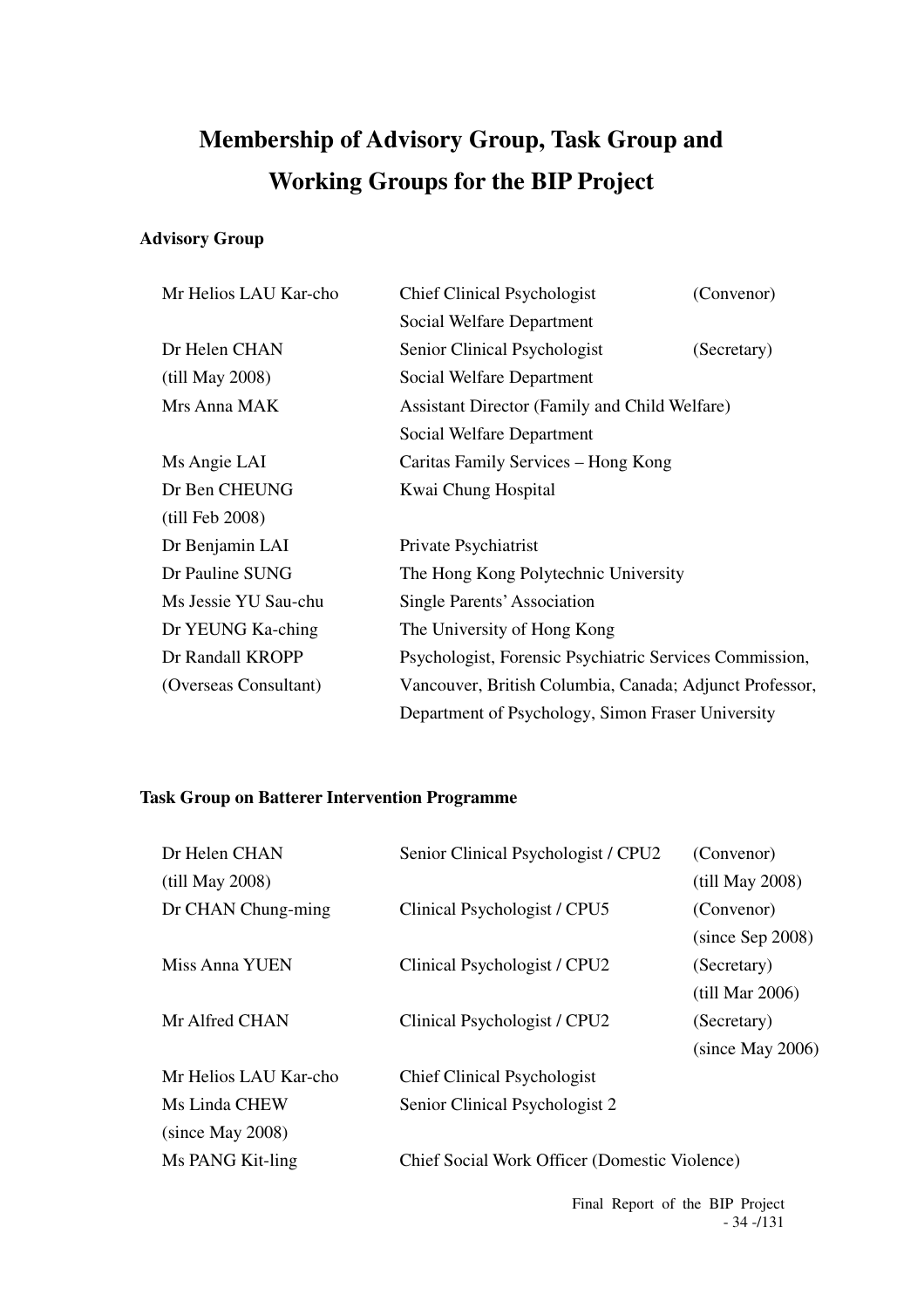| Ms Michelle LAM    | Senior Social Work Officer (Domestic Violence) |
|--------------------|------------------------------------------------|
| $(till$ Sep 2007)  |                                                |
| Ms Wendy CHAU      | Senior Social Work Officer (Domestic Violence) |
| $(since$ Sep 2007) |                                                |
| Mr Sebastian TSE   | Senior Social Work Officer / FCPSU (KT)        |
| (till Jan 2009)    |                                                |
| Ms Gracie YS WONG  | Senior Social Work Officer / FCPSU (KT)        |
| (since Jan 2009)   |                                                |
| Miss Vera LAM      | Clinical Psychologist / CPU1                   |
| Dr CHAN Siu-ching  | Clinical Psychologist / CPU2                   |
| (till Mar 2007)    |                                                |
| Miss Amanda LIM    | Clinical Psychologist / CPU3                   |
| (since Jul 2007)   |                                                |
| Mr Barry CHEUNG    | Clinical Psychologist / CPU4                   |
| Mr Davis KWAN      | Statistician (Social Welfare)                  |
| $(till$ Sep 2007)  |                                                |
| Mr Patrick LAM     | Statistician (Social Welfare)                  |
| $(since$ Sep 2007) |                                                |

### **FCPSU Liaison Persons**

| Mr CHUN Wai-kwong, Ricky (till Apr 2007)      |
|-----------------------------------------------|
| Ms WONG Shuk-yee, Kitty (since Apr 2007)      |
| Ms CHAN Yee-lee, Elaine (till Oct 2007)       |
| Ms WU Wai-hang, Rebecca (Oct 2007 - Sep 2008) |
| Mr AU YEUNG Chi-wai (since Sep 2008)          |
| Ms Ella MA (till Oct 2007)                    |
| Ms KONG Hiu-yung (since Oct 2007)             |
| Ms YEUNG Siu-lan, Isa                         |
| Mr Simon SI (till Nov 2008)                   |
| Ms TSANG Wing-chi, Gigi (since Nov 2008)      |
| Ms CHEUNG Wai-tak, Natalie (since Sep 2007)   |
| Mr Dave YAU (till Oct 2007)                   |
| Miss TANG Chui-chi (since Oct 2007)           |
| Mr WONG Kut-on (since Oct 2007)               |
| Ms Janet WAN                                  |
| Ms HO Hung-lin, Linda                         |
| Miss CHU Suk-kei, Amy (till Jan 2008)         |
|                                               |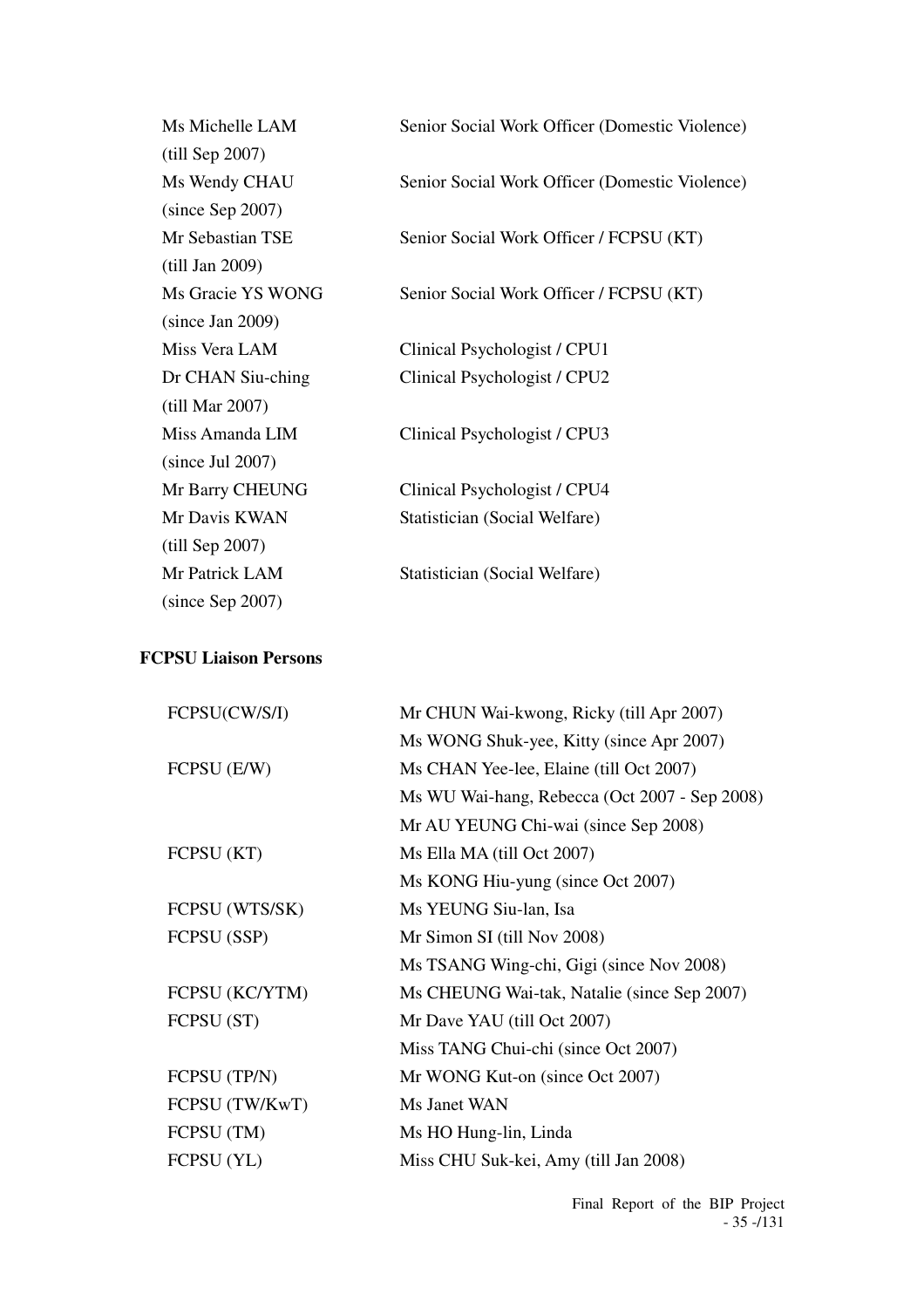### **Working Group on Recruitment**

| Dr CHAN Siu-ching     | Clinical Psychologist / CPU3            | (Convenor) |
|-----------------------|-----------------------------------------|------------|
| Miss Anna YUEN        | Clinical Psychologist / CPU2            |            |
| Mr Sebastian TSE      | Senior Social Work Officer / FCPSU (KT) |            |
| Ms HO Hung-lin, Linda | FCPSU (TM)                              |            |
| Miss CHU Suk-kei, Amy | FCPSU (YL)                              |            |

### **Working Group on Programme Contents**

| Mr Alfred CHAN           | Clinical Psychologist / CPU2            | (Convenor) |
|--------------------------|-----------------------------------------|------------|
| Miss Anna YUEN           | Clinical Psychologist / CPU2            |            |
| Dr CHAN Chung-ming       | Clinical Psychologist / CPU5            |            |
| Mr Sebastian TSE         | Senior Social Work Officer / FCPSU (KT) |            |
| Mr Simon SI              | Social Work Officer (BIP)               |            |
| Mr Dave YAU              | FCPSU (ST)                              |            |
| Mr CHUN Wai-kwong, Ricky | FCPSU (CW/S/I)                          |            |
| Ms CHAN Yee-lee, Elaine  | FCPSU (E/W)                             |            |
| Miss Ella MA             | FCPSU (KT)                              |            |
| Ms YEUNG Siu-lan, Isa    | FCPSU (WTS/SK)                          |            |
| Ms Janet WAN             | FCPSU (TW/KwT)                          |            |

### **Working Group on User Manual Production**

| Mr Alfred CHAN        | Clinical Psychologist / CPU2            | (Convenor) |
|-----------------------|-----------------------------------------|------------|
| Mr Sebastian TSE      | Senior Social Work Officer / FCPSU (KT) |            |
| Miss Anna YUEN        | Clinical Psychologist / CPU2            |            |
| Ms YEUNG Siu-lan, Isa | FCPSU (WTS/SK)                          |            |
| Ms KONG Hiu-yung      | FCPSU (KT)                              |            |
| Mr SO Wing-kin, Roger | FCPSU (KT)                              |            |
| Ms Janet WAN          | FCPSU (TW/KwT)                          |            |